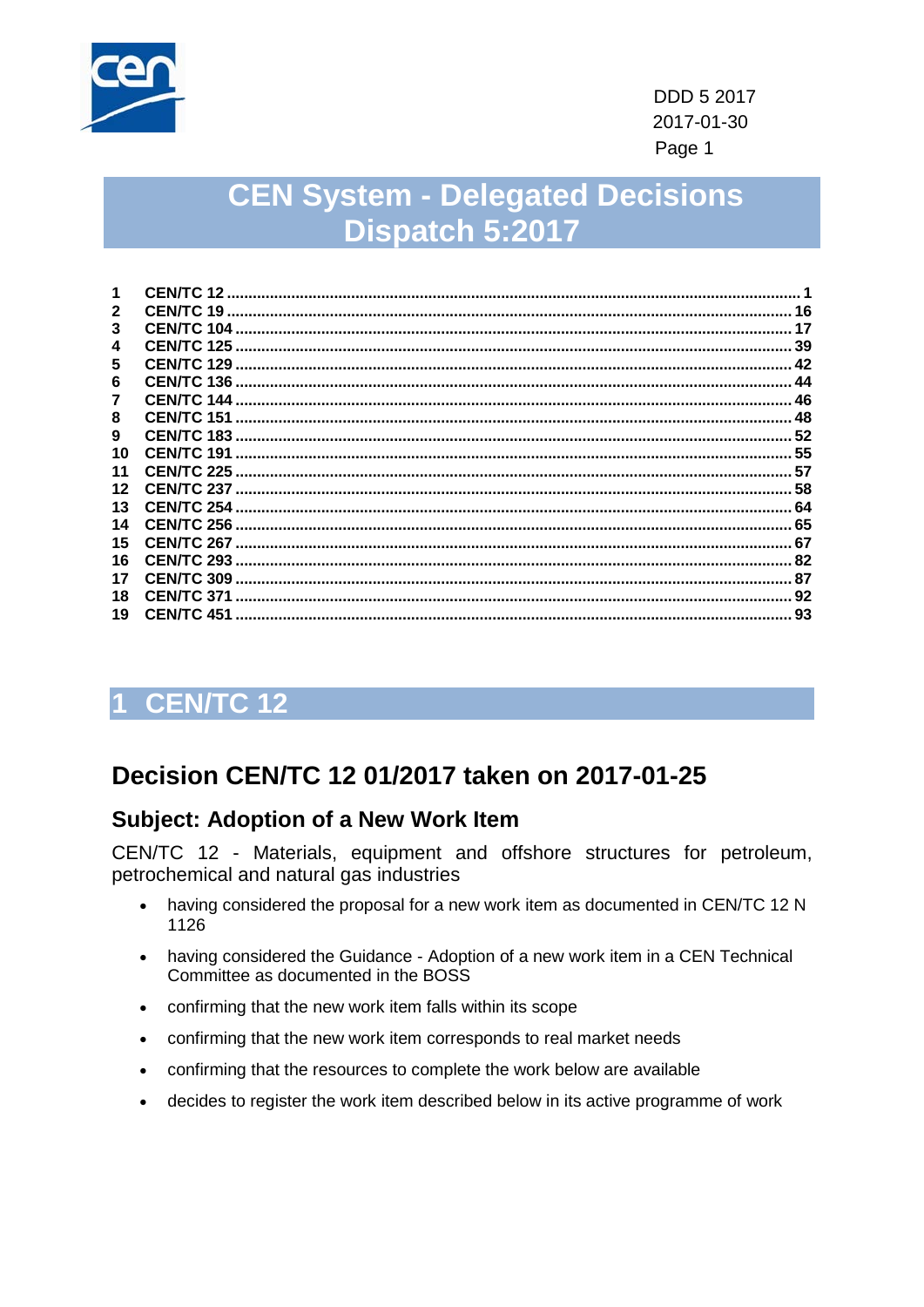DDD 5 2017 Page 2

| <b>Section</b>                                                      | <b>Details</b>                                                                                                                                                                                                                                                                                                                                                                                                                                                                                                                                                                                                                                                                                                                                                                                                                                                                                                                                                                                                                                                                                                                                                                                                                                                                                                                                                                                                                                                                                                                                                                                                                                                                                                                                                                                                 |
|---------------------------------------------------------------------|----------------------------------------------------------------------------------------------------------------------------------------------------------------------------------------------------------------------------------------------------------------------------------------------------------------------------------------------------------------------------------------------------------------------------------------------------------------------------------------------------------------------------------------------------------------------------------------------------------------------------------------------------------------------------------------------------------------------------------------------------------------------------------------------------------------------------------------------------------------------------------------------------------------------------------------------------------------------------------------------------------------------------------------------------------------------------------------------------------------------------------------------------------------------------------------------------------------------------------------------------------------------------------------------------------------------------------------------------------------------------------------------------------------------------------------------------------------------------------------------------------------------------------------------------------------------------------------------------------------------------------------------------------------------------------------------------------------------------------------------------------------------------------------------------------------|
| 1. Deliverable                                                      | EN                                                                                                                                                                                                                                                                                                                                                                                                                                                                                                                                                                                                                                                                                                                                                                                                                                                                                                                                                                                                                                                                                                                                                                                                                                                                                                                                                                                                                                                                                                                                                                                                                                                                                                                                                                                                             |
| 2. This item<br>corresponds to                                      | A new project                                                                                                                                                                                                                                                                                                                                                                                                                                                                                                                                                                                                                                                                                                                                                                                                                                                                                                                                                                                                                                                                                                                                                                                                                                                                                                                                                                                                                                                                                                                                                                                                                                                                                                                                                                                                  |
| 3. Document<br>developed in drafting<br>body                        | CEN/TC 12 - Materials, equipment and offshore structures for<br>petroleum, petrochemical and natural gas industries                                                                                                                                                                                                                                                                                                                                                                                                                                                                                                                                                                                                                                                                                                                                                                                                                                                                                                                                                                                                                                                                                                                                                                                                                                                                                                                                                                                                                                                                                                                                                                                                                                                                                            |
| 4. Title                                                            | Standard cost coding system for oil and gas production and<br>processing facilities (ISO 19008:2016)                                                                                                                                                                                                                                                                                                                                                                                                                                                                                                                                                                                                                                                                                                                                                                                                                                                                                                                                                                                                                                                                                                                                                                                                                                                                                                                                                                                                                                                                                                                                                                                                                                                                                                           |
| 5. Scope                                                            | This document describes the standard cost coding system (SCCS)<br>that classifies costs and quantities related to exploration,<br>development, operation and removal of oil and gas production and<br>processing facilities and to the petroleum, petrochemical and natural<br>gas industry. Upstream, midstream, downstream and petrochemical<br>business categories are included.<br>The SCCS for coding of costs is applicable to:<br>- cost estimating;<br>- actual cost monitoring and reporting;<br>- collection of final quantities and cost data;<br>- standardized exchange of cost data among organizations;<br>- implementation in cost systems.<br>This document is intended for users such as the following:<br>a) owner/operator/company (individual or grouped entity that is<br>entitled or contributes to operations in the exploitation of oil and gas<br>fields);<br>b) industry/trade associations;<br>c) manufacturers/contractors;<br>d) cost engineering service contractors, cost system providers,<br>benchmarking providers, etc.;<br>e) authorities/regulatory bodies.<br>This document does not apply to the following:<br>1) cost classification relevant to cost accounting rules, specific<br>contractual agreements, local requirements for cost reporting to<br>national bodies, government rules and tax regulations, authorization<br>for expenditure (AFE), billing purposes etc.;<br>2) specific project breakdown structures (e.g. work breakdown<br>structures, contract breakdown structures, organizational breakdown<br>structure) or asset breakdowns (e.g. TAG/system codes, area/module<br>breakdown structure) which are and will remain unique.<br>However, this document can provide a basis for the establishment of<br>such specific classification systems. |
| 6. Environmental<br>aspects                                         | None of the above: Not specifically addressed as work item is<br>intended to be identically adopted.                                                                                                                                                                                                                                                                                                                                                                                                                                                                                                                                                                                                                                                                                                                                                                                                                                                                                                                                                                                                                                                                                                                                                                                                                                                                                                                                                                                                                                                                                                                                                                                                                                                                                                           |
| 7. How do you plan<br>to address these<br>environmental<br>aspects? | Other: N/a (see comment Q6)                                                                                                                                                                                                                                                                                                                                                                                                                                                                                                                                                                                                                                                                                                                                                                                                                                                                                                                                                                                                                                                                                                                                                                                                                                                                                                                                                                                                                                                                                                                                                                                                                                                                                                                                                                                    |
| 8. Vienna                                                           | No or CEN lead                                                                                                                                                                                                                                                                                                                                                                                                                                                                                                                                                                                                                                                                                                                                                                                                                                                                                                                                                                                                                                                                                                                                                                                                                                                                                                                                                                                                                                                                                                                                                                                                                                                                                                                                                                                                 |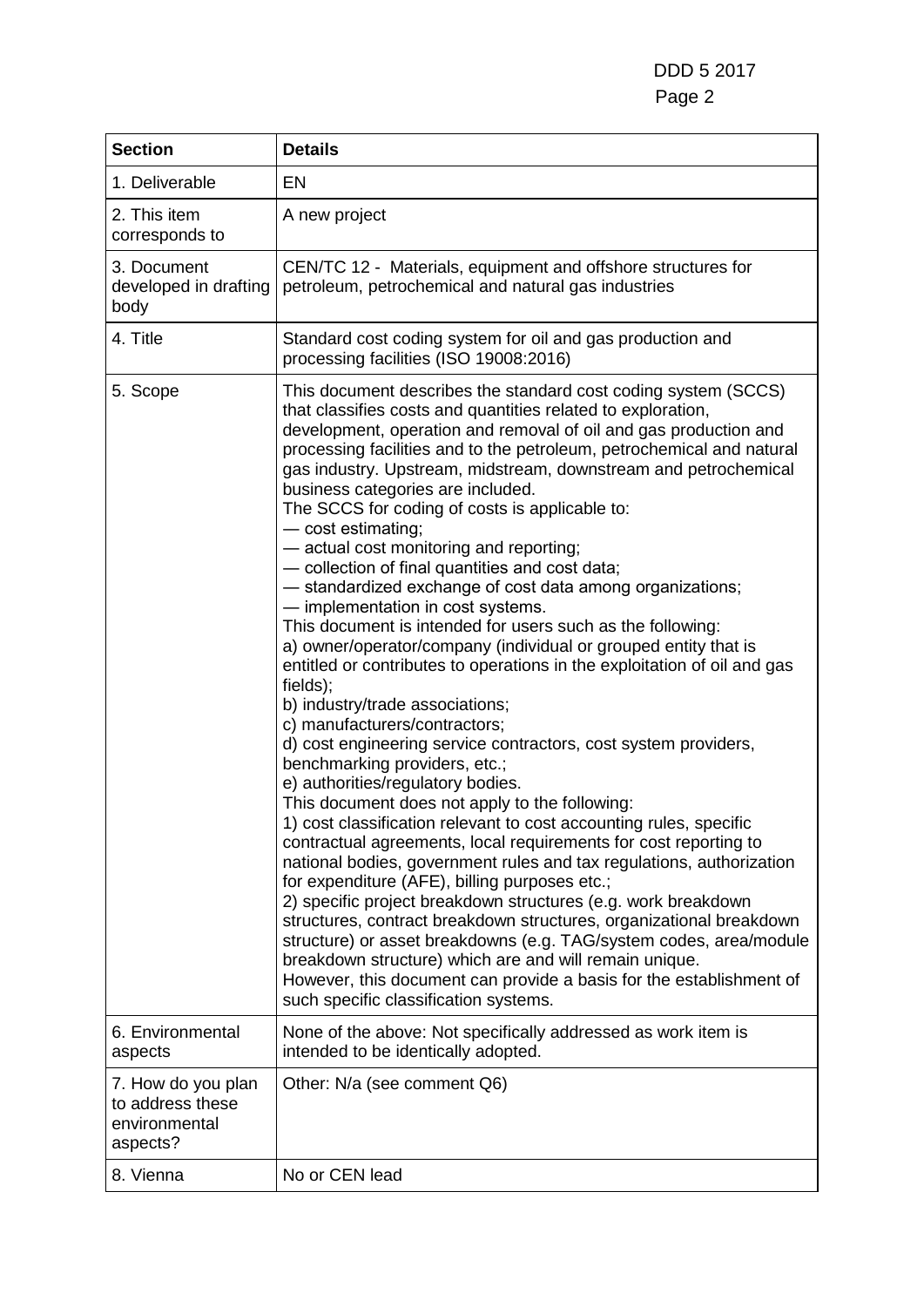| Agreement                        |                                                                                                                                                                                                                                    |
|----------------------------------|------------------------------------------------------------------------------------------------------------------------------------------------------------------------------------------------------------------------------------|
| 9. The project is<br>linked to   | ISO project reference: ISO 19008:2016<br>ISO project ID: 63708<br>ISO TC: ISO/TC 67                                                                                                                                                |
| 10. Track                        | Enquiry + Formal Vote (ENQ+FV)                                                                                                                                                                                                     |
| 11. Related<br>mandate(s)        | No                                                                                                                                                                                                                                 |
| 12. Related<br>directive(s)      | <b>No</b>                                                                                                                                                                                                                          |
| 13. Commitment                   | The following CEN members (at least five) are committed to<br>participate in the development of the project:<br>SN<br>BSI<br>DS<br>UNI<br><b>NEN</b>                                                                               |
| 14. The decision<br>was taken by | Weighted vote and simple majority<br>Percentage of positive weighted votes (min. 71% before 2017-01-01,<br>min. 65% from 2017-01-01):75<br>Number of positive votes: 7<br>Number of negative votes: 1<br>Number of abstentions: 11 |

# **Decision CEN/TC 12 02/2017 taken on 2017-01-25**

### **Subject: Adoption of a New Work Item**

- having considered the proposal for a new work item as documented in CEN/TC 12 N 1127
- having considered the Guidance Adoption of a new work item in a CEN Technical Committee as documented in the BOSS
- confirming that the new work item falls within its scope
- confirming that the new work item corresponds to real market needs
- confirming that the resources to complete the work below are available
- decides to register the work item described below in its active programme of work

| <b>Section</b> | <b>Details</b> |
|----------------|----------------|
| 1. Deliverable | EN             |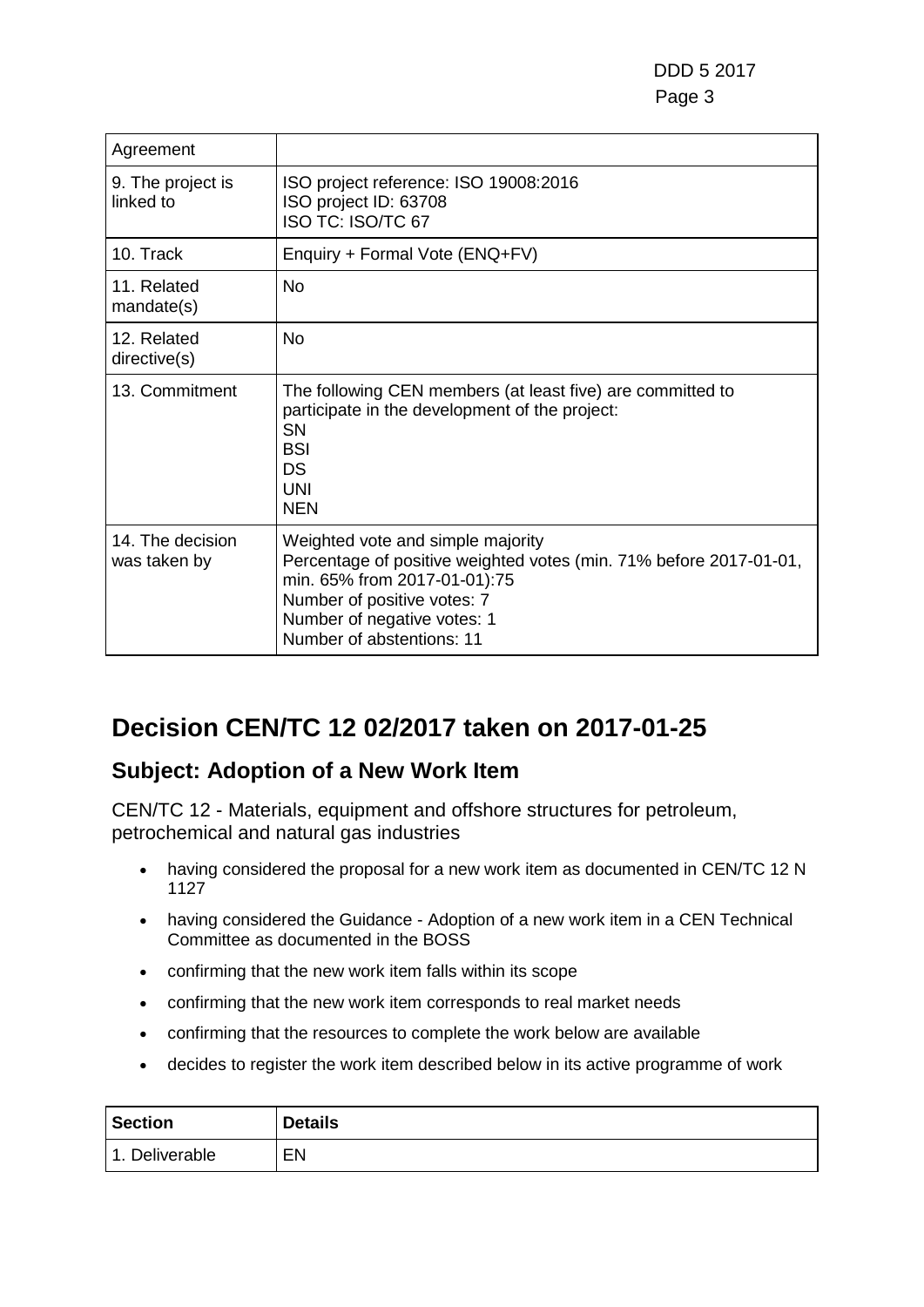DDD 5 2017 Page 4

| 2. This item<br>corresponds to                                      | A new project                                                                                                                                                                                                                                                                                                                                                                                                                                                                                                                                                                                                                                                                                                                            |
|---------------------------------------------------------------------|------------------------------------------------------------------------------------------------------------------------------------------------------------------------------------------------------------------------------------------------------------------------------------------------------------------------------------------------------------------------------------------------------------------------------------------------------------------------------------------------------------------------------------------------------------------------------------------------------------------------------------------------------------------------------------------------------------------------------------------|
| 3. Document<br>developed in drafting<br>body                        | CEN/TC 12 - Materials, equipment and offshore structures for<br>petroleum, petrochemical and natural gas industries                                                                                                                                                                                                                                                                                                                                                                                                                                                                                                                                                                                                                      |
| 4. Title                                                            | Petroleum, petrochemical and natural gas industries - External<br>corrosion protection of risers by coatings and linings - Part 1:<br>Elastomeric coating systems-polychloroprene or EPDM                                                                                                                                                                                                                                                                                                                                                                                                                                                                                                                                                |
| 5. Scope                                                            | This document specifies the minimum requirements for materials<br>selection, surface preparation, application, inspection, testing,<br>qualification and acceptance criteria of external coating for steel risers<br>pipes used in the splash zone, their field joints and clamps/guides,<br>using an elastomeric protective coating based on polychloroprene,<br>EPDM or equivalent. This is applicable for new construction and<br>repair of applied pipes before installation. Maintenance requirements<br>and field repairs are covered in ISO 18797-2.<br>This document also specifies the requirements for transportation,<br>handling and storage of riser pipes before and after surface<br>preparation and coating application. |
| 6. Environmental<br>aspects                                         | None of the above: Not specifically addressed as work item is<br>intended to be identically adopted.                                                                                                                                                                                                                                                                                                                                                                                                                                                                                                                                                                                                                                     |
| 7. How do you plan<br>to address these<br>environmental<br>aspects? | Other: N/a (see Q6)                                                                                                                                                                                                                                                                                                                                                                                                                                                                                                                                                                                                                                                                                                                      |
| 8. Vienna<br>Agreement                                              | No or CEN Lead                                                                                                                                                                                                                                                                                                                                                                                                                                                                                                                                                                                                                                                                                                                           |
| 9. The project is<br>linked to                                      | ISO project reference: 18797-1:2016<br>ISO project ID: 63415<br>ISO TC: ISO/TC 67                                                                                                                                                                                                                                                                                                                                                                                                                                                                                                                                                                                                                                                        |
| 10. Track                                                           | Enquiry + Formal Vote (ENQ+FV)                                                                                                                                                                                                                                                                                                                                                                                                                                                                                                                                                                                                                                                                                                           |
| 11. Related<br>mandate(s)                                           | <b>No</b>                                                                                                                                                                                                                                                                                                                                                                                                                                                                                                                                                                                                                                                                                                                                |
| 12. Related<br>directive(s)                                         | <b>No</b>                                                                                                                                                                                                                                                                                                                                                                                                                                                                                                                                                                                                                                                                                                                                |
| 13. Commitment                                                      | The following CEN members (at least five) are committed to<br>participate in the development of the project:<br><b>AFNOR</b><br>SN<br><b>BSI</b><br><b>DS</b><br><b>UNI</b><br><b>NEN</b>                                                                                                                                                                                                                                                                                                                                                                                                                                                                                                                                                |
| 14. The decision<br>was taken by                                    | Weighted vote and simple majority<br>Percentage of positive weighted votes (min. 71% before 2017-01-01,                                                                                                                                                                                                                                                                                                                                                                                                                                                                                                                                                                                                                                  |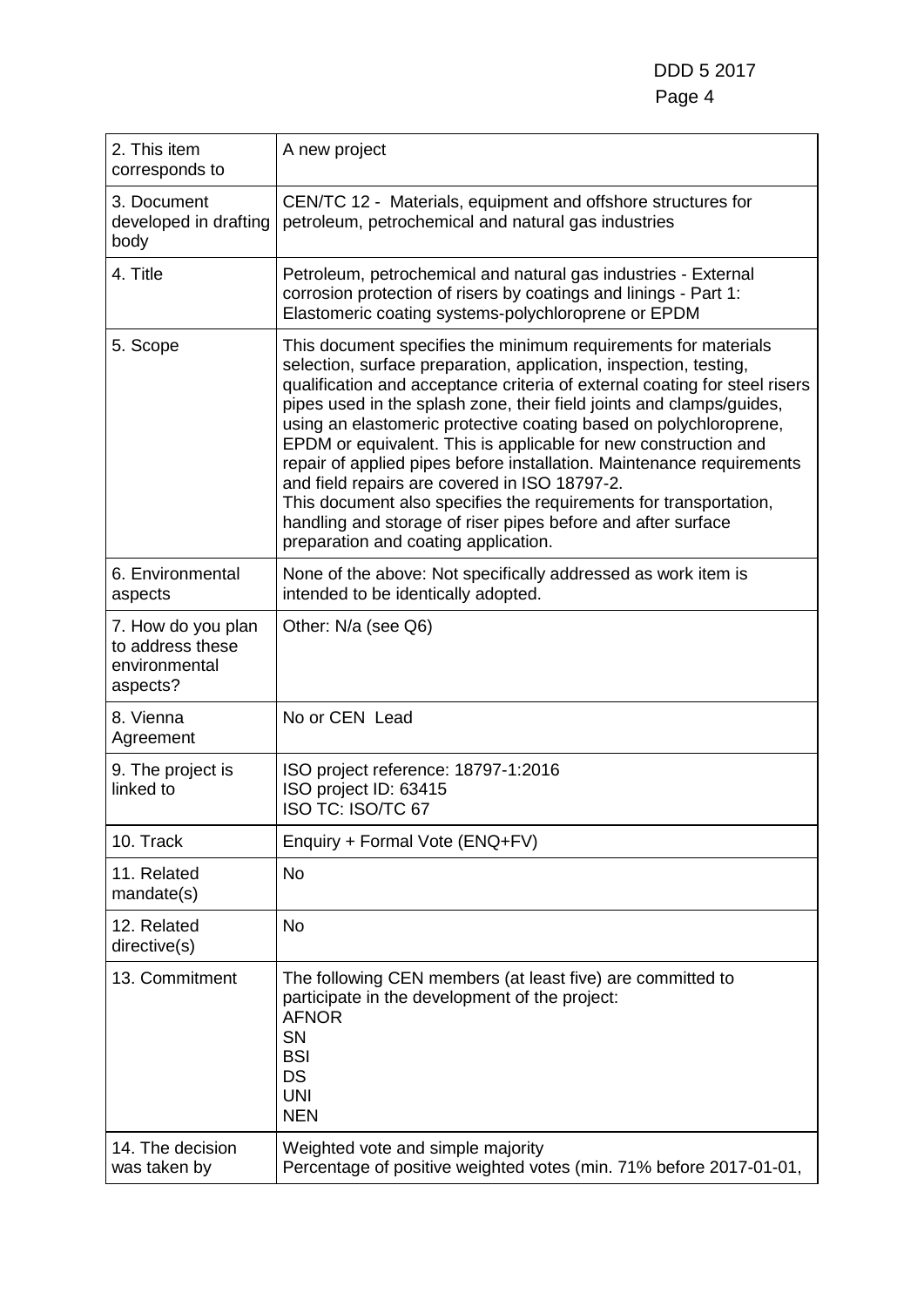|  | min. 65% from 2017-01-01):100<br>Number of positive votes: 8 |
|--|--------------------------------------------------------------|
|  |                                                              |
|  | Number of negative votes: 0                                  |
|  | Number of abstentions: 11                                    |
|  |                                                              |

### **Decision CEN/TC 12 03/2017 taken on 2017-01-25**

#### **Subject: Adoption of a New Work Item**

- having considered the proposal for a new work item as documented in CEN/TC 12 N 1096
- having considered the Guidance Adoption of a new work item in a CEN Technical Committee as documented in the BOSS
- confirming that the new work item falls within its scope
- confirming that the new work item corresponds to real market needs
- confirming that the resources to complete the work below are available
- decides to register the work item described below in its active programme of work

| <b>Section</b>                               | <b>Details</b>                                                                                                                                                                                                                                                                                                                                                                                                                                                                                                                                                                                                                                                                                                                                                                                                                                               |
|----------------------------------------------|--------------------------------------------------------------------------------------------------------------------------------------------------------------------------------------------------------------------------------------------------------------------------------------------------------------------------------------------------------------------------------------------------------------------------------------------------------------------------------------------------------------------------------------------------------------------------------------------------------------------------------------------------------------------------------------------------------------------------------------------------------------------------------------------------------------------------------------------------------------|
| 1. Deliverable                               | <b>EN</b>                                                                                                                                                                                                                                                                                                                                                                                                                                                                                                                                                                                                                                                                                                                                                                                                                                                    |
| 2. This item<br>corresponds to               | A new project                                                                                                                                                                                                                                                                                                                                                                                                                                                                                                                                                                                                                                                                                                                                                                                                                                                |
| 3. Document<br>developed in drafting<br>body | CEN/TC 12 - Materials, equipment and offshore structures for<br>petroleum, petrochemical and natural gas industries                                                                                                                                                                                                                                                                                                                                                                                                                                                                                                                                                                                                                                                                                                                                          |
| 4. Title                                     | Qualification testing for protective coating systems under insulation                                                                                                                                                                                                                                                                                                                                                                                                                                                                                                                                                                                                                                                                                                                                                                                        |
| 5. Scope                                     | This document describes various corrosion under insulation (CUI)<br>environments in refineries and other related industries and<br>environments, establishes CUI environmental categories including<br>operating temperature ranges from -196 °C to 450 °C. This<br>document specifies both established and other test methods for the<br>assessment of coatings used for prevention of CUI for each given<br>environment. This International Standard also provides acceptance<br>criteria for each CUI environment. For service or peak temperatures<br>below -100 °C an optional cryogenic test can be incorporated and<br>for over 450 °C testing acceptance criteria can be agreed between<br>interested parties. Additional or other test and acceptance measures<br>are possible, but require particular agreement between the interested<br>parties. |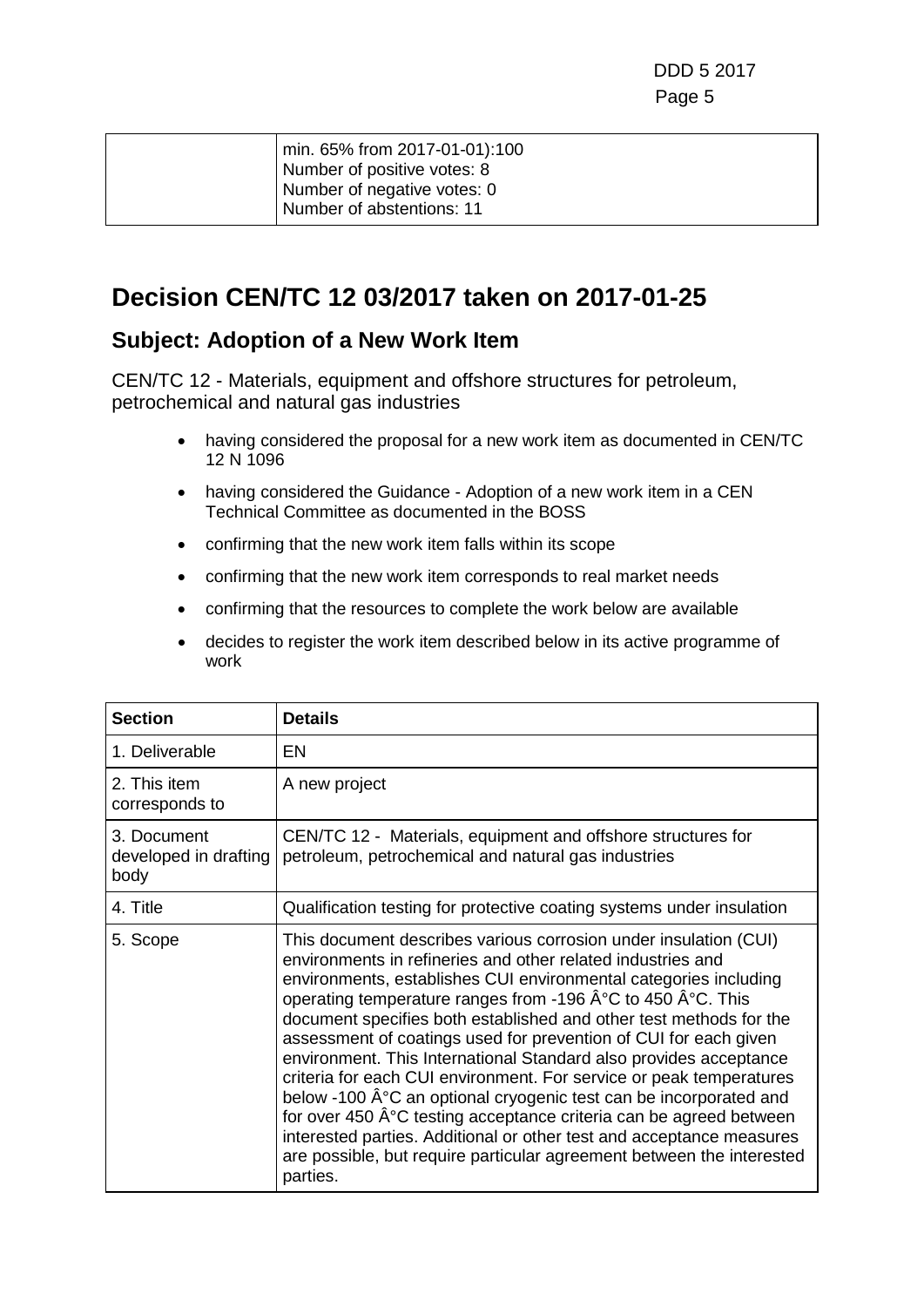|                                                                     | This document does not cover the use of sacrificial coatings such as<br>inorganic zinc as these coatings can be consumed quickly in wet<br>environments. Developing accelerated corrosion testing for what can<br>be continuous wet service with sacrificial coatings is beyond the<br>scope of this document. Further, -non-through porosityâi<br>$\Box$ t<br>spray aluminium coatings typically greater than 250 $\hat{I}$ m dry film<br>thickness can be tested in accordance with this document. |
|---------------------------------------------------------------------|------------------------------------------------------------------------------------------------------------------------------------------------------------------------------------------------------------------------------------------------------------------------------------------------------------------------------------------------------------------------------------------------------------------------------------------------------------------------------------------------------|
| 6. Environmental<br>aspects                                         | None of the above: Not specifically addressed as work item was<br>already created in ISO and intended to be identically adopted under<br>the Vienna Agreement.                                                                                                                                                                                                                                                                                                                                       |
| 7. How do you plan<br>to address these<br>environmental<br>aspects? | Other: N/a (see Q6)                                                                                                                                                                                                                                                                                                                                                                                                                                                                                  |
| 8. Vienna<br>Agreement                                              | Yes - Parallel ISO lead<br>ISO project reference: 19277<br>ISO project ID: 64240<br><b>ISO TC: ISO/TC 67</b>                                                                                                                                                                                                                                                                                                                                                                                         |
| 9. The project is<br>linked to                                      | No document from another organization                                                                                                                                                                                                                                                                                                                                                                                                                                                                |
| 10. Track                                                           | Enquiry + Formal Vote (ENQ+FV)                                                                                                                                                                                                                                                                                                                                                                                                                                                                       |
| 11. Related<br>mandate(s)                                           | No                                                                                                                                                                                                                                                                                                                                                                                                                                                                                                   |
| 12. Related<br>directive(s)                                         | No                                                                                                                                                                                                                                                                                                                                                                                                                                                                                                   |
| 13. Commitment                                                      | The following CEN members (at least five) are committed to<br>participate in the development of the project:<br><b>SN</b><br><b>BSI</b><br><b>DIN</b><br><b>NEN</b><br><b>NQIS/ELOT</b>                                                                                                                                                                                                                                                                                                              |
| 14. The decision<br>was taken by                                    | Weighted vote and simple majority<br>Percentage of positive weighted votes (min. 71% before 2017-01-01,<br>min. 65% from 2017-01-01):100<br>Number of positive votes: 11<br>Number of negative votes: 0<br>Number of abstentions: 7                                                                                                                                                                                                                                                                  |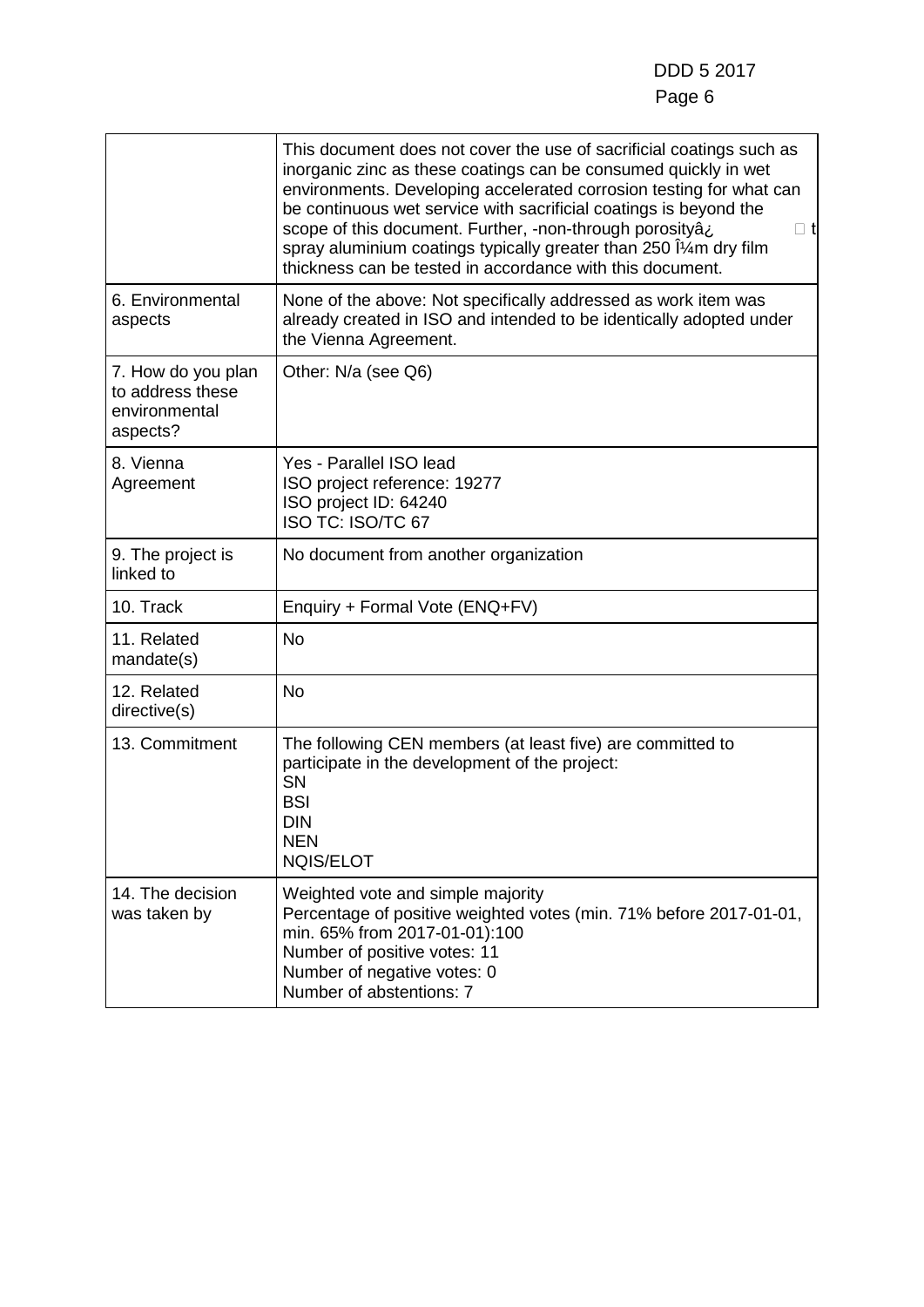### **Decision CEN/TC 12 04/2017 taken on 2017-01-25**

#### **Subject: Adoption of a New Work Item**

- having considered the proposal for a new work item as documented in CEN/TC 12 N 1097
- having considered the Guidance Adoption of a new work item in a CEN Technical Committee as documented in the BOSS
- confirming that the new work item falls within its scope
- confirming that the new work item corresponds to real market needs
- confirming that the resources to complete the work below are available
- decides to register the work item described below in its active programme of work

| <b>Section</b>                               | <b>Details</b>                                                                                                                                                                                                                                                                                                                                                                                                                                                                                                                                                                                                                                                                                                                                                                                                                                                                                                                                                                                                                                                                                                                                                                                                   |
|----------------------------------------------|------------------------------------------------------------------------------------------------------------------------------------------------------------------------------------------------------------------------------------------------------------------------------------------------------------------------------------------------------------------------------------------------------------------------------------------------------------------------------------------------------------------------------------------------------------------------------------------------------------------------------------------------------------------------------------------------------------------------------------------------------------------------------------------------------------------------------------------------------------------------------------------------------------------------------------------------------------------------------------------------------------------------------------------------------------------------------------------------------------------------------------------------------------------------------------------------------------------|
| 1. Deliverable                               | EN                                                                                                                                                                                                                                                                                                                                                                                                                                                                                                                                                                                                                                                                                                                                                                                                                                                                                                                                                                                                                                                                                                                                                                                                               |
| 2. This item<br>corresponds to               | A new project                                                                                                                                                                                                                                                                                                                                                                                                                                                                                                                                                                                                                                                                                                                                                                                                                                                                                                                                                                                                                                                                                                                                                                                                    |
| 3. Document<br>developed in drafting<br>body | CEN/TC 12 - Materials, equipment and offshore structures for<br>petroleum, petrochemical and natural gas industries                                                                                                                                                                                                                                                                                                                                                                                                                                                                                                                                                                                                                                                                                                                                                                                                                                                                                                                                                                                                                                                                                              |
| 4. Title                                     | Petroleum and natural gas industry - Pipeline integrity management<br>specification - Part 1: Full-life cycle integrity management for onshore<br>pipeline                                                                                                                                                                                                                                                                                                                                                                                                                                                                                                                                                                                                                                                                                                                                                                                                                                                                                                                                                                                                                                                       |
| 5. Scope                                     | This document specifies requirements and gives recommendations on<br>the management of integrity of a pipeline system through the life cycle<br>which includes design, construction, commissioning, operation,<br>maintenance and abandonment.<br>This document applies to onshore pipeline systems used in<br>transportation in the petroleum and natural gas industries, connecting<br>wells, production plants, process plants, refineries and storage<br>facilities, including any section of a pipeline constructed within the<br>boundaries of such facilities for purpose of its connecting. This<br>document does not deal specifically with the integrity of non-pipe<br>elements. The appropriate standard shall be referenced for the<br>excluded elements. However, the impact on integrity related to the<br>malfunction or failure of non-pipe elements shall be accounted for in<br>the integrity management program.<br>The pipeline segment between the wellsite and the gathering station,<br>treatment plant or process plant is included because of the<br>management of the integrity of this segment. However, many<br>mandatory components of this document may not be practical for this |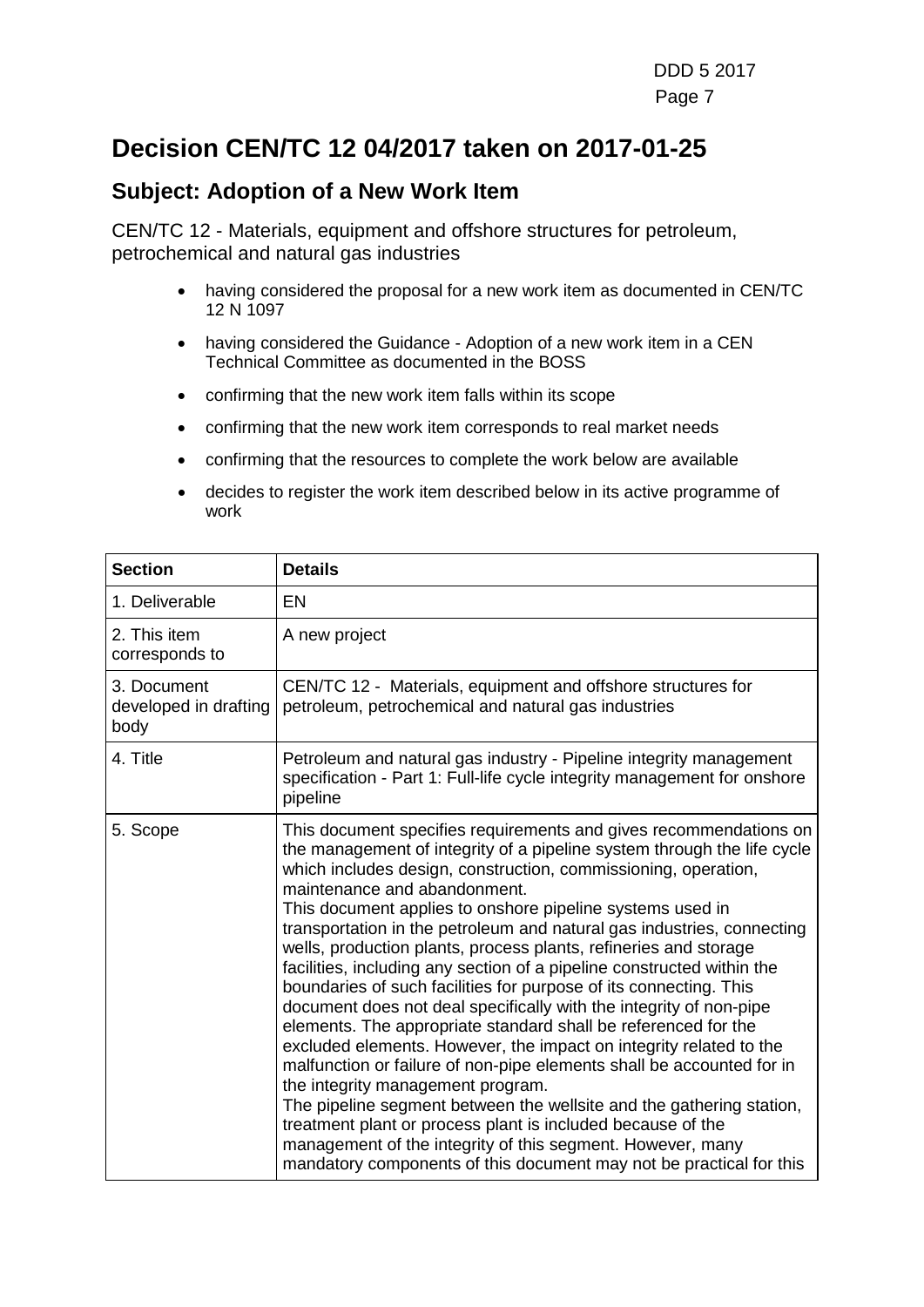|                                                                     | pipeline segment due to characteristics such as, diameter, operating<br>parameters, etc.<br>This document applies to rigid, steel pipelines. It is not applicable for<br>flexible pipelines or those constructed from other materials, such as<br>glass-reinforced plastics. Pipelines are defined as those components<br>of a pipeline system connected together to convey fluids between<br>stations and/or plants, including pipe, launchers and receivers,<br>components, appurtenances, isolating valves, and sectionalising<br>valves.<br>This document may not cover all conditions and engineers competent<br>in pipeline integrity are expected to evaluate whether additional<br>requirements are warranted.<br>This document incorporates a combination of prescriptive and<br>performance based requirements. In some cases where there are<br>prescription requirements it provides the user the option to arrive at a<br>solution using performance based requirements. The ability to use<br>performance based solutions allows companies to use new<br>equipment or innovative practices to achieve the same goal.<br>This document is used for integrity management which is initiated at<br>the design and construction stage of the pipeline. |
|---------------------------------------------------------------------|------------------------------------------------------------------------------------------------------------------------------------------------------------------------------------------------------------------------------------------------------------------------------------------------------------------------------------------------------------------------------------------------------------------------------------------------------------------------------------------------------------------------------------------------------------------------------------------------------------------------------------------------------------------------------------------------------------------------------------------------------------------------------------------------------------------------------------------------------------------------------------------------------------------------------------------------------------------------------------------------------------------------------------------------------------------------------------------------------------------------------------------------------------------------------------------------------------------------------------------------------------------|
| 6. Environmental<br>aspects                                         | None of the above: Not specifically addressed as work item was<br>already created in ISO and intended to be identically adopted under<br>the Vienna Agreement.                                                                                                                                                                                                                                                                                                                                                                                                                                                                                                                                                                                                                                                                                                                                                                                                                                                                                                                                                                                                                                                                                                   |
| 7. How do you plan<br>to address these<br>environmental<br>aspects? | Other: N/a (see Q6)                                                                                                                                                                                                                                                                                                                                                                                                                                                                                                                                                                                                                                                                                                                                                                                                                                                                                                                                                                                                                                                                                                                                                                                                                                              |
| 8. Vienna<br>Agreement                                              | Yes - Parallel ISO lead<br>ISO project reference: 19345-1<br>ISO project ID: 64659<br>ISO TC: ISO/TC 67                                                                                                                                                                                                                                                                                                                                                                                                                                                                                                                                                                                                                                                                                                                                                                                                                                                                                                                                                                                                                                                                                                                                                          |
| 9. The project is<br>linked to                                      | No document from another organization                                                                                                                                                                                                                                                                                                                                                                                                                                                                                                                                                                                                                                                                                                                                                                                                                                                                                                                                                                                                                                                                                                                                                                                                                            |
| 10. Track                                                           | Enquiry + Formal Vote (ENQ+FV)                                                                                                                                                                                                                                                                                                                                                                                                                                                                                                                                                                                                                                                                                                                                                                                                                                                                                                                                                                                                                                                                                                                                                                                                                                   |
| 11. Related<br>mandate(s)                                           | No                                                                                                                                                                                                                                                                                                                                                                                                                                                                                                                                                                                                                                                                                                                                                                                                                                                                                                                                                                                                                                                                                                                                                                                                                                                               |
| 12. Related<br>directive(s)                                         | <b>No</b>                                                                                                                                                                                                                                                                                                                                                                                                                                                                                                                                                                                                                                                                                                                                                                                                                                                                                                                                                                                                                                                                                                                                                                                                                                                        |
| 13. Commitment                                                      | The following CEN members (at least five) are committed to<br>participate in the development of the project:<br>SN<br><b>BSI</b><br><b>DIN</b><br><b>NEN</b><br><b>NQIS/ELOT</b>                                                                                                                                                                                                                                                                                                                                                                                                                                                                                                                                                                                                                                                                                                                                                                                                                                                                                                                                                                                                                                                                                 |
| 14. The decision<br>was taken by                                    | Weighted vote and simple majority<br>Percentage of positive weighted votes (min. 71% before 2017-01-01,                                                                                                                                                                                                                                                                                                                                                                                                                                                                                                                                                                                                                                                                                                                                                                                                                                                                                                                                                                                                                                                                                                                                                          |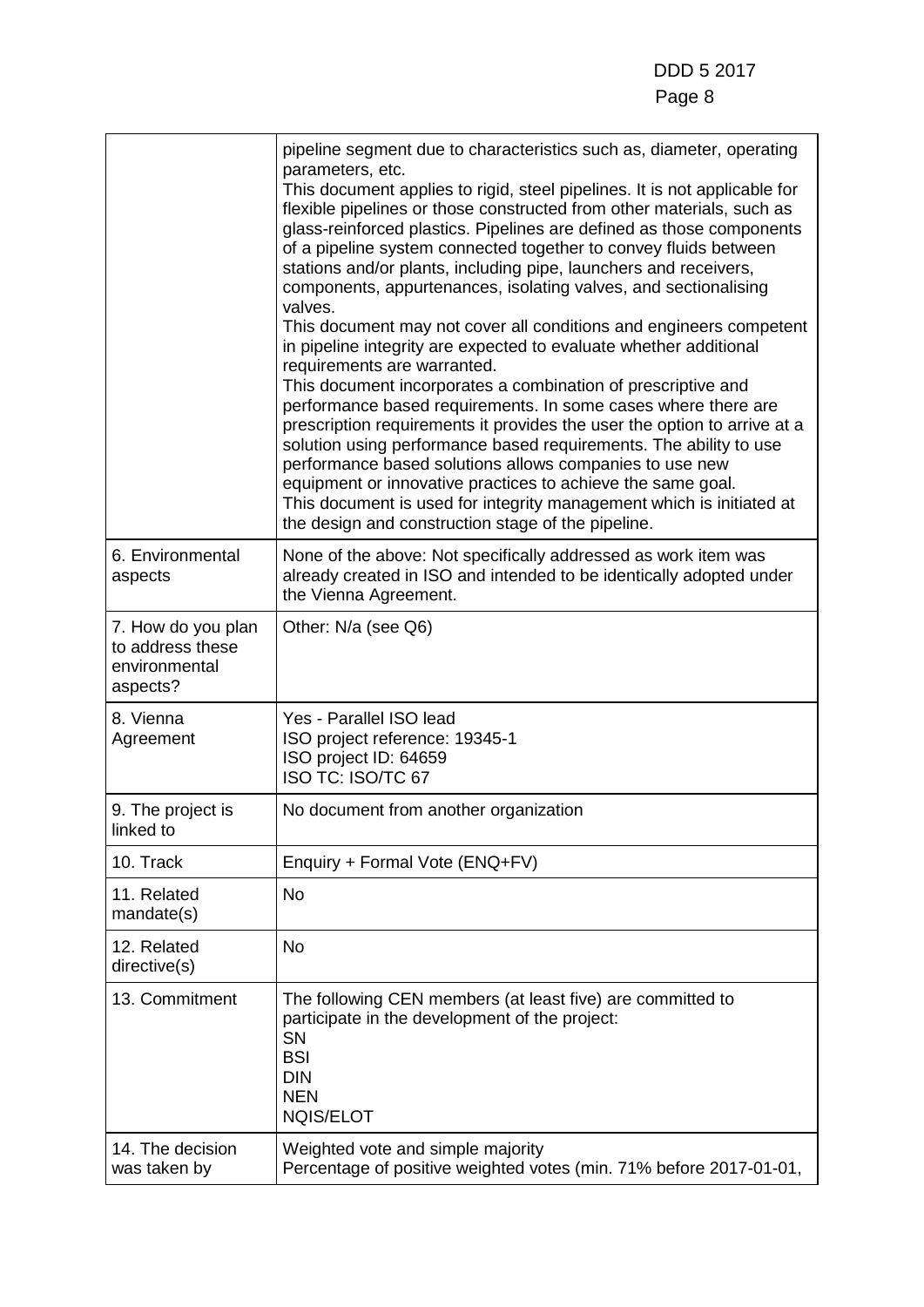|  | min. 65% from 2017-01-01):100 |
|--|-------------------------------|
|  | Number of positive votes: 11  |
|  | Number of negative votes: 0   |
|  | Number of abstentions: 8      |
|  |                               |

### **Decision CEN/TC 12 05/2017 taken on 2017-01-25**

#### **Subject: Adoption of a New Work Item**

- having considered the proposal for a new work item as documented in CEN/TC 12 N 1098
- having considered the Guidance Adoption of a new work item in a CEN Technical Committee as documented in the BOSS
- confirming that the new work item falls within its scope
- confirming that the new work item corresponds to real market needs
- confirming that the resources to complete the work below are available
- decides to register the work item described below in its active programme of work

| <b>Section</b>                               | <b>Details</b>                                                                                                                                                                                                                                                                                                                                                                                                                                                                                                                                                                                                                                                                                                     |
|----------------------------------------------|--------------------------------------------------------------------------------------------------------------------------------------------------------------------------------------------------------------------------------------------------------------------------------------------------------------------------------------------------------------------------------------------------------------------------------------------------------------------------------------------------------------------------------------------------------------------------------------------------------------------------------------------------------------------------------------------------------------------|
| 1. Deliverable                               | EN                                                                                                                                                                                                                                                                                                                                                                                                                                                                                                                                                                                                                                                                                                                 |
| 2. This item<br>corresponds to               | A new project                                                                                                                                                                                                                                                                                                                                                                                                                                                                                                                                                                                                                                                                                                      |
| 3. Document<br>developed in drafting<br>body | CEN/TC 12 - Materials, equipment and offshore structures for<br>petroleum, petrochemical and natural gas industries                                                                                                                                                                                                                                                                                                                                                                                                                                                                                                                                                                                                |
| 4. Title                                     | Petroleum and natural gas industry - Pipeline integrity management<br>specification - Part 2: Full-life cycle integrity management for offshore<br>pipeline                                                                                                                                                                                                                                                                                                                                                                                                                                                                                                                                                        |
| 5. Scope                                     | This document specifies requirements and gives recommendations on<br>integrity management of pipeline during the design, construction,<br>commission, operation, maintenance and abandonment. It applies to<br>offshore pipeline for transporting petroleum and natural gas.<br>This document applies to rigid pipelines. It is not applicable for flexible<br>pipelines, dynamic risers or those constructed from other materials,<br>such as glass-reinforced plastics. An offshore pipeline system<br>extends to<br>i¿ The first valve, flange or connection above water on platform or<br>subsea mechanical connector with dynamic riser.<br>i¿ The connection point to the offshore installation (i.e. piping |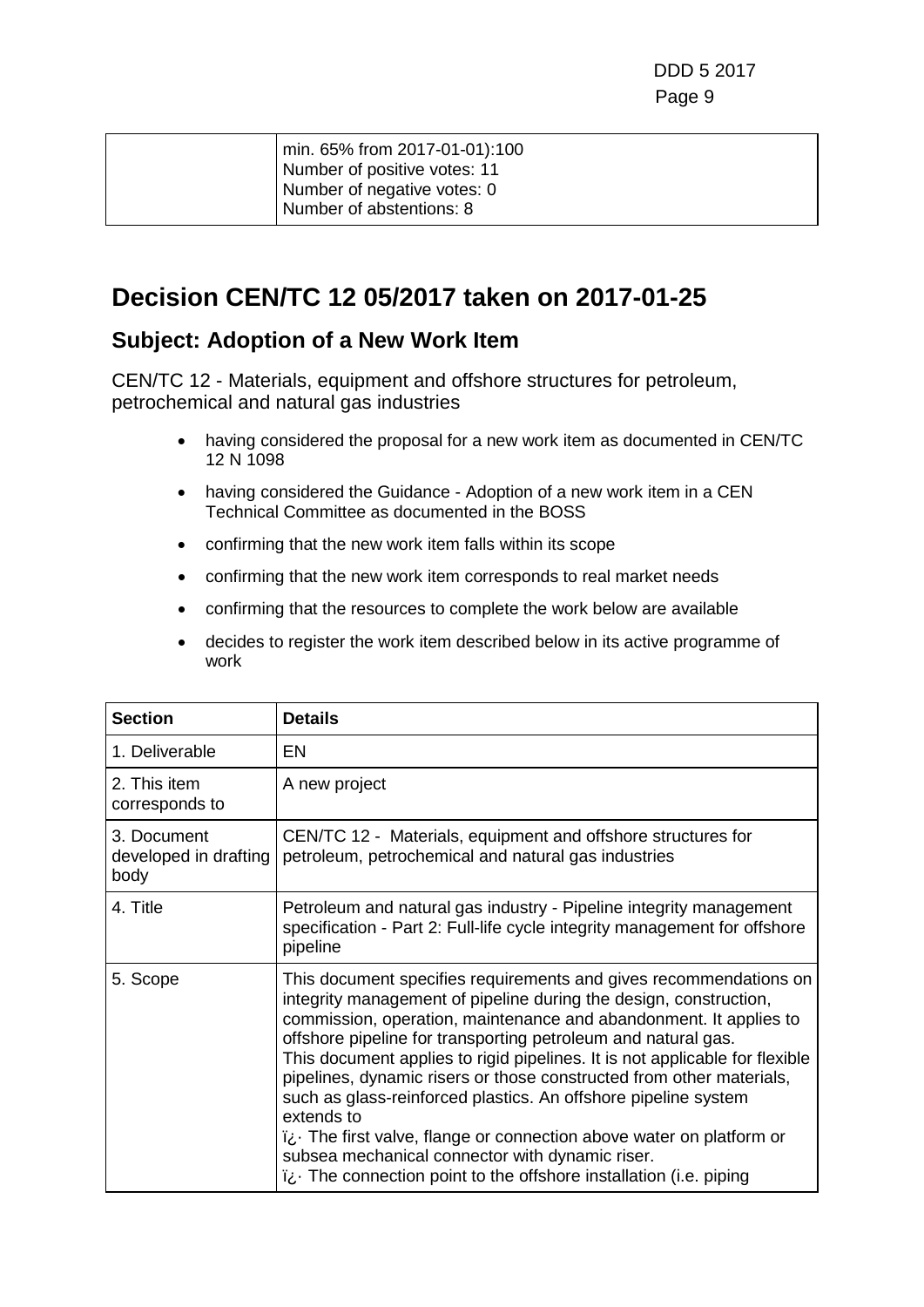|                                                                     | manifolds are not included).<br>ii. The first valve, flange, connection or isolation joint at a landfall<br>unless otherwise specified by the onshore legislation.<br>The components mentioned above (valve, flange, connection,<br>isolation joint) include also any pup pieces, i.e. the offshore pipeline<br>system extends to the weld beyond the pup piece.<br>Offshore pipelines are defined as pipelines that use universally<br>recognized offshore pipeline construction techniques. |
|---------------------------------------------------------------------|-----------------------------------------------------------------------------------------------------------------------------------------------------------------------------------------------------------------------------------------------------------------------------------------------------------------------------------------------------------------------------------------------------------------------------------------------------------------------------------------------|
| 6. Environmental<br>aspects                                         | None of the above: Not specifically addressed as work item was<br>already created in ISO and intended to be identically adopted under<br>the Vienna Agreement.                                                                                                                                                                                                                                                                                                                                |
| 7. How do you plan<br>to address these<br>environmental<br>aspects? | Other: N/a (see Q6)                                                                                                                                                                                                                                                                                                                                                                                                                                                                           |
| 8. Vienna<br>Agreement                                              | Yes - Parallel ISO lead<br>ISO project reference: 19345-2<br>ISO project ID: 64660<br>ISO TC: ISO/TC 67                                                                                                                                                                                                                                                                                                                                                                                       |
| 9. The project is<br>linked to                                      | No document from another organization                                                                                                                                                                                                                                                                                                                                                                                                                                                         |
| 10. Track                                                           | Enquiry + Formal Vote (ENQ+FV)                                                                                                                                                                                                                                                                                                                                                                                                                                                                |
| 11. Related<br>mandate(s)                                           | <b>No</b>                                                                                                                                                                                                                                                                                                                                                                                                                                                                                     |
| 12. Related<br>directive(s)                                         | <b>No</b>                                                                                                                                                                                                                                                                                                                                                                                                                                                                                     |
| 13. Commitment                                                      | The following CEN members (at least five) are committed to<br>participate in the development of the project:<br><b>SN</b><br><b>BSI</b><br><b>DIN</b><br><b>UNI</b><br><b>NEN</b><br><b>NQIS/ELOT</b>                                                                                                                                                                                                                                                                                         |
| 14. The decision<br>was taken by                                    | Weighted vote and simple majority<br>Percentage of positive weighted votes (min. 71% before 2017-01-01,<br>min. 65% from 2017-01-01):100<br>Number of positive votes: 11<br>Number of negative votes: 0<br>Number of abstentions: 8                                                                                                                                                                                                                                                           |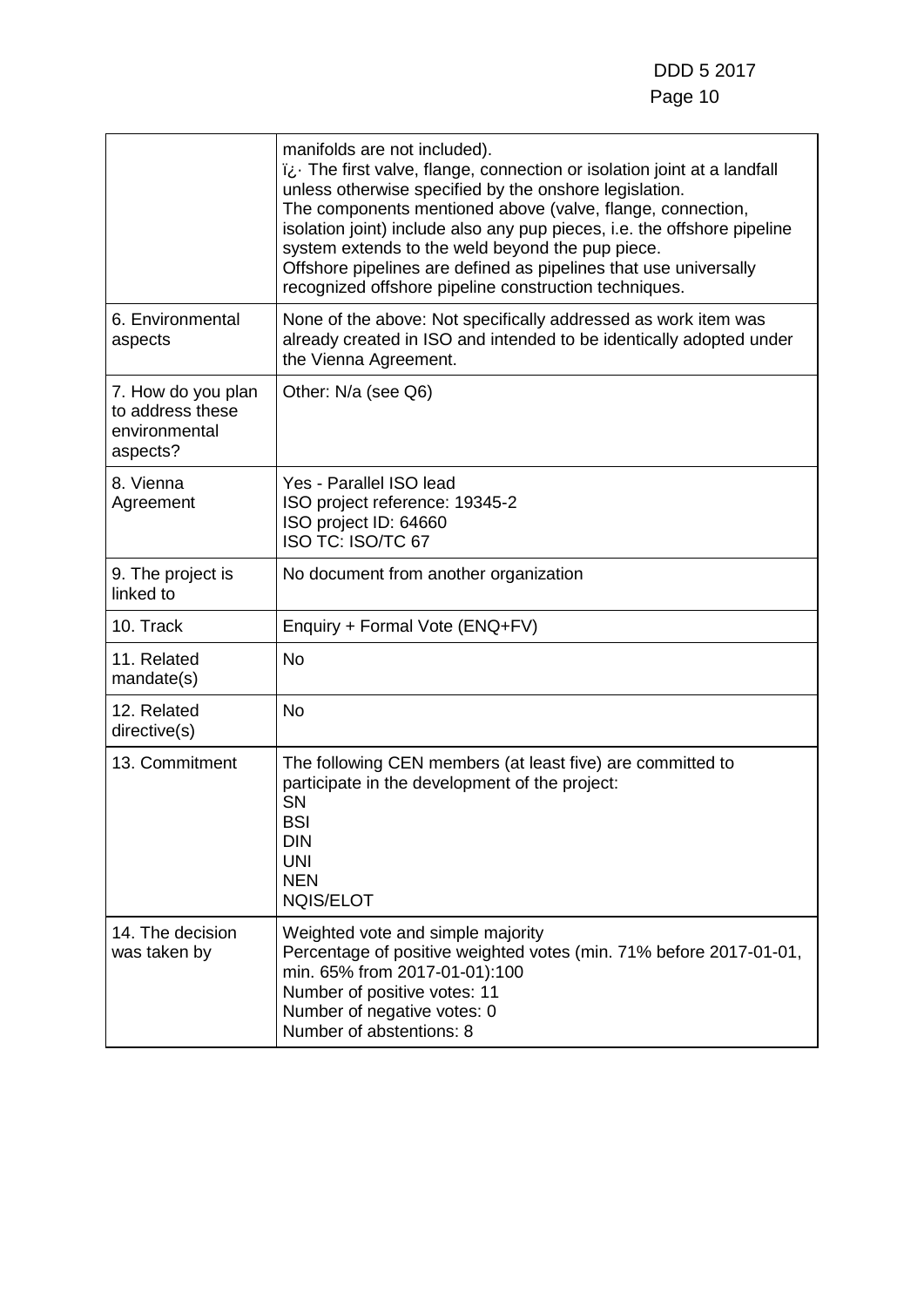### **Decision CEN/TC 12 06/2017 taken on 2017-01-25**

#### **Subject: Adoption of a New Work Item**

- having considered the proposal for a new work item as documented in CEN/TC 12 N 1099
- having considered the Guidance Adoption of a new work item in a CEN Technical Committee as documented in the BOSS
- confirming that the new work item falls within its scope
- confirming that the new work item corresponds to real market needs
- confirming that the resources to complete the work below are available
- decides to register the work item described below in its active programme of work

| <b>Section</b>                                                      | <b>Details</b>                                                                                                                                                                                                                                                                                                                                                                                                                                                                                                                                                                                                                                                                                                                                           |
|---------------------------------------------------------------------|----------------------------------------------------------------------------------------------------------------------------------------------------------------------------------------------------------------------------------------------------------------------------------------------------------------------------------------------------------------------------------------------------------------------------------------------------------------------------------------------------------------------------------------------------------------------------------------------------------------------------------------------------------------------------------------------------------------------------------------------------------|
| 1. Deliverable                                                      | EN                                                                                                                                                                                                                                                                                                                                                                                                                                                                                                                                                                                                                                                                                                                                                       |
| 2. This item<br>corresponds to                                      | A new project                                                                                                                                                                                                                                                                                                                                                                                                                                                                                                                                                                                                                                                                                                                                            |
| 3. Document<br>developed in drafting<br>body                        | CEN/TC 12 - Materials, equipment and offshore structures for<br>petroleum, petrochemical and natural gas industries                                                                                                                                                                                                                                                                                                                                                                                                                                                                                                                                                                                                                                      |
| 4. Title                                                            | Petroleum and natural gas industries - Specific requirements for<br>offshore structures - Part 9: Structural integrity management                                                                                                                                                                                                                                                                                                                                                                                                                                                                                                                                                                                                                        |
| 5. Scope                                                            | This part of ISO 19901 specifies the SIM process engineering<br>requirements and recommendations to be used by an owner for<br>demonstrating the structural fitness-for-service of existing platforms<br>operating offshore. This part of ISO 19901 addresses the platform life-<br>cycle from concept through to decommissioning and/or possible reuse<br>at a different location and is applicable to:<br>ii. substructure structural components on compliant bottom founded<br>structures, including fixed platforms, compliant towers, manifolds and<br>structures used offshore as part of an alternative energy concept;<br>ii. topsides structural components irrespective of the structural form,<br>including floating facilities and jack-ups. |
| 6. Environmental<br>aspects                                         | None of the above: Not specifically addressed as work item was<br>already created in ISO and intended to be identically adopted under<br>the Vienna Agreement.                                                                                                                                                                                                                                                                                                                                                                                                                                                                                                                                                                                           |
| 7. How do you plan<br>to address these<br>environmental<br>aspects? | Other: N/a (see Q6)                                                                                                                                                                                                                                                                                                                                                                                                                                                                                                                                                                                                                                                                                                                                      |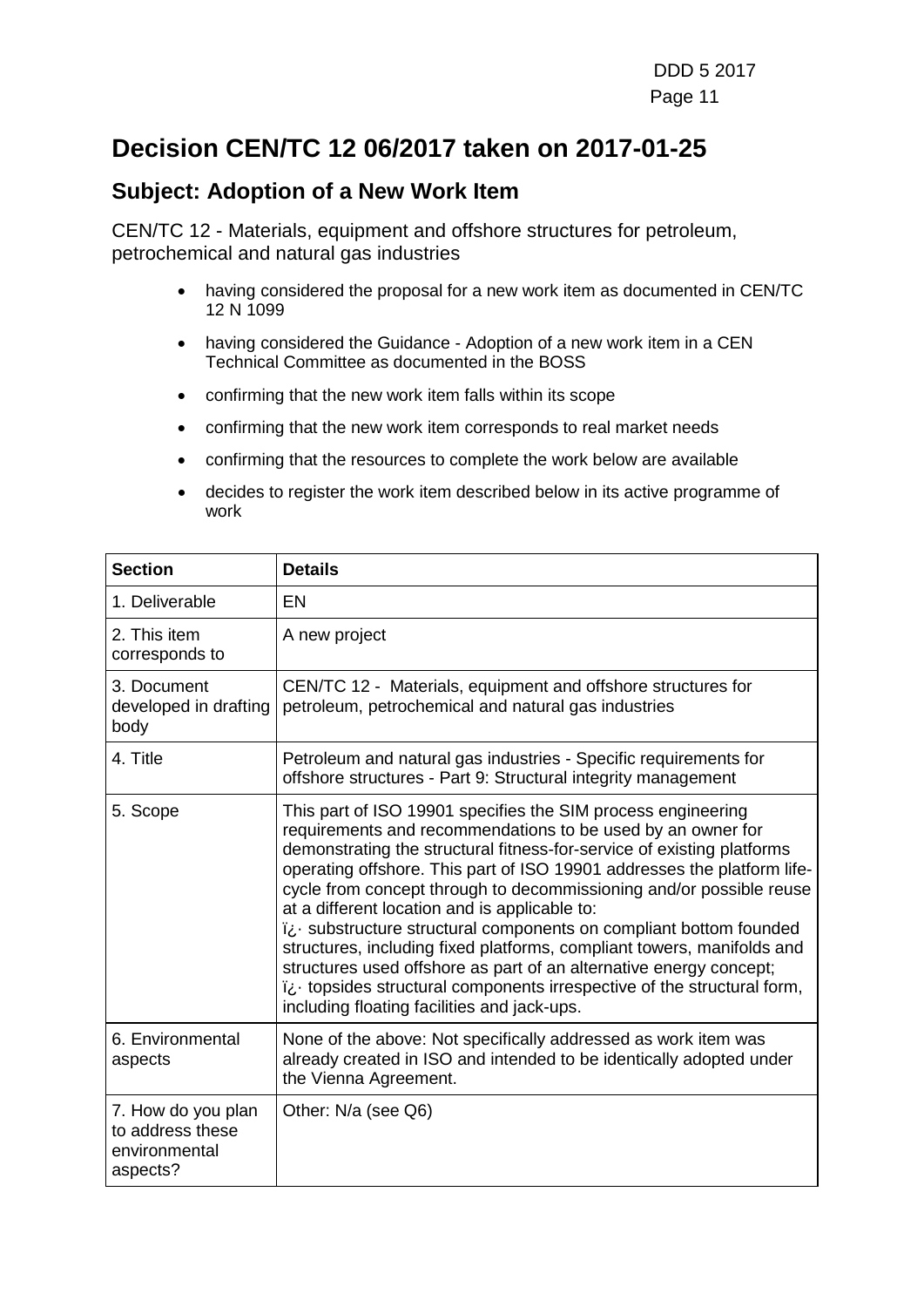| 8. Vienna<br>Agreement           | Yes - Parallel ISO lead<br>ISO project reference: 19901-9<br>ISO project ID: 63630<br>ISO TC: ISO/TC 67                                                                                                                             |
|----------------------------------|-------------------------------------------------------------------------------------------------------------------------------------------------------------------------------------------------------------------------------------|
| 9. The project is<br>linked to   | No document from another organization                                                                                                                                                                                               |
| 10. Track                        | Enquiry + Formal Vote (ENQ+FV)                                                                                                                                                                                                      |
| 11. Related<br>mandate(s)        | No                                                                                                                                                                                                                                  |
| 12. Related<br>directive(s)      | No                                                                                                                                                                                                                                  |
| 13. Commitment                   | The following CEN members (at least five) are committed to<br>participate in the development of the project:<br><b>SN</b><br><b>BSI</b><br><b>DIN</b><br><b>NEN</b><br><b>NQIS/ELOT</b>                                             |
| 14. The decision<br>was taken by | Weighted vote and simple majority<br>Percentage of positive weighted votes (min. 71% before 2017-01-01,<br>min. 65% from 2017-01-01):100<br>Number of positive votes: 11<br>Number of negative votes: 0<br>Number of abstentions: 7 |

# **Decision CEN/TC 12 07/2017 taken on 2017-01-25**

### **Subject: Adoption of a New Work Item**

- having considered the proposal for a new work item as documented in CEN/TC 12 N 1100
- having considered the Guidance Adoption of a new work item in a CEN Technical Committee as documented in the BOSS
- confirming that the new work item falls within its scope
- confirming that the new work item corresponds to real market needs
- confirming that the resources to complete the work below are available
- decides to register the work item described below in its active programme of work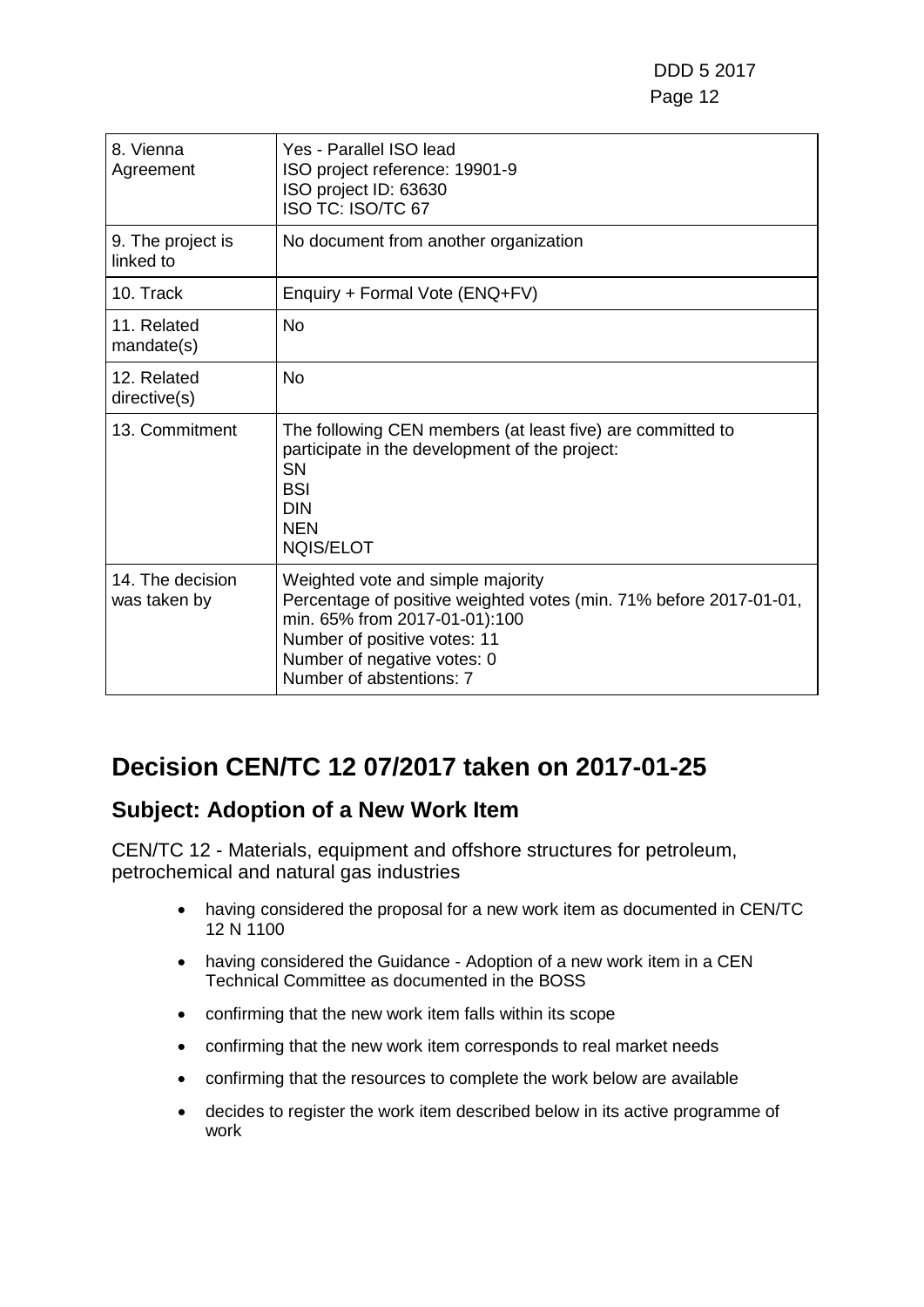DDD 5 2017 Page 13

| <b>Section</b>                                                      | <b>Details</b>                                                                                                                                                                                                                                                                                                                                                                                                                                                                                                                                                                                                                                                                                                                                                                                                                                                                                                                                                                                                                                                                                                                                                                                                                                                                                                                                                                                                                                                       |
|---------------------------------------------------------------------|----------------------------------------------------------------------------------------------------------------------------------------------------------------------------------------------------------------------------------------------------------------------------------------------------------------------------------------------------------------------------------------------------------------------------------------------------------------------------------------------------------------------------------------------------------------------------------------------------------------------------------------------------------------------------------------------------------------------------------------------------------------------------------------------------------------------------------------------------------------------------------------------------------------------------------------------------------------------------------------------------------------------------------------------------------------------------------------------------------------------------------------------------------------------------------------------------------------------------------------------------------------------------------------------------------------------------------------------------------------------------------------------------------------------------------------------------------------------|
| 1. Deliverable                                                      | EN                                                                                                                                                                                                                                                                                                                                                                                                                                                                                                                                                                                                                                                                                                                                                                                                                                                                                                                                                                                                                                                                                                                                                                                                                                                                                                                                                                                                                                                                   |
| 2. This item<br>corresponds to                                      | A new project                                                                                                                                                                                                                                                                                                                                                                                                                                                                                                                                                                                                                                                                                                                                                                                                                                                                                                                                                                                                                                                                                                                                                                                                                                                                                                                                                                                                                                                        |
| 3. Document<br>developed in drafting<br>body                        | CEN/TC 12 - Materials, equipment and offshore structures for<br>petroleum, petrochemical and natural gas industries                                                                                                                                                                                                                                                                                                                                                                                                                                                                                                                                                                                                                                                                                                                                                                                                                                                                                                                                                                                                                                                                                                                                                                                                                                                                                                                                                  |
| 4. Title                                                            | Petroleum and natural gas industries - Geological hazards risk<br>management of oil and gas pipelines                                                                                                                                                                                                                                                                                                                                                                                                                                                                                                                                                                                                                                                                                                                                                                                                                                                                                                                                                                                                                                                                                                                                                                                                                                                                                                                                                                |
| 5. Scope                                                            | This document specifies the tasks, contents and basic methods of the<br>geological hazard identification, evaluation and control of oil and gas<br>pipelines. It is proposed to apply in geological hazard management of<br>land-based long-distance transportation of crude oil, refined oil,<br>natural gas, coal bed methane and coal gas pipelines. The -<br>pipelinesâz<br>$\Box$ referred<br>subsidiary facilities of pipes and the -geological hazardsâ<br>geotechnical hazards, water hazards and geological constructive<br>hazards.<br>Furthermore, geotechnical hazards merely contain landslides,<br>collapse, debris flow, ground subsidence (including only gob collapse<br>and karst collapse), special types of soil (including only loess<br>collapse, swelling of swelling soil, the frost heaving and thaw<br>settlement of frozen soil and the salt heaving collapsibility and wind<br>erosion and sand burying of salty soil); hydraulic hazards consist of<br>slope damage, river ditch damage and farmland damage due to<br>rainfall. Geological constructive hazards only contain faulting and<br>earthquake.<br>This document is not applicable to process pipelines in oil or gas<br>stations, urban gas pipelines, pipelines for oil refining or<br>petrochemical factory and any other enterprises related.<br>This document can be used as a reference in the risk assessment of<br>oil and gas gathering and transportation pipelines. |
| 6. Environmental<br>aspects                                         | None of the above: Not specifically addressed as work item was<br>already created in ISO and intended to be identically adopted under<br>the Vienna Agreement.                                                                                                                                                                                                                                                                                                                                                                                                                                                                                                                                                                                                                                                                                                                                                                                                                                                                                                                                                                                                                                                                                                                                                                                                                                                                                                       |
| 7. How do you plan<br>to address these<br>environmental<br>aspects? | Other: N/a (see Q6)                                                                                                                                                                                                                                                                                                                                                                                                                                                                                                                                                                                                                                                                                                                                                                                                                                                                                                                                                                                                                                                                                                                                                                                                                                                                                                                                                                                                                                                  |
| 8. Vienna<br>Agreement                                              | Yes - Parallel ISO lead<br>ISO project reference: 20074<br>ISO project ID: 66968<br>ISO TC: ISO/TC 67                                                                                                                                                                                                                                                                                                                                                                                                                                                                                                                                                                                                                                                                                                                                                                                                                                                                                                                                                                                                                                                                                                                                                                                                                                                                                                                                                                |
| 9. The project is<br>linked to                                      | No document from another organization                                                                                                                                                                                                                                                                                                                                                                                                                                                                                                                                                                                                                                                                                                                                                                                                                                                                                                                                                                                                                                                                                                                                                                                                                                                                                                                                                                                                                                |
| 10. Track                                                           | Enquiry + Formal Vote (ENQ+FV)                                                                                                                                                                                                                                                                                                                                                                                                                                                                                                                                                                                                                                                                                                                                                                                                                                                                                                                                                                                                                                                                                                                                                                                                                                                                                                                                                                                                                                       |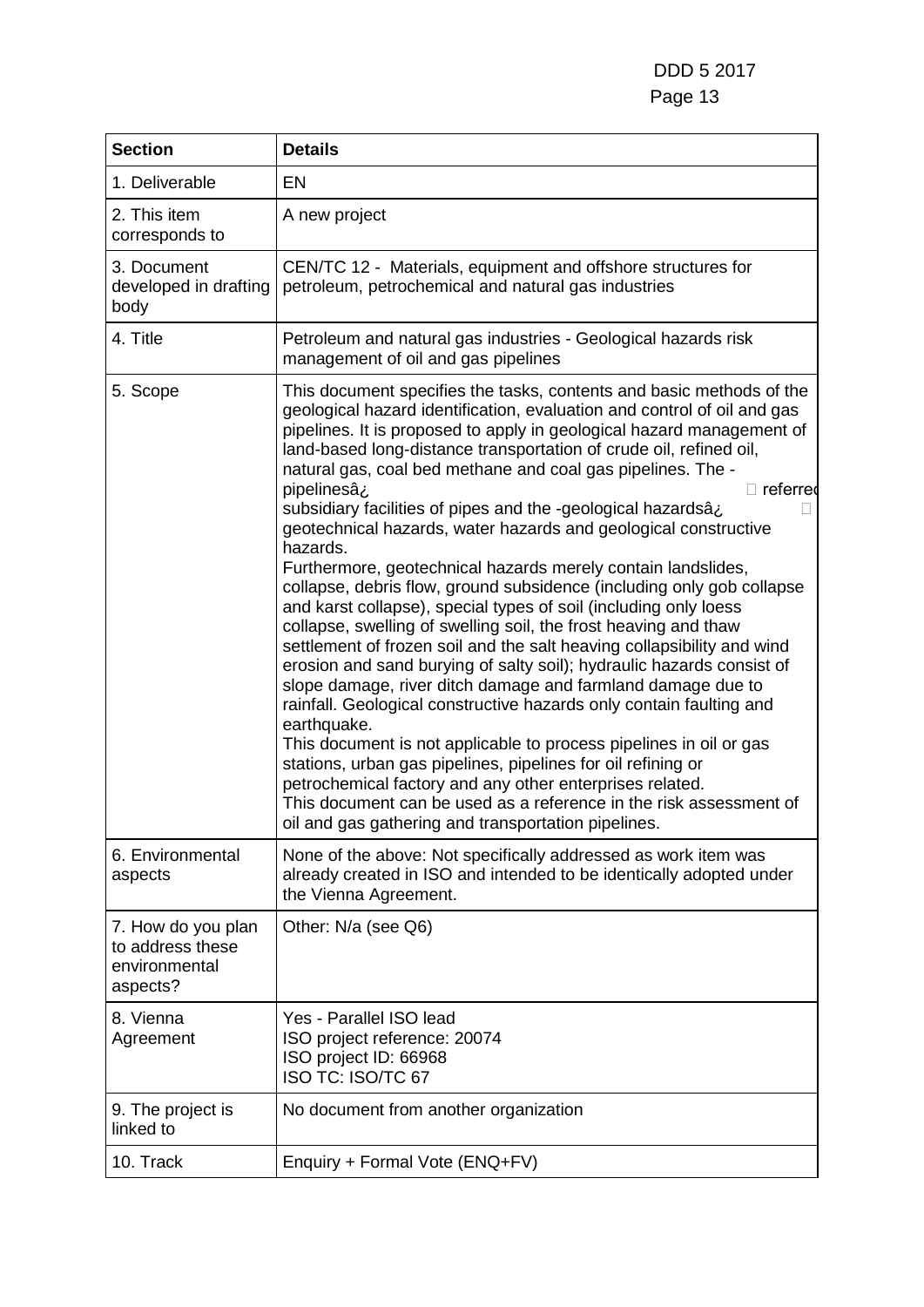DDD 5 2017 e de la contrata de la contrata de la contrata de la contrata de la contrata de la contrata de la contrata de

| 11. Related<br>mandate(s)        | No                                                                                                                                                                                                                                  |
|----------------------------------|-------------------------------------------------------------------------------------------------------------------------------------------------------------------------------------------------------------------------------------|
| 12. Related<br>directive(s)      | No.                                                                                                                                                                                                                                 |
| 13. Commitment                   | The following CEN members (at least five) are committed to<br>participate in the development of the project:<br><b>SN</b><br>BSI<br><b>DIN</b><br><b>NEN</b><br><b>NQIS/ELOT</b>                                                    |
| 14. The decision<br>was taken by | Weighted vote and simple majority<br>Percentage of positive weighted votes (min. 71% before 2017-01-01,<br>min. 65% from 2017-01-01):100<br>Number of positive votes: 11<br>Number of negative votes: 0<br>Number of abstentions: 7 |

### **Decision CEN/TC 12 08/2017 taken on 2017-01-25**

#### **Subject: Adoption of a New Work Item**

- having considered the proposal for a new work item as documented in CEN/TC 12 N 1101
- having considered the Guidance Adoption of a new work item in a CEN Technical Committee as documented in the BOSS
- confirming that the new work item falls within its scope
- confirming that the new work item corresponds to real market needs
- confirming that the resources to complete the work below are available
- decides to register the work item described below in its active programme of work

| <b>Section</b>                               | <b>Details</b>                                                                                                      |
|----------------------------------------------|---------------------------------------------------------------------------------------------------------------------|
| 1. Deliverable                               | EN                                                                                                                  |
| 2. This item<br>corresponds to               | A new project                                                                                                       |
| 3. Document<br>developed in drafting<br>body | CEN/TC 12 - Materials, equipment and offshore structures for<br>petroleum, petrochemical and natural gas industries |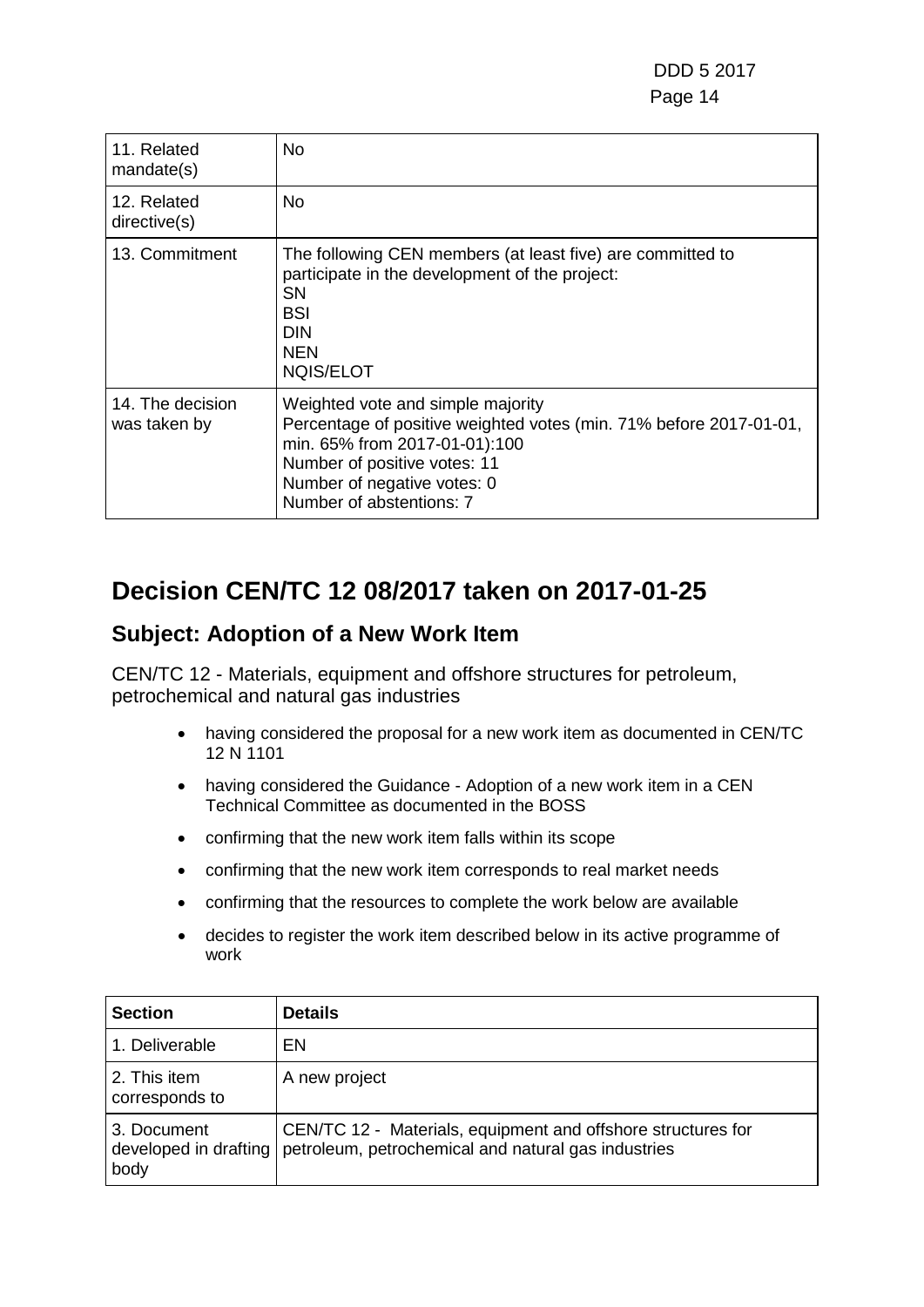| 4. Title                                                            | Petroleum, petrochemical and natural gas industries - Safety of<br>machineries - Powered elevators                                                                                                                                                                                                                                                                                                                                                                                                                                                                  |
|---------------------------------------------------------------------|---------------------------------------------------------------------------------------------------------------------------------------------------------------------------------------------------------------------------------------------------------------------------------------------------------------------------------------------------------------------------------------------------------------------------------------------------------------------------------------------------------------------------------------------------------------------|
| 5. Scope                                                            | This document specifies general safety requirements for the design,<br>testing and production of powered elevators. The requirements are<br>applicable for on- and off-shore applications of such elevators in the<br>petroleum, petrochemical and natural gas industries.<br>This document does not cover any other type of elevator. It is not<br>applicable to the following types of products: lifting nubbins, lifting<br>plugs, lifting subs, internal gripping devices, equipment for lifting<br>tubular from and onto a vessel. This list is not exclusive. |
| 6. Environmental<br>aspects                                         | None of the above: Not specifically addressed as work item was<br>already created in ISO and intended to be identically adopted under<br>the Vienna Agreement.                                                                                                                                                                                                                                                                                                                                                                                                      |
| 7. How do you plan<br>to address these<br>environmental<br>aspects? | Other: N/a (see Q6)                                                                                                                                                                                                                                                                                                                                                                                                                                                                                                                                                 |
| 8. Vienna<br>Agreement                                              | Yes - Parallel ISO lead<br>ISO project reference: 20321<br>ISO project ID: 67666<br>ISO TC: ISO/TC 67                                                                                                                                                                                                                                                                                                                                                                                                                                                               |
| 9. The project is<br>linked to                                      | No document from another organization                                                                                                                                                                                                                                                                                                                                                                                                                                                                                                                               |
| 10. Track                                                           | Enquiry + Formal Vote (ENQ+FV)                                                                                                                                                                                                                                                                                                                                                                                                                                                                                                                                      |
| 11. Related<br>mandate(s)                                           | <b>No</b>                                                                                                                                                                                                                                                                                                                                                                                                                                                                                                                                                           |
| 12. Related<br>directive(s)                                         | <b>No</b>                                                                                                                                                                                                                                                                                                                                                                                                                                                                                                                                                           |
| 13. Commitment                                                      | The following CEN members (at least five) are committed to<br>participate in the development of the project:<br><b>SN</b><br><b>BSI</b><br><b>DIN</b><br><b>UNI</b><br><b>NEN</b><br><b>NQIS/ELOT</b>                                                                                                                                                                                                                                                                                                                                                               |
| 14. The decision<br>was taken by                                    | Weighted vote and simple majority<br>Percentage of positive weighted votes (min. 71% before 2017-01-01,<br>min. 65% from 2017-01-01):100<br>Number of positive votes: 11<br>Number of negative votes: 0<br>Number of abstentions: 7                                                                                                                                                                                                                                                                                                                                 |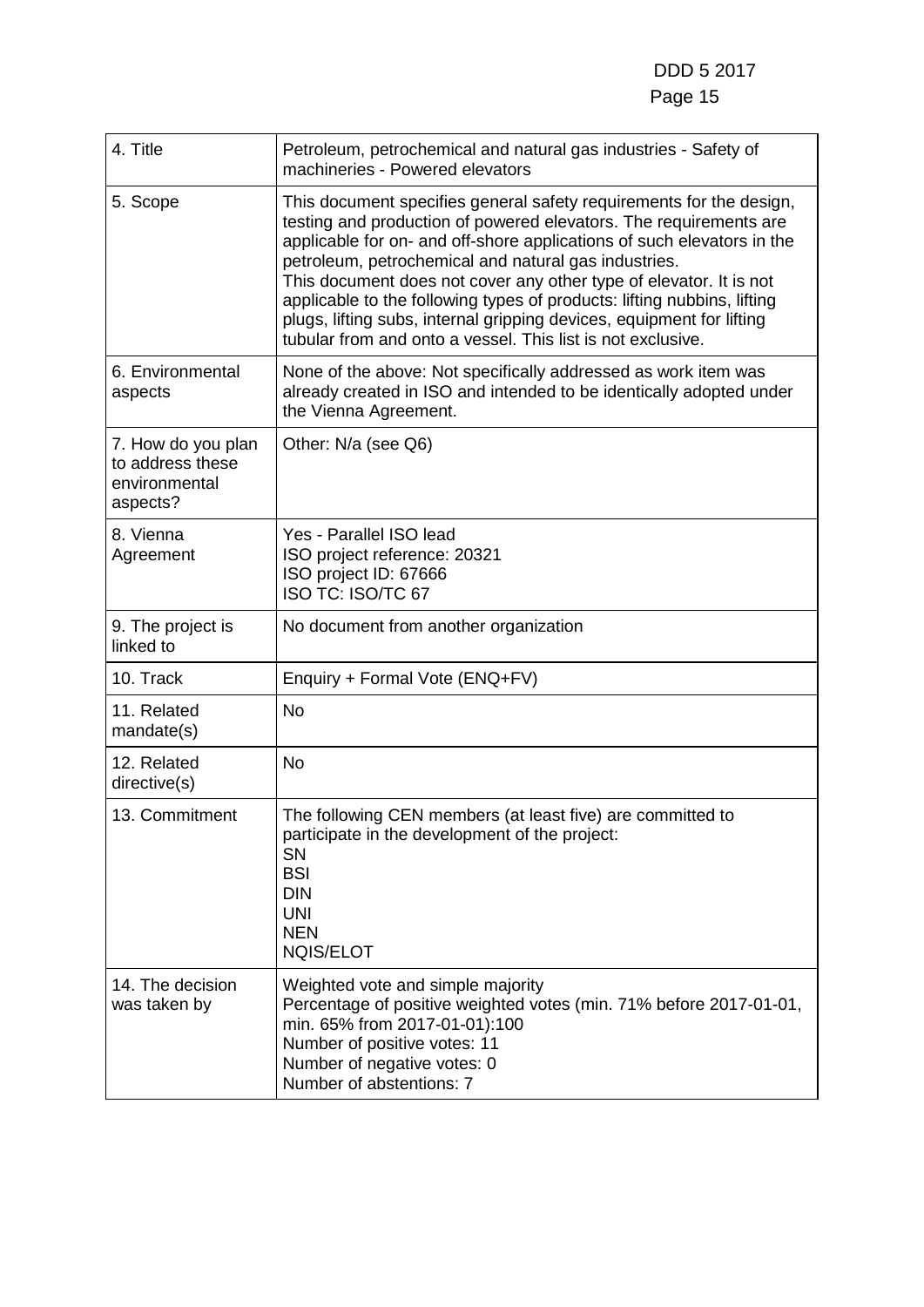# <span id="page-15-0"></span>**2 CEN/TC 19**

# **DECISION 02/2017 taken by CEN/TC 19 on 2017-01-23**

#### **Subject: CEN/TC 19 - Reference to other normative documents in ASTM D 6667-14**

The CEN/TC CEN/TC 19, Gaseous and liquid fuels, lubricants and related products of petroleum, synthetic and biological origin,

- considering the CEN/CENELEC Internal Regulations Part 2 and Part 3, allowing in exceptional cases, to include normative references to documents other than those developed by CEN, CENELEC, ETSI, ISO and IEC;
- considering the CEN policy related to the subject;
- confirming that all following criteria are affirmatively fulfilled:
	- o No suitable CEN, CENELEC, ETSI, ISO or IEC documents are available and that there is a necessity to refer to a document other than those developed by CEN, CENELEC, ETSI, ISO and IEC;
	- o It is impractical to include the relevant text in full;
	- $\circ$  The need for making reference to a document other than those developed by CEN, CENELEC, ETSI, ISO and IEC has been fully justified;
	- o The referenced document:
		- has wide acceptance;
		- **EXECT** is not in contradiction with the European legislation nor creates regulatory problems when the EN is implemented by CEN/CENELEC members;
		- has been prepared in accordance with the principles set in the ISO/IEC Guide 59 - Code of Practice for Standardization - (with the definitions of EN 45020) and in the ISO/IEC Directives;
		- has clearance in respect of possible IPR (Intellectual Property Rights) issues as prescribed in CEN/CENELEC Guide 8;
		- is not a draft, but is an adopted document with an identified and dated issue;
		- is publicly available in official CEN/CENELEC languages, at least in English.

approves the normative reference to the following standard in prEN 589:2016 (WI number 00019503): ASTM D 6667-14, *Standard test method for determination of total volatile sulfur*  in gaseous hydrocarbons and liquefied petroleum gases by ultraviolet fluorescence, and

decides to confirm its approval of DIN 51619, *Testing of mineral oil hydrocarbons - Determination of the composition of liquid petroleum gases - Gas chromatographic analysis under special consideration of 1,3-butadiene with mass fractions <= 0,1 % (m/m),* for the same document until WG 23 has clarified the existence of an English translation of the Standard or its possible replacement by UOP techniques.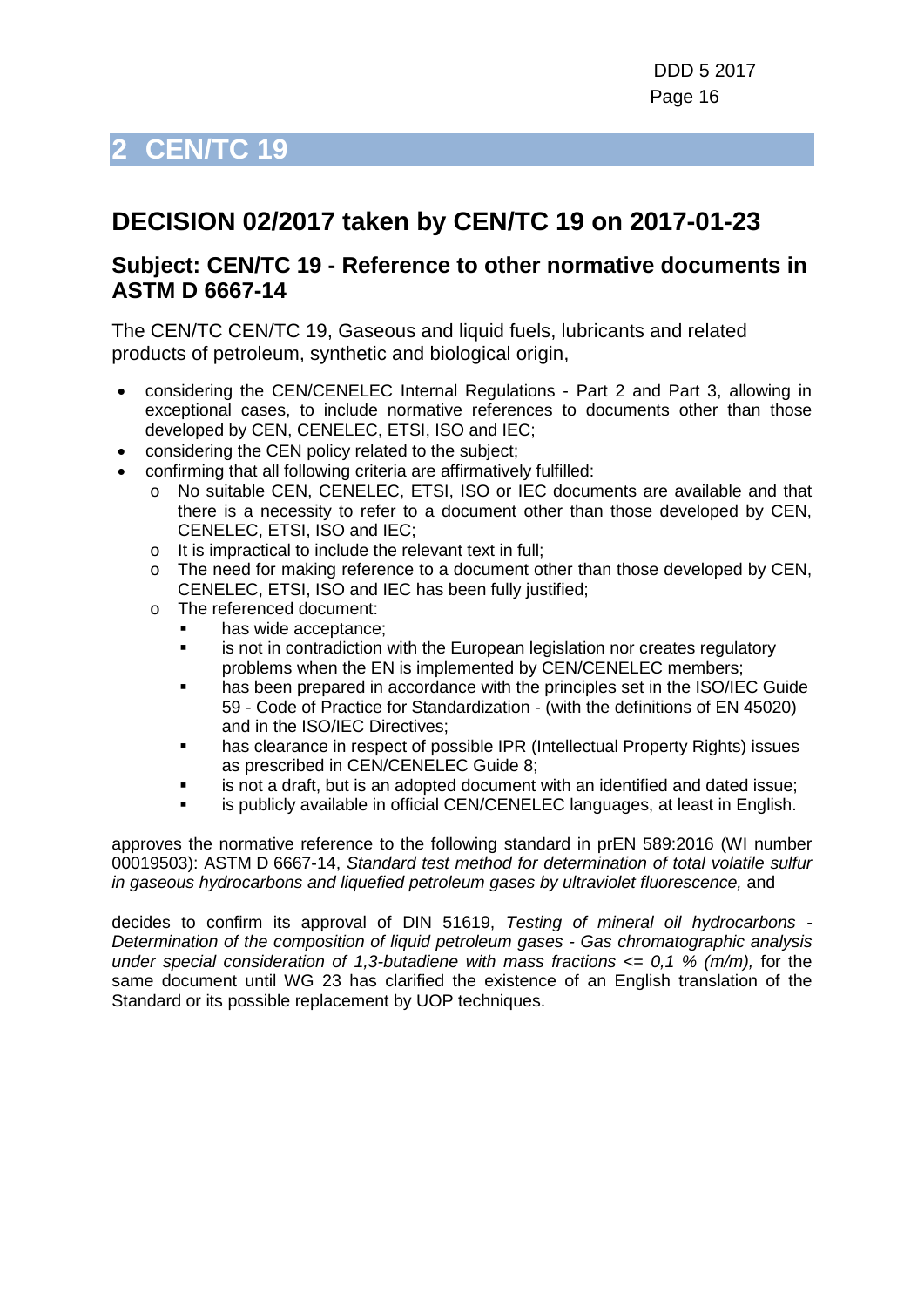# <span id="page-16-0"></span>**3 CEN/TC 104**

### **Decision CEN/TC 104 781/2017 taken on 2017-01-16**

#### **Subject: Adoption of a New Work Item**

- having considered the proposal for a new work item as documented in CEN/TC 104 N 1540
- having considered the Guidance Adoption of a new work item in a CEN Technical Committee as documented in the BOSS
- confirming that the new work item falls within its scope
- confirming that the new work item corresponds to real market needs
- confirming that the resources to complete the work below are available
- decides to register the work item described below in its active programme of work

| <b>Section</b>                               | <b>Details</b>                                                                                                                                                                                                                                                                                                                                                                                                                                                                                                                               |
|----------------------------------------------|----------------------------------------------------------------------------------------------------------------------------------------------------------------------------------------------------------------------------------------------------------------------------------------------------------------------------------------------------------------------------------------------------------------------------------------------------------------------------------------------------------------------------------------------|
| 1. Deliverable                               | EN                                                                                                                                                                                                                                                                                                                                                                                                                                                                                                                                           |
| 2. This item<br>corresponds to               | The revision of an EN<br>EN 12350-1:2009                                                                                                                                                                                                                                                                                                                                                                                                                                                                                                     |
| 3. Document<br>developed in drafting<br>body | CEN/TC 104/SC 1 - Concrete - Specification, performance,<br>production and conformity                                                                                                                                                                                                                                                                                                                                                                                                                                                        |
| 4. Title                                     | Testing fresh concrete - Part 1: Sampling and common apparatus                                                                                                                                                                                                                                                                                                                                                                                                                                                                               |
| 5. Scope                                     | This European Standard specifies two procedures for sampling fresh<br>concrete, by composite sampling<br>and by spot sampling.<br>NOTE The requirement for remixing the sample before tests on the<br>fresh concrete, or before making test<br>specimens, is included in the relevant standards.<br>When mixing and sampling of concrete is done in a laboratory,<br>different procedures may be required.<br>Additionally, this standard lists common apparatus mentioned in two<br>or more standards of EN 12350<br>series and EN 12390-2. |
| 6. Environmental<br>aspects                  | Use of energy<br>Use of materials<br>Use of water<br>Waste                                                                                                                                                                                                                                                                                                                                                                                                                                                                                   |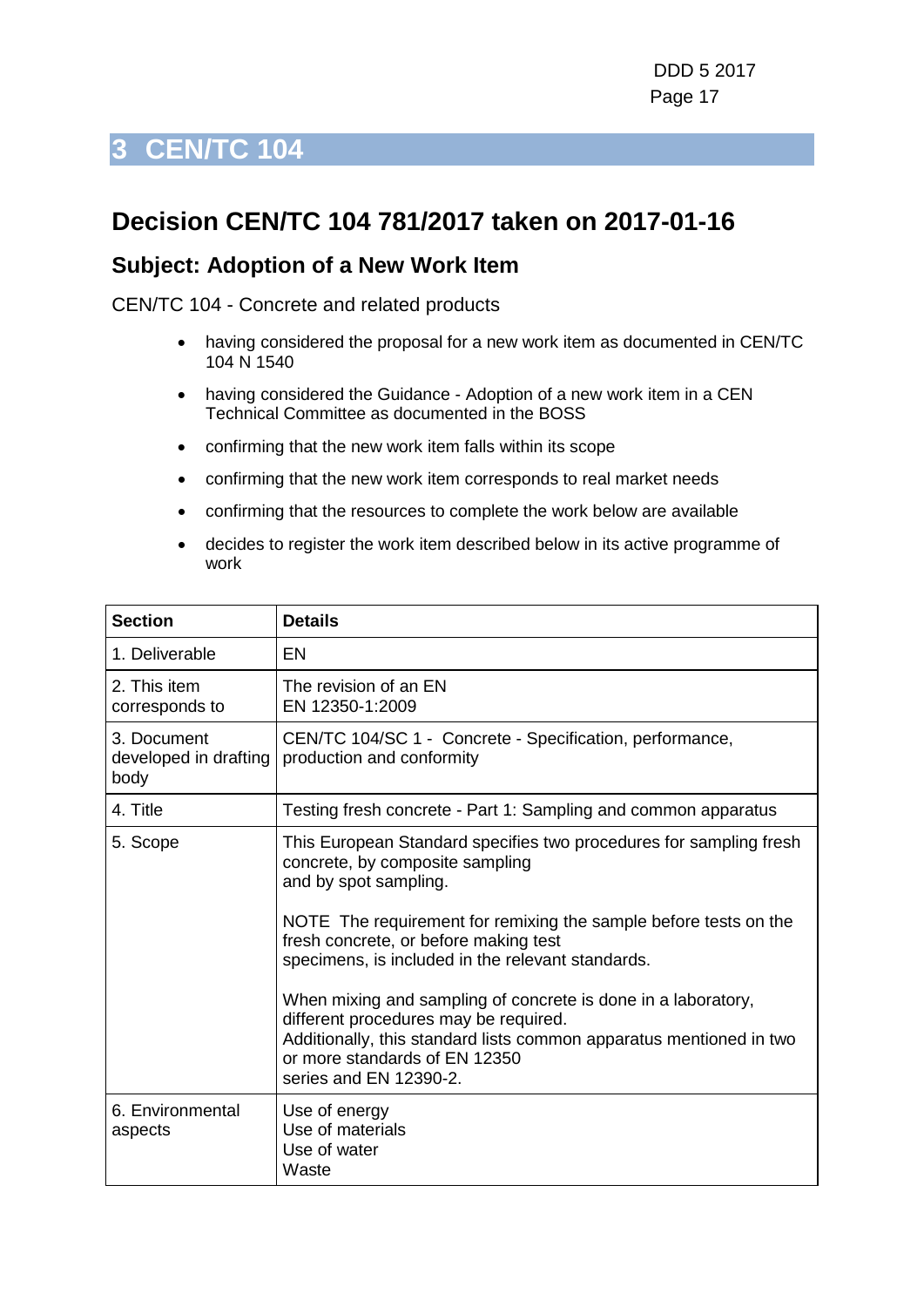| 7. How do you plan<br>to address these<br>environmental<br>aspects? | Bring in environmental expertise to the WG                                                                                                                                                                                       |
|---------------------------------------------------------------------|----------------------------------------------------------------------------------------------------------------------------------------------------------------------------------------------------------------------------------|
| 8. Vienna<br>Agreement                                              | No or expected CEN lead                                                                                                                                                                                                          |
| 9. The project is<br>linked to                                      | No document from another organization                                                                                                                                                                                            |
| 10. Track                                                           | Enquiry + Formal Vote (ENQ+FV)                                                                                                                                                                                                   |
| 11. Related<br>mandate(s)                                           | <b>No</b>                                                                                                                                                                                                                        |
| 12. Related<br>directive(s)                                         | Yes<br>Directive reference   For citation in Official journal<br>305/2011   No                                                                                                                                                   |
| 13. Commitment                                                      | The following CEN members (at least five) are committed to<br>participate in the development of the project:<br><b>AFNOR</b><br><b>ASI</b><br><b>ASRO</b><br><b>SIST</b><br><b>BSI</b><br><b>SNV</b><br><b>DIN</b><br><b>UNI</b> |
| 14. The decision<br>was taken by                                    | Simple majority (min. 55% as from 2017-01-01)<br>Number of positive votes: 17<br>Number of negative votes: 0<br>Number of abstentions: 6                                                                                         |

### **Decision CEN/TC 104 782/2017 taken on 2017-01-16**

### **Subject: Adoption of a New Work Item**

- having considered the proposal for a new work item as documented in CEN/TC 104 N 1541
- having considered the Guidance Adoption of a new work item in a CEN Technical Committee as documented in the BOSS
- confirming that the new work item falls within its scope
- confirming that the new work item corresponds to real market needs
- confirming that the resources to complete the work below are available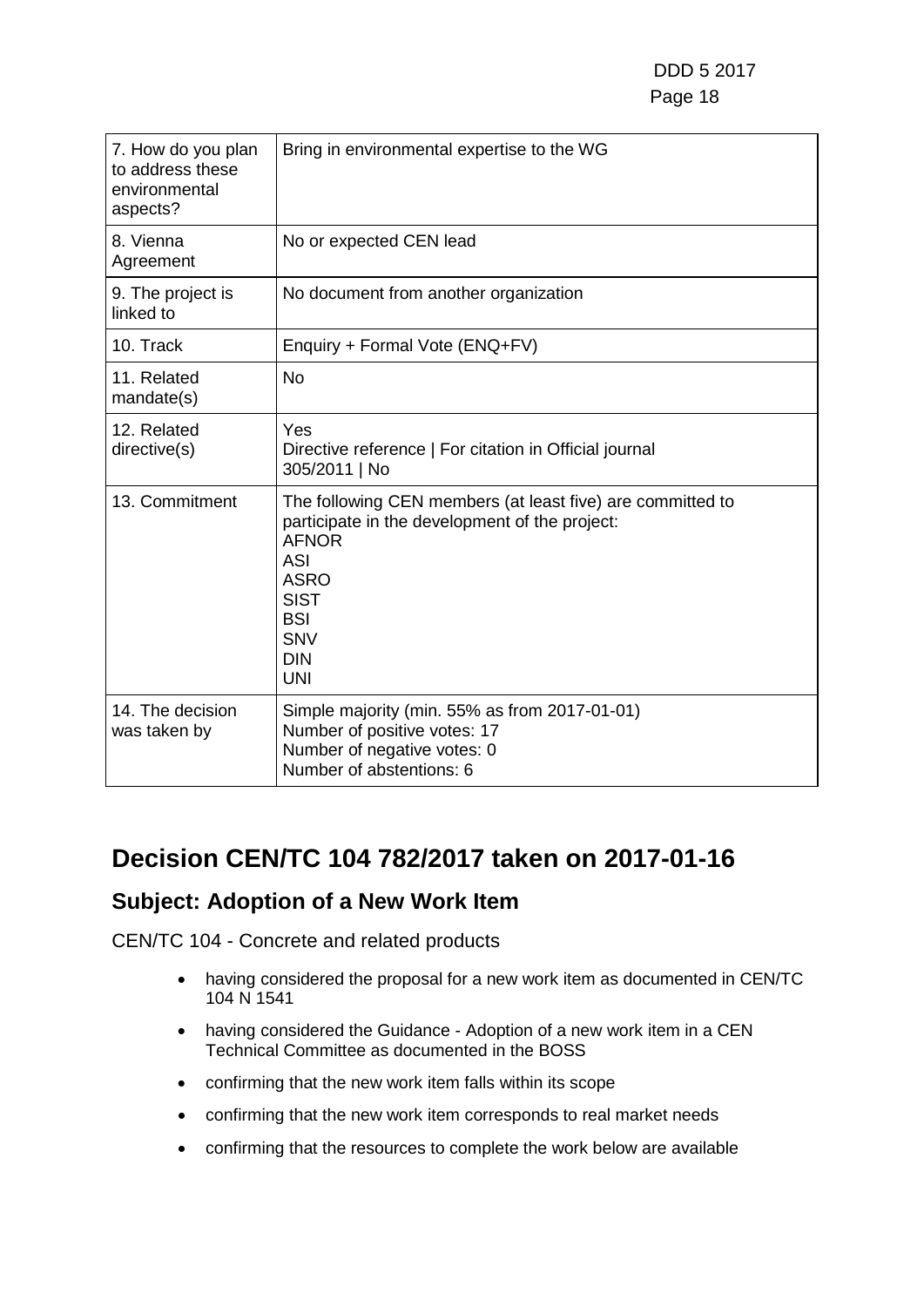• decides to register the work item described below in its active programme of work

| <b>Section</b>                                                      | <b>Details</b>                                                                                                                                                                                                                                                                                                                                                                                                                                                                                                                                               |
|---------------------------------------------------------------------|--------------------------------------------------------------------------------------------------------------------------------------------------------------------------------------------------------------------------------------------------------------------------------------------------------------------------------------------------------------------------------------------------------------------------------------------------------------------------------------------------------------------------------------------------------------|
|                                                                     |                                                                                                                                                                                                                                                                                                                                                                                                                                                                                                                                                              |
| 1. Deliverable                                                      | <b>EN</b>                                                                                                                                                                                                                                                                                                                                                                                                                                                                                                                                                    |
| 2. This item<br>corresponds to                                      | The revision of an EN<br>EN 12350-2:2009                                                                                                                                                                                                                                                                                                                                                                                                                                                                                                                     |
| 3. Document<br>developed in drafting<br>body                        | CEN/TC 104/SC 1 - Concrete - Specification, performance,<br>production and conformity                                                                                                                                                                                                                                                                                                                                                                                                                                                                        |
| 4. Title                                                            | Testing fresh concrete - Part 2: Slump-test                                                                                                                                                                                                                                                                                                                                                                                                                                                                                                                  |
| 5. Scope                                                            | This European standard specifies a method for determining the<br>consistence of fresh concrete by the<br>slump test.                                                                                                                                                                                                                                                                                                                                                                                                                                         |
|                                                                     | The slump test is sensitive to changes in the consistence of concrete,<br>which correspond to slumps<br>between 10 mm and 210 mm. Beyond these extremes the<br>measurement of slump can be unsuitable and<br>other methods of determining the consistency should be considered.<br>If the slump continues to change over a period of 1 min after<br>withdrawing of the cone, the slump test is<br>not suitable as a measure of consistence.<br>The test is not suitable when the declared value of D of the coarsest<br>fraction of aggregates actually used |
|                                                                     | in the concrete (Dmax) is greater than 40 mm.                                                                                                                                                                                                                                                                                                                                                                                                                                                                                                                |
| 6. Environmental<br>aspects                                         | Use of energy<br>Use of materials<br>Use of water<br>Waste                                                                                                                                                                                                                                                                                                                                                                                                                                                                                                   |
| 7. How do you plan<br>to address these<br>environmental<br>aspects? | Bring in environmental expertise to the WG                                                                                                                                                                                                                                                                                                                                                                                                                                                                                                                   |
| 8. Vienna<br>Agreement                                              | No or expected CEN lead                                                                                                                                                                                                                                                                                                                                                                                                                                                                                                                                      |
| 9. The project is<br>linked to                                      | No document from another organization                                                                                                                                                                                                                                                                                                                                                                                                                                                                                                                        |
| 10. Track                                                           | Enquiry + Formal Vote (ENQ+FV)                                                                                                                                                                                                                                                                                                                                                                                                                                                                                                                               |
| 11. Related<br>mandate(s)                                           | <b>No</b>                                                                                                                                                                                                                                                                                                                                                                                                                                                                                                                                                    |
| 12. Related                                                         | Yes                                                                                                                                                                                                                                                                                                                                                                                                                                                                                                                                                          |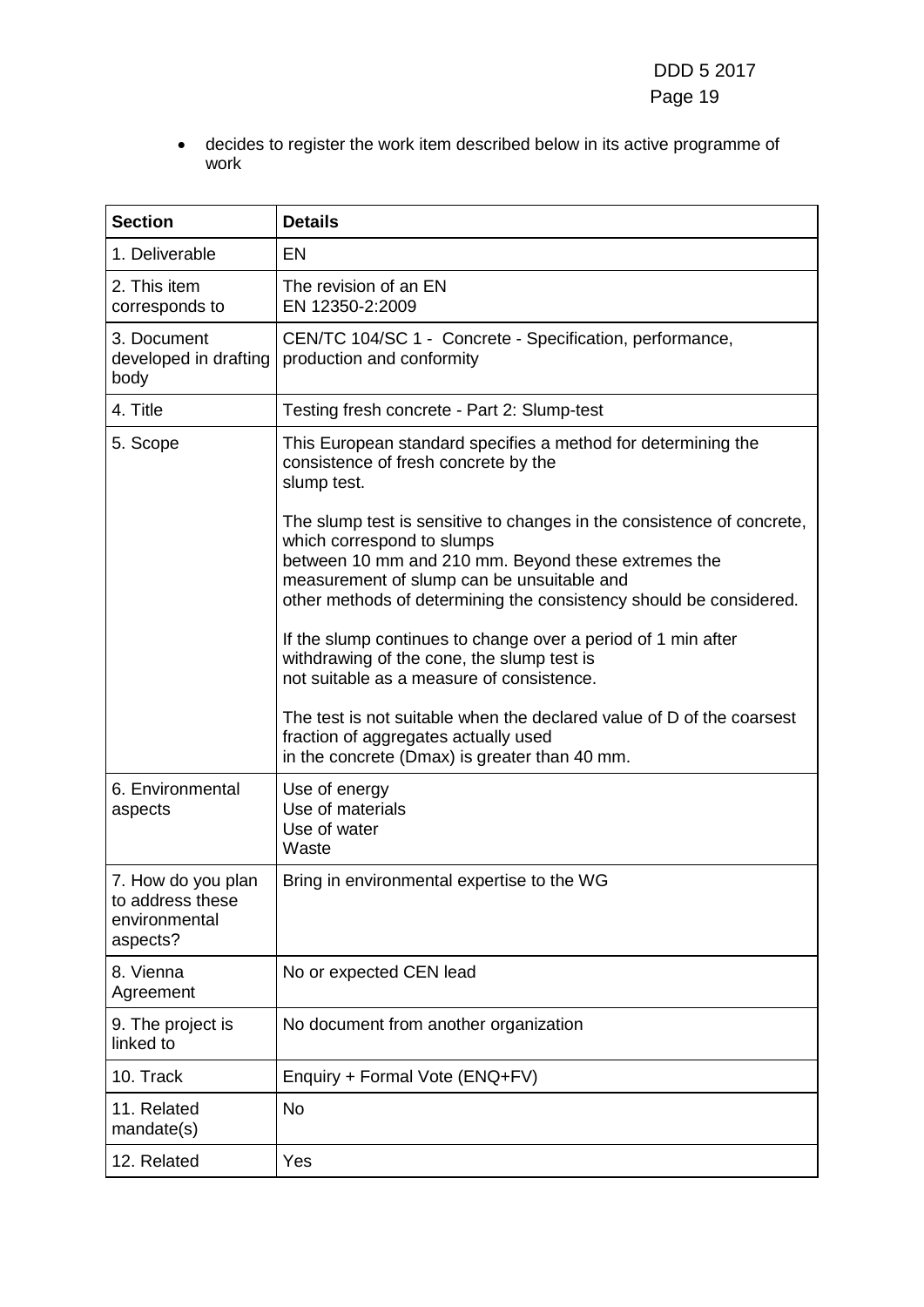| directive(s)                     | Directive reference   For citation in Official journal<br>305/2011   No                                                                                                                                            |
|----------------------------------|--------------------------------------------------------------------------------------------------------------------------------------------------------------------------------------------------------------------|
| 13. Commitment                   | The following CEN members (at least five) are committed to<br>participate in the development of the project:<br><b>AFNOR</b><br><b>ASRO</b><br><b>SIST</b><br><b>BSI</b><br><b>SNV</b><br><b>DIN</b><br><b>UNI</b> |
| 14. The decision<br>was taken by | Simple majority (min. 55% as from 2017-01-01)<br>Number of positive votes: 16<br>Number of negative votes: 0<br>Number of abstentions: 7                                                                           |

### **Decision CEN/TC 104 783/2017 taken on 2017-01-16**

### **Subject: Adoption of a New Work Item**

- having considered the proposal for a new work item as documented in CEN/TC 104 N 1542
- having considered the Guidance Adoption of a new work item in a CEN Technical Committee as documented in the BOSS
- confirming that the new work item falls within its scope
- confirming that the new work item corresponds to real market needs
- confirming that the resources to complete the work below are available
- decides to register the work item described below in its active programme of work

| <b>Section</b>                               | <b>Details</b>                                                                        |
|----------------------------------------------|---------------------------------------------------------------------------------------|
| 1. Deliverable                               | EN                                                                                    |
| 2. This item<br>corresponds to               | The revision of an EN<br>EN 12350-3:2009                                              |
| 3. Document<br>developed in drafting<br>body | CEN/TC 104/SC 1 - Concrete - Specification, performance,<br>production and conformity |
| 4. Title                                     | Testing fresh concrete - Part 3: Vebe test                                            |
| 5. Scope                                     | This European Standard specifies a method for determining the                         |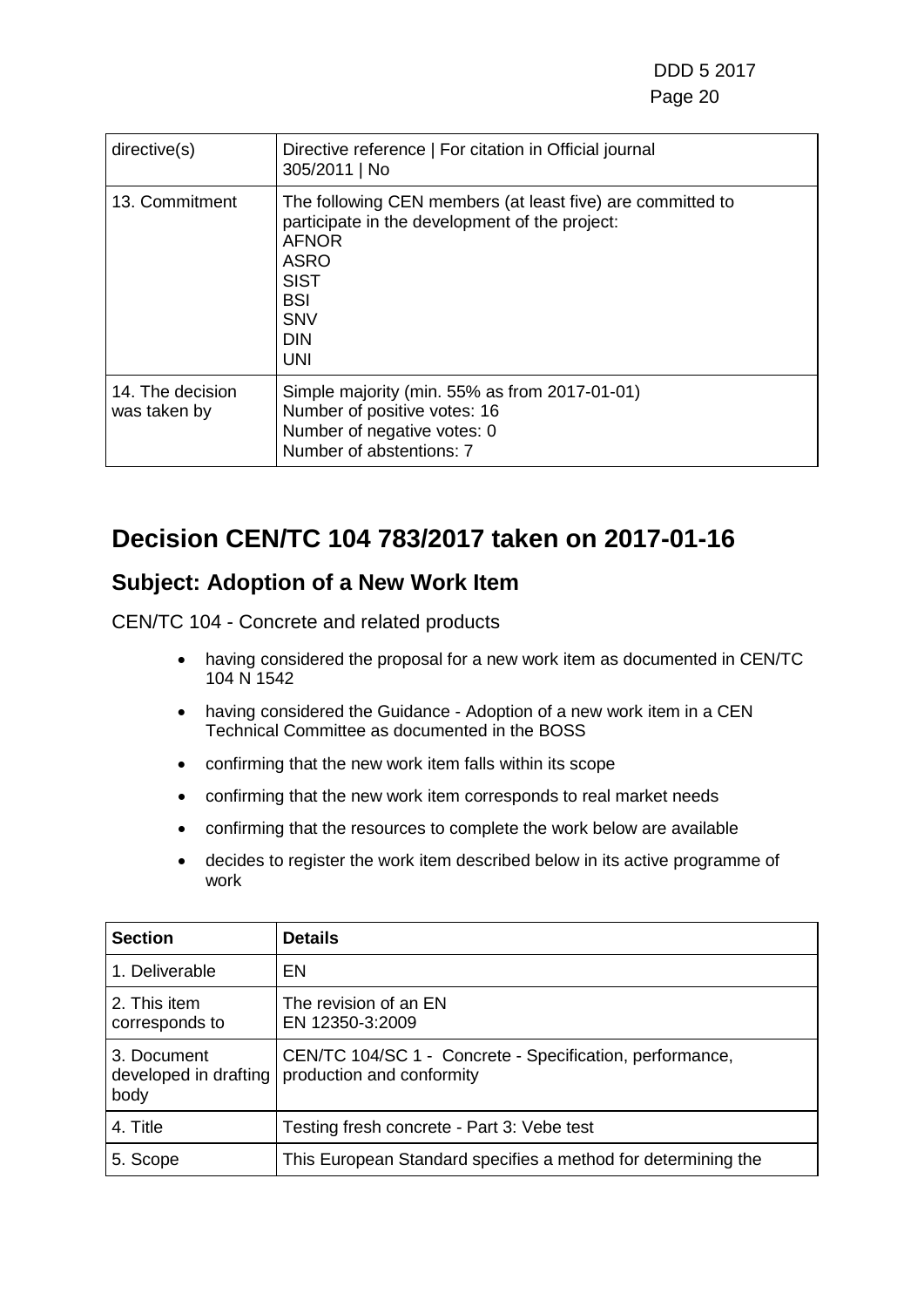|                                                                     | consistency of fresh concrete by means of the Vebe time.                                                                                                                                                           |
|---------------------------------------------------------------------|--------------------------------------------------------------------------------------------------------------------------------------------------------------------------------------------------------------------|
|                                                                     | The test is suitable for specimens having a declared value of D of the<br>coarsest fraction of aggregates actually used in the concrete (Dmax)<br>not greater than 63 mm.                                          |
|                                                                     | If the Vebe time is less than 5 s or more than 30 s, the concrete has a<br>consistency for which the Vebe test is unsuitable.                                                                                      |
| 6. Environmental<br>aspects                                         | Use of energy<br>Use of materials<br>Use of water<br>Waste                                                                                                                                                         |
| 7. How do you plan<br>to address these<br>environmental<br>aspects? | Bring in environmental expertise to the WG                                                                                                                                                                         |
| 8. Vienna<br>Agreement                                              | No or expected CEN lead                                                                                                                                                                                            |
| 9. The project is<br>linked to                                      | No document from another organization                                                                                                                                                                              |
| 10. Track                                                           | Enquiry + Formal Vote (ENQ+FV)                                                                                                                                                                                     |
| 11. Related<br>mandate(s)                                           | No                                                                                                                                                                                                                 |
| 12. Related<br>directive(s)                                         | Yes<br>Directive reference   For citation in Official journal<br>305/2011   No                                                                                                                                     |
| 13. Commitment                                                      | The following CEN members (at least five) are committed to<br>participate in the development of the project:<br><b>AFNOR</b><br><b>ASRO</b><br><b>SIST</b><br><b>BSI</b><br><b>SNV</b><br><b>DIN</b><br><b>UNI</b> |
| 14. The decision<br>was taken by                                    | Simple majority (min. 55% as from 2017-01-01)<br>Number of positive votes: 15<br>Number of negative votes: 0<br>Number of abstentions: 8                                                                           |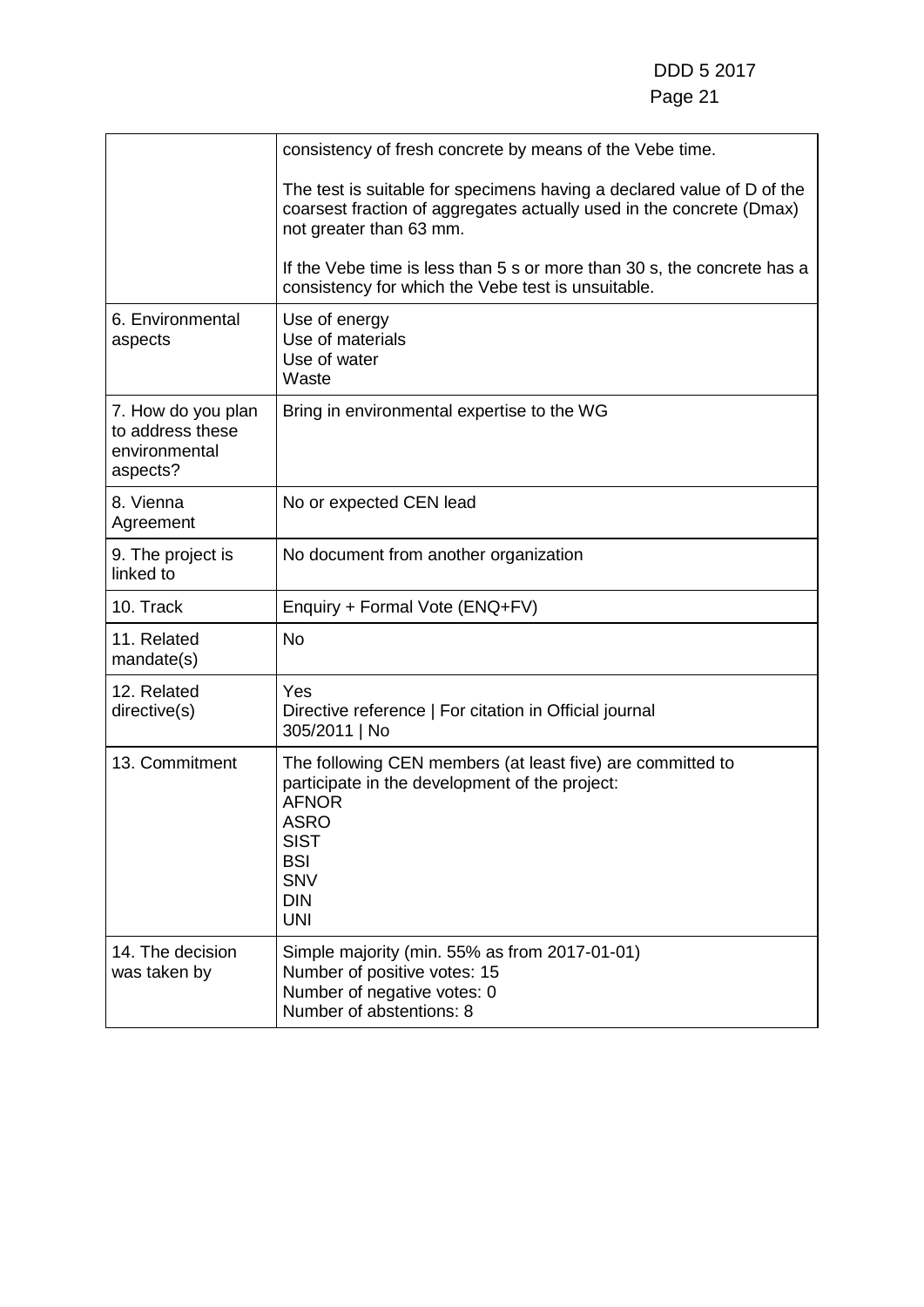### **Decision CEN/TC 104 784/2017 taken on 2017-01-16**

#### **Subject: Adoption of a New Work Item**

- having considered the proposal for a new work item as documented in CEN/TC 104 N 1543
- having considered the Guidance Adoption of a new work item in a CEN Technical Committee as documented in the BOSS
- confirming that the new work item falls within its scope
- confirming that the new work item corresponds to real market needs
- confirming that the resources to complete the work below are available
- decides to register the work item described below in its active programme of work

| <b>Section</b>                                                      | <b>Details</b>                                                                                                                                                            |
|---------------------------------------------------------------------|---------------------------------------------------------------------------------------------------------------------------------------------------------------------------|
| 1. Deliverable                                                      | <b>EN</b>                                                                                                                                                                 |
| 2. This item<br>corresponds to                                      | The revision of an EN<br>EN 12350-4:2009                                                                                                                                  |
| 3. Document<br>developed in drafting<br>body                        | CEN/TC 104/SC 1 - Concrete - Specification, performance,<br>production and conformity                                                                                     |
| 4. Title                                                            | Testing fresh concrete - Part 4: Degree of compactability                                                                                                                 |
| 5. Scope                                                            | This European standard specifies a method for determining the<br>consistence of fresh concrete by determining the degree of<br>compactability.                            |
|                                                                     | The test is suitable for specimens having a declared value of D of the<br>coarsest fraction of aggregates actually used in the concrete (Dmax)<br>not greater than 63 mm. |
|                                                                     | If the degree of compactability is less than 1,04 or more than 1,46, the<br>concrete has a consistence for which the degree of compactability<br>test is not suitable.    |
| 6. Environmental<br>aspects                                         | Use of energy<br>Use of materials<br>Use of water<br>Waste                                                                                                                |
| 7. How do you plan<br>to address these<br>environmental<br>aspects? | Bring in environmental expertise to the WG                                                                                                                                |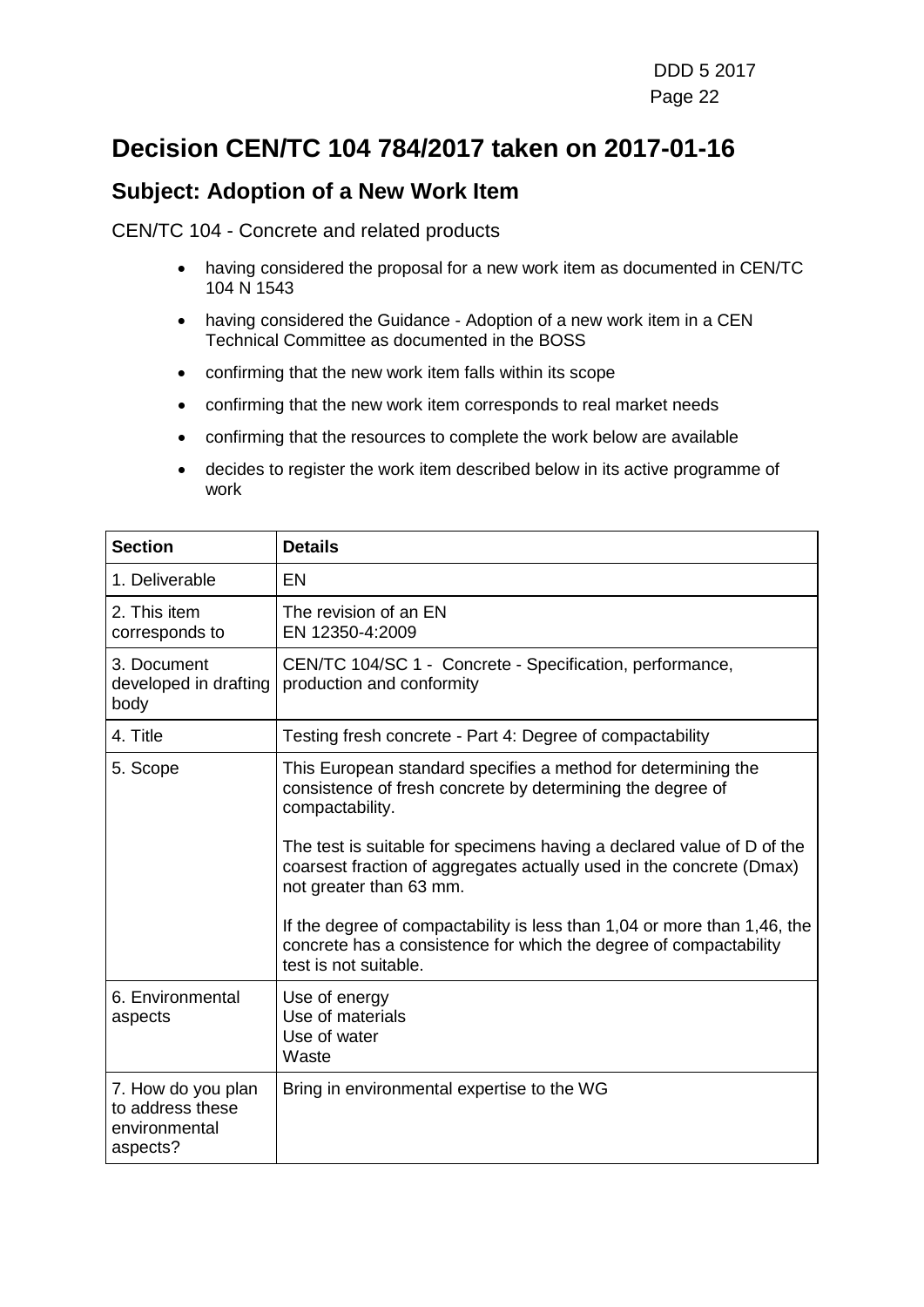DDD 5 2017 Page 23

| 8. Vienna<br>Agreement           | No or expected CEN lead                                                                                                                                                                                                   |
|----------------------------------|---------------------------------------------------------------------------------------------------------------------------------------------------------------------------------------------------------------------------|
| 9. The project is<br>linked to   | No document from another organization                                                                                                                                                                                     |
| 10. Track                        | Enquiry + Formal Vote (ENQ+FV)                                                                                                                                                                                            |
| 11. Related<br>mandate(s)        | <b>No</b>                                                                                                                                                                                                                 |
| 12. Related<br>directive(s)      | Yes<br>Directive reference   For citation in Official journal<br>305/2011   No                                                                                                                                            |
| 13. Commitment                   | The following CEN members (at least five) are committed to<br>participate in the development of the project:<br><b>AFNOR</b><br>ASI<br><b>ASRO</b><br><b>SIST</b><br><b>BSI</b><br><b>SNV</b><br><b>DIN</b><br><b>UNI</b> |
| 14. The decision<br>was taken by | Simple majority (min. 55% as from 2017-01-01)<br>Number of positive votes: 16<br>Number of negative votes: 0<br>Number of abstentions: 7                                                                                  |

### **Decision CEN/TC 104 785/2017 taken on 2017-01-16**

#### **Subject: Adoption of a New Work Item**

- having considered the proposal for a new work item as documented in CEN/TC 104 N 1544
- having considered the Guidance Adoption of a new work item in a CEN Technical Committee as documented in the BOSS
- confirming that the new work item falls within its scope
- confirming that the new work item corresponds to real market needs
- confirming that the resources to complete the work below are available
- decides to register the work item described below in its active programme of work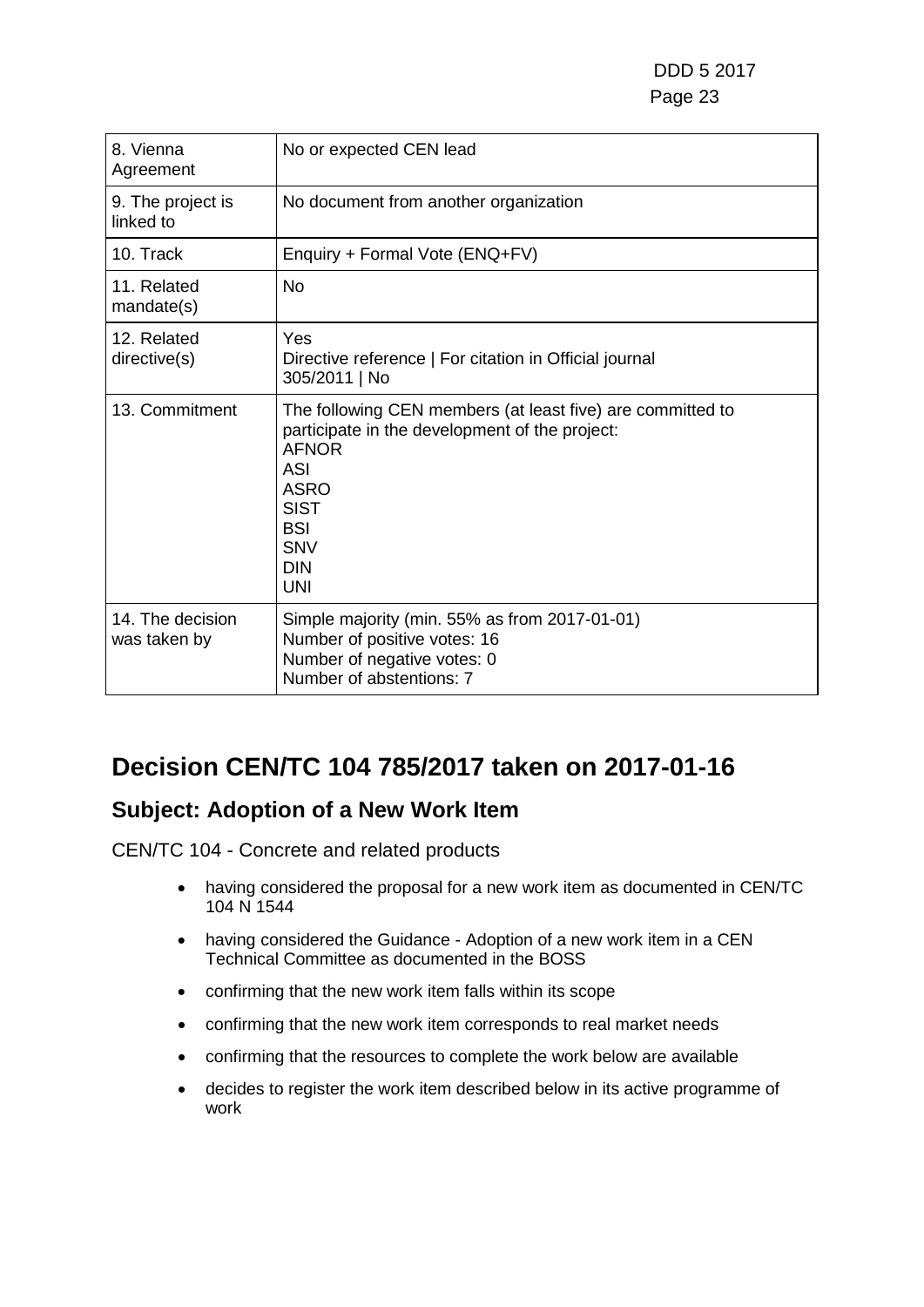| <b>Section</b>                                                      | <b>Details</b>                                                                                                                                                                                                                                                                                                                                                                                              |
|---------------------------------------------------------------------|-------------------------------------------------------------------------------------------------------------------------------------------------------------------------------------------------------------------------------------------------------------------------------------------------------------------------------------------------------------------------------------------------------------|
| 1. Deliverable                                                      | <b>EN</b>                                                                                                                                                                                                                                                                                                                                                                                                   |
| 2. This item<br>corresponds to                                      | The revision of an EN<br>EN 12350-5:2009                                                                                                                                                                                                                                                                                                                                                                    |
| 3. Document<br>developed in drafting<br>body                        | CEN/TC 104/SC 1 - Concrete - Specification, performance,<br>production and conformity                                                                                                                                                                                                                                                                                                                       |
| 4. Title                                                            | Testing fresh concrete - Part 5: Flow table test                                                                                                                                                                                                                                                                                                                                                            |
| 5. Scope                                                            | This European standard specifies a method for determining the flow<br>of fresh concrete. It is not applicable to self-compacting concrete,<br>foamed concrete, no-fines concrete, or for concrete having a declared<br>value of D of the coarsest fraction of aggregates actually used in the<br>concrete (Dmax) of greater than 63 mm.<br>NOTE The flow test is sensitive to changes in the consistency of |
|                                                                     | concrete, which correspond to flow values between 340 mm and 620<br>mm. Beyond these extremes the flow table test may be unsuitable<br>and other methods of determining the consistence should be<br>considered.                                                                                                                                                                                            |
| 6. Environmental<br>aspects                                         | Use of energy<br>Use of materials<br>Use of water<br>Waste                                                                                                                                                                                                                                                                                                                                                  |
| 7. How do you plan<br>to address these<br>environmental<br>aspects? | Bring in environmental expertise to the WG                                                                                                                                                                                                                                                                                                                                                                  |
| 8. Vienna<br>Agreement                                              | No or expected CEN lead                                                                                                                                                                                                                                                                                                                                                                                     |
| 9. The project is<br>linked to                                      | No document from another organization                                                                                                                                                                                                                                                                                                                                                                       |
| 10. Track                                                           | Enquiry + Formal Vote (ENQ+FV)                                                                                                                                                                                                                                                                                                                                                                              |
| 11. Related<br>mandate(s)                                           | <b>No</b>                                                                                                                                                                                                                                                                                                                                                                                                   |
| 12. Related<br>directive(s)                                         | Yes<br>Directive reference   For citation in Official journal<br>305/2011   No                                                                                                                                                                                                                                                                                                                              |
| 13. Commitment                                                      | The following CEN members (at least five) are committed to<br>participate in the development of the project:<br><b>AFNOR</b><br><b>ASI</b><br><b>ASRO</b><br><b>SIST</b><br><b>BSI</b>                                                                                                                                                                                                                      |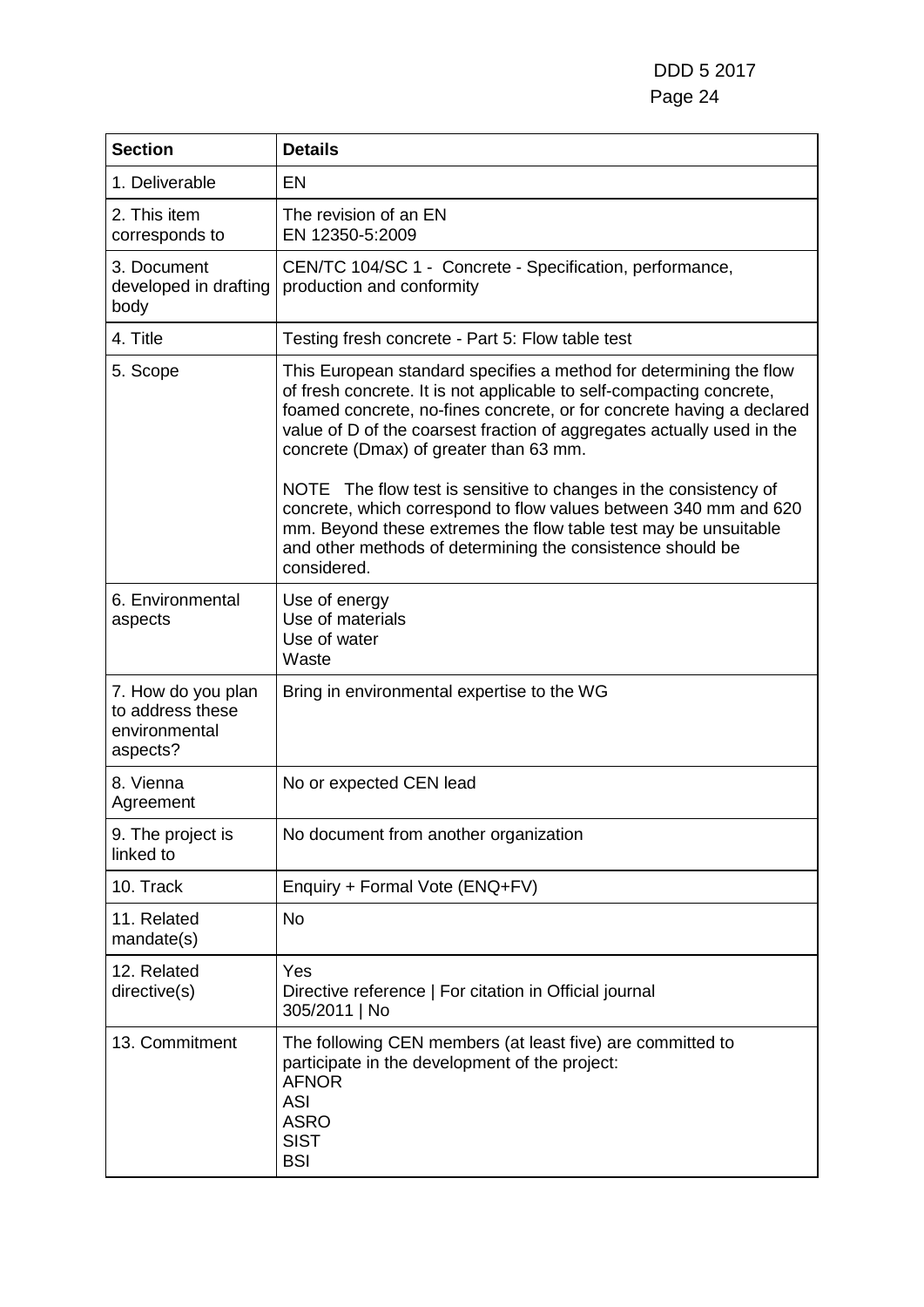|                                  | <b>SNV</b><br><b>DIN</b><br><b>UNI</b>                                                                                                   |
|----------------------------------|------------------------------------------------------------------------------------------------------------------------------------------|
| 14. The decision<br>was taken by | Simple majority (min. 55% as from 2017-01-01)<br>Number of positive votes: 17<br>Number of negative votes: 0<br>Number of abstentions: 6 |

### **Decision CEN/TC 104 786/2017 taken on 2017-01-16**

#### **Subject: Adoption of a New Work Item**

- having considered the proposal for a new work item as documented in CEN/TC 104 N 1545
- having considered the Guidance Adoption of a new work item in a CEN Technical Committee as documented in the BOSS
- confirming that the new work item falls within its scope
- confirming that the new work item corresponds to real market needs
- confirming that the resources to complete the work below are available
- decides to register the work item described below in its active programme of work

| <b>Section</b>                               | <b>Details</b>                                                                                                                                                                                                           |
|----------------------------------------------|--------------------------------------------------------------------------------------------------------------------------------------------------------------------------------------------------------------------------|
| 1. Deliverable                               | EN                                                                                                                                                                                                                       |
| 2. This item<br>corresponds to               | The revision of an EN<br>EN 12350-6:2009                                                                                                                                                                                 |
| 3. Document<br>developed in drafting<br>body | CEN/TC 104/SC 1 - Concrete - Specification, performance,<br>production and conformity                                                                                                                                    |
| 4. Title                                     | Testing fresh concrete - Part 6: Density                                                                                                                                                                                 |
| 5. Scope                                     | This European standard specifies a method for determining the<br>density of compacted fresh concrete both in the laboratory and in the<br>field.<br>NOTE It may not be applicable to very stiff concrete which cannot be |
|                                              | compacted by normal vibration.                                                                                                                                                                                           |
| 6. Environmental<br>aspects                  | Use of energy<br>Use of materials<br>Use of water                                                                                                                                                                        |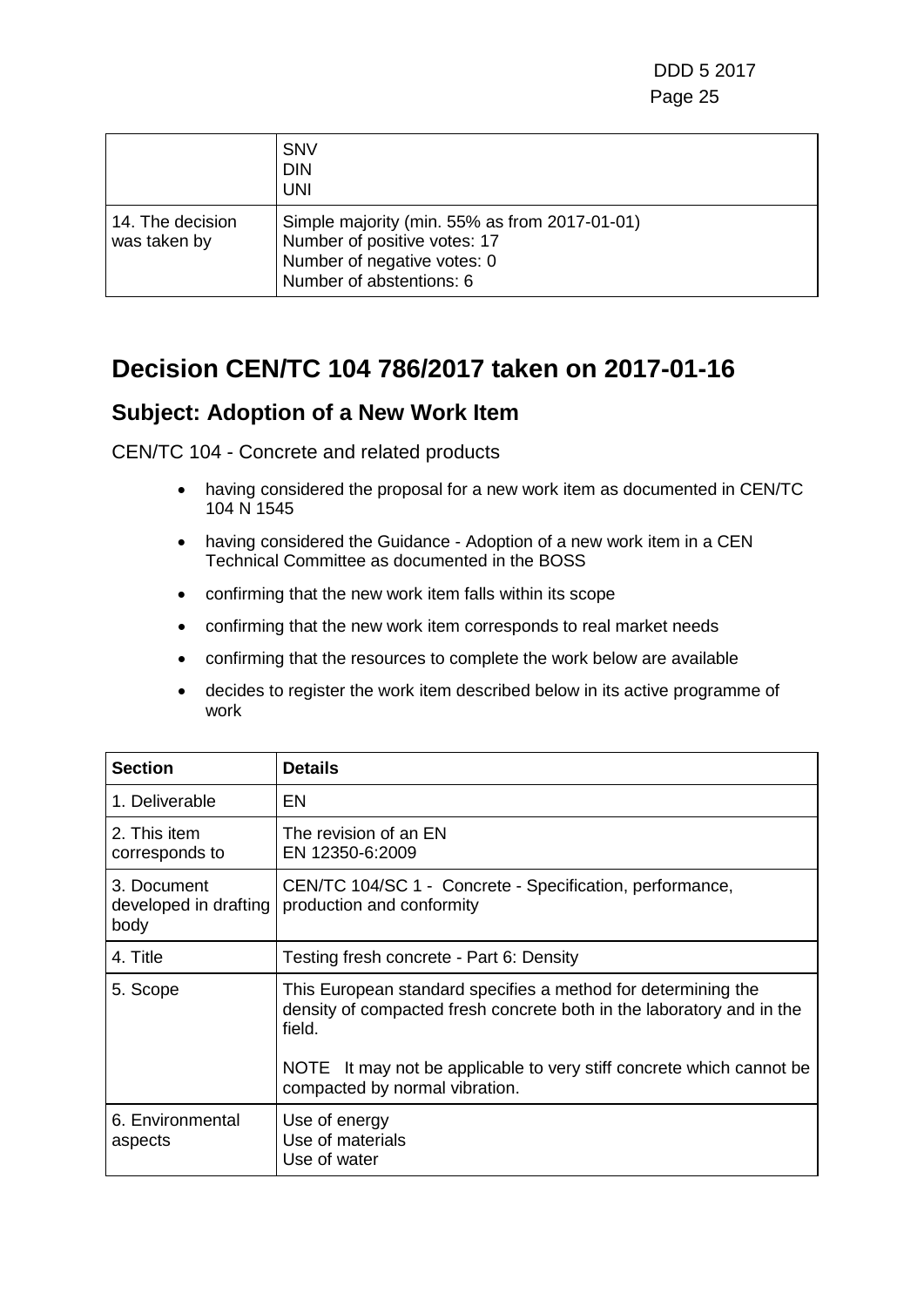|                                                                     | Waste                                                                                                                                                                                                                     |
|---------------------------------------------------------------------|---------------------------------------------------------------------------------------------------------------------------------------------------------------------------------------------------------------------------|
| 7. How do you plan<br>to address these<br>environmental<br>aspects? | Bring in environmental expertise to the WG                                                                                                                                                                                |
| 8. Vienna<br>Agreement                                              | No or expected CEN lead                                                                                                                                                                                                   |
| 9. The project is<br>linked to                                      | No document from another organization                                                                                                                                                                                     |
| 10. Track                                                           | Enquiry + Formal Vote (ENQ+FV)                                                                                                                                                                                            |
| 11. Related<br>mandate(s)                                           | <b>No</b>                                                                                                                                                                                                                 |
| 12. Related<br>directive(s)                                         | Yes<br>Directive reference   For citation in Official journal<br>305/2011   No                                                                                                                                            |
| 13. Commitment                                                      | The following CEN members (at least five) are committed to<br>participate in the development of the project:<br><b>AFNOR</b><br>ASI<br><b>ASRO</b><br><b>SIST</b><br><b>BSI</b><br><b>SNV</b><br><b>DIN</b><br><b>UNI</b> |
| 14. The decision<br>was taken by                                    | Simple majority (min. 55% as from 2017-01-01)<br>Number of positive votes: 17<br>Number of negative votes: 0<br>Number of abstentions: 6                                                                                  |

### **Decision CEN/TC 104 787/2017 taken on 2017-01-16**

#### **Subject: Adoption of a New Work Item**

- having considered the proposal for a new work item as documented in CEN/TC 104 N 1546
- having considered the Guidance Adoption of a new work item in a CEN Technical Committee as documented in the BOSS
- confirming that the new work item falls within its scope
- confirming that the new work item corresponds to real market needs
- confirming that the resources to complete the work below are available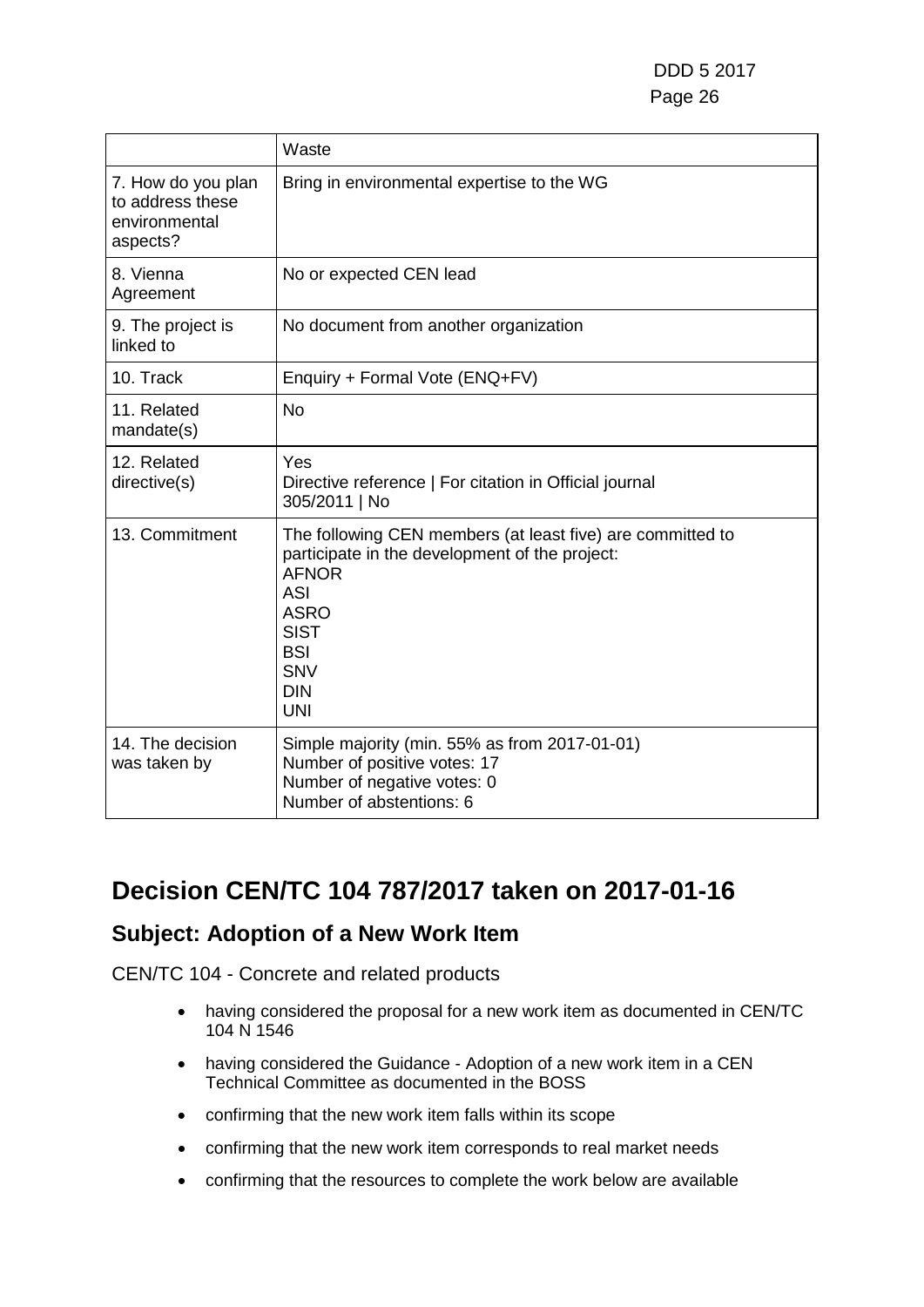• decides to register the work item described below in its active programme of work

| <b>Section</b>                                                      | <b>Details</b>                                                                                                                                                                                                                                                                                                                                                                                                                                                 |
|---------------------------------------------------------------------|----------------------------------------------------------------------------------------------------------------------------------------------------------------------------------------------------------------------------------------------------------------------------------------------------------------------------------------------------------------------------------------------------------------------------------------------------------------|
| 1. Deliverable                                                      | <b>EN</b>                                                                                                                                                                                                                                                                                                                                                                                                                                                      |
| 2. This item<br>corresponds to                                      | The revision of an EN<br>EN 12350-7:2009                                                                                                                                                                                                                                                                                                                                                                                                                       |
| 3. Document<br>developed in drafting<br>body                        | CEN/TC 104/SC 1 - Concrete - Specification, performance,<br>production and conformity                                                                                                                                                                                                                                                                                                                                                                          |
| 4. Title                                                            | Testing fresh concrete - Part 7: Air content - Pressure methods                                                                                                                                                                                                                                                                                                                                                                                                |
| 5. Scope                                                            | This European Standard describes two methods for determination of<br>air content of compacted fresh concrete, made with normal weight or<br>relatively dense aggregate and having a declared value of D of the<br>coarsest fraction of aggregates actually used in the concrete (Dmax)<br>not greater than 63 mm.<br>The test is not suitable for concretes with slumps less than 10 mm.<br>Neither method is applicable to concretes made with<br><b>NOTE</b> |
|                                                                     | lightweight aggregates, air cooled blast-furnace slag, or aggregates<br>with high porosity, because of the magnitude of the aggregate<br>correction factor, compared with the entrained air content of the<br>concrete.                                                                                                                                                                                                                                        |
| 6. Environmental<br>aspects                                         | Use of energy<br>Use of materials<br>Use of water<br>Waste                                                                                                                                                                                                                                                                                                                                                                                                     |
| 7. How do you plan<br>to address these<br>environmental<br>aspects? | Bring in environmental expertise to the WG                                                                                                                                                                                                                                                                                                                                                                                                                     |
| 8. Vienna<br>Agreement                                              | No or expected CEN lead                                                                                                                                                                                                                                                                                                                                                                                                                                        |
| 9. The project is<br>linked to                                      | No document from another organization                                                                                                                                                                                                                                                                                                                                                                                                                          |
| 10. Track                                                           | Enquiry + Formal Vote (ENQ+FV)                                                                                                                                                                                                                                                                                                                                                                                                                                 |
| 11. Related<br>mandate(s)                                           | No                                                                                                                                                                                                                                                                                                                                                                                                                                                             |
| 12. Related<br>directive(s)                                         | Yes<br>Directive reference   For citation in Official journal<br>305/2011   No                                                                                                                                                                                                                                                                                                                                                                                 |
| 13. Commitment                                                      | The following CEN members (at least five) are committed to<br>participate in the development of the project:                                                                                                                                                                                                                                                                                                                                                   |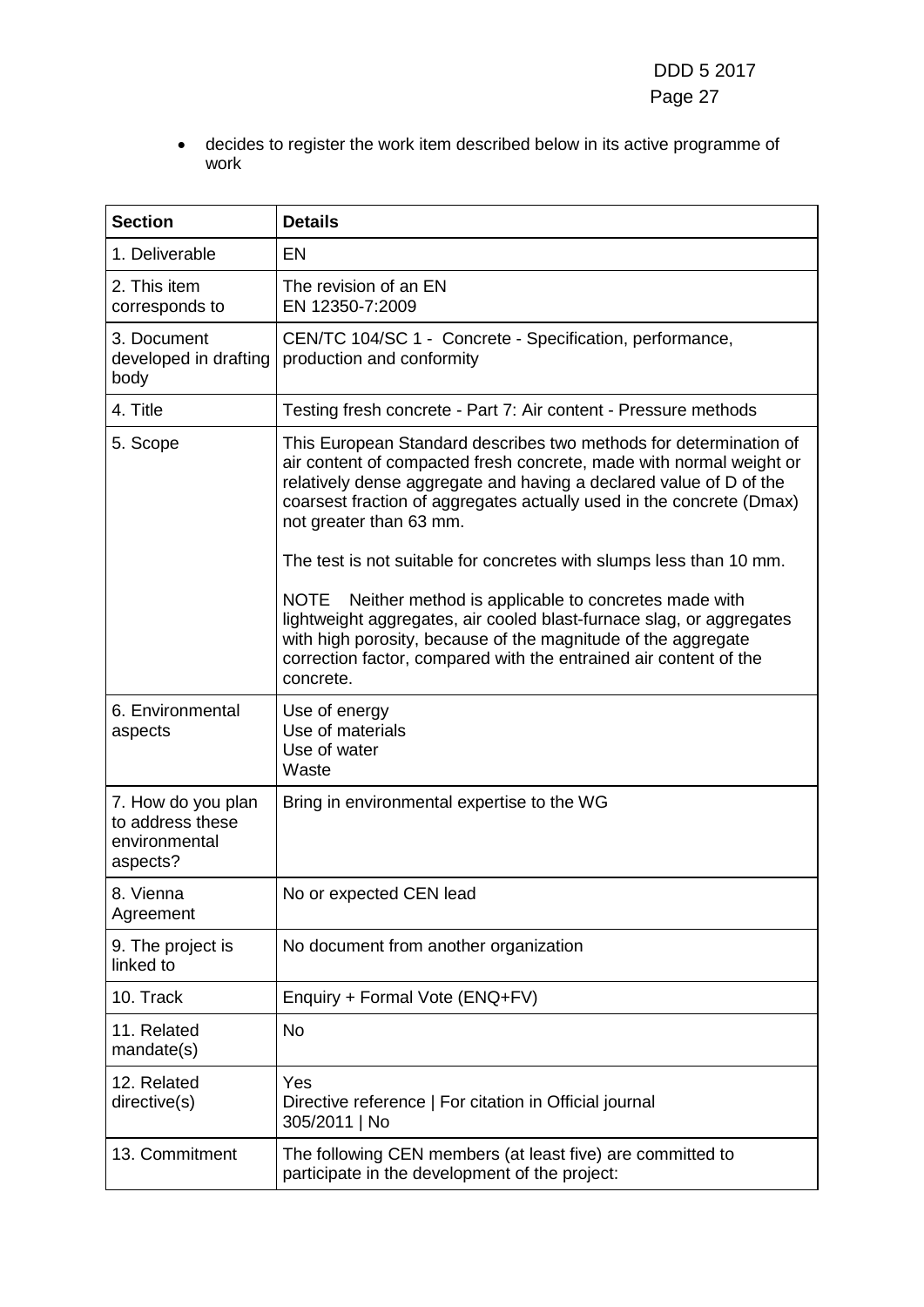|                                  | <b>AFNOR</b><br><b>SFS</b><br><b>ASI</b><br><b>ASRO</b><br><b>SIST</b><br><b>BSI</b><br><b>SNV</b><br><b>DIN</b><br><b>UNI</b>           |
|----------------------------------|------------------------------------------------------------------------------------------------------------------------------------------|
| 14. The decision<br>was taken by | Simple majority (min. 55% as from 2017-01-01)<br>Number of positive votes: 16<br>Number of negative votes: 0<br>Number of abstentions: 7 |

### **Decision CEN/TC 104 788/2017 taken on 2017-01-16**

#### **Subject: Adoption of a New Work Item**

- having considered the proposal for a new work item as documented in CEN/TC 104 N 1547
- having considered the Guidance Adoption of a new work item in a CEN Technical Committee as documented in the BOSS
- confirming that the new work item falls within its scope
- confirming that the new work item corresponds to real market needs
- confirming that the resources to complete the work below are available
- decides to register the work item described below in its active programme of work

| <b>Section</b>                               | <b>Details</b>                                                                                                              |
|----------------------------------------------|-----------------------------------------------------------------------------------------------------------------------------|
| 1. Deliverable                               | EN                                                                                                                          |
| 2. This item<br>corresponds to               | The revision of an EN<br>EN 12350-8:2010                                                                                    |
| 3. Document<br>developed in drafting<br>body | CEN/TC 104/SC 1 - Concrete - Specification, performance,<br>production and conformity                                       |
| 4. Title                                     | Testing fresh concrete - Part 8: Self-compacting concrete - Slump-<br>flow test                                             |
| 5. Scope                                     | This European Standard specifies the procedure for determining the<br>slump-flow and t500 time for selfcompacting concrete. |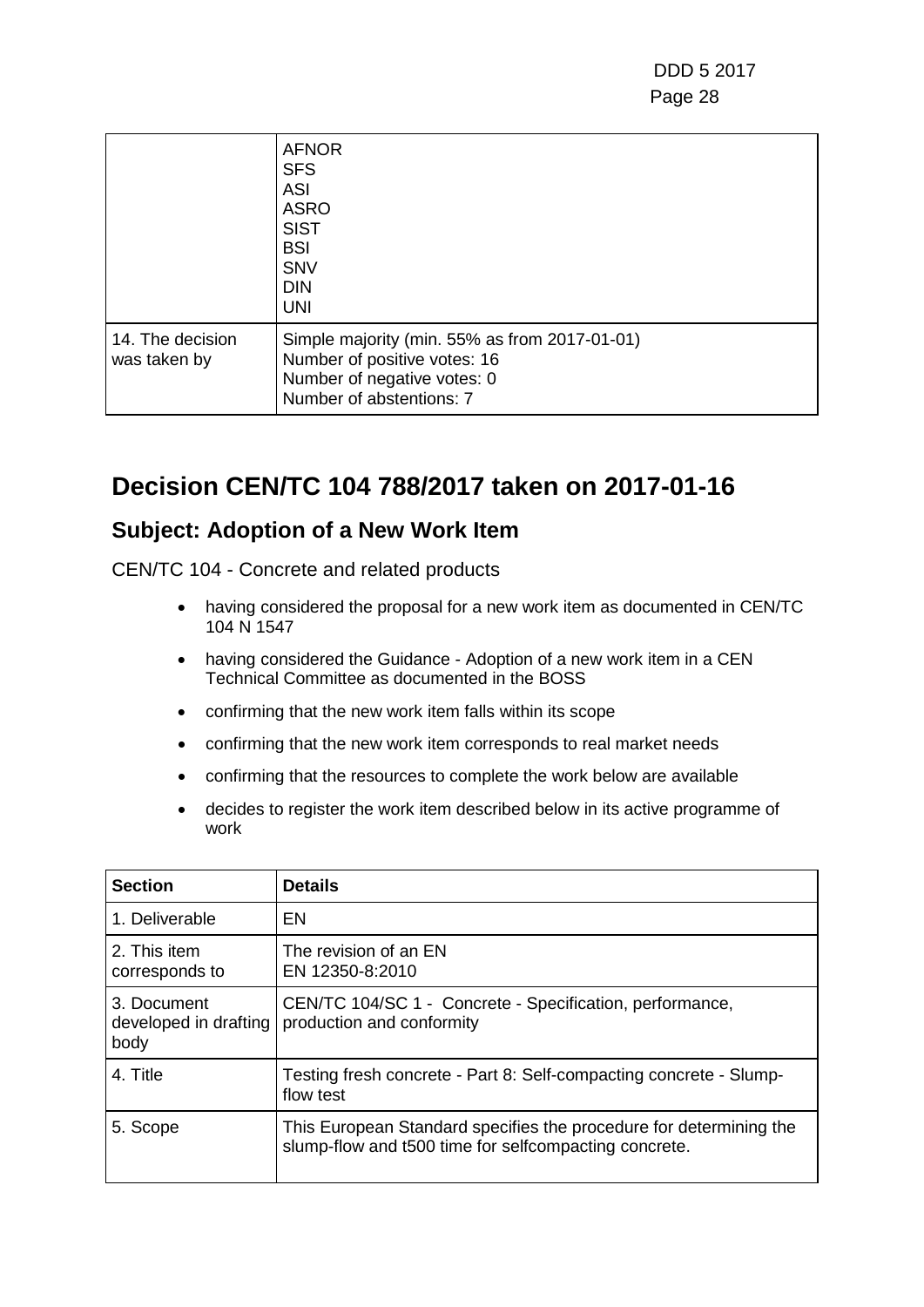|                                                                     | The test is suitable for specimens having a declared value of D of the<br>coarsest fraction of aggregates actually used in the concrete (Dmax)<br>not greater than 40 mm.                                                 |
|---------------------------------------------------------------------|---------------------------------------------------------------------------------------------------------------------------------------------------------------------------------------------------------------------------|
| 6. Environmental<br>aspects                                         | Use of energy<br>Use of materials<br>Use of water<br>Waste                                                                                                                                                                |
| 7. How do you plan<br>to address these<br>environmental<br>aspects? | Bring in environmental expertise to the WG                                                                                                                                                                                |
| 8. Vienna<br>Agreement                                              | No or expected CEN lead                                                                                                                                                                                                   |
| 9. The project is<br>linked to                                      | No document from another organization                                                                                                                                                                                     |
| 10. Track                                                           | Enquiry + Formal Vote (ENQ+FV)                                                                                                                                                                                            |
| 11. Related<br>mandate(s)                                           | Yes<br>M/128                                                                                                                                                                                                              |
| 12. Related<br>directive(s)                                         | Yes<br>Directive reference   For citation in Official journal<br>305/2011   No                                                                                                                                            |
| 13. Commitment                                                      | The following CEN members (at least five) are committed to<br>participate in the development of the project:<br><b>AFNOR</b><br><b>ASI</b><br><b>ASRO</b><br><b>SIST</b><br><b>BSI</b><br>SNV<br><b>DIN</b><br><b>UNI</b> |
| 14. The decision<br>was taken by                                    | Simple majority (min. 55% as from 2017-01-01)<br>Number of positive votes: 17<br>Number of negative votes: 0<br>Number of abstentions: 6                                                                                  |

## **Decision CEN/TC 104 789/2017 taken on 2017-01-16**

### **Subject: Adoption of a New Work Item**

CEN/TC 104 - Concrete and related products

• having considered the proposal for a new work item as documented in CEN/TC 104 N 1548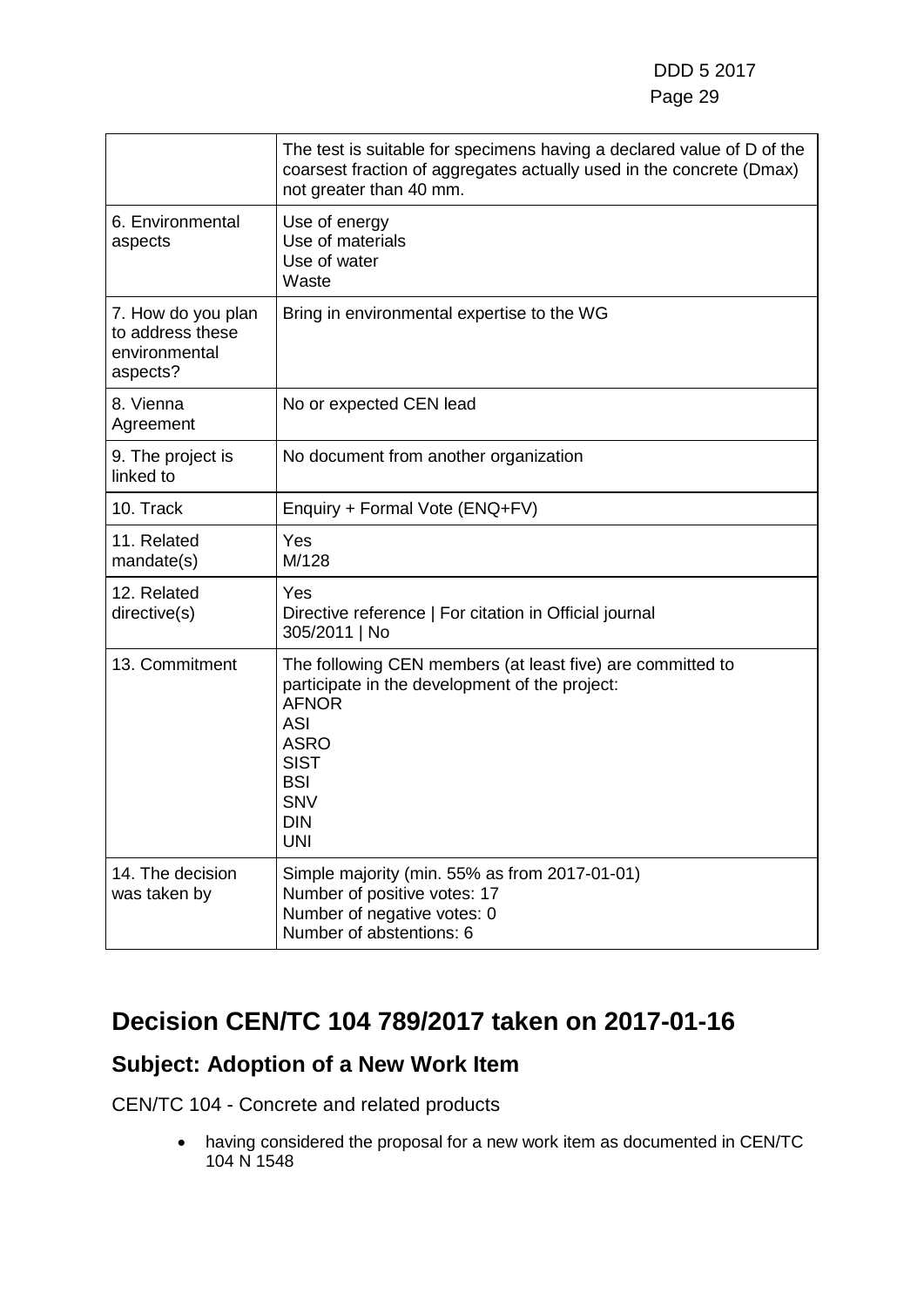- having considered the Guidance Adoption of a new work item in a CEN Technical Committee as documented in the BOSS
- confirming that the new work item falls within its scope
- confirming that the new work item corresponds to real market needs
- confirming that the resources to complete the work below are available
- decides to register the work item described below in its active programme of work

| <b>Section</b>                                                      | <b>Details</b>                                                                                                                                                                                                                                                              |
|---------------------------------------------------------------------|-----------------------------------------------------------------------------------------------------------------------------------------------------------------------------------------------------------------------------------------------------------------------------|
| 1. Deliverable                                                      | EN                                                                                                                                                                                                                                                                          |
| 2. This item<br>corresponds to                                      | The revision of an EN<br>EN 12390-2:2009                                                                                                                                                                                                                                    |
| 3. Document<br>developed in drafting<br>body                        | CEN/TC 104/SC 1 - Concrete - Specification, performance,<br>production and conformity                                                                                                                                                                                       |
| 4. Title                                                            | Testing hardened concrete - Part 2: Making and curing specimens for<br>strength tests                                                                                                                                                                                       |
| 5. Scope                                                            | This European Standard specifies methods for making and curing test<br>specimens for strength tests. It<br>covers the preparation and filling of moulds, compaction of the<br>concrete, levelling the surface, curing of<br>test specimens and transporting test specimens. |
| 6. Environmental<br>aspects                                         | Use of energy<br>Use of materials<br>Use of water<br>Waste                                                                                                                                                                                                                  |
| 7. How do you plan<br>to address these<br>environmental<br>aspects? | Bring in environmental expertise to the WG                                                                                                                                                                                                                                  |
| 8. Vienna<br>Agreement                                              | No or expected CEN lead                                                                                                                                                                                                                                                     |
| 9. The project is<br>linked to                                      | No document from another organization                                                                                                                                                                                                                                       |
| 10. Track                                                           | Enquiry + Formal Vote (ENQ+FV)                                                                                                                                                                                                                                              |
| 11. Related<br>mandate(s)                                           | No                                                                                                                                                                                                                                                                          |
| 12. Related<br>directive(s)                                         | Yes<br>Directive reference   For citation in Official journal<br>305/2011   No                                                                                                                                                                                              |
| 13. Commitment                                                      | The following CEN members (at least five) are committed to                                                                                                                                                                                                                  |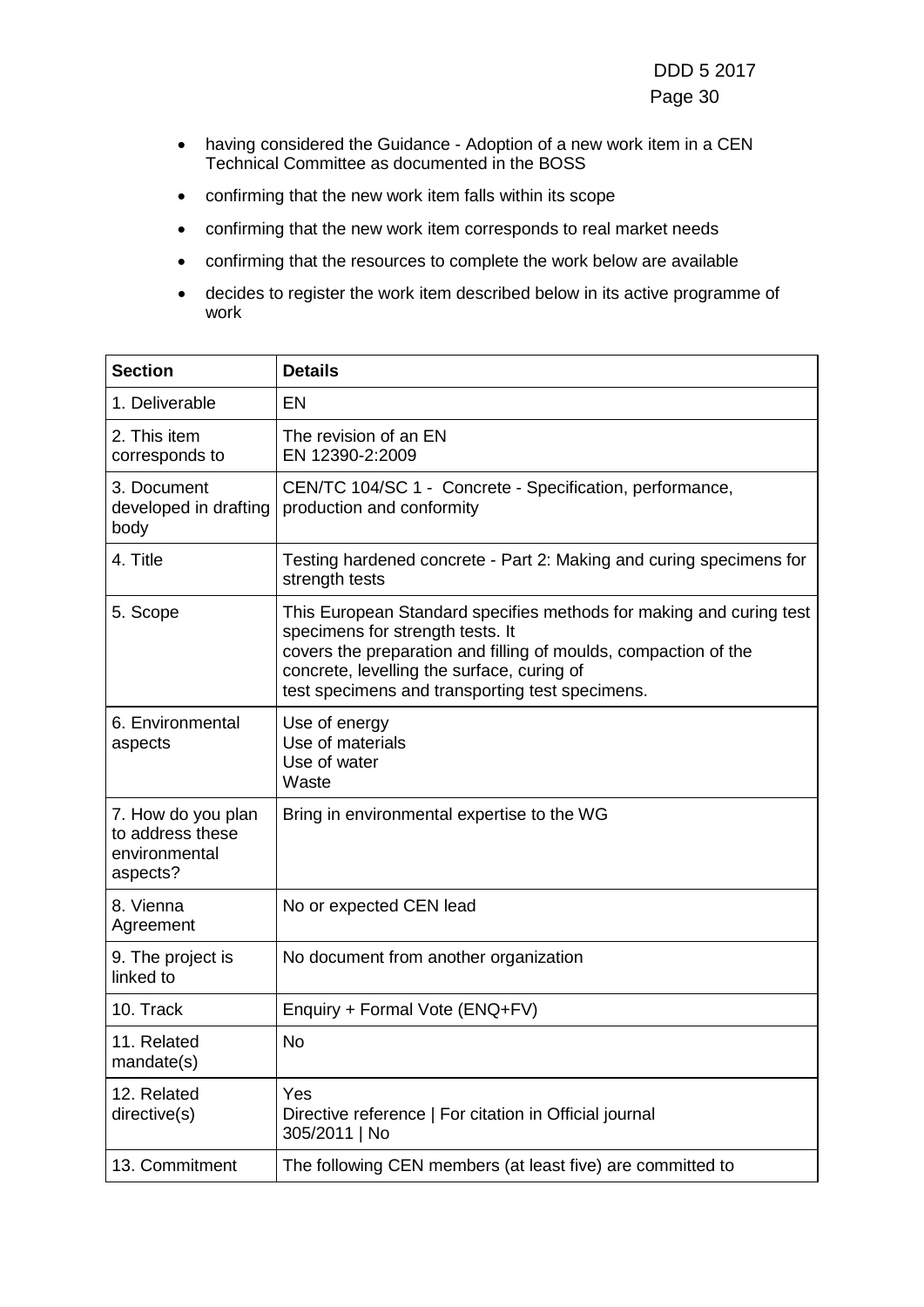|                                  | participate in the development of the project:<br><b>AFNOR</b><br><b>ASI</b><br><b>ASRO</b><br><b>SIST</b><br><b>BSI</b><br><b>SNV</b><br><b>DIN</b><br><b>UNE</b><br><b>UNI</b> |
|----------------------------------|----------------------------------------------------------------------------------------------------------------------------------------------------------------------------------|
| 14. The decision<br>was taken by | Simple majority (min. 55% as from 2017-01-01)<br>Number of positive votes: 16<br>Number of negative votes: 0<br>Number of abstentions: 6                                         |

### **Decision CEN/TC 104 790/2017 taken on 2017-01-16**

#### **Subject: Adoption of a New Work Item**

- having considered the proposal for a new work item as documented in CEN/TC 104 N 1549
- having considered the Guidance Adoption of a new work item in a CEN Technical Committee as documented in the BOSS
- confirming that the new work item falls within its scope
- confirming that the new work item corresponds to real market needs
- confirming that the resources to complete the work below are available
- decides to register the work item described below in its active programme of work

| <b>Section</b>                               | <b>Details</b>                                                                                         |
|----------------------------------------------|--------------------------------------------------------------------------------------------------------|
| 1. Deliverable                               | EN                                                                                                     |
| 2. This item<br>corresponds to               | The revision of an EN<br>EN 12390-3:2009                                                               |
| 3. Document<br>developed in drafting<br>body | CEN/TC 104 - Concrete and related products                                                             |
| 4. Title                                     | Testing hardened concrete - Part 3: Compressive strength of test<br>specimens                          |
| 5. Scope                                     | This European Standard specifies a method for the determination of<br>the compressive strength of test |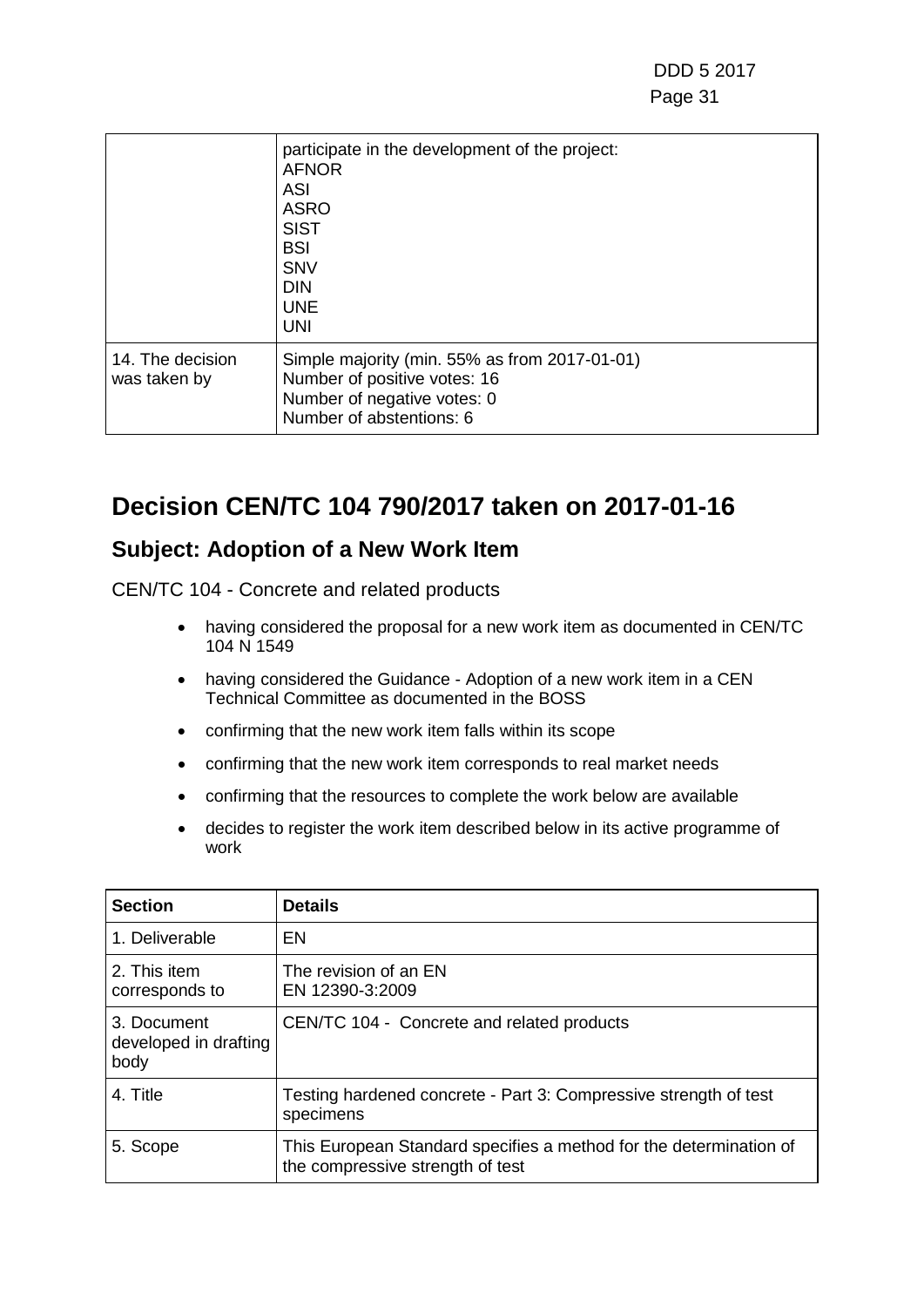|                                                                     | specimens of hardened concrete.                                                                                                                                                                                                  |
|---------------------------------------------------------------------|----------------------------------------------------------------------------------------------------------------------------------------------------------------------------------------------------------------------------------|
| 6. Environmental<br>aspects                                         | Use of energy<br>Use of materials<br>Use of water<br>Waste                                                                                                                                                                       |
| 7. How do you plan<br>to address these<br>environmental<br>aspects? | Bring in environmental expertise to the WG                                                                                                                                                                                       |
| 8. Vienna<br>Agreement                                              | No or expected CEN lead                                                                                                                                                                                                          |
| 9. The project is<br>linked to                                      | No document from another organization                                                                                                                                                                                            |
| 10. Track                                                           | Enquiry + Formal Vote (ENQ+FV)                                                                                                                                                                                                   |
| 11. Related<br>mandate(s)                                           | <b>No</b>                                                                                                                                                                                                                        |
| 12. Related<br>directive(s)                                         | Yes<br>Directive reference   For citation in Official journal<br>305/2011   No                                                                                                                                                   |
| 13. Commitment                                                      | The following CEN members (at least five) are committed to<br>participate in the development of the project:<br><b>AFNOR</b><br><b>ASI</b><br><b>ASRO</b><br><b>SIST</b><br><b>BSI</b><br><b>SNV</b><br><b>DIN</b><br><b>UNI</b> |
| 14. The decision<br>was taken by                                    | Simple majority (min. 55% as from 2017-01-01)<br>Number of positive votes: 16<br>Number of negative votes: 0<br>Number of abstentions: 6                                                                                         |

# **Decision CEN/TC 104 791/2017 taken on 2017-01-16**

#### **Subject: Adoption of a New Work Item**

- having considered the proposal for a new work item as documented in CEN/TC 104 N 1550
- having considered the Guidance Adoption of a new work item in a CEN Technical Committee as documented in the BOSS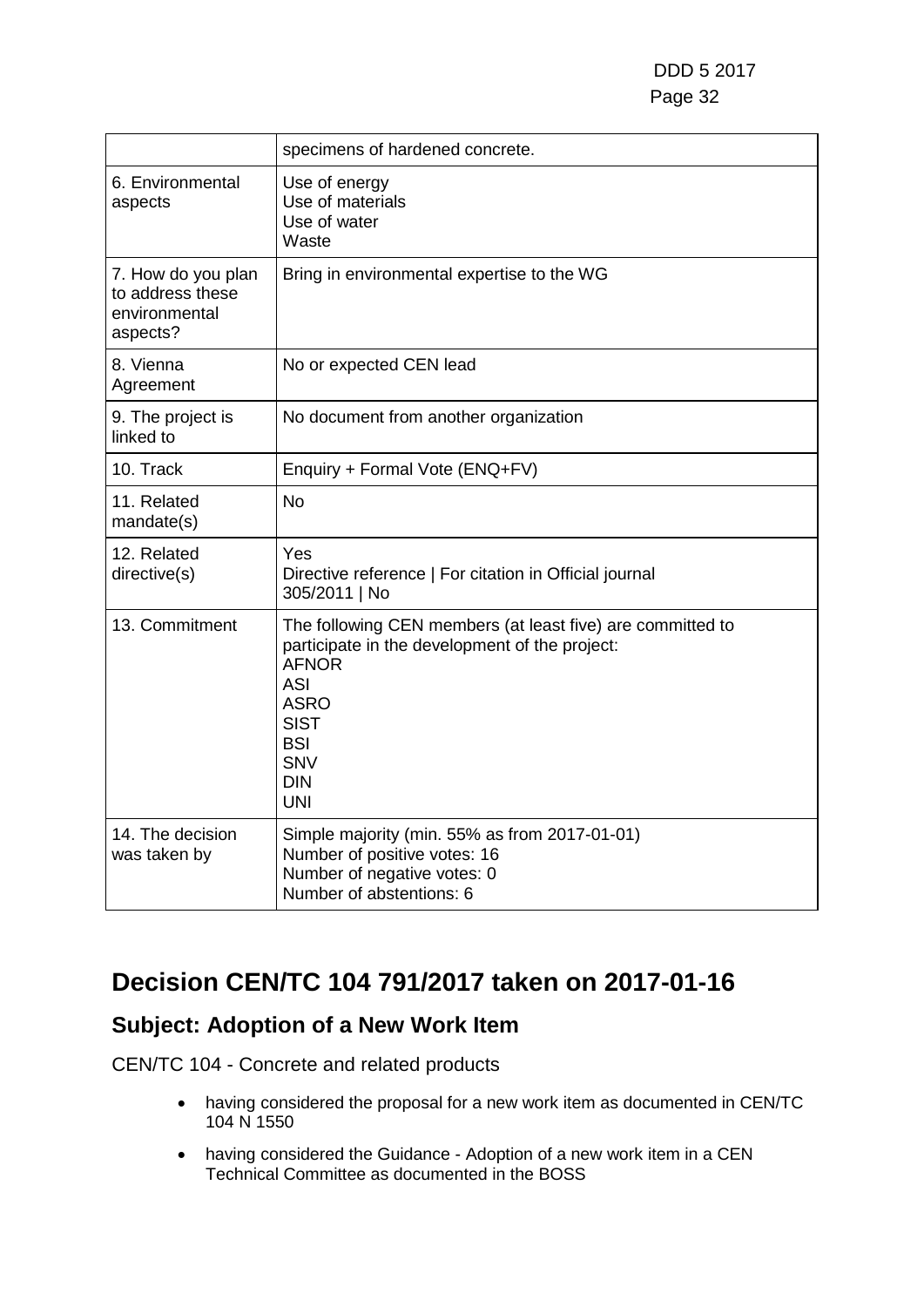- confirming that the new work item falls within its scope
- confirming that the new work item corresponds to real market needs
- confirming that the resources to complete the work below are available
- decides to register the work item described below in its active programme of work

| <b>Section</b>                                                      | <b>Details</b>                                                                                                                                                                         |
|---------------------------------------------------------------------|----------------------------------------------------------------------------------------------------------------------------------------------------------------------------------------|
| 1. Deliverable                                                      | <b>EN</b>                                                                                                                                                                              |
| 2. This item<br>corresponds to                                      | The revision of an EN<br>EN 12390-5:2009                                                                                                                                               |
| 3. Document<br>developed in drafting<br>body                        | CEN/TC 104/SC 1 - Concrete - Specification, performance,<br>production and conformity                                                                                                  |
| 4. Title                                                            | Testing hardened concrete - Part 5: Flexural strength of test<br>specimens                                                                                                             |
| 5. Scope                                                            | This European Standard specifies a method for the determination of<br>the flexural strength of specimens of hardened concrete.                                                         |
| 6. Environmental<br>aspects                                         | Use of energy<br>Use of materials<br>Use of water<br>Waste                                                                                                                             |
| 7. How do you plan<br>to address these<br>environmental<br>aspects? | Bring in environmental expertise to the WG                                                                                                                                             |
| 8. Vienna<br>Agreement                                              | No or expected CEN lead                                                                                                                                                                |
| 9. The project is<br>linked to                                      | No document from another organization                                                                                                                                                  |
| 10. Track                                                           | Enquiry + Formal Vote (ENQ+FV)                                                                                                                                                         |
| 11. Related<br>mandate(s)                                           | No                                                                                                                                                                                     |
| 12. Related<br>directive(s)                                         | Yes<br>Directive reference   For citation in Official journal<br>305/2011   No                                                                                                         |
| 13. Commitment                                                      | The following CEN members (at least five) are committed to<br>participate in the development of the project:<br><b>AFNOR</b><br><b>ASI</b><br><b>ASRO</b><br><b>SIST</b><br><b>BSI</b> |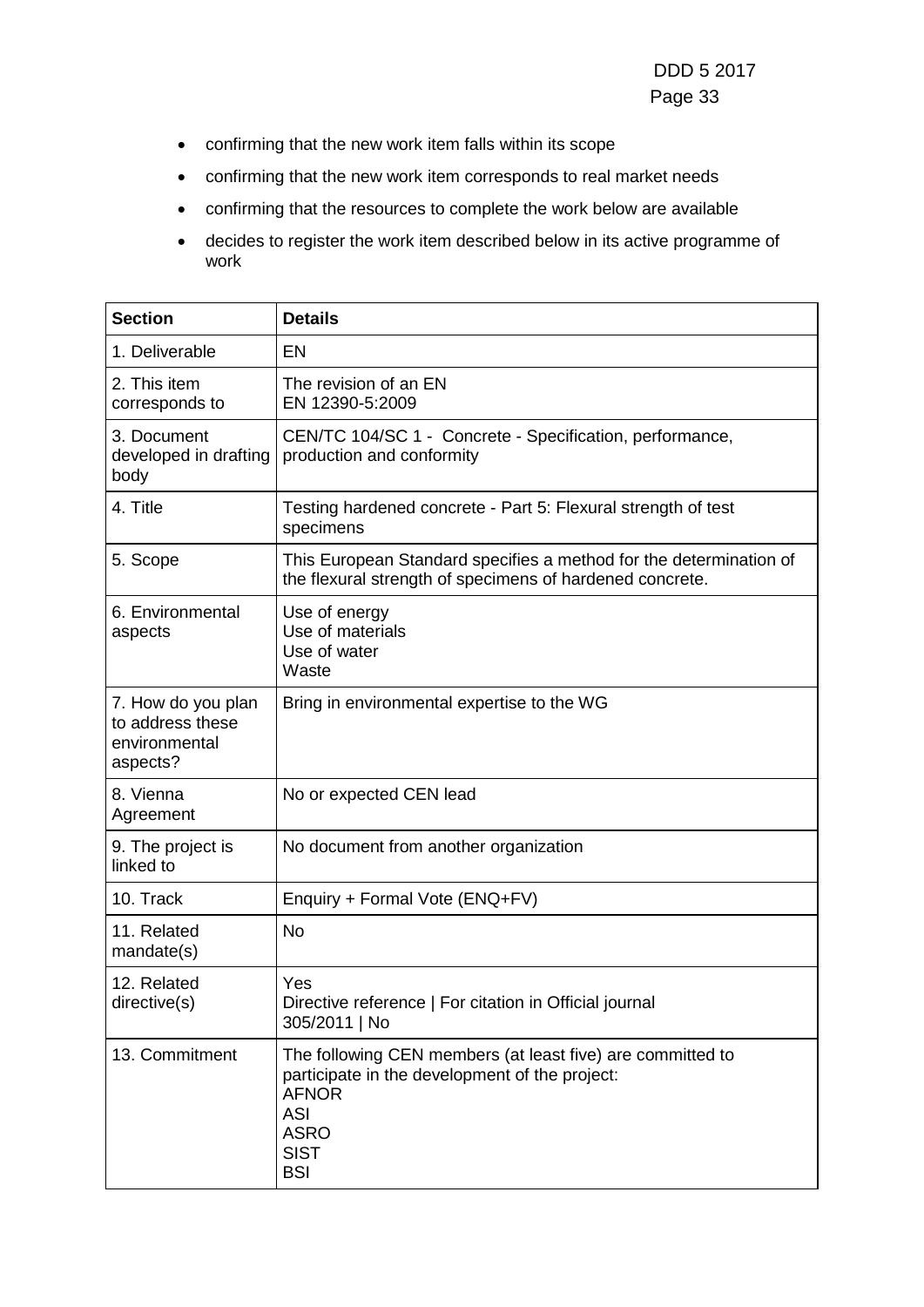|                                  | <b>SNV</b><br><b>DIN</b><br><b>UNI</b>                                                                                                   |
|----------------------------------|------------------------------------------------------------------------------------------------------------------------------------------|
| 14. The decision<br>was taken by | Simple majority (min. 55% as from 2017-01-01)<br>Number of positive votes: 17<br>Number of negative votes: 0<br>Number of abstentions: 6 |

### **Decision CEN/TC 104 792/2017 taken on 2017-01-16**

#### **Subject: Adoption of a New Work Item**

- having considered the proposal for a new work item as documented in CEN/TC 104 N 1551
- having considered the Guidance Adoption of a new work item in a CEN Technical Committee as documented in the BOSS
- confirming that the new work item falls within its scope
- confirming that the new work item corresponds to real market needs
- confirming that the resources to complete the work below are available
- decides to register the work item described below in its active programme of work

| <b>Section</b>                               | <b>Details</b>                                                                                                                                                               |
|----------------------------------------------|------------------------------------------------------------------------------------------------------------------------------------------------------------------------------|
| 1. Deliverable                               | EN                                                                                                                                                                           |
| 2. This item<br>corresponds to               | The revision of an EN<br>EN 12390-7:2009                                                                                                                                     |
| 3. Document<br>developed in drafting<br>body | CEN/TC 104/SC 1 - Concrete - Specification, performance,<br>production and conformity                                                                                        |
| 4. Title                                     | Testing hardened concrete - Part 7: Density of hardened concrete                                                                                                             |
| 5. Scope                                     | This European Standard specifies a method for determining the<br>density of hardened concrete. It is applicable to lightweight, normal-<br>weight and heavy-weight concrete. |
|                                              | It differentiates between hardened concrete in the following states:<br>1) as-received;<br>2) water saturated;<br>3) oven-dried.                                             |
|                                              | The mass and volume of the specimen of hardened concrete are                                                                                                                 |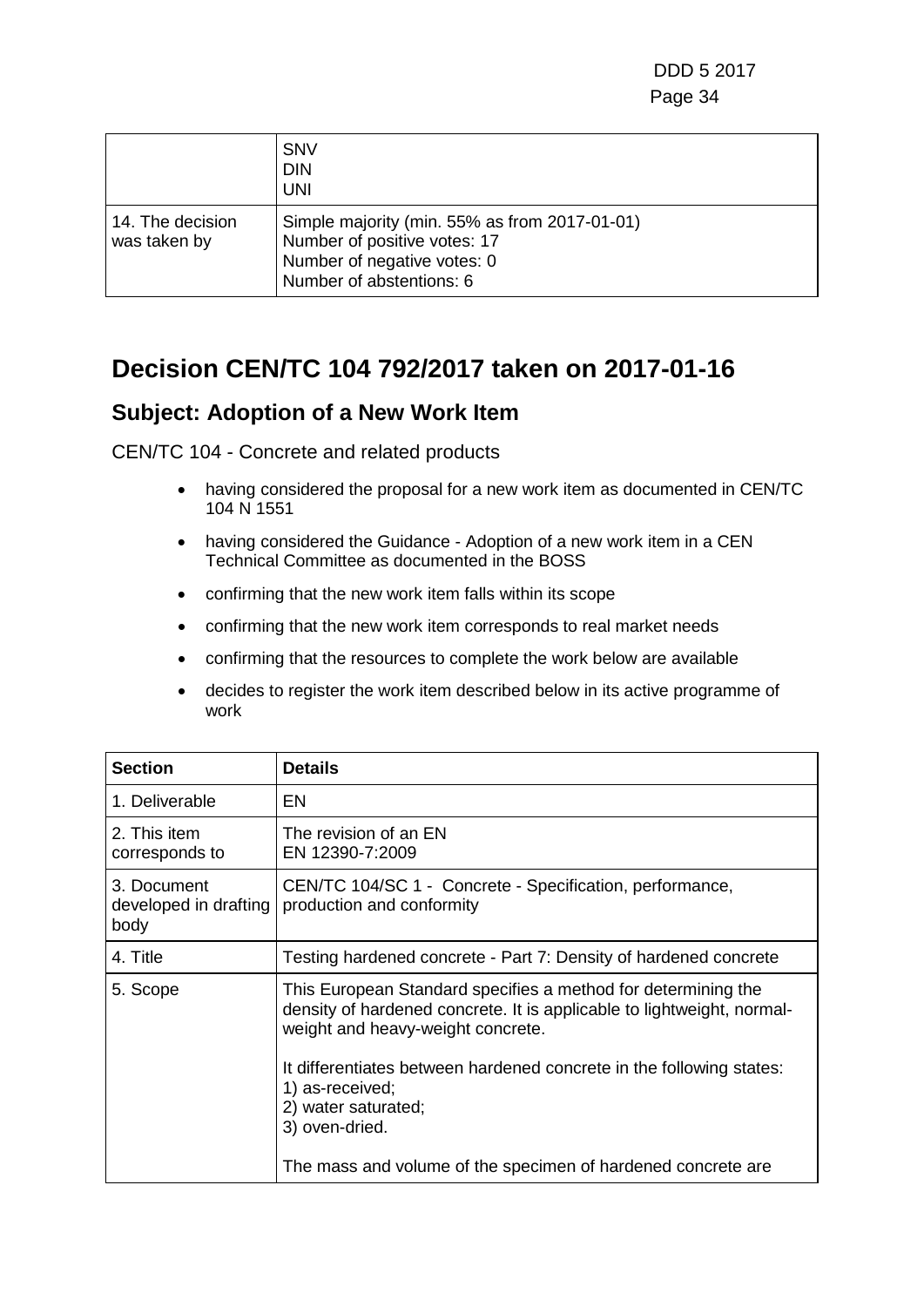|                                                                     | determined and the density calculated.                                                                                                                                                                             |
|---------------------------------------------------------------------|--------------------------------------------------------------------------------------------------------------------------------------------------------------------------------------------------------------------|
| 6. Environmental<br>aspects                                         | Use of energy<br>Use of materials<br>Use of water<br>Waste                                                                                                                                                         |
| 7. How do you plan<br>to address these<br>environmental<br>aspects? | Bring in environmental expertise to the WG                                                                                                                                                                         |
| 8. Vienna<br>Agreement                                              | No or expected CEN lead                                                                                                                                                                                            |
| 9. The project is<br>linked to                                      | No document from another organization                                                                                                                                                                              |
| 10. Track                                                           | Enquiry + Formal Vote (ENQ+FV)                                                                                                                                                                                     |
| 11. Related<br>mandate(s)                                           | <b>No</b>                                                                                                                                                                                                          |
| 12. Related<br>directive(s)                                         | Yes<br>Directive reference   For citation in Official journal<br>305/2011   No                                                                                                                                     |
| 13. Commitment                                                      | The following CEN members (at least five) are committed to<br>participate in the development of the project:<br><b>AFNOR</b><br><b>ASI</b><br><b>ASRO</b><br><b>SIST</b><br><b>BSI</b><br><b>SNV</b><br><b>UNI</b> |
| 14. The decision<br>was taken by                                    | Simple majority (min. 55% as from 2017-01-01)<br>Number of positive votes: 14<br>Number of negative votes: 0<br>Number of abstentions: 8                                                                           |

### **Decision CEN/TC 104 793/2017 taken on 2017-01-16**

### **Subject: Adoption of a New Work Item**

- having considered the proposal for a new work item as documented in CEN/TC 104 N 1552
- having considered the Guidance Adoption of a new work item in a CEN Technical Committee as documented in the BOSS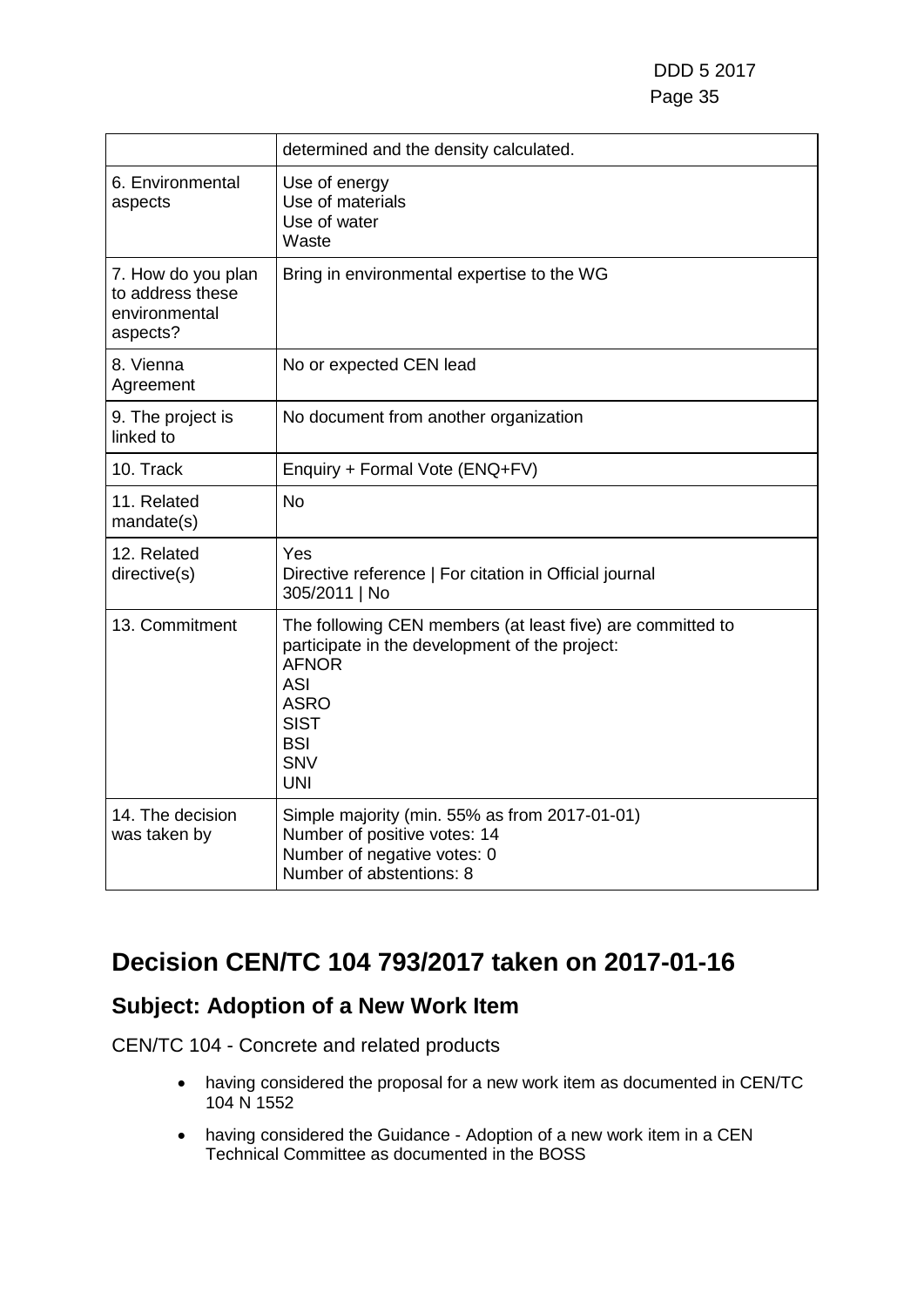- confirming that the new work item falls within its scope
- confirming that the new work item corresponds to real market needs
- confirming that the resources to complete the work below are available
- decides to register the work item described below in its active programme of work

| <b>Section</b>                                                      | <b>Details</b>                                                                                                                                                           |
|---------------------------------------------------------------------|--------------------------------------------------------------------------------------------------------------------------------------------------------------------------|
| 1. Deliverable                                                      | <b>EN</b>                                                                                                                                                                |
| 2. This item<br>corresponds to                                      | The revision of an EN<br>EN 12390-8:2009                                                                                                                                 |
| 3. Document<br>developed in drafting<br>body                        | CEN/TC 104/SC 1 - Concrete - Specification, performance,<br>production and conformity                                                                                    |
| 4. Title                                                            | Testing hardened concrete - Part 8: Depth of penetration of water<br>under pressure                                                                                      |
| 5. Scope                                                            | This European Standard specifies a method for determining the depth<br>of penetration of water under pressure in hardened concrete which<br>has been water cured.        |
| 6. Environmental<br>aspects                                         | Use of energy<br>Use of materials<br>Use of water<br>Waste                                                                                                               |
| 7. How do you plan<br>to address these<br>environmental<br>aspects? | Bring in environmental expertise to the WG                                                                                                                               |
| 8. Vienna<br>Agreement                                              | No or expected CEN lead                                                                                                                                                  |
| 9. The project is<br>linked to                                      | No document from another organization                                                                                                                                    |
| 10. Track                                                           | Enquiry + Formal Vote (ENQ+FV)                                                                                                                                           |
| 11. Related<br>mandate(s)                                           | <b>No</b>                                                                                                                                                                |
| 12. Related<br>directive(s)                                         | Yes<br>Directive reference   For citation in Official journal<br>305/2011   No                                                                                           |
| 13. Commitment                                                      | The following CEN members (at least five) are committed to<br>participate in the development of the project:<br><b>AFNOR</b><br><b>ASI</b><br><b>ASRO</b><br><b>SIST</b> |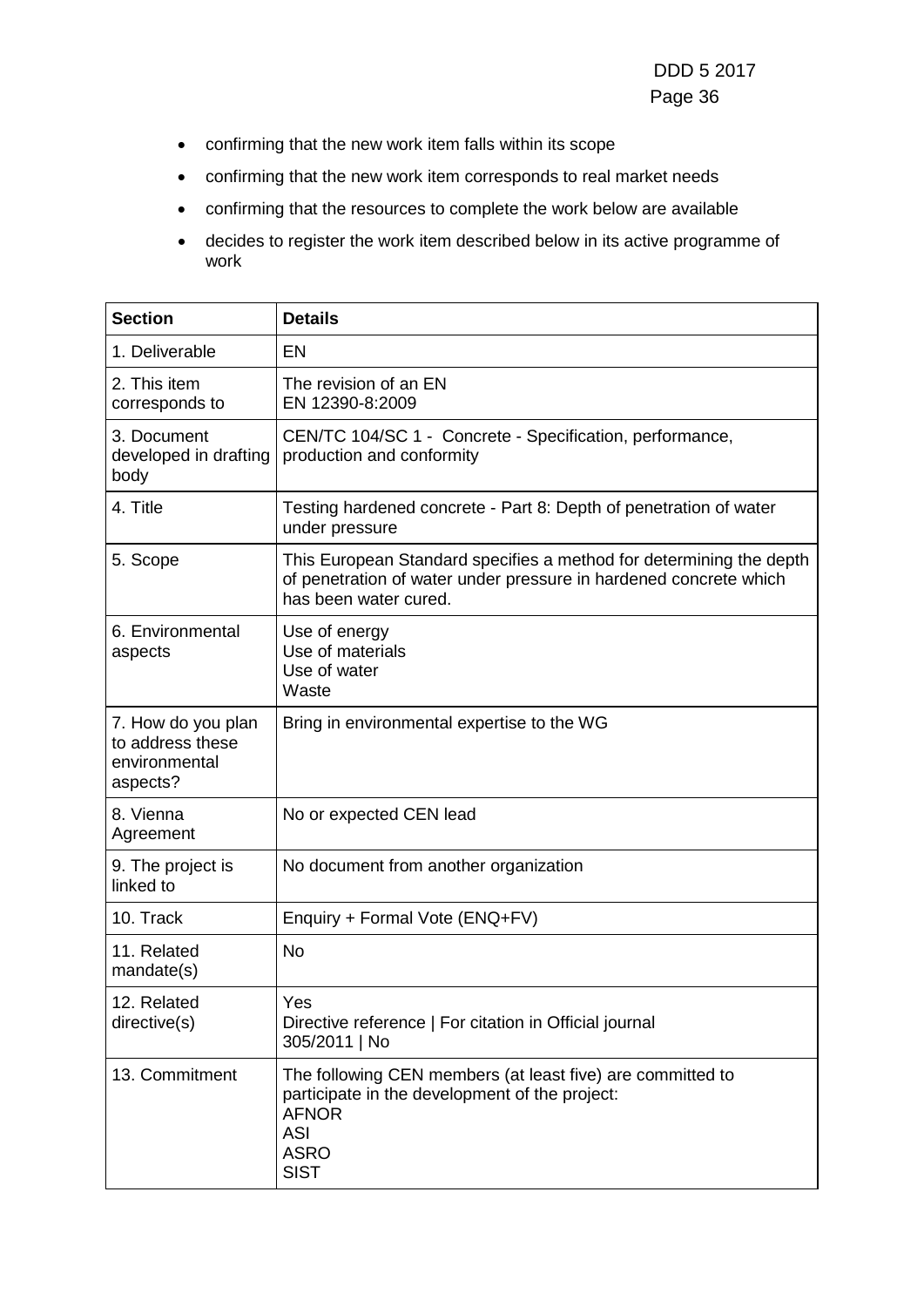DDD 5 2017 Page 37

|                                  | <b>BSI</b><br><b>SNV</b><br><b>UNE</b><br><b>UNI</b>                                                                                     |
|----------------------------------|------------------------------------------------------------------------------------------------------------------------------------------|
| 14. The decision<br>was taken by | Simple majority (min. 55% as from 2017-01-01)<br>Number of positive votes: 15<br>Number of negative votes: 1<br>Number of abstentions: 6 |

### **Decision CEN/TC 104 794/2017 taken on 2017-01-16**

#### **Subject: Adoption of a New Work Item**

CEN/TC 104 - Concrete and related products

- having considered the proposal for a new work item as documented in CEN/TC 104 N 1553
- having considered the Guidance Adoption of a new work item in a CEN Technical Committee as documented in the BOSS
- confirming that the new work item falls within its scope
- confirming that the new work item corresponds to real market needs
- confirming that the resources to complete the work below are available
- decides to register the work item described below in its active programme of work

| <b>Section</b>                               | <b>Details</b>                                                                                                                                                                 |
|----------------------------------------------|--------------------------------------------------------------------------------------------------------------------------------------------------------------------------------|
| 1. Deliverable                               | EN                                                                                                                                                                             |
| 2. This item<br>corresponds to               | The revision of an EN<br>EN 12504-1:2009                                                                                                                                       |
| 3. Document<br>developed in drafting<br>body | CEN/TC 104/SC 1 - Concrete - Specification, performance,<br>production and conformity                                                                                          |
| 4. Title                                     | Testing concrete in structures - Part 1: Cored specimens - Taking,<br>examining and testing in compression                                                                     |
| 5. Scope                                     | This European Standard specifies a method for taking cores from<br>hardened concrete, their examination, preparation for testing and<br>determination of compressive strength. |
|                                              | NOTE 1 This European Standard does not give guidance on the<br>decision to drill cores or on the locations for drilling.                                                       |
|                                              | NOTE 2 This European Standard does not provide procedures for                                                                                                                  |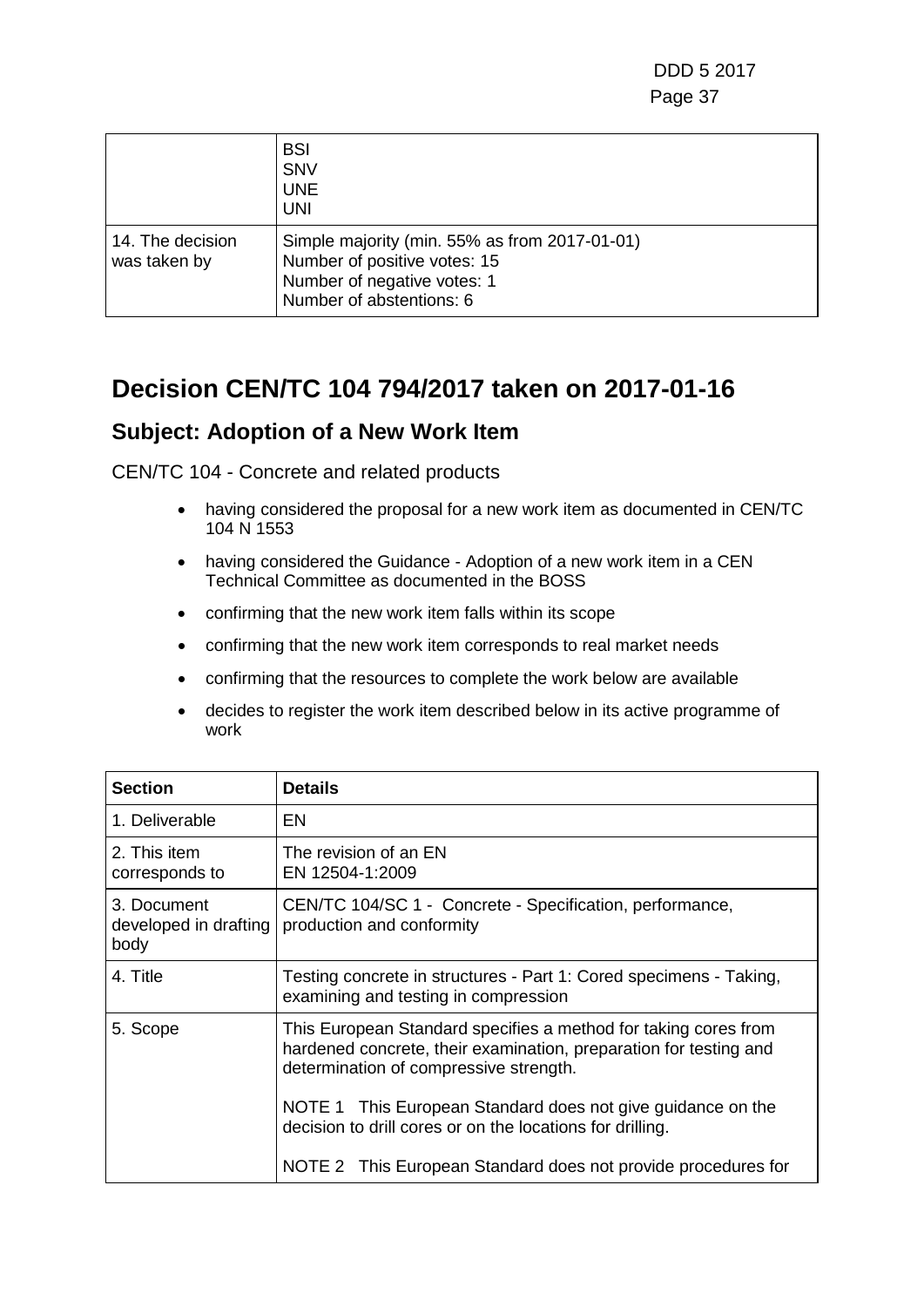|                                                                     | interpreting the core strength results.                                                                                                                                                                                                        |
|---------------------------------------------------------------------|------------------------------------------------------------------------------------------------------------------------------------------------------------------------------------------------------------------------------------------------|
|                                                                     | NOTE 3 For the assessment of in-situ compressive strength in<br>structures and precast concrete components EN 13791 may be used.                                                                                                               |
| 6. Environmental<br>aspects                                         | Use of energy<br>Use of materials<br>Use of water<br>Waste                                                                                                                                                                                     |
| 7. How do you plan<br>to address these<br>environmental<br>aspects? | Bring in environmental expertise to the WG                                                                                                                                                                                                     |
| 8. Vienna<br>Agreement                                              | No or expected CEN lead                                                                                                                                                                                                                        |
| 9. The project is<br>linked to                                      | No document from another organization                                                                                                                                                                                                          |
| 10. Track                                                           | Enquiry + Formal Vote (ENQ+FV)                                                                                                                                                                                                                 |
| 11. Related<br>mandate(s)                                           | <b>No</b>                                                                                                                                                                                                                                      |
| 12. Related<br>directive(s)                                         | Yes<br>Directive reference   For citation in Official journal<br>305/2011   No                                                                                                                                                                 |
| 13. Commitment                                                      | The following CEN members (at least five) are committed to<br>participate in the development of the project:<br><b>AFNOR</b><br><b>ASI</b><br><b>ASRO</b><br><b>SIST</b><br><b>BSI</b><br><b>SNV</b><br><b>UNE</b><br><b>UNI</b><br><b>NEN</b> |
| 14. The decision<br>was taken by                                    | Simple majority (min. 55% as from 2017-01-01)<br>Number of positive votes: 15<br>Number of negative votes: 0<br>Number of abstentions: 7                                                                                                       |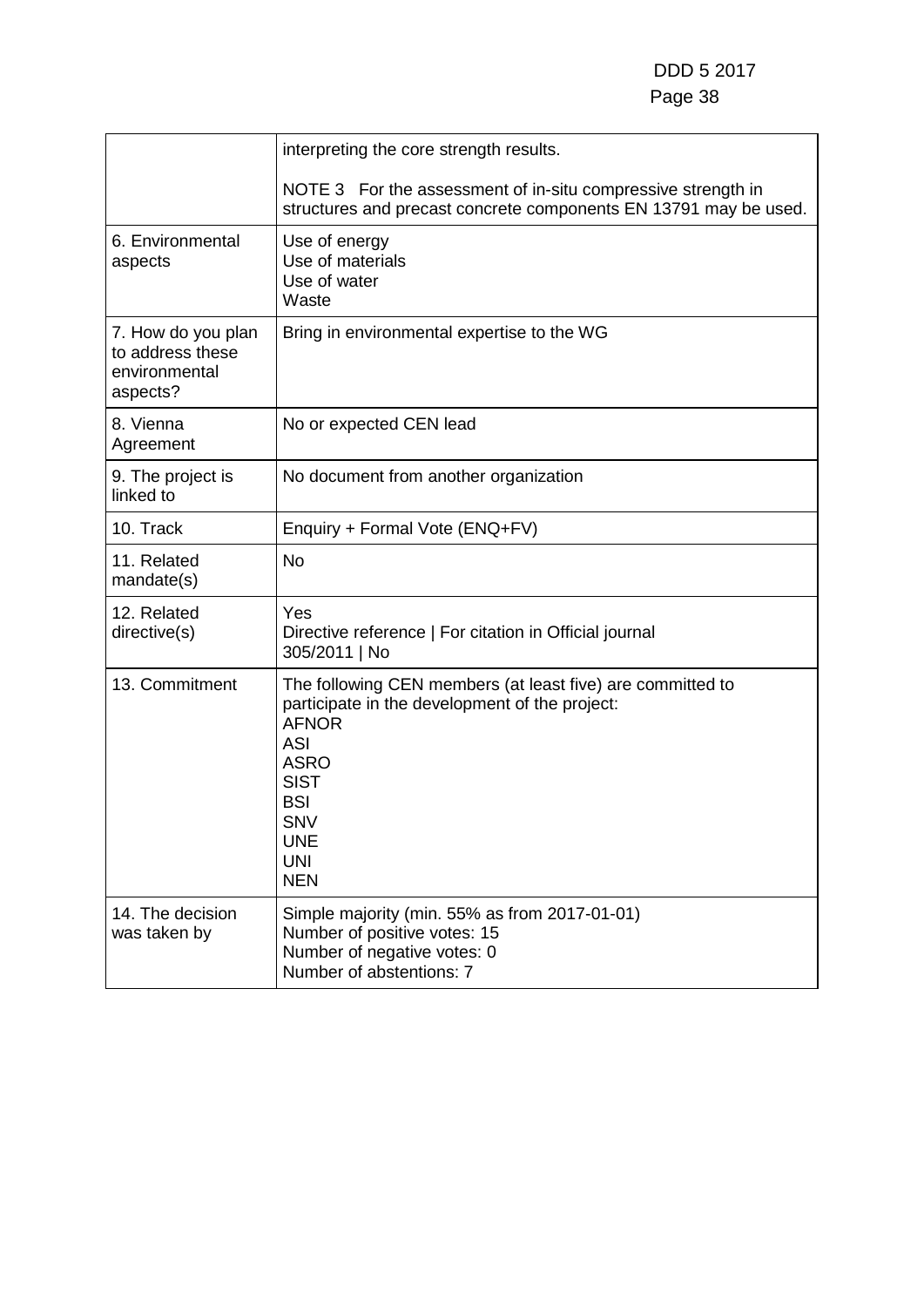## **Decision CEN/TC 125 01/2017 taken on 2017-01-24**

#### **Subject: Adoption of a New Work Item**

CEN/TC 125 - Masonry

- having considered the proposal for a new work item as documented in CEN/TC 125 N 1392
- having considered the Guidance Adoption of a new work item in a CEN Technical Committee as documented in the BOSS
- confirming that the new work item falls within its scope
- confirming that the new work item corresponds to real market needs
- confirming that the resources to complete the work below are available
- decides to register the work item described below in its active programme of work

| <b>Section</b>                               | <b>Details</b>                                                                                                                                                                                                                                                                                                                                                                                                                                                                                                                                                                                                                                                                                        |
|----------------------------------------------|-------------------------------------------------------------------------------------------------------------------------------------------------------------------------------------------------------------------------------------------------------------------------------------------------------------------------------------------------------------------------------------------------------------------------------------------------------------------------------------------------------------------------------------------------------------------------------------------------------------------------------------------------------------------------------------------------------|
| 1. Deliverable                               | EN                                                                                                                                                                                                                                                                                                                                                                                                                                                                                                                                                                                                                                                                                                    |
| 2. This item<br>corresponds to               | A new project                                                                                                                                                                                                                                                                                                                                                                                                                                                                                                                                                                                                                                                                                         |
| 3. Document<br>developed in drafting<br>body | CEN/TC 125/WG 9 - Clay flooring blocks                                                                                                                                                                                                                                                                                                                                                                                                                                                                                                                                                                                                                                                                |
| 4. Title                                     | Clay blocks for floor plates                                                                                                                                                                                                                                                                                                                                                                                                                                                                                                                                                                                                                                                                          |
| 5. Scope                                     | This European Standard specifies the characteristics and<br>performance requirements for non-loadbearing (low<br>non-resisting or non-resisting) or loadbearing (semi-resisting or<br>resisting) clay blocks for the use in floor plates.<br>It defines the performance related to e.g. dimensional tolerances,<br>strength, density measured according to the<br>corresponding test methods contained in separate European<br>Standards.<br>It provides for the assessment and verification of constancy of<br>performance (AVCP) of the product to this<br>European Standard.<br>This European Standard does not cover requirements for clay blocks<br>foreseen for beam-and-block floor<br>systems |
| 6. Environmental<br>aspects                  | Use of energy<br>Use of materials<br>Use of water                                                                                                                                                                                                                                                                                                                                                                                                                                                                                                                                                                                                                                                     |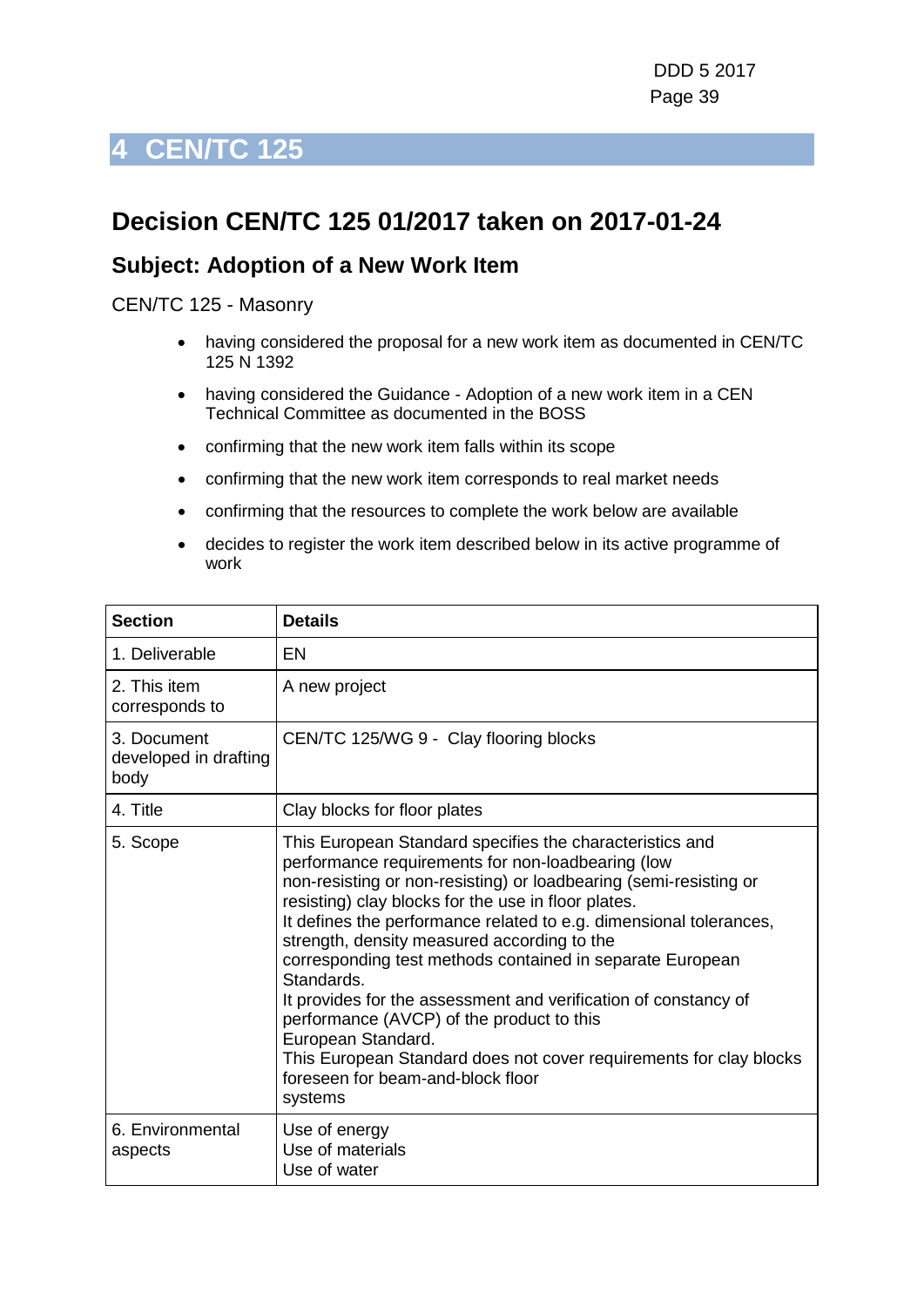|                                                                     | Waste                                                                                                                                                                                                                               |
|---------------------------------------------------------------------|-------------------------------------------------------------------------------------------------------------------------------------------------------------------------------------------------------------------------------------|
| 7. How do you plan<br>to address these<br>environmental<br>aspects? | Use of environmental checklist<br>Other: To be determined by the working group                                                                                                                                                      |
| 8. Vienna<br>Agreement                                              | No or expected CEN lead                                                                                                                                                                                                             |
| 9. The project is<br>linked to                                      | No document from another organization                                                                                                                                                                                               |
| 10. Track                                                           | Enquiry + Formal Vote (ENQ+FV)                                                                                                                                                                                                      |
| 11. Related<br>mandate(s)                                           | Yes<br>M/116                                                                                                                                                                                                                        |
| 12. Related<br>directive(s)                                         | <b>No</b>                                                                                                                                                                                                                           |
| 13. Commitment                                                      | The following CEN members (at least five) are committed to<br>participate in the development of the project:<br><b>AFNOR</b><br><b>DIN</b><br><b>UNE</b><br>UNI<br><b>UNMZ</b>                                                      |
| 14. The decision<br>was taken by                                    | Weighted vote and simple majority<br>Percentage of positive weighted votes (min. 71% before 2017-01-01,<br>min. 65% from 2017-01-01):100<br>Number of positive votes: 13<br>Number of negative votes: 0<br>Number of abstentions: 6 |

## **Decision CEN/TC 125 02/2017 taken on 2017-01-24**

### **Subject: Adoption of a New Work Item**

CEN/TC 125 - Masonry

- having considered the proposal for a new work item as documented in CEN/TC 125 N 1394
- having considered the Guidance Adoption of a new work item in a CEN Technical Committee as documented in the BOSS
- confirming that the new work item falls within its scope
- confirming that the new work item corresponds to real market needs
- confirming that the resources to complete the work below are available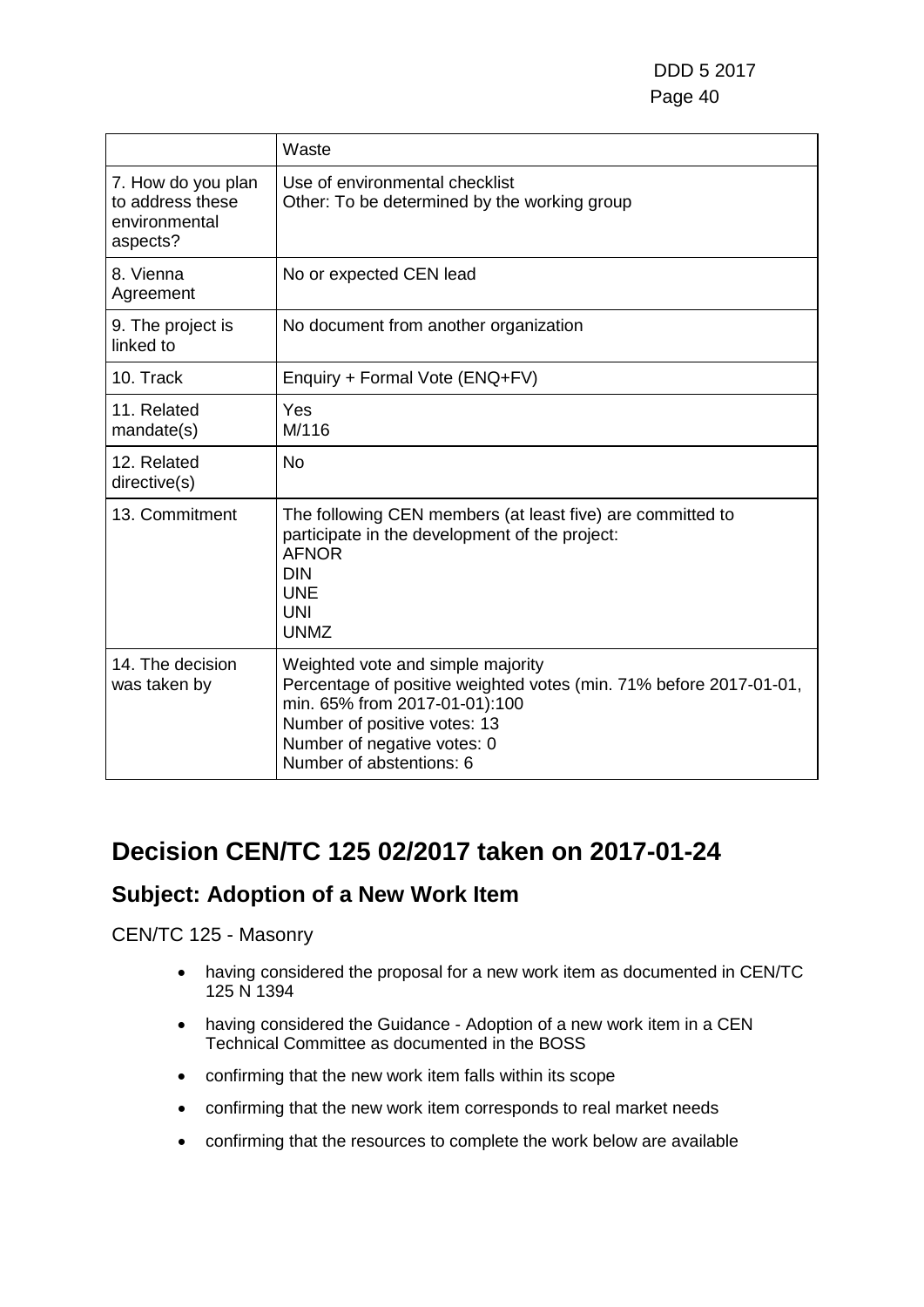• decides to register the work item described below in its active programme of work

| <b>Section</b>                                                      | <b>Details</b>                                                                                                                                                                                                    |
|---------------------------------------------------------------------|-------------------------------------------------------------------------------------------------------------------------------------------------------------------------------------------------------------------|
| 1. Deliverable                                                      | <b>EN</b>                                                                                                                                                                                                         |
| 2. This item<br>corresponds to                                      | The revision of an EN<br>EN 1745:2012                                                                                                                                                                             |
| 3. Document<br>developed in drafting<br>body                        | CEN/TC 125/WG 6 - Thermal properties for masonry                                                                                                                                                                  |
| 4. Title                                                            | Masonry and masonry products - Methods for determining thermal<br>properties                                                                                                                                      |
| 5. Scope                                                            | This European Standard specifies procedures for the determination of<br>thermal properties of masonry and masonry products.                                                                                       |
| 6. Environmental<br>aspects                                         | Use of energy<br>Use of materials<br>Use of water<br>Waste                                                                                                                                                        |
| 7. How do you plan<br>to address these<br>environmental<br>aspects? | Use of environmental checklist<br>Other: To be determined by the Working Group                                                                                                                                    |
| 8. Vienna<br>Agreement                                              | No or expected CEN lead                                                                                                                                                                                           |
| 9. The project is<br>linked to                                      | No document from another organization                                                                                                                                                                             |
| 10. Track                                                           | Enquiry + Formal Vote (ENQ+FV)                                                                                                                                                                                    |
| 11. Related<br>mandate(s)                                           | Yes<br>M/116                                                                                                                                                                                                      |
| 12. Related<br>directive(s)                                         | Yes<br>Directive reference   For citation in Official journal<br>305/2011   No                                                                                                                                    |
| 13. Commitment                                                      | The following CEN members (at least five) are committed to<br>participate in the development of the project:<br><b>AFNOR</b><br><b>SFS</b><br><b>DIN</b><br><b>UNE</b><br><b>NBN</b><br><b>UNI</b><br><b>UNMZ</b> |
| 14. The decision<br>was taken by                                    | Weighted vote and simple majority<br>Percentage of positive weighted votes (min. 71% before 2017-01-01,                                                                                                           |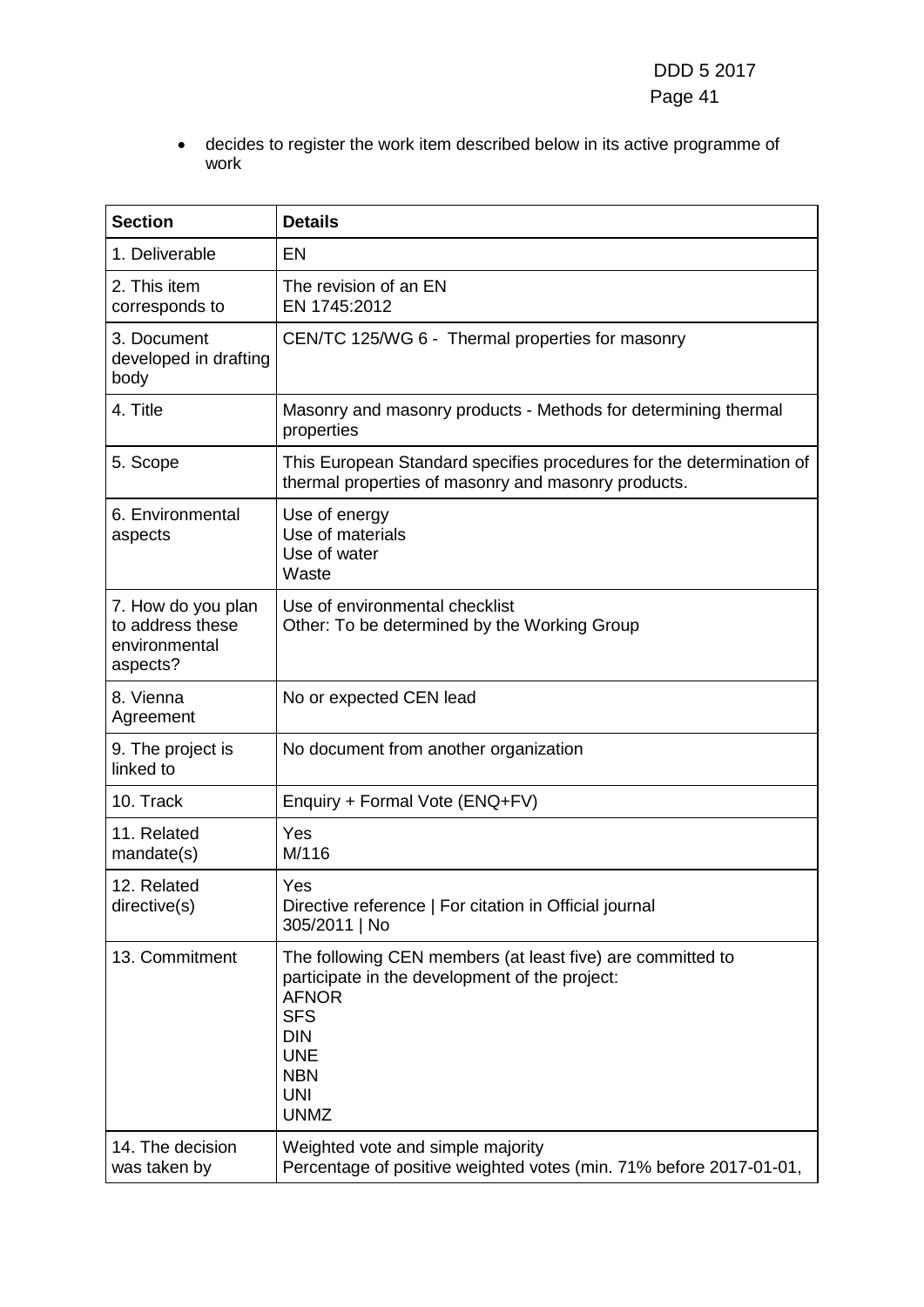| Number of positive votes: 14<br>Number of negative votes: 1<br>Number of abstentions: 4 |  |
|-----------------------------------------------------------------------------------------|--|
|                                                                                         |  |

### **Decision CEN/TC 129 528/2016 taken on 2017-01-25**

#### **Subject: Adoption of a New Work Item**

CEN/TC 129 Glass in building

- having considered the proposal for a new work item as documented in CEN/TC 129 N 1226
- having considered the Guidance Adoption of a new work item in a CEN Technical Committee as documented in the BOSS
- confirming that the new work item falls within its scope
- confirming that the new work item corresponds to real market needs
- confirming that the resources to complete the work below are available
- decides to register the work item described below in its active programme of work

| <b>Section</b>                               | <b>Details</b>                                                                                                                                                                                                                                                                                                                                                                                                                                                                                                                                       |
|----------------------------------------------|------------------------------------------------------------------------------------------------------------------------------------------------------------------------------------------------------------------------------------------------------------------------------------------------------------------------------------------------------------------------------------------------------------------------------------------------------------------------------------------------------------------------------------------------------|
| 1. Deliverable                               | EN                                                                                                                                                                                                                                                                                                                                                                                                                                                                                                                                                   |
| 2. This item<br>corresponds to               | An amendment to an EN<br>EN 12150-1:2015                                                                                                                                                                                                                                                                                                                                                                                                                                                                                                             |
| 3. Document<br>developed in drafting<br>body | CEN/TC 129/WG 2 - Toughened, heat strengthened and enamelled<br>glass                                                                                                                                                                                                                                                                                                                                                                                                                                                                                |
| 4. Title                                     | Glass in building - Thermally toughened soda lime silicate safety<br>glass - Part 1: Definition and description                                                                                                                                                                                                                                                                                                                                                                                                                                      |
| 5. Scope                                     | This European Standard specifies tolerances, flatness, edgework,<br>fragmentation and physical and mechanical characteristics of<br>monolithic flat thermally toughened soda lime silicate safety glass for<br>use in buildings.<br>Information on curved thermally toughened soda lime silicate safety<br>glass is given in Annex A, but this product does not form part of this<br>European Standard.<br>Other requirements, not specified in this European Standard, can<br>apply to thermally toughened soda lime silicate safety glass which is |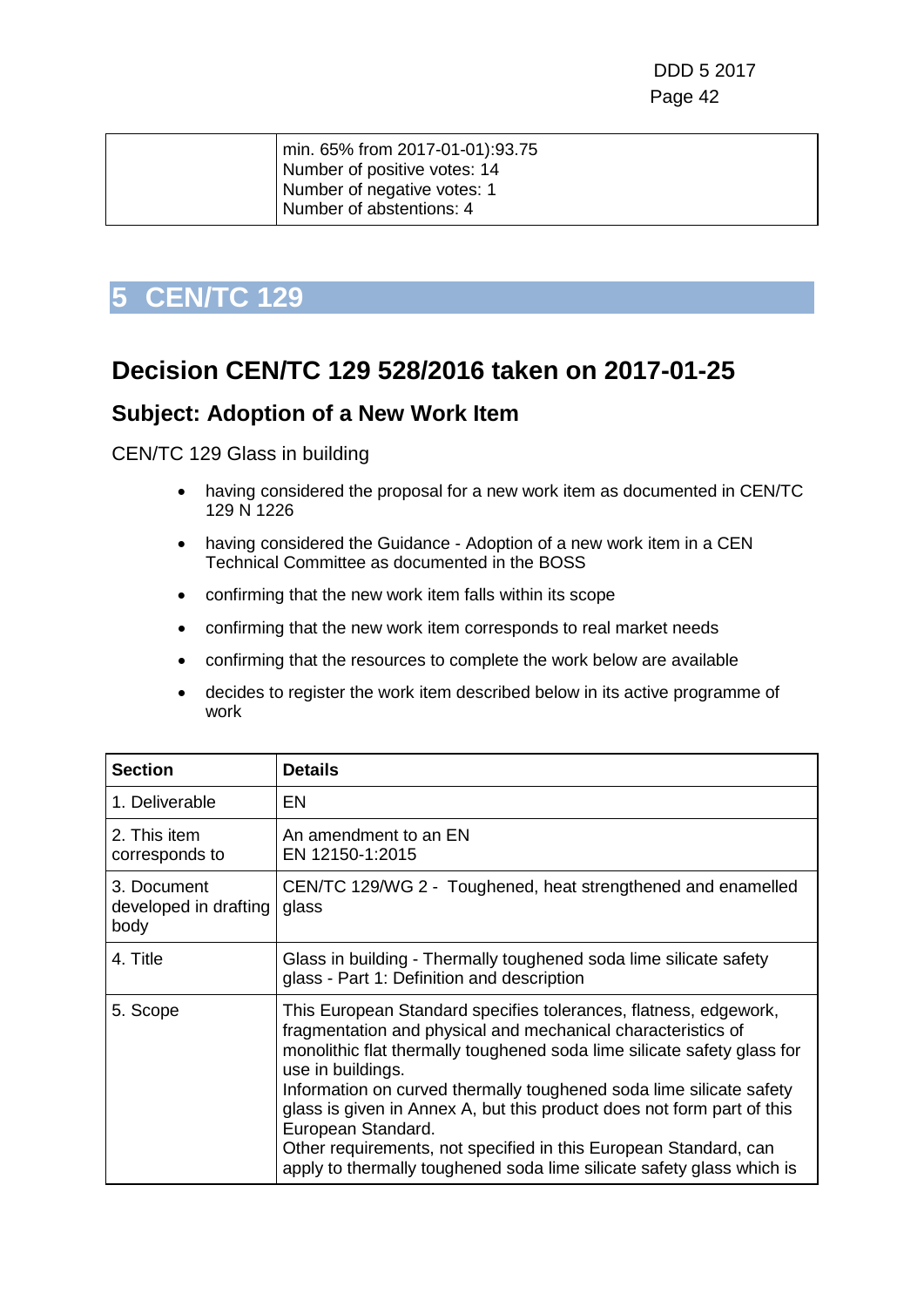|                                                                     | incorporated into assemblies, e.g. laminated glass or insulating glass<br>units, or undergo an additional treatment, e.g. coating. The additional<br>requirements are specified in the appropriate glass product standard.<br>Thermally toughened soda lime silicate safety glass, in this case,<br>does not lose its bending strength characteristics and its resistance to<br>temperature differentials.<br>Surface finished glasses (e.g. sandblasted, acid etched) after<br>toughening are not covered by this European Standard. |
|---------------------------------------------------------------------|---------------------------------------------------------------------------------------------------------------------------------------------------------------------------------------------------------------------------------------------------------------------------------------------------------------------------------------------------------------------------------------------------------------------------------------------------------------------------------------------------------------------------------------|
| 6. Environmental<br>aspects                                         | None of the above: Not relevant                                                                                                                                                                                                                                                                                                                                                                                                                                                                                                       |
| 7. How do you plan<br>to address these<br>environmental<br>aspects? | Bring in environmental expertise to the WG                                                                                                                                                                                                                                                                                                                                                                                                                                                                                            |
| 8. Vienna<br>Agreement                                              | No or expected CEN lead                                                                                                                                                                                                                                                                                                                                                                                                                                                                                                               |
| 9. The project is<br>linked to                                      | No document from another organization                                                                                                                                                                                                                                                                                                                                                                                                                                                                                                 |
| 10. Track                                                           | Enquiry + Formal Vote (ENQ+FV)                                                                                                                                                                                                                                                                                                                                                                                                                                                                                                        |
| 11. Related<br>mandate(s)                                           | Yes<br>M/135                                                                                                                                                                                                                                                                                                                                                                                                                                                                                                                          |
| 12. Related<br>directive(s)                                         | Yes<br>Directive reference   For citation in Official journal<br>305/2011   No                                                                                                                                                                                                                                                                                                                                                                                                                                                        |
| 13. Commitment                                                      | The following CEN members (at least five) are committed to<br>participate in the development of the project:<br><b>AFNOR</b><br><b>BSI</b><br><b>DIN</b><br><b>UNE</b><br>DS<br><b>NBN</b><br><b>UNI</b><br><b>IPQ</b>                                                                                                                                                                                                                                                                                                                |
| 14. The decision<br>was taken by                                    | Weighted vote and simple majority<br>Percentage of positive weighted votes (min. 71% before 2017-01-01,<br>min. 65% from 2017-01-01):76<br>Number of positive votes: 16<br>Number of negative votes: 0<br>Number of abstentions: 5                                                                                                                                                                                                                                                                                                    |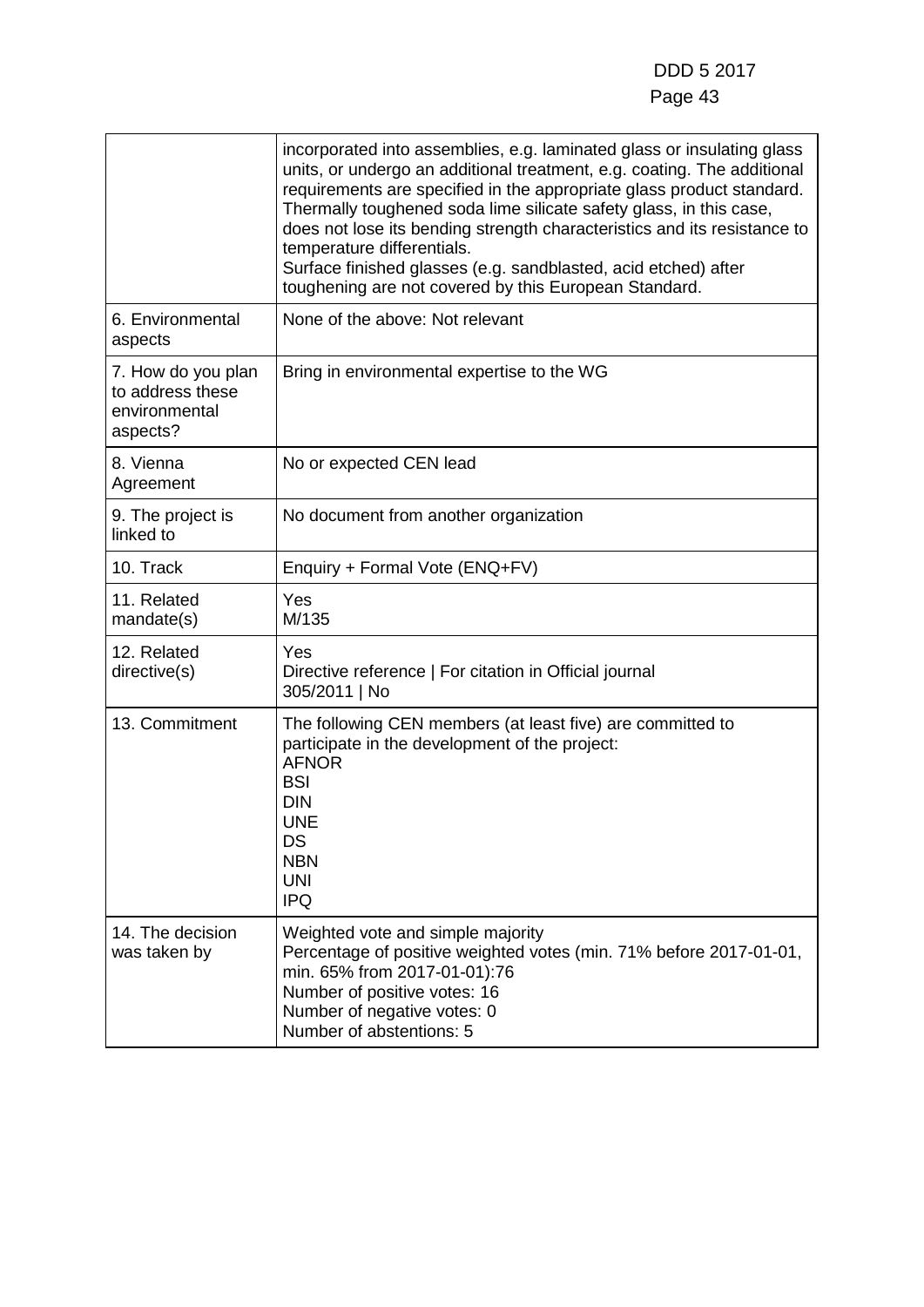## **Decision CEN/TC 136 D06/2016 taken on 2016-12-19**

#### **Subject: Adoption of a Preliminary Work Item**

CEN/TC 136 - Sports, playground and other recreational facilities and equipment

- having considered the proposal for a new work item as documented in CEN/TC 136 N 1157
- having considered the Guidance Adoption of a new work item in a CEN Technical Committee as documented in the BOSS
- confirming that the new work item falls within its scope
- confirming that the new work item corresponds to real market needs
- confirming that the resources to complete the work below are available
- decides to register the work item described below in its active programme of work

| <b>Section</b>                               | <b>Details</b>                                                                                                                                                                                                                                                                                                                                                                                        |
|----------------------------------------------|-------------------------------------------------------------------------------------------------------------------------------------------------------------------------------------------------------------------------------------------------------------------------------------------------------------------------------------------------------------------------------------------------------|
| 1. Deliverable                               | TR                                                                                                                                                                                                                                                                                                                                                                                                    |
| 2. This item<br>corresponds to               | A new TR                                                                                                                                                                                                                                                                                                                                                                                              |
| 3. Document<br>developed in drafting<br>body | CEN/TC 136/SC 1/WG 17 - Framework for the competence of<br><b>Playground Inspectors</b>                                                                                                                                                                                                                                                                                                               |
| 4. Title                                     | Playground and recreational areas - requirements for quality of<br>inspections and competence of inspectors                                                                                                                                                                                                                                                                                           |
| 5. Scope                                     | This framework forms a guideline for the education, examination and<br>evaluation of the competence of inspectors of public playground<br>environments. For each specific task an inspector may need to<br>perform; this guideline describes the knowledge and experience the<br>inspector needs and also sets out the basic level of knowledge<br>required                                           |
|                                              | The standard EN 1176-1 & 7 details the different types or levels of<br>inspections required to help provide a play environment that is<br>suitable for children to play in.<br>The different types of inspections demand different levels of<br>knowledge and experience; these are:<br>Routine Visual inspection<br>Operational inspection<br>Annual main inspection<br>Post Installation Inspection |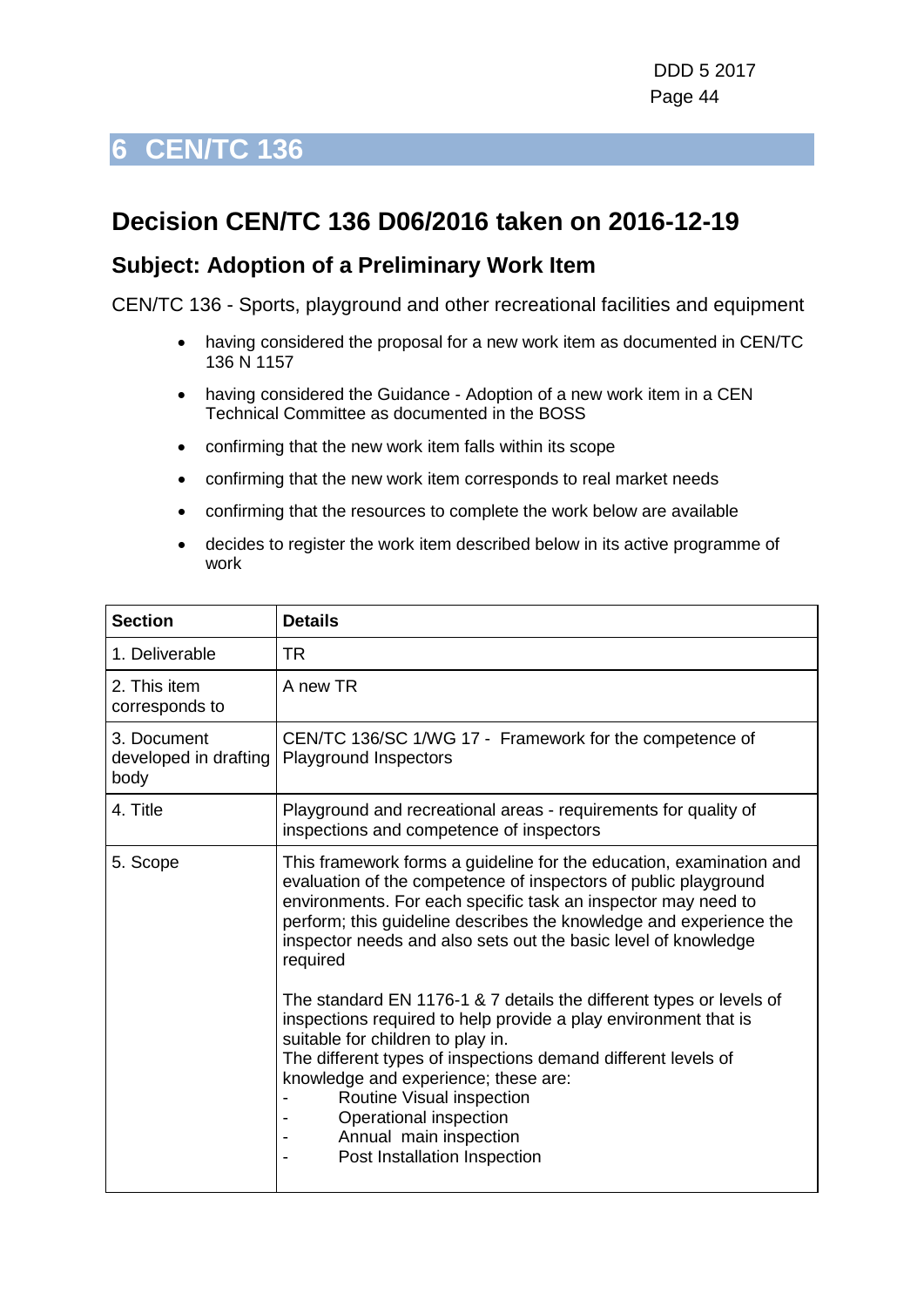|                                                  | As well as these inspections identified in the standard there are also<br>other inspections that are useful in helping to ensure the safe<br>operation of a play environment:<br>post-accident investigation                                                                                                                                                                           |
|--------------------------------------------------|----------------------------------------------------------------------------------------------------------------------------------------------------------------------------------------------------------------------------------------------------------------------------------------------------------------------------------------------------------------------------------------|
|                                                  | In this guideline there is a broad explanation of what these<br>inspections are and how they should be performed.                                                                                                                                                                                                                                                                      |
|                                                  | This guideline is not intended for certification bodies.                                                                                                                                                                                                                                                                                                                               |
|                                                  | Due to the variety of items that can be encountered in the playground<br>environment this guideline can be used for the following equipment:                                                                                                                                                                                                                                           |
|                                                  | Playground equipment EN 1176 part 1 - 11<br>Skateboard infrastructures EN 14974<br>Free access Multi Sport equipment EN 15312<br><b>Adventure Playgrounds</b><br>Outdoor Exercise Equipment DIN79000<br>Parkour equipment                                                                                                                                                              |
|                                                  | As well as the equipment mentioned in this guideline other items that<br>are on and around the play environment may need to be assessed<br>depending on their interaction with the play environment where users<br>can access these features for informal play e.g. gates, fences, plants,<br>natural play features, rocks, boulders landscape features, art<br>features, etc.         |
|                                                  | Because there features are not encompassed within the standard for<br>playground equipment these items will require risk assessment; but<br>knowledge of the meaning and intention of the standard forms a vital<br>part of this risk assessment                                                                                                                                       |
|                                                  | This guideline is not intended for:                                                                                                                                                                                                                                                                                                                                                    |
|                                                  | EN 71 Toys<br>EN 15567 High Ropes<br><b>EN14960 Inflatable Equipment</b>                                                                                                                                                                                                                                                                                                               |
|                                                  | The inspector-s task is to assess the general level of safety of the<br>play environment and the equipment provided based on the safety<br>level as it was on inauguration of the equipment.<br>The format of the inspection and the report which will form the<br>outcome of the inspection will be defined between the provider of the<br>inspection and the client (owner/operator) |
|                                                  | The owner/operator should be advised to make a detailed<br>specification so that there is a minimal chance of confusion on the<br>content of the task.                                                                                                                                                                                                                                 |
| 6. Environmental<br>aspects -<br><b>OPTIONAL</b> | Use of land                                                                                                                                                                                                                                                                                                                                                                            |
| 7. How do you plan                               | Use of environmental checklist                                                                                                                                                                                                                                                                                                                                                         |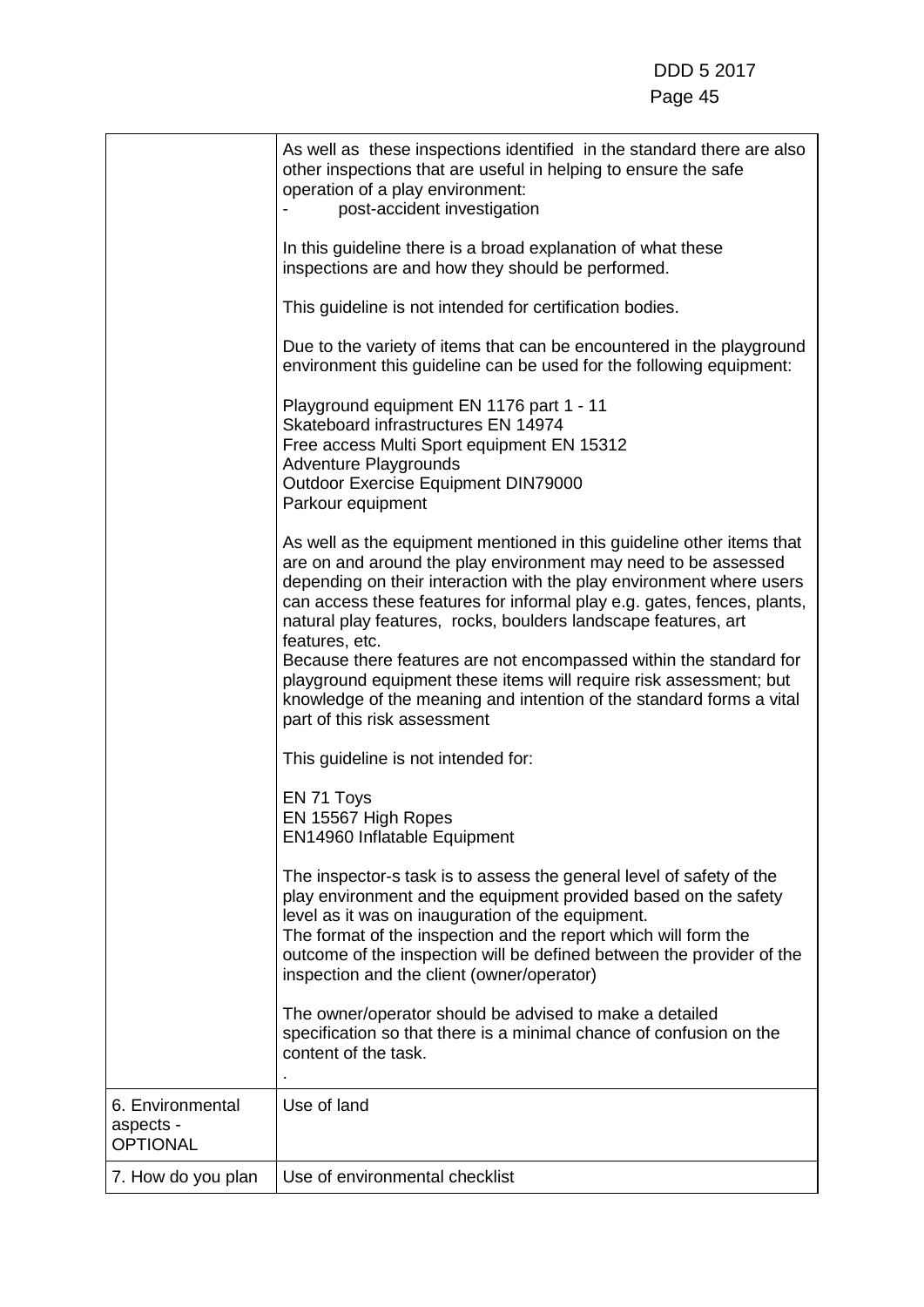| to address these<br>environmental<br>aspects? -<br><b>OPTIONAL</b> |                                                                                                            |
|--------------------------------------------------------------------|------------------------------------------------------------------------------------------------------------|
| 8. Track                                                           | Vote on TS/TR by correspondence                                                                            |
| 9. Related<br>mandate(s)                                           | <b>No</b>                                                                                                  |
| 10. Related<br>directive(s)                                        | No.                                                                                                        |
| 11. The decision<br>was taken by                                   | Simple majority<br>Number of positive votes: 12<br>Number of negative votes: 2<br>Number of abstentions: 6 |

## **Decision CEN/TC 144 618/2016 taken on 2016-12-06**

#### **Subject: Adoption of a Preliminary Work Item**

CEN/TC 144 - Tractors and machinery for agriculture and forestry

- having considered the proposal for a new work item as documented in CEN/TC 144 N
- having considered the Guidance Adoption of a new work item in a CEN Technical Committee as documented in the BOSS
- confirming that the new work item falls within its scope
- confirming that the new work item corresponds to real market needs
- confirming that the resources to complete the work below are available
- decides to register the work item described below in its active programme of work

| <b>Section</b>                               | <b>Details</b>                                 |
|----------------------------------------------|------------------------------------------------|
| 1. Deliverable                               | EN.                                            |
| 2. This item<br>corresponds to               | The revision of an EN<br>EN 703:2004+A1:2009   |
| 3. Document<br>developed in drafting<br>body | CEN/TC 144/WG 3 - Mobile machines and trailers |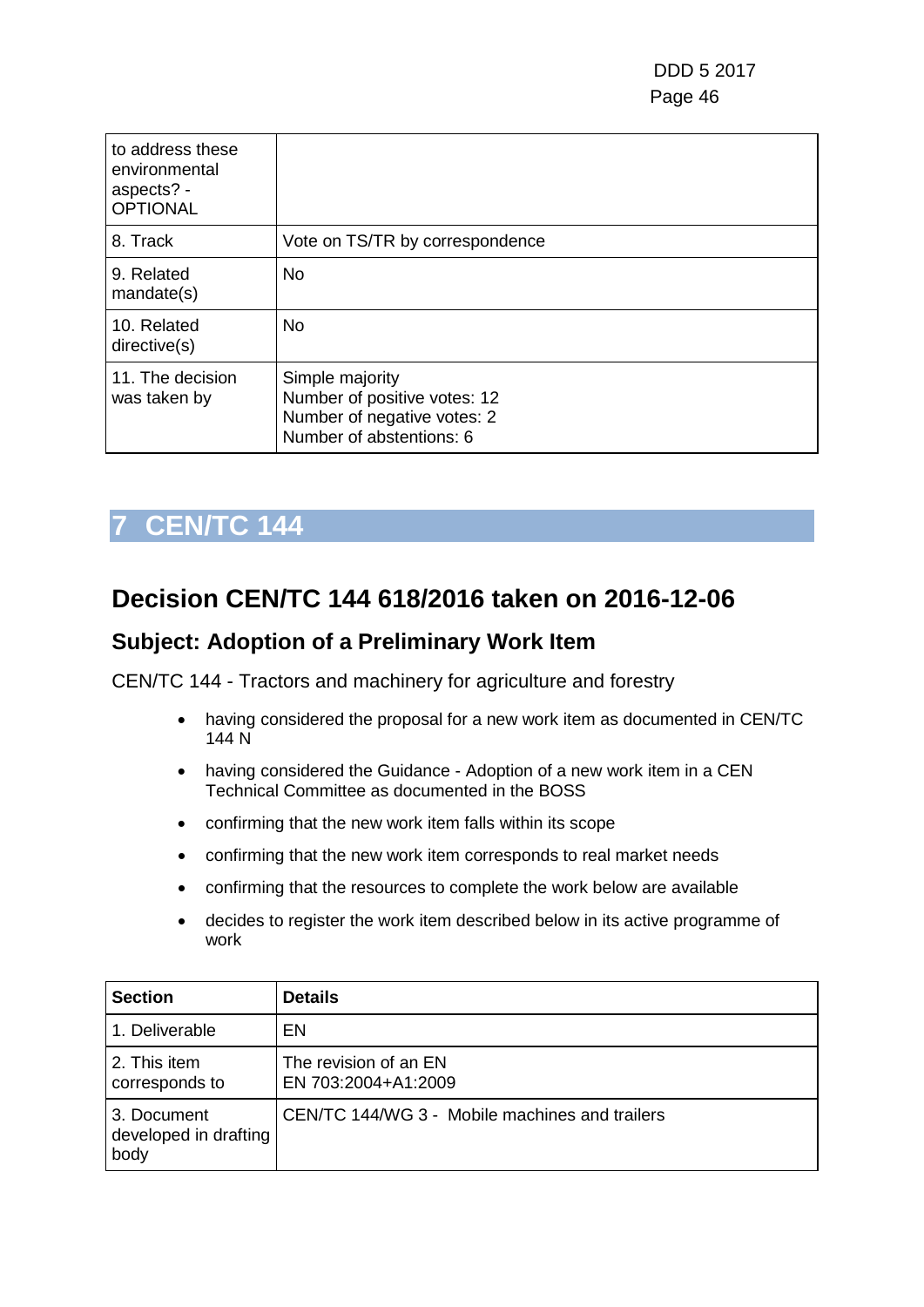| 4. Title                                                                                 | Agricultural machinery - Silage loading, mixing and/or chopping and<br>distributing machines - Safety                                                                                                                                                                                                                                                                                                                                                                                                                                                                                                                                                                                                                                                                                                                                                                                                                                                                                                                                                                                                                                                                                                                                                                                                                                                                                                                                                                                                                                                                                                                                                                                                                                                                                                                                                                                                                                                                                                                                                                                             |
|------------------------------------------------------------------------------------------|---------------------------------------------------------------------------------------------------------------------------------------------------------------------------------------------------------------------------------------------------------------------------------------------------------------------------------------------------------------------------------------------------------------------------------------------------------------------------------------------------------------------------------------------------------------------------------------------------------------------------------------------------------------------------------------------------------------------------------------------------------------------------------------------------------------------------------------------------------------------------------------------------------------------------------------------------------------------------------------------------------------------------------------------------------------------------------------------------------------------------------------------------------------------------------------------------------------------------------------------------------------------------------------------------------------------------------------------------------------------------------------------------------------------------------------------------------------------------------------------------------------------------------------------------------------------------------------------------------------------------------------------------------------------------------------------------------------------------------------------------------------------------------------------------------------------------------------------------------------------------------------------------------------------------------------------------------------------------------------------------------------------------------------------------------------------------------------------------|
| 5. Scope                                                                                 | This document, used together with EN 1553, specifies the safety<br>requirements and their verification for the design and construction of<br>mounted, semi-mounted, trailed or self-propelled machines that have<br>a combination of two or more of the following functions: loading,<br>mixing, chopping and distributing silage and/or other feedstuffs, to be<br>used by one operator only. It includes those fitted with a built-in<br>loading crane. In addition, it specifies the type of information on safe<br>working practices (including residual risks) to be provided by the<br>manufacturer.<br>This document applies only to machines that have the following<br>functional combinations:<br>mixing and distributing functions; or<br>mixing, chopping and distributing functions; or<br>loading, mixing and distributing functions; or<br>loading, mixing, chopping and distributing functions; or<br>chopping and distributing functions; or<br>loading, chopping and distributing functions.<br>Silage block cutters, even if they carry out a single function, are<br>covered by this document.<br>It does not apply:<br>to machines which pick up green fodder directly from the field;<br>to loading cranes;<br>to silage buckets.<br>NOTE 1<br>Loading cranes are dealt with in EN 12999.<br>NOTE <sub>2</sub><br>Silage buckets will be dealt through an amendment or<br>during next revision.<br>This document deals with all the significant hazards, hazardous<br>situations and events relevant to machines for loading, mixing and/or<br>chopping and distributing silage and/or other feedstuffs, when they<br>are used as intended and under the conditions foreseen by the<br>manufacturer as listed in clause 4, except for the hazards arising<br>from:<br>failure of the control circuit;<br>inadequate seating;<br>inadequate lighting;<br>impossibility of stopping the machine in the best possible<br>conditions;<br>travelling of machinery;<br>break-up of parts rotating at high speed.<br>It is not applicable to environmental hazards (except noise). |
| 6. Environmental<br>aspects -<br><b>OPTIONAL</b>                                         | Discharges to water                                                                                                                                                                                                                                                                                                                                                                                                                                                                                                                                                                                                                                                                                                                                                                                                                                                                                                                                                                                                                                                                                                                                                                                                                                                                                                                                                                                                                                                                                                                                                                                                                                                                                                                                                                                                                                                                                                                                                                                                                                                                               |
| 7. How do you plan<br>to address these<br>environmental<br>aspects? -<br><b>OPTIONAL</b> | Bring in environmental expertise to the WG                                                                                                                                                                                                                                                                                                                                                                                                                                                                                                                                                                                                                                                                                                                                                                                                                                                                                                                                                                                                                                                                                                                                                                                                                                                                                                                                                                                                                                                                                                                                                                                                                                                                                                                                                                                                                                                                                                                                                                                                                                                        |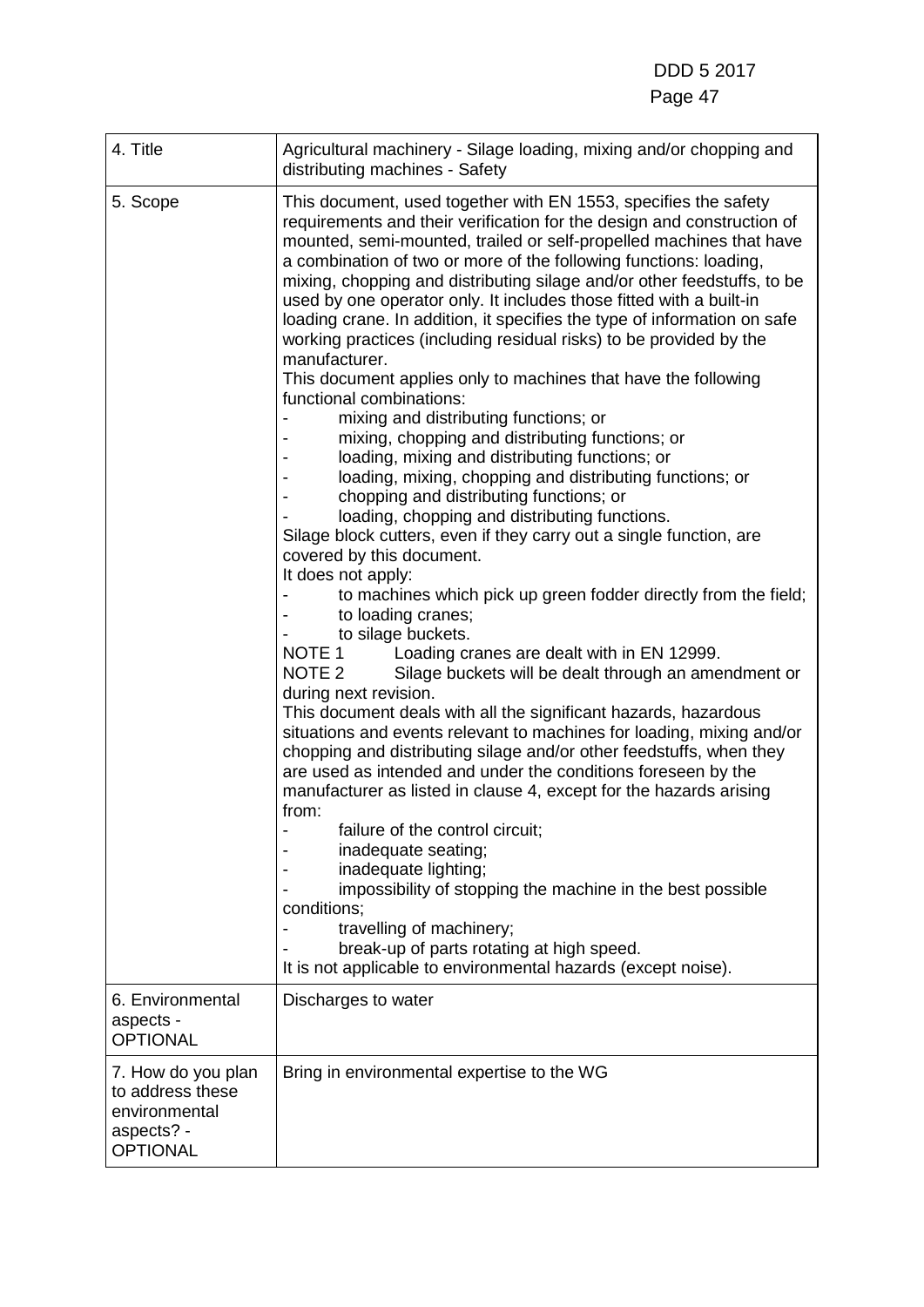DDD 5 2017 Page 48

| 8. Track                         | Enquiry + Formal Vote (ENQ+FV)                                                                            |
|----------------------------------|-----------------------------------------------------------------------------------------------------------|
| 9. Related<br>mandate(s)         | Yes<br>M/396<br>M/302                                                                                     |
| 10. Related<br>directive(s)      | <b>Yes</b><br>Directive reference   For citation in Official journal<br>2006/42/EC   Yes                  |
| 11. The decision<br>was taken by | Simple majority<br>Number of positive votes: 8<br>Number of negative votes: 0<br>Number of abstentions: 0 |

## **8 CEN/TC 151**

## **Decision CEN/TC 151 805/2017 taken on 2017-01-12**

#### **Subject: Adoption of a New Work Item**

CEN/TC 151 - Construction equipment and building material machines - Safety

- having considered the proposal for a new work item as documented in CEN/TC 151 N
- having considered the Guidance Adoption of a new work item in a CEN Technical Committee as documented in the BOSS
- confirming that the new work item falls within its scope
- confirming that the new work item corresponds to real market needs
- confirming that the resources to complete the work below are available
- decides to register the work item described below in its active programme of work

| <b>Section</b>                               | <b>Details</b>                                                                                                        |
|----------------------------------------------|-----------------------------------------------------------------------------------------------------------------------|
| 1. Deliverable                               | EN                                                                                                                    |
| 2. This item<br>corresponds to               | An amendment to an EN<br>EN 15571:2014                                                                                |
| 3. Document<br>developed in drafting<br>body | CEN/TC 151/WG 11 - Machines and plants for mining and tooling of<br>natural stone - Safety                            |
| 4. Title                                     | Machines and plants for mining and tooling of natural stone - Safety -<br>Requirements for surface finishing machines |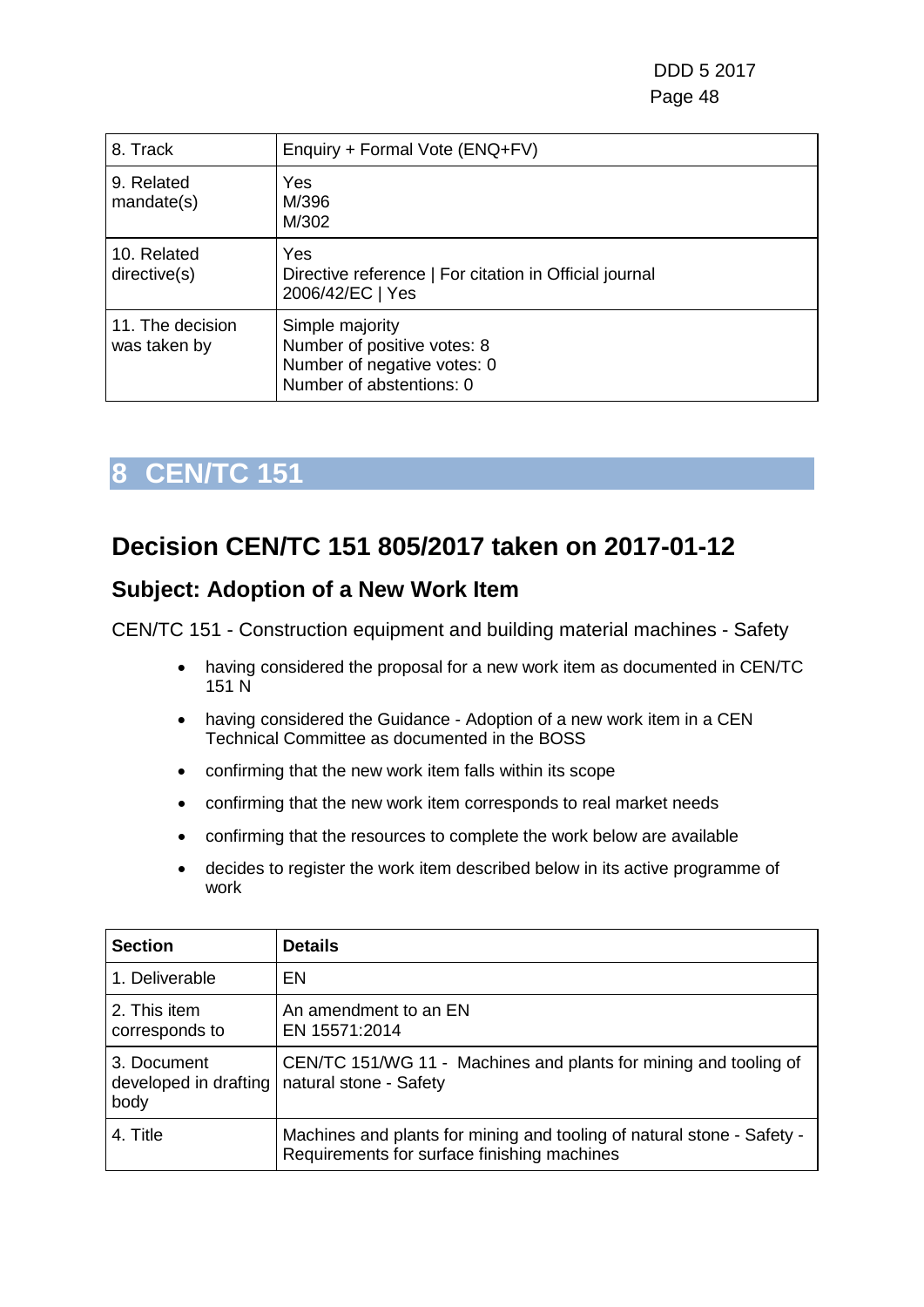| 5. Scope                                                            | This European Standard applies to stationary surface finishing<br>machines, with stationary work piece (see 3.1) or with moving work<br>piece (see 3.2), which are used to grind or polish horizontal surfaces<br>of slabs, strips or tiles of natural stone and engineered stone (e.g.<br>agglomerated stone) as defined by EN 14618:2009.<br>This European Standard deals with all significant hazards, hazardous<br>situations and events relevant to surface finishing machines, when<br>they are used as intended and under conditions of misuse which are<br>reasonably foreseeable by the manufacturer (see Clause 4).<br>This European Standard specifies the appropriate technical measures<br>to eliminate or reduce risks arising from the significant hazards.<br>This European Standard deals with the foreseeable lifetime of the<br>machinery including the phases of transport, assembly, dismantling,<br>disabling and scrapping.<br>This European Standard does not deal with:<br>hand-held grinding machines;<br>machines intended for operation in a potentially explosive<br>atmosphere;<br>operation in severe environmental conditions (e.g. extreme<br>temperatures, corrosive environment);<br>machines intended for outdoor operation.<br>This European Standard is not applicable to machinery which is<br>manufactured before the date of publication of this document by CEN. |
|---------------------------------------------------------------------|------------------------------------------------------------------------------------------------------------------------------------------------------------------------------------------------------------------------------------------------------------------------------------------------------------------------------------------------------------------------------------------------------------------------------------------------------------------------------------------------------------------------------------------------------------------------------------------------------------------------------------------------------------------------------------------------------------------------------------------------------------------------------------------------------------------------------------------------------------------------------------------------------------------------------------------------------------------------------------------------------------------------------------------------------------------------------------------------------------------------------------------------------------------------------------------------------------------------------------------------------------------------------------------------------------------------------------------------------------------------------------------------------------|
| 6. Environmental<br>aspects                                         | Use of materials                                                                                                                                                                                                                                                                                                                                                                                                                                                                                                                                                                                                                                                                                                                                                                                                                                                                                                                                                                                                                                                                                                                                                                                                                                                                                                                                                                                           |
| 7. How do you plan<br>to address these<br>environmental<br>aspects? | Use of environmental checklist                                                                                                                                                                                                                                                                                                                                                                                                                                                                                                                                                                                                                                                                                                                                                                                                                                                                                                                                                                                                                                                                                                                                                                                                                                                                                                                                                                             |
| 8. Vienna<br>Agreement                                              | No or expected CEN lead                                                                                                                                                                                                                                                                                                                                                                                                                                                                                                                                                                                                                                                                                                                                                                                                                                                                                                                                                                                                                                                                                                                                                                                                                                                                                                                                                                                    |
| 9. The project is<br>linked to                                      | No document from another organization                                                                                                                                                                                                                                                                                                                                                                                                                                                                                                                                                                                                                                                                                                                                                                                                                                                                                                                                                                                                                                                                                                                                                                                                                                                                                                                                                                      |
| 10. Track                                                           | Enquiry + Formal Vote (ENQ+FV)                                                                                                                                                                                                                                                                                                                                                                                                                                                                                                                                                                                                                                                                                                                                                                                                                                                                                                                                                                                                                                                                                                                                                                                                                                                                                                                                                                             |
| 11. Related<br>mandate(s)                                           | Yes<br>M/396                                                                                                                                                                                                                                                                                                                                                                                                                                                                                                                                                                                                                                                                                                                                                                                                                                                                                                                                                                                                                                                                                                                                                                                                                                                                                                                                                                                               |
| 12. Related<br>directive(s)                                         | Yes<br>Directive reference   For citation in Official journal<br>2006/42/EC   Yes                                                                                                                                                                                                                                                                                                                                                                                                                                                                                                                                                                                                                                                                                                                                                                                                                                                                                                                                                                                                                                                                                                                                                                                                                                                                                                                          |
| 13. Commitment                                                      | The following CEN members (at least five) are committed to<br>participate in the development of the project:<br><b>AFNOR</b><br><b>SFS</b><br><b>BDS</b><br><b>LST</b><br><b>UNI</b><br><b>UNMZ</b>                                                                                                                                                                                                                                                                                                                                                                                                                                                                                                                                                                                                                                                                                                                                                                                                                                                                                                                                                                                                                                                                                                                                                                                                        |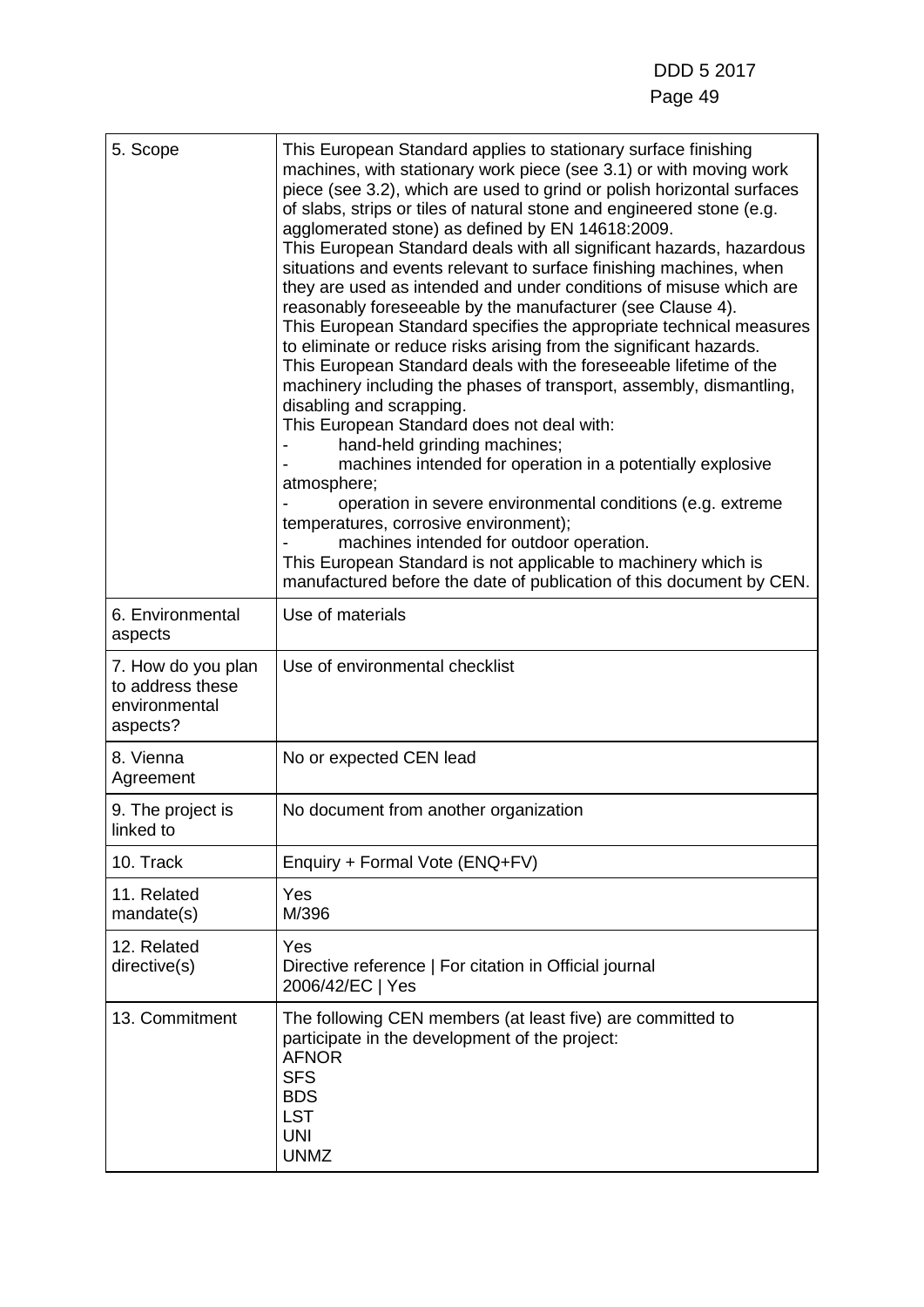| 14. The decision | Simple majority (min. 55% as from 2017-01-01) |
|------------------|-----------------------------------------------|
| was taken by     | Number of positive votes: 7                   |
|                  | Number of negative votes: 0                   |
|                  | Number of abstentions: 11                     |

### **Decision CEN/TC 151 806/2017 taken on 2017-01-12**

#### **Subject: Adoption of a New Work Item**

CEN/TC 151 - Construction equipment and building material machines - Safety

- having considered the proposal for a new work item as documented in CEN/TC 151 N
- having considered the Guidance Adoption of a new work item in a CEN Technical Committee as documented in the BOSS
- confirming that the new work item falls within its scope
- confirming that the new work item corresponds to real market needs
- confirming that the resources to complete the work below are available
- decides to register the work item described below in its active programme of work

| <b>Section</b>                               | <b>Details</b>                                                                                                                                                                                                                                                                                                                                                                                                                                                                                                                                                                                                                                                                                                                                                                                           |
|----------------------------------------------|----------------------------------------------------------------------------------------------------------------------------------------------------------------------------------------------------------------------------------------------------------------------------------------------------------------------------------------------------------------------------------------------------------------------------------------------------------------------------------------------------------------------------------------------------------------------------------------------------------------------------------------------------------------------------------------------------------------------------------------------------------------------------------------------------------|
| 1. Deliverable                               | EN                                                                                                                                                                                                                                                                                                                                                                                                                                                                                                                                                                                                                                                                                                                                                                                                       |
| 2. This item<br>corresponds to               | An amendment to an EN<br>EN 16564:2014                                                                                                                                                                                                                                                                                                                                                                                                                                                                                                                                                                                                                                                                                                                                                                   |
| 3. Document<br>developed in drafting<br>body | CEN/TC 151/WG 11 - Machines and plants for mining and tooling of<br>natural stone - Safety                                                                                                                                                                                                                                                                                                                                                                                                                                                                                                                                                                                                                                                                                                               |
| 4. Title                                     | Machines and plants for mining and tooling of natural stone - Safety -<br>Requirements for bridge type sawing/milling machines, included<br>numerical control (NC/CNC) versions                                                                                                                                                                                                                                                                                                                                                                                                                                                                                                                                                                                                                          |
| 5. Scope                                     | This European Standard deals with all significant hazards, hazardous<br>situations and events, as listed in Clause 4, which are relevant to<br>bridge type machines: sawing, sawing and milling, milling, included<br>numerical control (NC/CNC) versions, designed to saw and mill<br>natural stone and engineered/agglomerated stone as defined by EN<br>14618:2009, when they are used as intended and under conditions of<br>misuse which are reasonably foreseeable by the manufacturer (see<br>Clause 4).<br>This European Standard specifies the appropriate technical measures<br>to eliminate or reduce risks arising from the significant hazards.<br>This European Standard deals with the foreseeable lifetime of the<br>machinery including the phases of transport, assembly, dismantling, |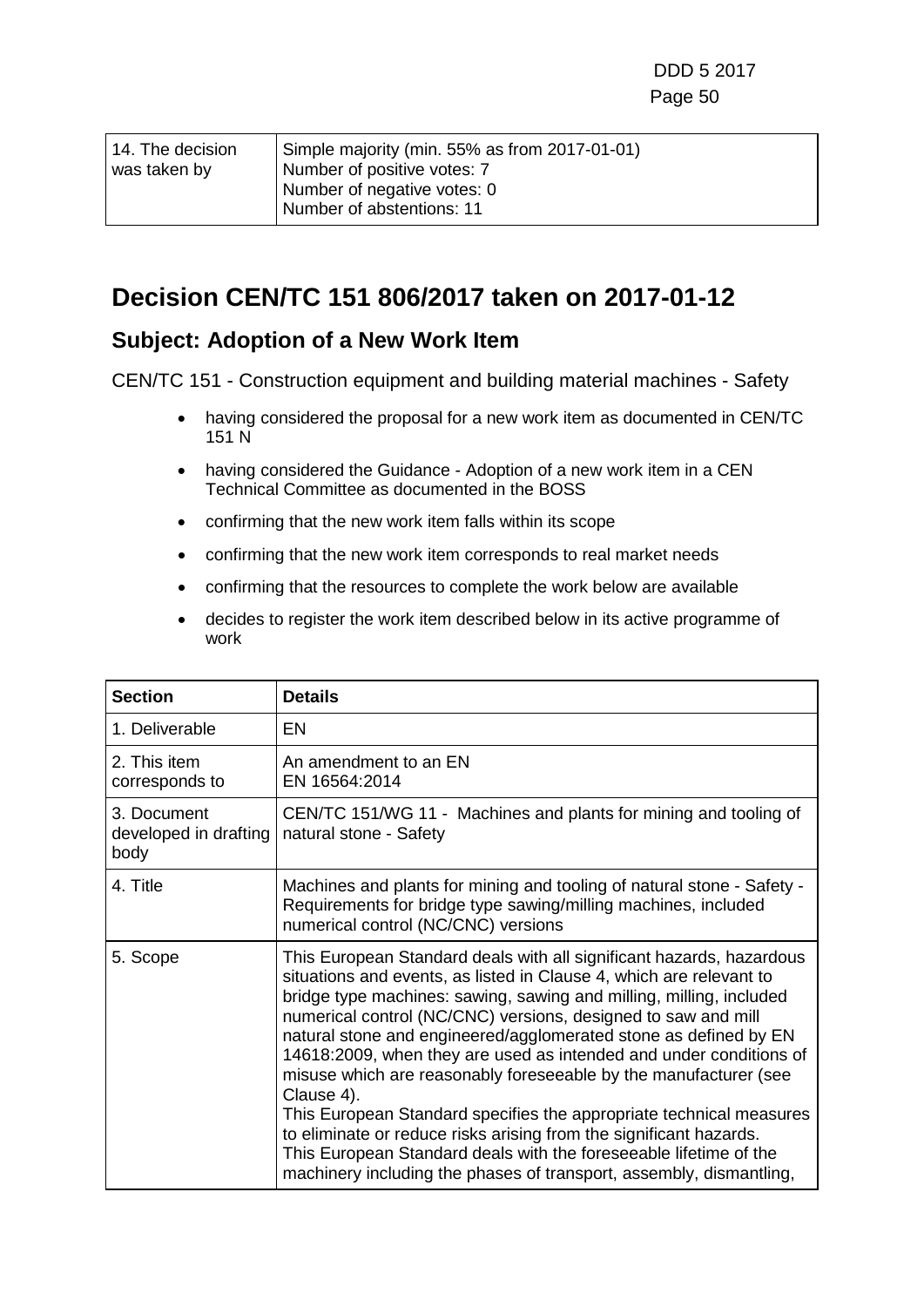|                                                                     | disabling and scrapping.<br>This European Standard also applies to machines fitted with the<br>following facilities/devices:<br>mechanical, pneumatic, hydraulic or vacuum workpiece<br>clamping;<br>automatic tool change;<br>loading and unloading conveyor system;<br>tilting and/or rotating head axis;<br>rotating workpiece support(s);<br>tilting workpiece support(s) when loading;<br>lathe unit:<br>undercut grooving unit;<br>axes operating in accordance with an NC work programme.<br>This European Standard does not apply to:<br>machines intended for operation in a potentially explosive<br>atmosphere;<br>machines operating in severe environmental conditions (e.g.<br>extreme temperatures, corrosive environment);<br>machines intended for outdoor operation;<br>machines which are manufactured before the date of its<br>publication as EN. |
|---------------------------------------------------------------------|------------------------------------------------------------------------------------------------------------------------------------------------------------------------------------------------------------------------------------------------------------------------------------------------------------------------------------------------------------------------------------------------------------------------------------------------------------------------------------------------------------------------------------------------------------------------------------------------------------------------------------------------------------------------------------------------------------------------------------------------------------------------------------------------------------------------------------------------------------------------|
| 6. Environmental<br>aspects                                         | Use of materials                                                                                                                                                                                                                                                                                                                                                                                                                                                                                                                                                                                                                                                                                                                                                                                                                                                       |
| 7. How do you plan<br>to address these<br>environmental<br>aspects? | Use of environmental checklist                                                                                                                                                                                                                                                                                                                                                                                                                                                                                                                                                                                                                                                                                                                                                                                                                                         |
| 8. Vienna<br>Agreement                                              | No or expected CEN lead                                                                                                                                                                                                                                                                                                                                                                                                                                                                                                                                                                                                                                                                                                                                                                                                                                                |
| 9. The project is<br>linked to                                      | No document from another organization                                                                                                                                                                                                                                                                                                                                                                                                                                                                                                                                                                                                                                                                                                                                                                                                                                  |
| 10. Track                                                           | Enquiry + Formal Vote (ENQ+FV)                                                                                                                                                                                                                                                                                                                                                                                                                                                                                                                                                                                                                                                                                                                                                                                                                                         |
| 11. Related<br>mandate(s)                                           | Yes<br>M/396                                                                                                                                                                                                                                                                                                                                                                                                                                                                                                                                                                                                                                                                                                                                                                                                                                                           |
| 12. Related<br>directive(s)                                         | Yes<br>Directive reference   For citation in Official journal<br>2006/42/EC   Yes                                                                                                                                                                                                                                                                                                                                                                                                                                                                                                                                                                                                                                                                                                                                                                                      |
| 13. Commitment                                                      | The following CEN members (at least five) are committed to<br>participate in the development of the project:<br><b>AFNOR</b><br><b>SFS</b><br><b>BDS</b><br><b>LST</b><br><b>MSZT</b><br><b>UNI</b><br><b>UNMZ</b>                                                                                                                                                                                                                                                                                                                                                                                                                                                                                                                                                                                                                                                     |
| 14. The decision                                                    | Simple majority (min. 55% as from 2017-01-01)                                                                                                                                                                                                                                                                                                                                                                                                                                                                                                                                                                                                                                                                                                                                                                                                                          |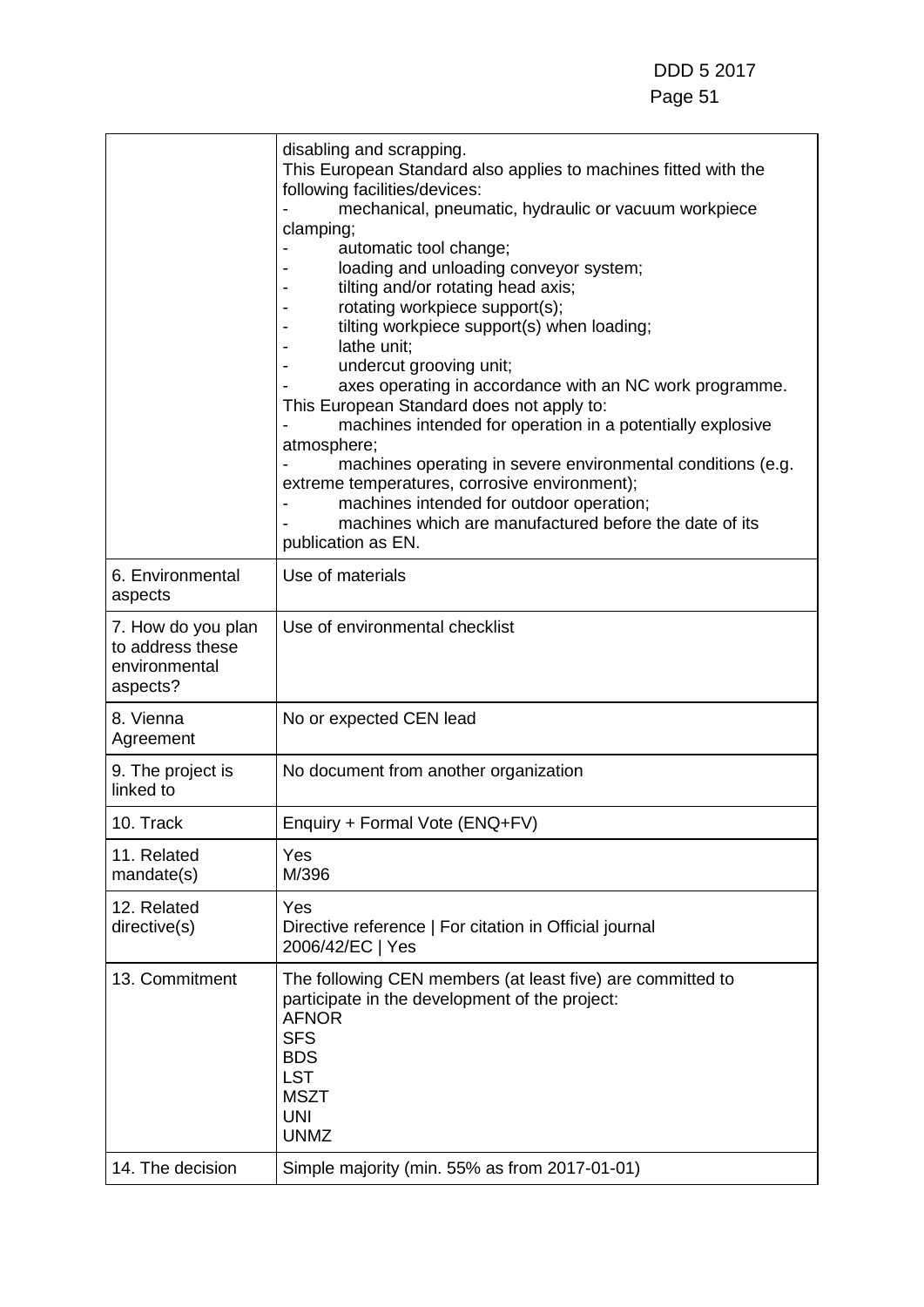| was taken by | Number of positive votes: 7 |
|--------------|-----------------------------|
|              | Number of negative votes: 0 |
|              | Number of abstentions: 11   |

## **Decision CEN/TC 183 C1/2017 taken on 2017-01-13**

#### **Subject: Adoption of a New Work Item**

CEN/TC 183 Waste management

- having considered the proposal for a new work item as documented in CEN/TC 183 N 1050
- having considered the Guidance Adoption of a new work item in a CEN Technical Committee as documented in the BOSS
- confirming that the new work item falls within its scope
- confirming that the new work item corresponds to real market needs
- confirming that the resources to complete the work below are available
- decides to register the work item described below in its active programme of work

| <b>Section</b>                                                      | <b>Details</b>                                                                                                                                                                                                               |
|---------------------------------------------------------------------|------------------------------------------------------------------------------------------------------------------------------------------------------------------------------------------------------------------------------|
| 1. Deliverable                                                      | EN                                                                                                                                                                                                                           |
| 2. This item<br>corresponds to                                      | A new project                                                                                                                                                                                                                |
| 3. Document<br>developed in drafting<br>body                        | CEN/TC 183/WG 3 - Identification and/or determination of the<br>quantity of waste                                                                                                                                            |
| 4. Title                                                            | Access control - Identification and authorization                                                                                                                                                                            |
| 5. Scope                                                            | Identification and authorization of the waste deposit in stationary<br>containers.<br>The processing of relevant information for the deposit of garbage<br>between RFID identification and the collection Container systems. |
| 6. Environmental<br>aspects                                         | Use of materials                                                                                                                                                                                                             |
| 7. How do you plan<br>to address these<br>environmental<br>aspects? | Use of environmental checklist                                                                                                                                                                                               |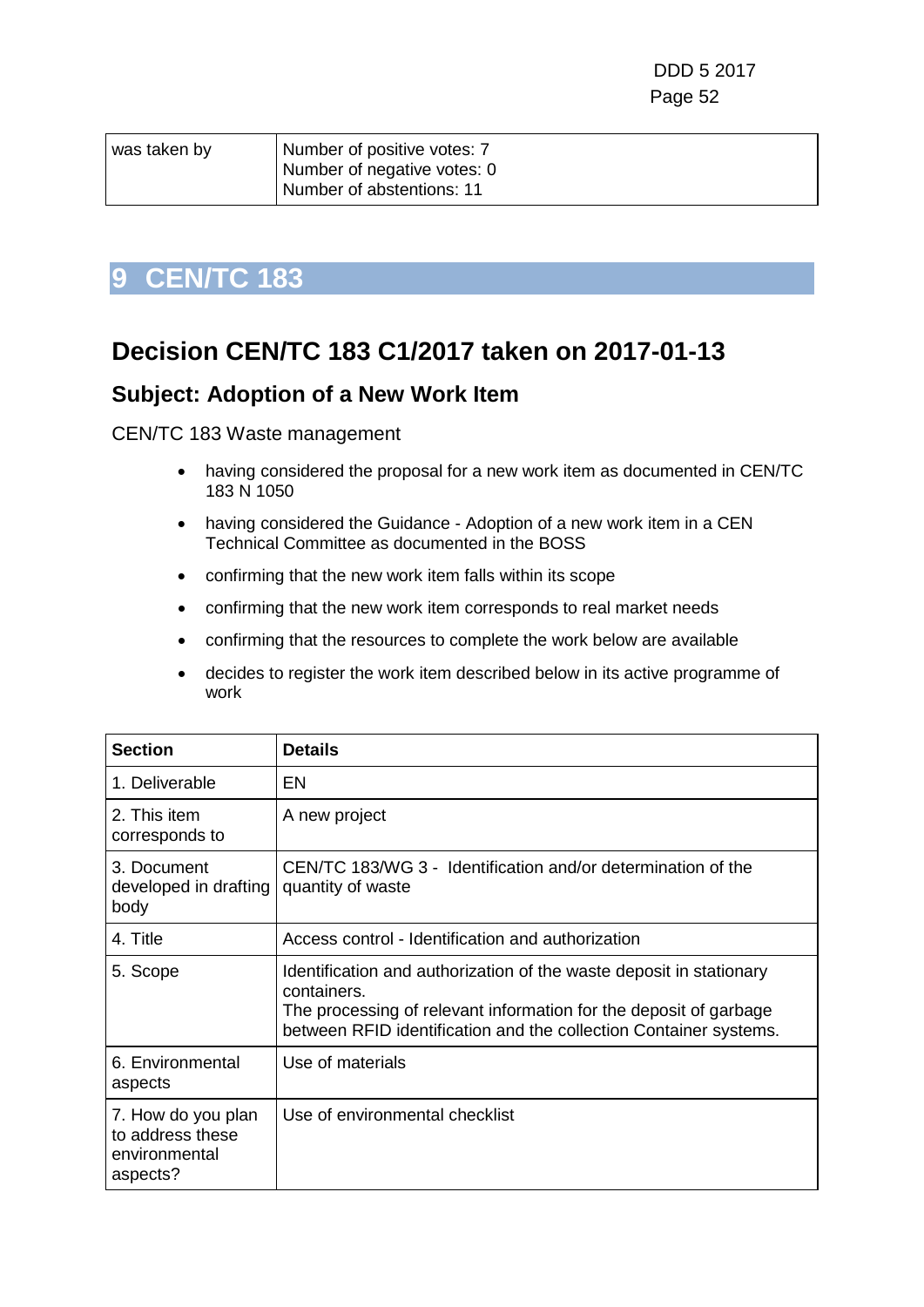| 8. Vienna<br>Agreement           | No or expected CEN lead                                                                                                                                                                                                             |
|----------------------------------|-------------------------------------------------------------------------------------------------------------------------------------------------------------------------------------------------------------------------------------|
| 9. The project is<br>linked to   | No document from another organization                                                                                                                                                                                               |
| 10. Track                        | Enquiry + Formal Vote (ENQ+FV)                                                                                                                                                                                                      |
| 11. Related<br>mandate(s)        | <b>No</b>                                                                                                                                                                                                                           |
| 12. Related<br>directive(s)      | <b>No</b>                                                                                                                                                                                                                           |
| 13. Commitment                   | The following CEN members (at least five) are committed to<br>participate in the development of the project:<br><b>AFNOR</b><br><b>SFS</b><br><b>SIS</b><br><b>DIN</b><br><b>UNE</b><br>UNI<br><b>NEN</b>                           |
| 14. The decision<br>was taken by | Weighted vote and simple majority<br>Percentage of positive weighted votes (min. 71% before 2017-01-01,<br>min. 65% from 2017-01-01):97<br>Number of positive votes: 10<br>Number of negative votes: 1<br>Number of abstentions: 10 |

## **Decision CEN/TC 183 C2/2017 taken on 2017-01-13**

### **Subject: Adoption of a New Work Item**

CEN/TC 183 - Waste management

- having considered the proposal for a new work item as documented in CEN/TC 183 N 1051
- having considered the Guidance Adoption of a new work item in a CEN Technical Committee as documented in the BOSS
- confirming that the new work item falls within its scope
- confirming that the new work item corresponds to real market needs
- confirming that the resources to complete the work below are available
- decides to register the work item described below in its active programme of work

| <b>Section</b> | <br>tails<br>יניי |
|----------------|-------------------|
|                |                   |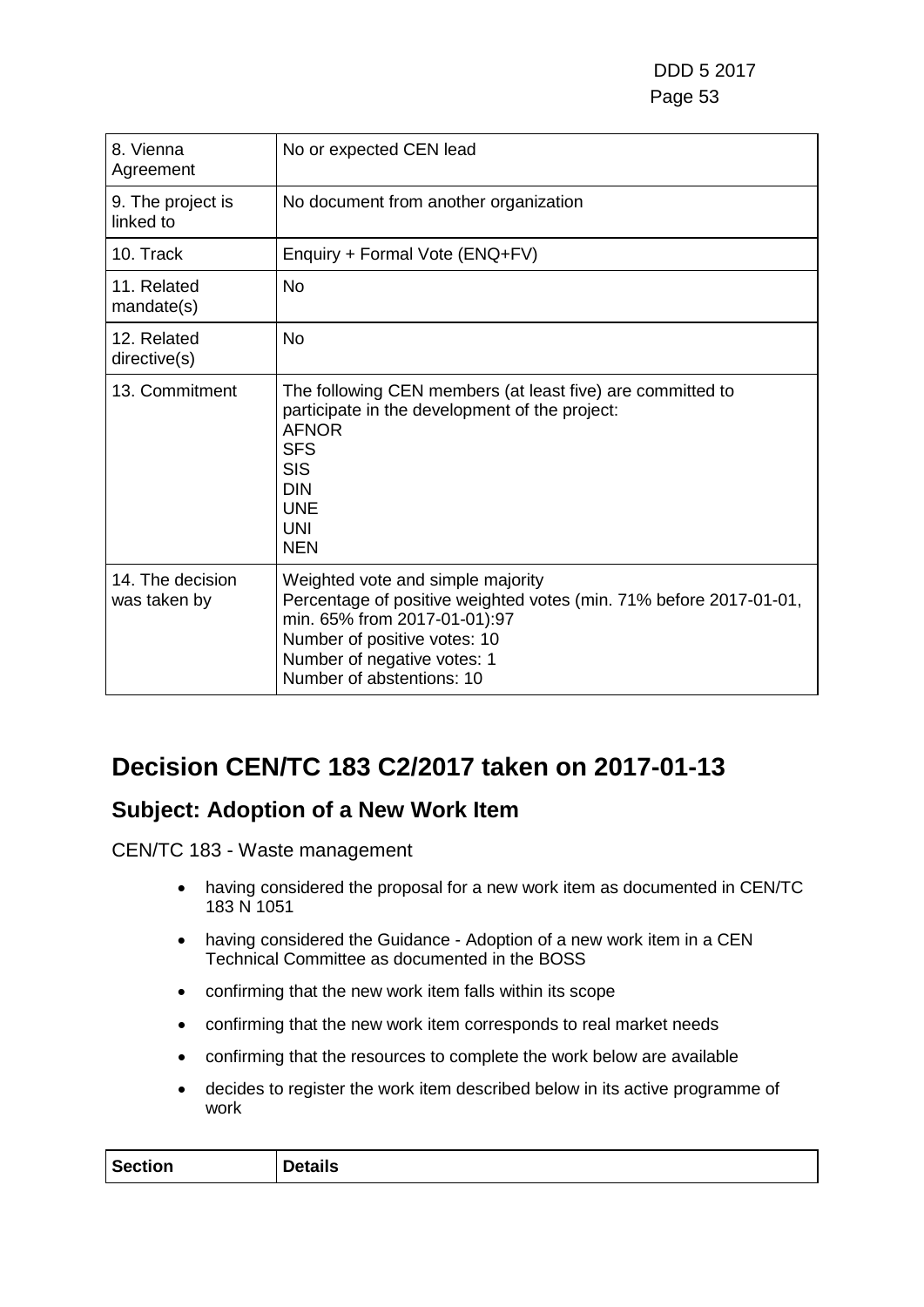| 1. Deliverable                                                      | <b>EN</b>                                                                                                                                                                                                                          |
|---------------------------------------------------------------------|------------------------------------------------------------------------------------------------------------------------------------------------------------------------------------------------------------------------------------|
| 2. This item<br>corresponds to                                      | A new project                                                                                                                                                                                                                      |
| 3. Document<br>developed in drafting<br>body                        | CEN/TC 183/WG 3 - Identification and/or determination of the<br>quantity of waste                                                                                                                                                  |
| 4. Title                                                            | Data communication between communication management system<br>and the back office system for<br>stationary containers                                                                                                              |
| 5. Scope                                                            | The processing of relevant information for the deposit of waste<br>between the communication management system and the back-office<br>systems for stationary containers.                                                           |
| 6. Environmental<br>aspects                                         | Use of materials                                                                                                                                                                                                                   |
| 7. How do you plan<br>to address these<br>environmental<br>aspects? | Use of environmental checklist                                                                                                                                                                                                     |
| 8. Vienna<br>Agreement                                              | No or expected CEN lead                                                                                                                                                                                                            |
| 9. The project is<br>linked to                                      | No document from another organization                                                                                                                                                                                              |
| 10. Track                                                           | Enquiry + Formal Vote (ENQ+FV)                                                                                                                                                                                                     |
| 11. Related<br>mandate(s)                                           | <b>No</b>                                                                                                                                                                                                                          |
| 12. Related<br>directive(s)                                         | <b>No</b>                                                                                                                                                                                                                          |
| 13. Commitment                                                      | The following CEN members (at least five) are committed to<br>participate in the development of the project:<br><b>AFNOR</b><br><b>SFS</b><br><b>SIS</b><br><b>UNE</b><br><b>UNI</b><br><b>NEN</b>                                 |
| 14. The decision<br>was taken by                                    | Weighted vote and simple majority<br>Percentage of positive weighted votes (min. 71% before 2017-01-01,<br>min. 65% from 2017-01-01):96<br>Number of positive votes: 9<br>Number of negative votes: 1<br>Number of abstentions: 11 |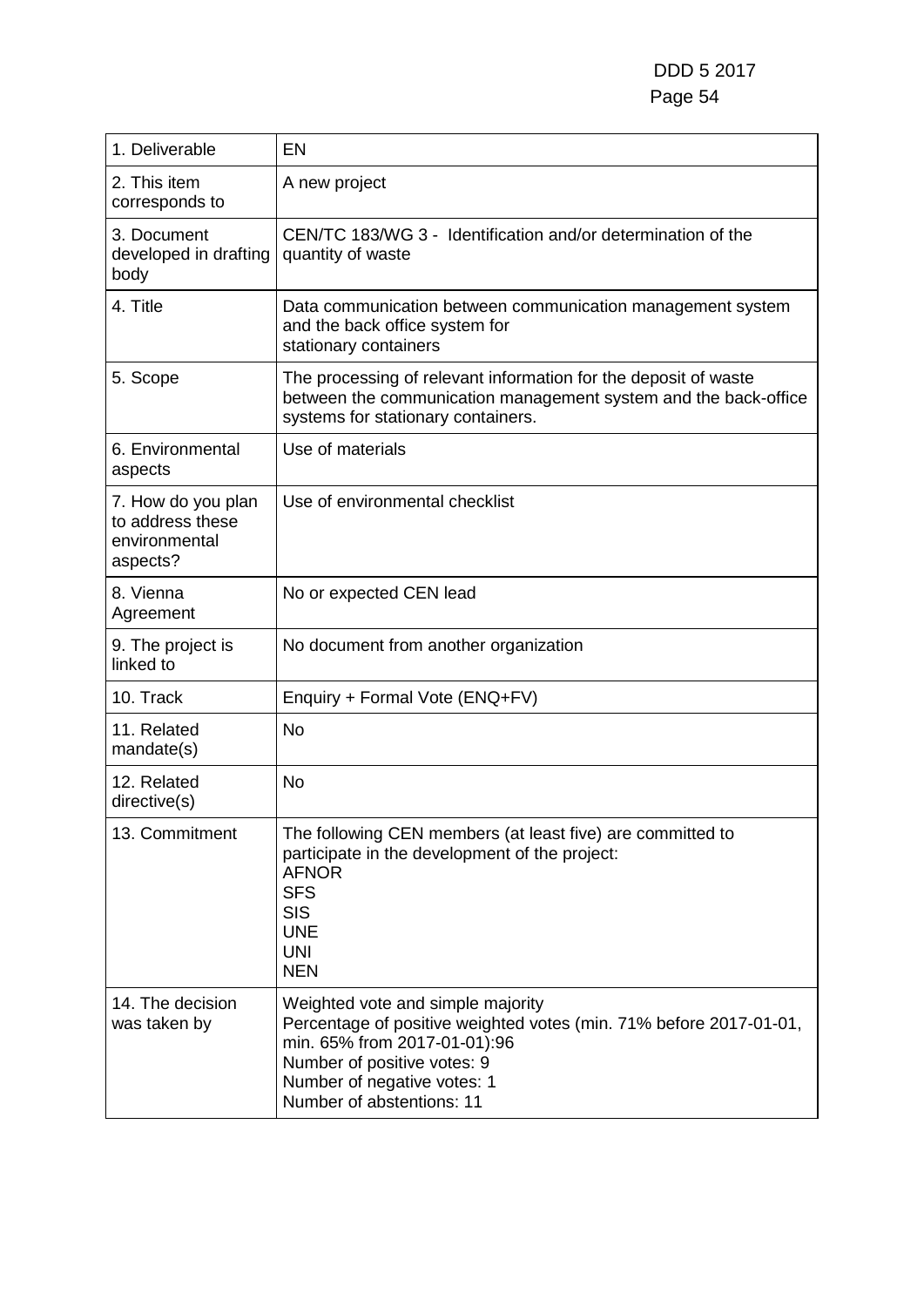## **DECISION D1/2016 taken by CEN/TC 191 on 2016-10-29**

#### **Subject: 3 year time-frame for the development of ENs, TRs and TSs – 9 month Tolerance Request**

CEN/TC 191 Fixed Firefighting Systems

- considering Resolution BT 34/2002 by which BT decided that any work item to result in an EN, registered after 2002-10-31, shall normally result in an EN after 3 years and set maximum times between well identified stages, as well as Resolution BT 42/2003 deciding on variant timeframes;
- considering Resolution BT 42/2008 allowing the CEN/TCs, for well identified and justified reasons, to claim *one* tolerance of *9 months,* applicable to the target dates for submission of a draft to CCMC (or ISO/CS in case of Vienna Agreement – CEN Lead) for the relevant procedure(s) (i.e. CEN Enquiry and/or Formal Vote, UAP, TCA);
- considering that for work item *12259-9 Fixed firefighting systems - Components for sprinkler and water spray systems - Part 9: Deluge alarm valves,* it proves impossible to provide a draft for *Formal Vote* by *2017-05-09*;
- claims a tolerance of *9* months (i.e. a postponement of 9 months of the deadlines for all the stages not yet reached) for the following reasons: *Extensive comments need to be addressed (possible 2nd Enquiry) before Formal Vote submission.*;
- confirms that a draft will be sent to CCMC (or ISO/CS in case of Vienna Agreement CEN Lead) for submission to *Formal Vote* by *2018-02-09* at the latest.

The decision was taken by *10* positive votes, *0* negative votes and *0* abstentions.

### **DECISION D2/2016 taken by CEN/TC 191 on 2016-10-29**

#### **Subject: 3 year time-frame for the development of ENs, TRs and TSs – 9 month Tolerance Request**

CEN/TC 191 Fixed Firefighting Systems

- considering Resolution BT 34/2002 by which BT decided that any work item to result in an EN, registered after 2002-10-31, shall normally result in an EN after 3 years and set maximum times between well identified stages, as well as Resolution BT 42/2003 deciding on variant timeframes;
- considering Resolution BT 42/2008 allowing the CEN/TCs, for well identified and justified reasons, to claim *one* tolerance of *9 months,* applicable to the target dates for submission of a draft to CCMC (or ISO/CS in case of Vienna Agreement – CEN Lead) for the relevant procedure(s) (i.e. CEN Enquiry and/or Formal Vote, UAP, TCA);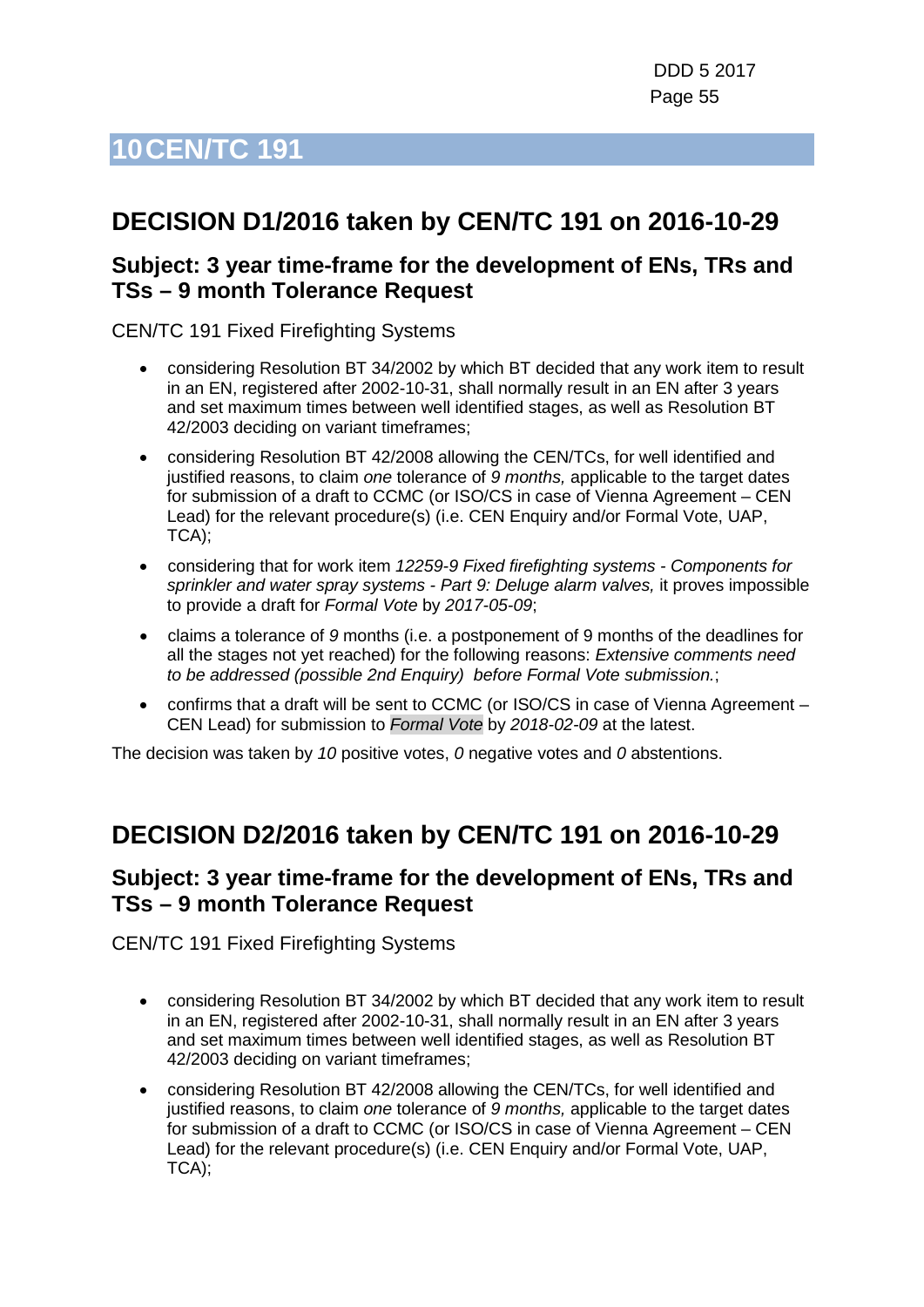- considering that for work item *16925 Fixed firefighting systems - Automatic residential sprinkler systems - Design, installation and maintenance,* it proves impossible to provide a draft for *Formal Vote* by *2016-11-02*;
- claims a tolerance of *9* months (i.e. a postponement of 9 months of the deadlines for all the stages not yet reached) for the following reasons: *Second Enquiry is required sue to extensive comments that need to be addressed before Formal Vote submission.*;
- confirms that a draft will be sent to CCMC (or ISO/CS in case of Vienna Agreement CEN Lead) for submission to *Second Enquiry* by *2017-02-01* at the latest.

The decision was taken by *10* positive votes, *0* negative votes and *0* abstentions.

## **DECISION D3/2016 taken by CEN/TC 191 on 2016-10-29**

#### **Subject: 3 year time-frame for the development of ENs, TRs and TSs – 9 month Tolerance Request**

CEN/TC 191 Fixed Firefighting Systems

- considering Resolution BT 34/2002 by which BT decided that any work item to result in an EN, registered after 2002-10-31, shall normally result in an EN after 3 years and set maximum times between well identified stages, as well as Resolution BT 42/2003 deciding on variant timeframes;
- considering Resolution BT 42/2008 allowing the CEN/TCs, for well identified and justified reasons, to claim *one* tolerance of *9 months,* applicable to the target dates for submission of a draft to CCMC (or ISO/CS in case of Vienna Agreement – CEN Lead) for the relevant procedure(s) (i.e. CEN Enquiry and/or Formal Vote, UAP, TCA);
- considering that for work item *14972 Fixed firefighting systems - Watermist systems - Design and installation,* it proves impossible to provide a draft for *Enquiry* by *2017- 02-24;*
- claims a tolerance of *9* months (i.e. a postponement of 9 months of the deadlines for all the stages not yet reached) for the following reasons: *Extensive comments from NWIP and WG meetings mean more time required to produce Enquiry draft.* ;
- confirms that a draft will be sent to CCMC (or ISO/CS in case of Vienna Agreement CEN Lead) for submission to *Enquiry* by *2017-11-24* at the latest.

The decision was taken by *10* positive votes, *0* negative votes and *0* abstentions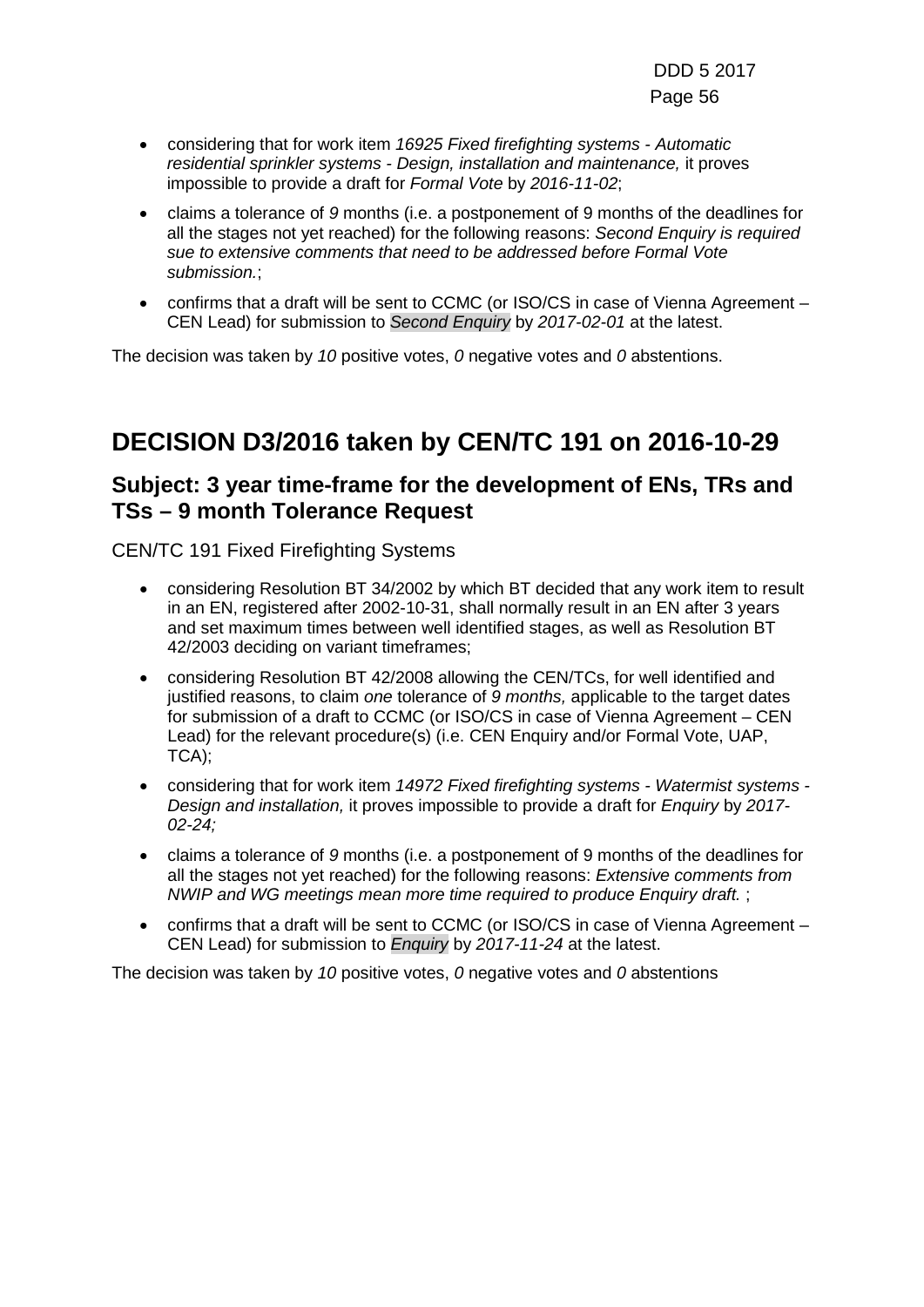## **Decision CEN/TC 225 003/2016 taken on 2016-02-15**

#### **Subject: Adoption of a New Work Item**

#### CEN/TC 225 - AIDC technologies

- having considered the proposal for a new work item as documented in CEN/TC 225 N
- having considered the Guidance Adoption of a new work item in a CEN Technical Committee as documented in the BOSS
- confirming that the new work item falls within its scope
- confirming that the new work item corresponds to real market needs
- confirming that the resources to complete the work below are available
- decides to register the work item described below in its active programme of work

| <b>Section</b>                               | <b>Details</b>                                                                                                                                                                                                                                                                                                                                                                                                                                                                                                                                                                                                                            |
|----------------------------------------------|-------------------------------------------------------------------------------------------------------------------------------------------------------------------------------------------------------------------------------------------------------------------------------------------------------------------------------------------------------------------------------------------------------------------------------------------------------------------------------------------------------------------------------------------------------------------------------------------------------------------------------------------|
| 1. Deliverable                               | EN                                                                                                                                                                                                                                                                                                                                                                                                                                                                                                                                                                                                                                        |
| 2. This item<br>corresponds to               | A new project                                                                                                                                                                                                                                                                                                                                                                                                                                                                                                                                                                                                                             |
| 3. Document<br>developed in drafting<br>body | CEN/TC 225/WG 4 - Automatic ID applications                                                                                                                                                                                                                                                                                                                                                                                                                                                                                                                                                                                               |
| 4. Title                                     | Information technology - Fish and fish products - requirements for<br>labelling of distribution units and pallets in the trade of seafood<br>products                                                                                                                                                                                                                                                                                                                                                                                                                                                                                     |
| 5. Scope                                     | This standard specifies design requirements for labels to be used on<br>distribution units and pallets for seafood products, ensuring a uniform<br>label design that will facilitate the flow of information on the products<br>and on their production along the value chain, including traceability<br>information using text and machine readable codes in the form of bar<br>codes.<br>The traceability of fish is generally covered by ISO 12875 and ISO<br>12877.<br>This standard will not cover consumer packaging.<br>The standard will consider radio frequency identification (RFID) and<br>2D bar codes as part of the scope. |
| 6. Environmental<br>aspects                  | Other effects on biodiversity                                                                                                                                                                                                                                                                                                                                                                                                                                                                                                                                                                                                             |
| 7. How do you plan                           | Bring in environmental expertise to the WG                                                                                                                                                                                                                                                                                                                                                                                                                                                                                                                                                                                                |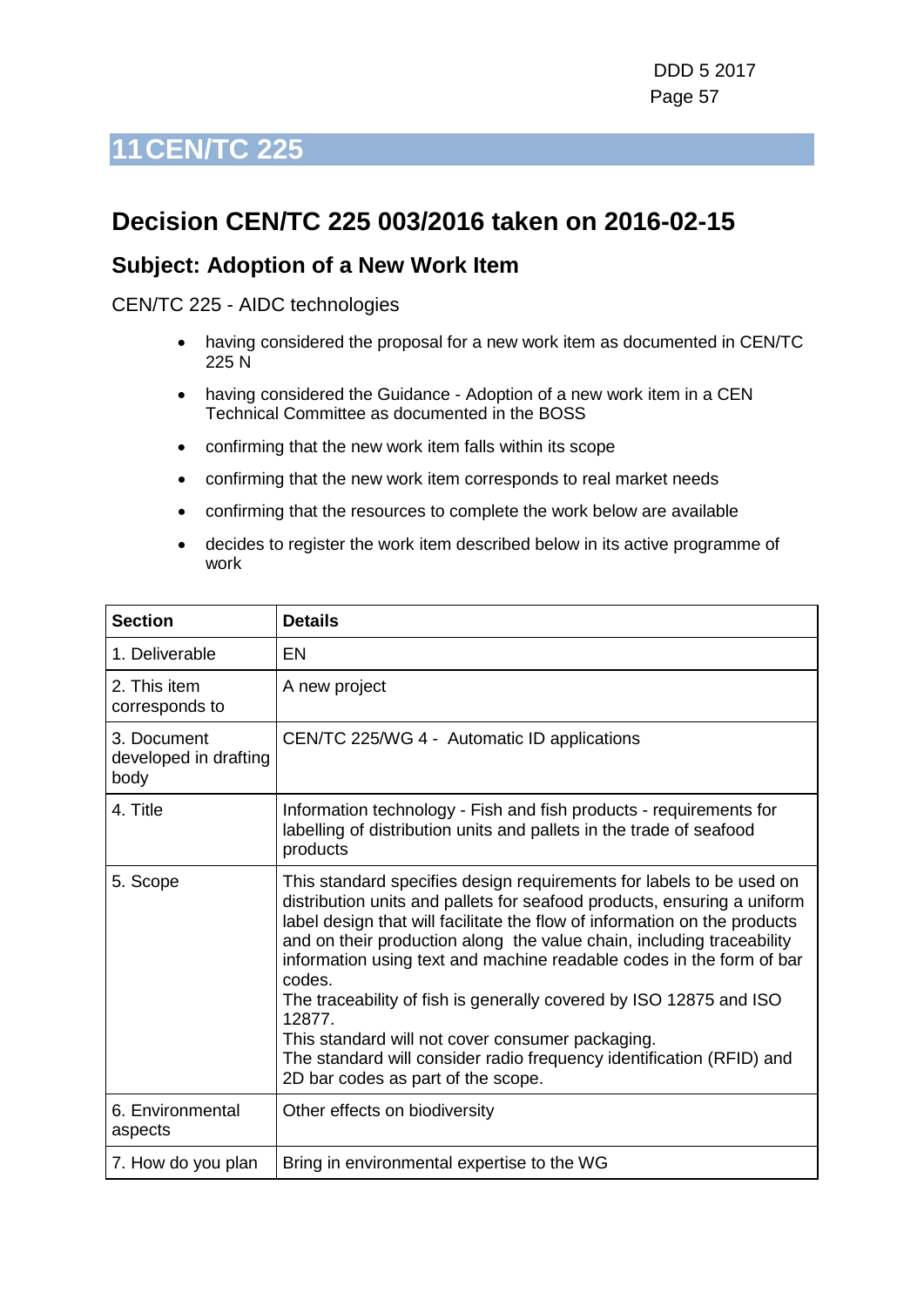| to address these<br>environmental<br>aspects? |                                                                                                                                                                                                                                    |
|-----------------------------------------------|------------------------------------------------------------------------------------------------------------------------------------------------------------------------------------------------------------------------------------|
| 8. Vienna<br>Agreement                        | No or expected CEN lead                                                                                                                                                                                                            |
| 9. The project is<br>linked to                | No document from another organization                                                                                                                                                                                              |
| 10. Track                                     | Enquiry + Formal Vote (ENQ+FV)                                                                                                                                                                                                     |
| 11. Related<br>mandate(s)                     | <b>No</b>                                                                                                                                                                                                                          |
| 12. Related<br>directive(s)                   | Yes<br>Directive reference   For citation in Official journal<br>93/95/EEC   Yes                                                                                                                                                   |
| 13. Commitment                                | The following CEN members (at least five) are committed to<br>participate in the development of the project:<br><b>BSI</b><br><b>SNV</b><br><b>TSE</b><br><b>DIN</b><br><b>NEN</b>                                                 |
| 14. The decision<br>was taken by              | Weighted vote and simple majority<br>Percentage of positive weighted votes (min. 71% before 2017-01-01,<br>min. 65% from 2017-01-01):100<br>Number of positive votes: 6<br>Number of negative votes: 0<br>Number of abstentions: 0 |

### **Decision CEN/TC 237 212/2016 taken on 2016-11-09**

#### **Subject: Adoption of a New Work Item**

CEN/TC 237 - Gas meters

- having considered the proposal for a new work item as documented in CEN/TC 237 N 698
- having considered the Guidance Adoption of a new work item in a CEN Technical Committee as documented in the BOSS
- confirming that the new work item falls within its scope
- confirming that the new work item corresponds to real market needs
- confirming that the resources to complete the work below are available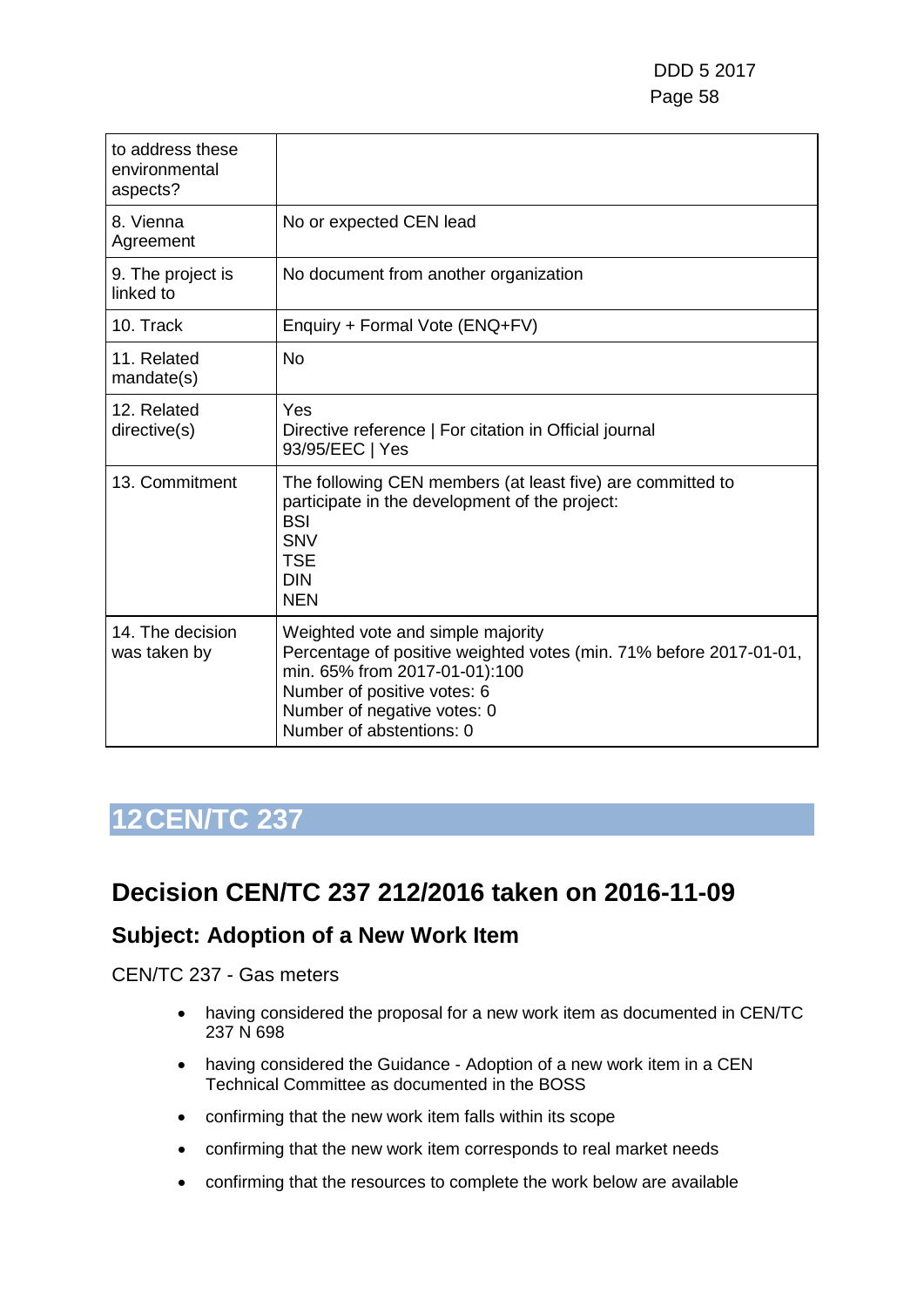• decides to register the work item described below in its active programme of work

| <b>Section</b>                                                      | <b>Details</b>                                                                                                                                                                                                    |
|---------------------------------------------------------------------|-------------------------------------------------------------------------------------------------------------------------------------------------------------------------------------------------------------------|
| 1. Deliverable                                                      | <b>EN</b>                                                                                                                                                                                                         |
| 2. This item<br>corresponds to                                      | The revision of an EN<br>EN 12261:2002                                                                                                                                                                            |
| 3. Document<br>developed in drafting<br>body                        | CEN/TC 237/WG 3 - Turbine meters                                                                                                                                                                                  |
| 4. Title                                                            | Gas meters - Turbine gas meters Annex ZA                                                                                                                                                                          |
| 5. Scope                                                            | To revise the Annex ZA, and the associated body text only, of EN<br>12261 to ensure the alignment with the Directive 2014/32/EU.                                                                                  |
| 6. Environmental<br>aspects                                         | Other effects on biodiversity<br>Use of energy                                                                                                                                                                    |
| 7. How do you plan<br>to address these<br>environmental<br>aspects? | Other: Expertise in the working group                                                                                                                                                                             |
| 8. Vienna<br>Agreement                                              | No or expected CEN lead                                                                                                                                                                                           |
| 9. The project is<br>linked to                                      | No document from another organization                                                                                                                                                                             |
| 10. Track                                                           | Enquiry + Formal Vote (ENQ+FV)                                                                                                                                                                                    |
| 11. Related<br>mandate(s)                                           | Yes<br>M/541                                                                                                                                                                                                      |
| 12. Related<br>directive(s)                                         | Yes<br>Directive reference   For citation in Official journal<br>2014/32/EU   Yes                                                                                                                                 |
| 13. Commitment                                                      | The following CEN members (at least five) are committed to<br>participate in the development of the project:<br><b>AFNOR</b><br><b>BSI</b><br><b>DIN</b><br><b>NBN</b><br><b>UNI</b><br><b>NEN</b><br><b>NSAI</b> |
| 14. The decision<br>was taken by                                    | Weighted vote and simple majority<br>Percentage of positive weighted votes (min. 71% before 2017-01-01,<br>min. 65% from 2017-01-01):100<br>Number of positive votes: 6<br>Number of negative votes: 0            |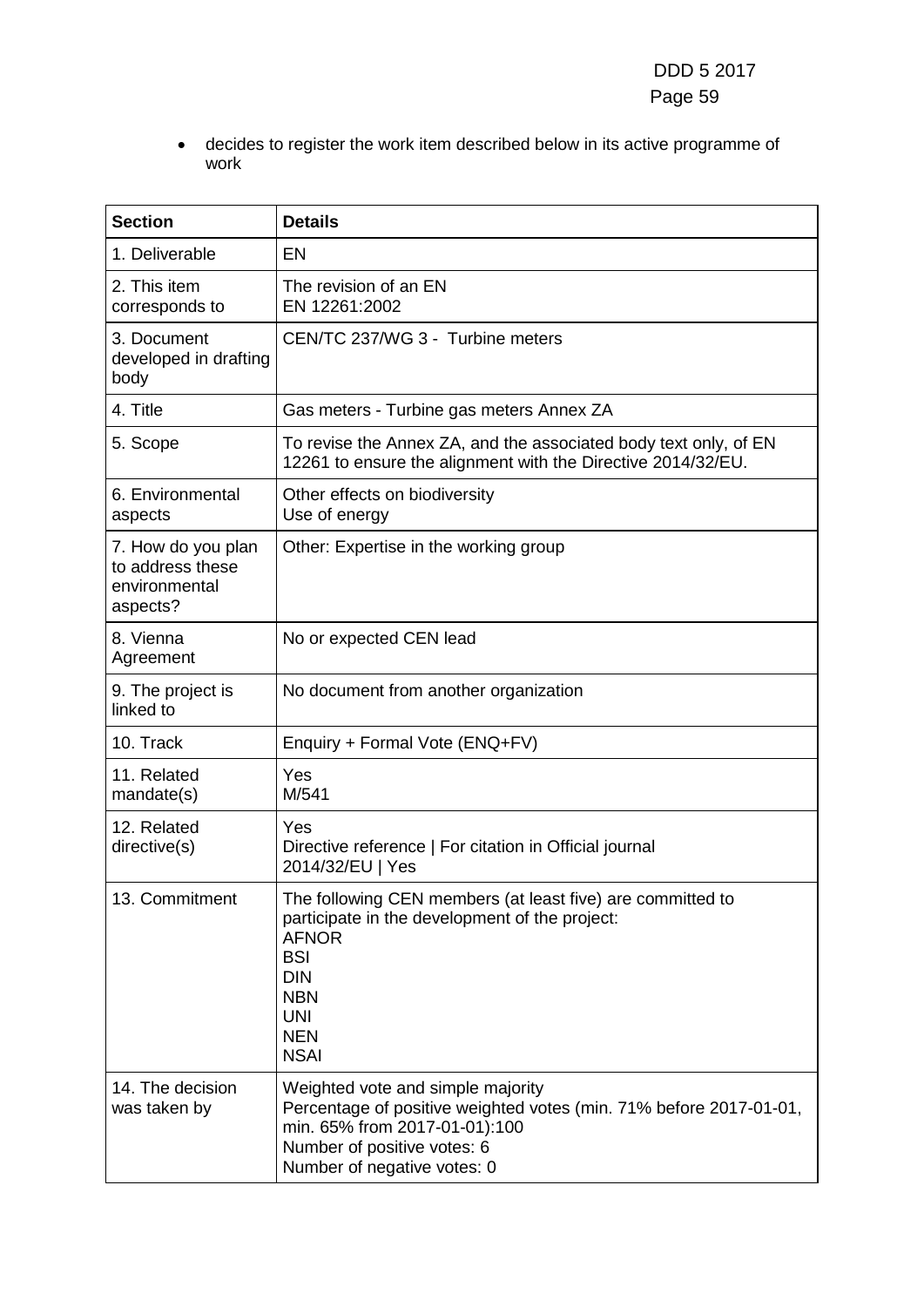Number of abstentions: 0

### **Decision CEN/TC 237 213/2016 taken on 2016-11-09**

#### **Subject: Adoption of a New Work Item**

CEN/TC 237 - Gas meters

- having considered the proposal for a new work item as documented in CEN/TC 237 N 698
- having considered the Guidance Adoption of a new work item in a CEN Technical Committee as documented in the BOSS
- confirming that the new work item falls within its scope
- confirming that the new work item corresponds to real market needs
- confirming that the resources to complete the work below are available
- decides to register the work item described below in its active programme of work

| <b>Section</b>                                                      | <b>Details</b>                                                                                                                     |
|---------------------------------------------------------------------|------------------------------------------------------------------------------------------------------------------------------------|
| 1. Deliverable                                                      | EN                                                                                                                                 |
| 2. This item<br>corresponds to                                      | The revision of an EN<br>EN 12405-1:2005+A2:2010                                                                                   |
| 3. Document<br>developed in drafting<br>body                        | CEN/TC 237/WG 4 - Associated conversion devices                                                                                    |
| 4. Title                                                            | Gas meters - Conversion devices - Part 1: Volume conversion Annex<br>ΖA                                                            |
| 5. Scope                                                            | To revise the Annex ZA, and the associated body text only, of EN<br>12405-1 to ensure the alignment with the Directive 2014/32/EU. |
| 6. Environmental<br>aspects                                         | Other effects on biodiversity<br>Use of energy                                                                                     |
| 7. How do you plan<br>to address these<br>environmental<br>aspects? | Other: Expertise in working group                                                                                                  |
| 8. Vienna<br>Agreement                                              | No or expected CEN lead                                                                                                            |
| 9. The project is<br>linked to                                      | No document from another organization                                                                                              |
| 10. Track                                                           | Enquiry + Formal Vote (ENQ+FV)                                                                                                     |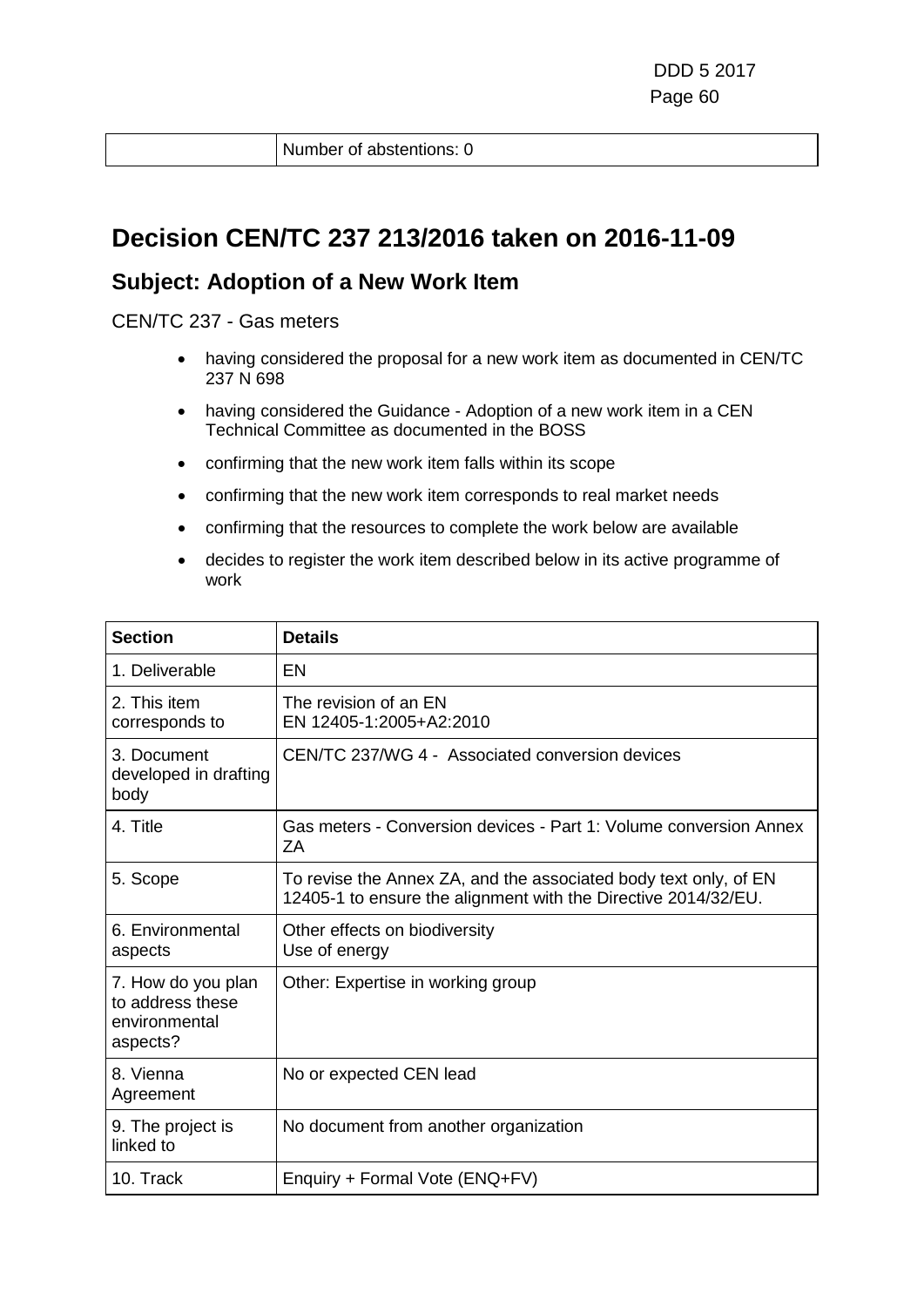| 11. Related<br>mandate(s)        | Yes<br>M/541                                                                                                                                                                                                                       |
|----------------------------------|------------------------------------------------------------------------------------------------------------------------------------------------------------------------------------------------------------------------------------|
| 12. Related<br>directive(s)      | <b>Yes</b><br>Directive reference   For citation in Official journal<br>2014/32/EU   Yes                                                                                                                                           |
| 13. Commitment                   | The following CEN members (at least five) are committed to<br>participate in the development of the project:<br><b>AFNOR</b><br><b>BSI</b><br><b>DIN</b><br><b>NBN</b><br><b>UNI</b><br><b>NEN</b>                                 |
| 14. The decision<br>was taken by | Weighted vote and simple majority<br>Percentage of positive weighted votes (min. 71% before 2017-01-01,<br>min. 65% from 2017-01-01):100<br>Number of positive votes: 6<br>Number of negative votes: 0<br>Number of abstentions: 0 |

## **Decision CEN/TC 237 214/2016 taken on 2016-11-09**

#### **Subject: Adoption of a New Work Item**

CEN/TC 237 - Gas meters

- having considered the proposal for a new work item as documented in CEN/TC 237 N 698
- having considered the Guidance Adoption of a new work item in a CEN Technical Committee as documented in the BOSS
- confirming that the new work item falls within its scope
- confirming that the new work item corresponds to real market needs
- confirming that the resources to complete the work below are available
- decides to register the work item described below in its active programme of work

| <b>Section</b>                       | <b>Details</b>                          |
|--------------------------------------|-----------------------------------------|
| 1. Deliverable                       | EN                                      |
| 2. This item<br>corresponds to       | The revision of an EN<br>EN 14236:2007  |
| 3. Document<br>developed in drafting | CEN/TC 237/WG 9 - Ultrasonic gas meters |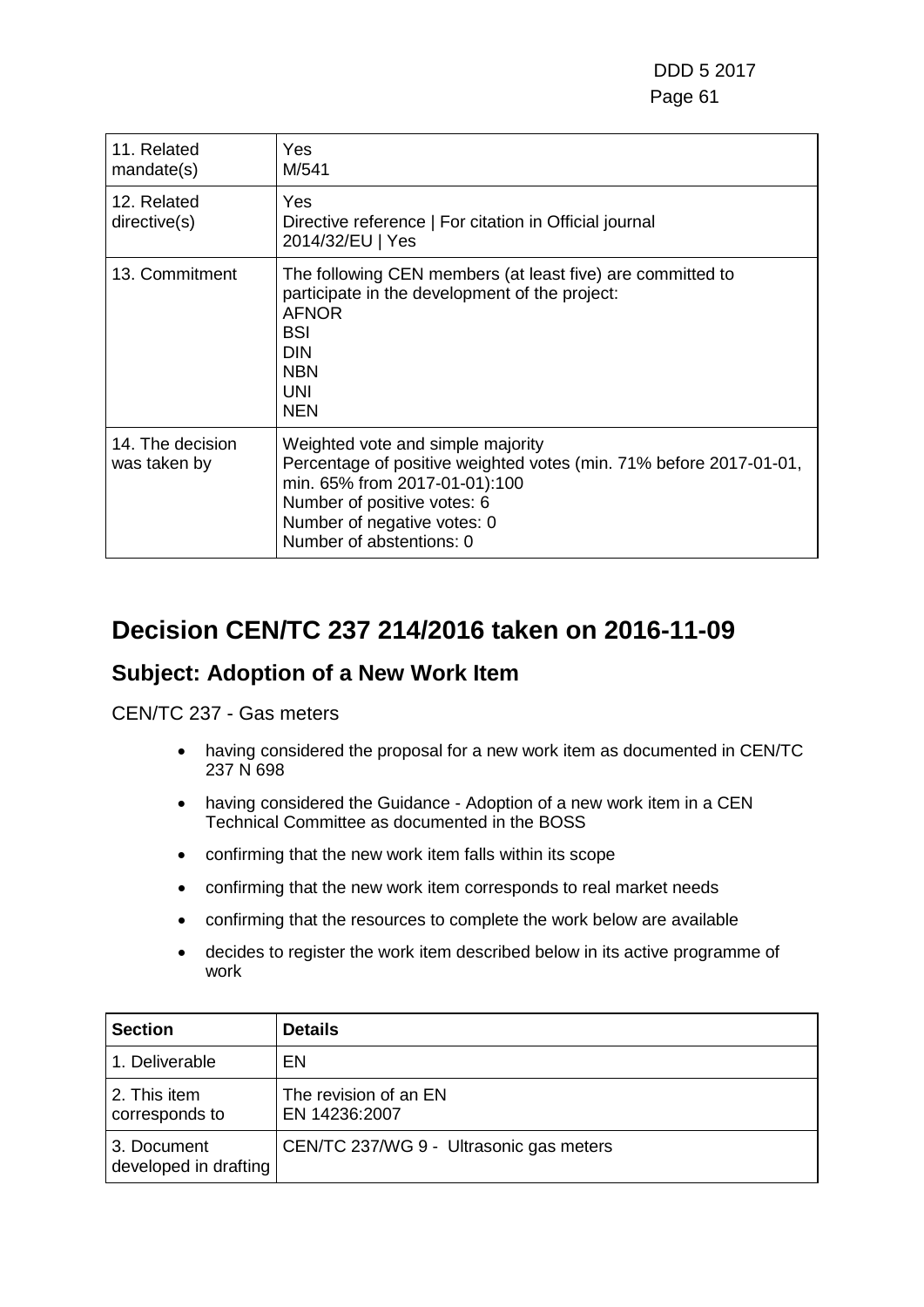| body                                                                |                                                                                                                                                                                                                                    |
|---------------------------------------------------------------------|------------------------------------------------------------------------------------------------------------------------------------------------------------------------------------------------------------------------------------|
| 4. Title                                                            | Ultrasonic domestic gas meters Annex ZA                                                                                                                                                                                            |
| 5. Scope                                                            | To revise the Annex ZA, and the associated body text only, of EN<br>14236 to ensure the alignment with the Directive 2014/32/EU.                                                                                                   |
| 6. Environmental<br>aspects                                         | Other effects on biodiversity<br>Use of energy                                                                                                                                                                                     |
| 7. How do you plan<br>to address these<br>environmental<br>aspects? | Other: Expertise in working group                                                                                                                                                                                                  |
| 8. Vienna<br>Agreement                                              | No or expected CEN lead                                                                                                                                                                                                            |
| 9. The project is<br>linked to                                      | No document from another organization                                                                                                                                                                                              |
| 10. Track                                                           | Enquiry + Formal Vote (ENQ+FV)                                                                                                                                                                                                     |
| 11. Related<br>mandate(s)                                           | Yes<br>M/541                                                                                                                                                                                                                       |
| 12. Related<br>directive(s)                                         | Yes<br>Directive reference   For citation in Official journal<br>2014/32/EU   Yes                                                                                                                                                  |
| 13. Commitment                                                      | The following CEN members (at least five) are committed to<br>participate in the development of the project:<br><b>ASI</b><br><b>BSI</b><br><b>DIN</b><br><b>NBN</b><br><b>UNI</b><br><b>NEN</b>                                   |
| 14. The decision<br>was taken by                                    | Weighted vote and simple majority<br>Percentage of positive weighted votes (min. 71% before 2017-01-01,<br>min. 65% from 2017-01-01):100<br>Number of positive votes: 6<br>Number of negative votes: 0<br>Number of abstentions: 0 |

## **Decision CEN/TC 237 215/2016 taken on 2016-11-09**

### **Subject: Adoption of a Preliminary Work Item**

#### CEN/TC 237 - Gas meters

• having considered the proposal for a new work item as documented in CEN/TC 237 N 698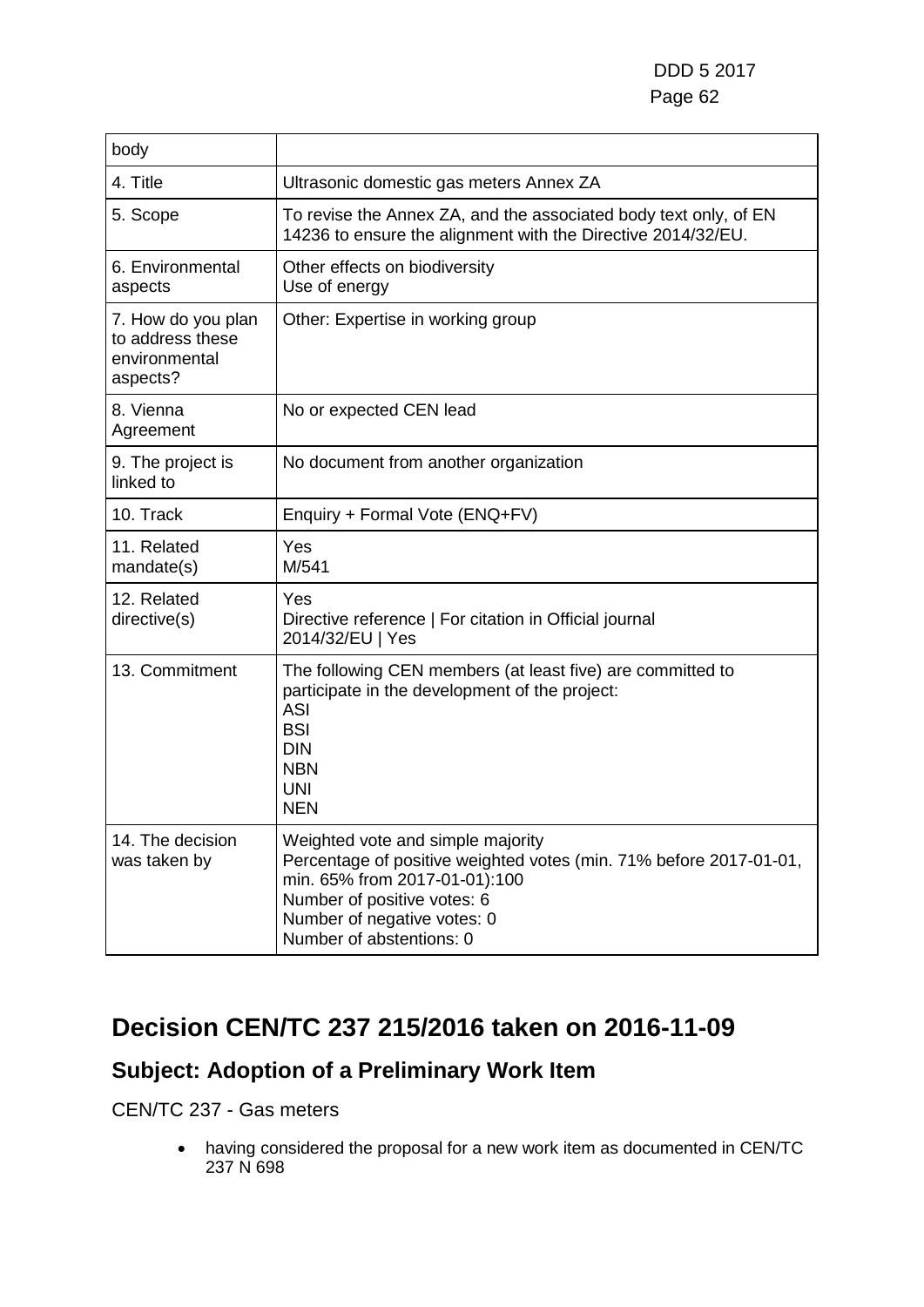- having considered the Guidance Adoption of a new work item in a CEN Technical Committee as documented in the BOSS
- confirming that the new work item falls within its scope
- confirming that the new work item corresponds to real market needs
- confirming that the resources to complete the work below are available
- decides to register the work item described below in its active programme of work

| <b>Section</b>                                                                           | <b>Details</b>                                                                                                                                                                                                                                                                                                                                                                                                                                                                                                                                                                                                               |
|------------------------------------------------------------------------------------------|------------------------------------------------------------------------------------------------------------------------------------------------------------------------------------------------------------------------------------------------------------------------------------------------------------------------------------------------------------------------------------------------------------------------------------------------------------------------------------------------------------------------------------------------------------------------------------------------------------------------------|
| 1. Deliverable                                                                           | <b>EN</b>                                                                                                                                                                                                                                                                                                                                                                                                                                                                                                                                                                                                                    |
| 2. This item<br>corresponds to                                                           | A new project                                                                                                                                                                                                                                                                                                                                                                                                                                                                                                                                                                                                                |
| 3. Document<br>developed in drafting<br>body                                             | CEN/TC 237/WG 10 - Thermal-mass flow-meter based gas meters                                                                                                                                                                                                                                                                                                                                                                                                                                                                                                                                                                  |
| 4. Title                                                                                 | Gas meter - Thermal-mass flow-meter based gas meters                                                                                                                                                                                                                                                                                                                                                                                                                                                                                                                                                                         |
| 5. Scope                                                                                 | The standard is to specify requirements and tests for the construction,<br>performance and safety of the gas meters which base their measuring<br>element upon a Capillary Thermal Mass Flow meter in accordance to<br>ISO 14511 definition (hereinafter referred to as meters), having co-<br>axial single pipe, or two pipe connections, used to measure quantities<br>of distributed fuel gases of the 1st, 2nd and 3rd families as given in<br>EN 437, at maximum working pressures not exceeding 0,5 bar, and<br>maximum actual flow rates of up to 160 mÂ <sup>3</sup> /h over a minimum<br>ambient temperature range. |
| 6. Environmental<br>aspects -<br><b>OPTIONAL</b>                                         | Other effects on biodiversity<br>Use of energy                                                                                                                                                                                                                                                                                                                                                                                                                                                                                                                                                                               |
| 7. How do you plan<br>to address these<br>environmental<br>aspects? -<br><b>OPTIONAL</b> | Other: Expertise in working group                                                                                                                                                                                                                                                                                                                                                                                                                                                                                                                                                                                            |
| 8. Track                                                                                 | Enquiry + Formal Vote (ENQ+FV)                                                                                                                                                                                                                                                                                                                                                                                                                                                                                                                                                                                               |
| 9. Related<br>mandate(s)                                                                 | Yes<br>M/541                                                                                                                                                                                                                                                                                                                                                                                                                                                                                                                                                                                                                 |
| 10. Related<br>directive(s)                                                              | Yes<br>Directive reference   For citation in Official journal<br>2014/32/EU   Yes                                                                                                                                                                                                                                                                                                                                                                                                                                                                                                                                            |
| 11. The decision<br>was taken by                                                         | Simple majority<br>Number of positive votes: 6<br>Number of negative votes: 0                                                                                                                                                                                                                                                                                                                                                                                                                                                                                                                                                |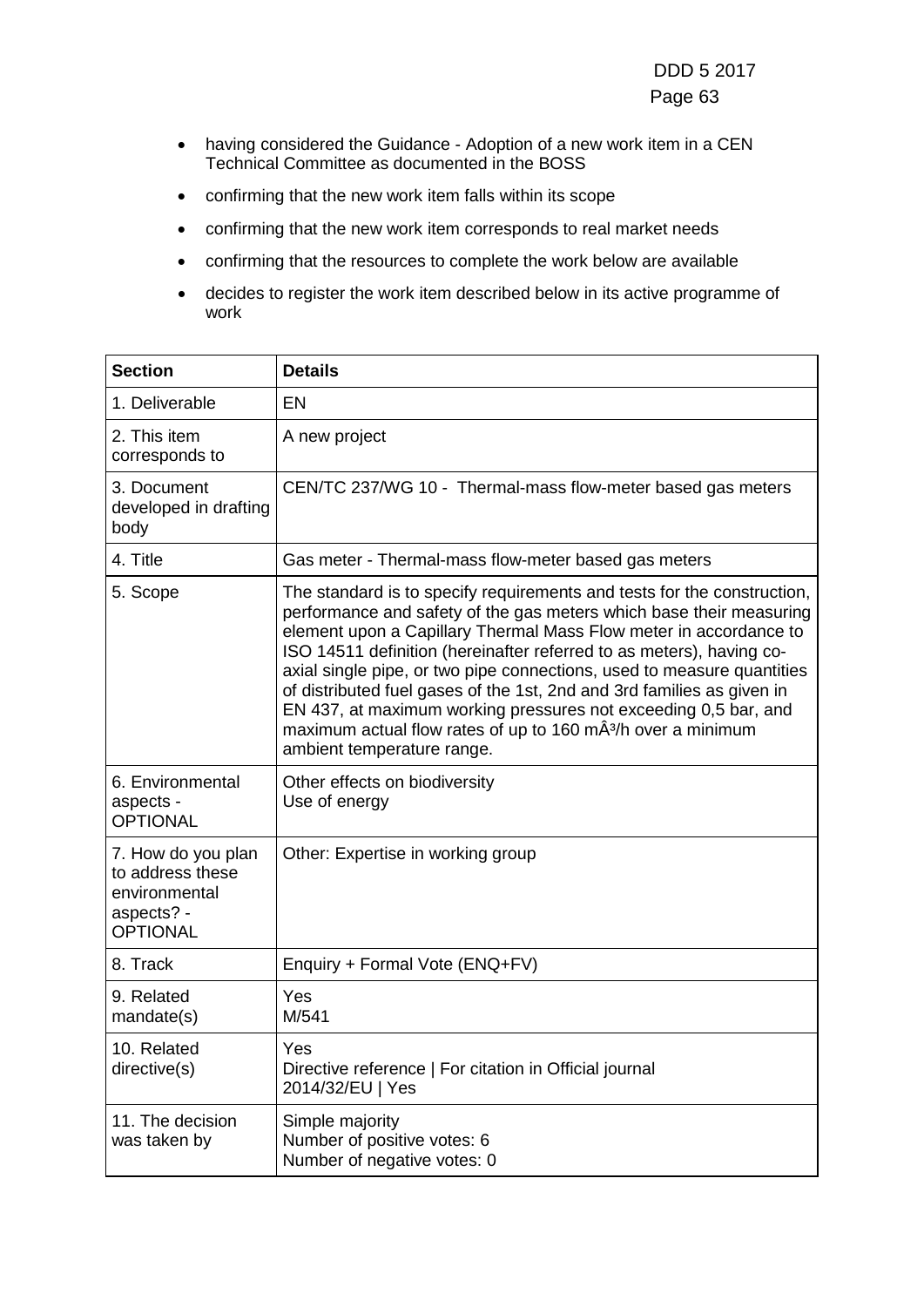Number of abstentions: 0

## **13CEN/TC 254**

### **Decision CEN/TC 254 508/2017 taken on 2017-01-23**

#### **Subject: Adoption of a New Work Item**

CEN/TC 254 Flexible sheets for waterproofing

- having considered the proposal for a new work item as documented in CEN/TC 254 N 1619
- having considered the Guidance Adoption of a new work item in a CEN Technical Committee as documented in the BOSS
- confirming that the new work item falls within its scope
- confirming that the new work item corresponds to real market needs
- confirming that the resources to complete the work below are available
- decides to register the work item described below in its active programme of work

| <b>Section</b>                                                      | <b>Details</b>                                                                                                                                                                                                                      |
|---------------------------------------------------------------------|-------------------------------------------------------------------------------------------------------------------------------------------------------------------------------------------------------------------------------------|
| 1. Deliverable                                                      | EN                                                                                                                                                                                                                                  |
| 2. This item<br>corresponds to                                      | The revision of an EN<br>EN 13707:2013                                                                                                                                                                                              |
| 3. Document<br>developed in drafting<br>body                        | CEN/TC 254/SC 1 - Bitumen sheeting                                                                                                                                                                                                  |
| 4. Title                                                            | Flexible sheets for waterproofing - Reinforced bitumen sheets for roof<br>waterproofing - Definitions and characteristics                                                                                                           |
| 5. Scope                                                            | This European Standard specifies definitions and characteristics for<br>flexible reinforced bitumen sheets for which the intended use is<br>roofing. This covers sheets used as top layers, intermediate layers<br>and underlayers. |
| 6. Environmental<br>aspects                                         | None of the above: Not relevant                                                                                                                                                                                                     |
| 7. How do you plan<br>to address these<br>environmental<br>aspects? | Other: Not relevant                                                                                                                                                                                                                 |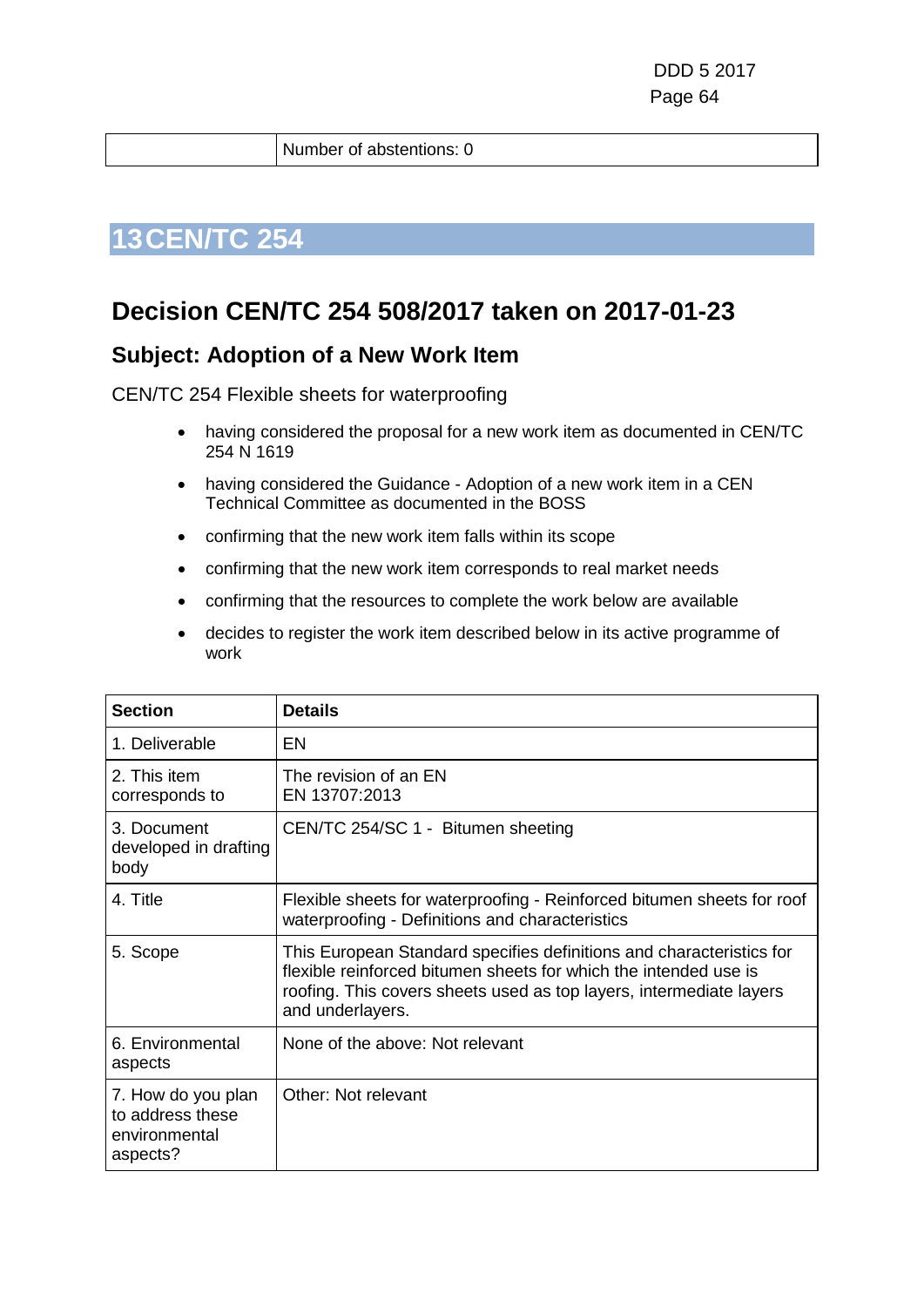| 8. Vienna<br>Agreement           | No or expected CEN lead                                                                                                                                                                                                                                                                                                                        |
|----------------------------------|------------------------------------------------------------------------------------------------------------------------------------------------------------------------------------------------------------------------------------------------------------------------------------------------------------------------------------------------|
| 9. The project is<br>linked to   | No document from another organization                                                                                                                                                                                                                                                                                                          |
| 10. Track                        | Enquiry + Formal Vote (ENQ+FV)                                                                                                                                                                                                                                                                                                                 |
| 11. Related<br>mandate(s)        | Yes<br>M/102                                                                                                                                                                                                                                                                                                                                   |
| 12. Related<br>directive(s)      | Yes<br>Directive reference   For citation in Official journal<br>305/2011   Yes                                                                                                                                                                                                                                                                |
| 13. Commitment                   | The following CEN members (at least five) are committed to<br>participate in the development of the project:<br><b>AFNOR</b><br><b>SFS</b><br><b>SIS</b><br><b>ASRO</b><br><b>IST</b><br><b>SIST</b><br><b>BDS</b><br><b>SN</b><br><b>BSI</b><br><b>SNV</b><br><b>DIN</b><br><b>DS</b><br><b>NBN</b><br><b>UNI</b><br><b>NEN</b><br><b>PKN</b> |
| 14. The decision<br>was taken by | Simple majority (min. 55% as from 2017-01-01)<br>Number of positive votes: 16<br>Number of negative votes: 0<br>Number of abstentions: 5                                                                                                                                                                                                       |

### **Decision CEN/TC 256 C29/2016 taken on 2017-01-26**

### **Subject: Adoption of a Preliminary Work Item**

CEN/TC 256 - Railway applications

• having considered the proposal for a new work item as documented in CEN/TC 256 N 5138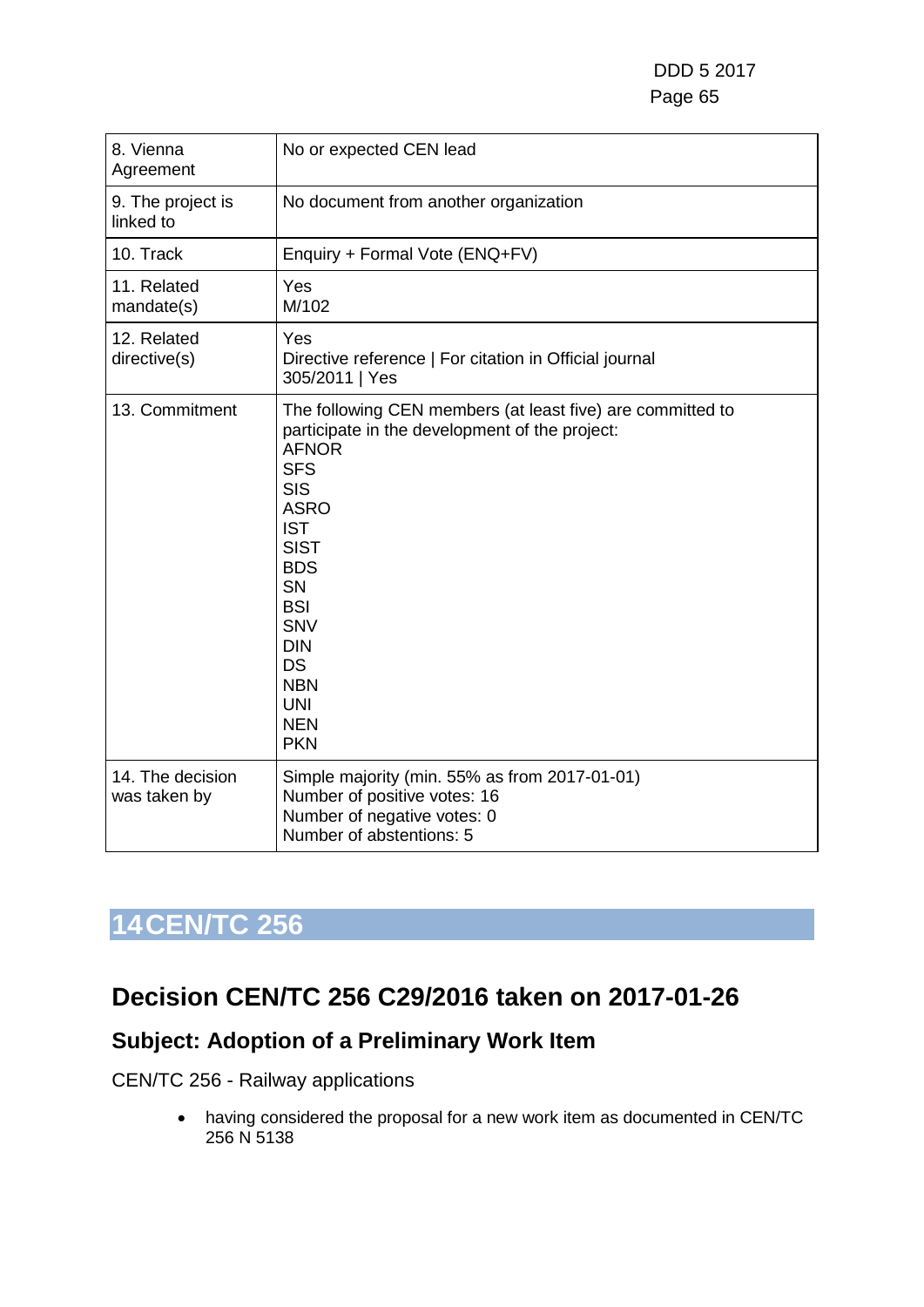- having considered the Guidance Adoption of a new work item in a CEN Technical Committee as documented in the BOSS
- confirming that the new work item falls within its scope
- confirming that the new work item corresponds to real market needs
- confirming that the resources to complete the work below are available
- decides to register the work item described below in its active programme of work

| <b>Section</b>                                                                           | <b>Details</b>                                                                                                                                                                                                                                                                                                                                                                        |
|------------------------------------------------------------------------------------------|---------------------------------------------------------------------------------------------------------------------------------------------------------------------------------------------------------------------------------------------------------------------------------------------------------------------------------------------------------------------------------------|
| 1. Deliverable                                                                           | <b>EN</b>                                                                                                                                                                                                                                                                                                                                                                             |
| 2. This item<br>corresponds to                                                           | A new project                                                                                                                                                                                                                                                                                                                                                                         |
| 3. Document<br>developed in drafting<br>body                                             | CEN/TC 256/WG 19 - Classification systems and documentation                                                                                                                                                                                                                                                                                                                           |
| 4. Title                                                                                 | Railway applications - General terms and definitions Part 1: Rolling<br>stock                                                                                                                                                                                                                                                                                                         |
| 5. Scope                                                                                 | This document provides terms and unambiguous definitions of<br>generic terminology for common use in the field of rail bound rolling<br>stock. The terms and definitions reflect those used in numerous<br>published EN standards as well as relevant Technical Specifications<br>for Interoperability (TSI) and terms of rail bound rolling stock excluded<br>from the scope of TSI. |
| 6. Environmental<br>aspects -<br><b>OPTIONAL</b>                                         |                                                                                                                                                                                                                                                                                                                                                                                       |
| 7. How do you plan<br>to address these<br>environmental<br>aspects? -<br><b>OPTIONAL</b> |                                                                                                                                                                                                                                                                                                                                                                                       |
| 8. Track                                                                                 | Enquiry + Formal Vote (ENQ+FV)                                                                                                                                                                                                                                                                                                                                                        |
| 9. Related<br>mandate(s)                                                                 | <b>No</b>                                                                                                                                                                                                                                                                                                                                                                             |
| 10. Related<br>directive(s)                                                              | <b>No</b>                                                                                                                                                                                                                                                                                                                                                                             |
| 11. The decision<br>was taken by                                                         | Simple majority<br>Number of positive votes: 12<br>Number of negative votes: 0<br>Number of abstentions: 7                                                                                                                                                                                                                                                                            |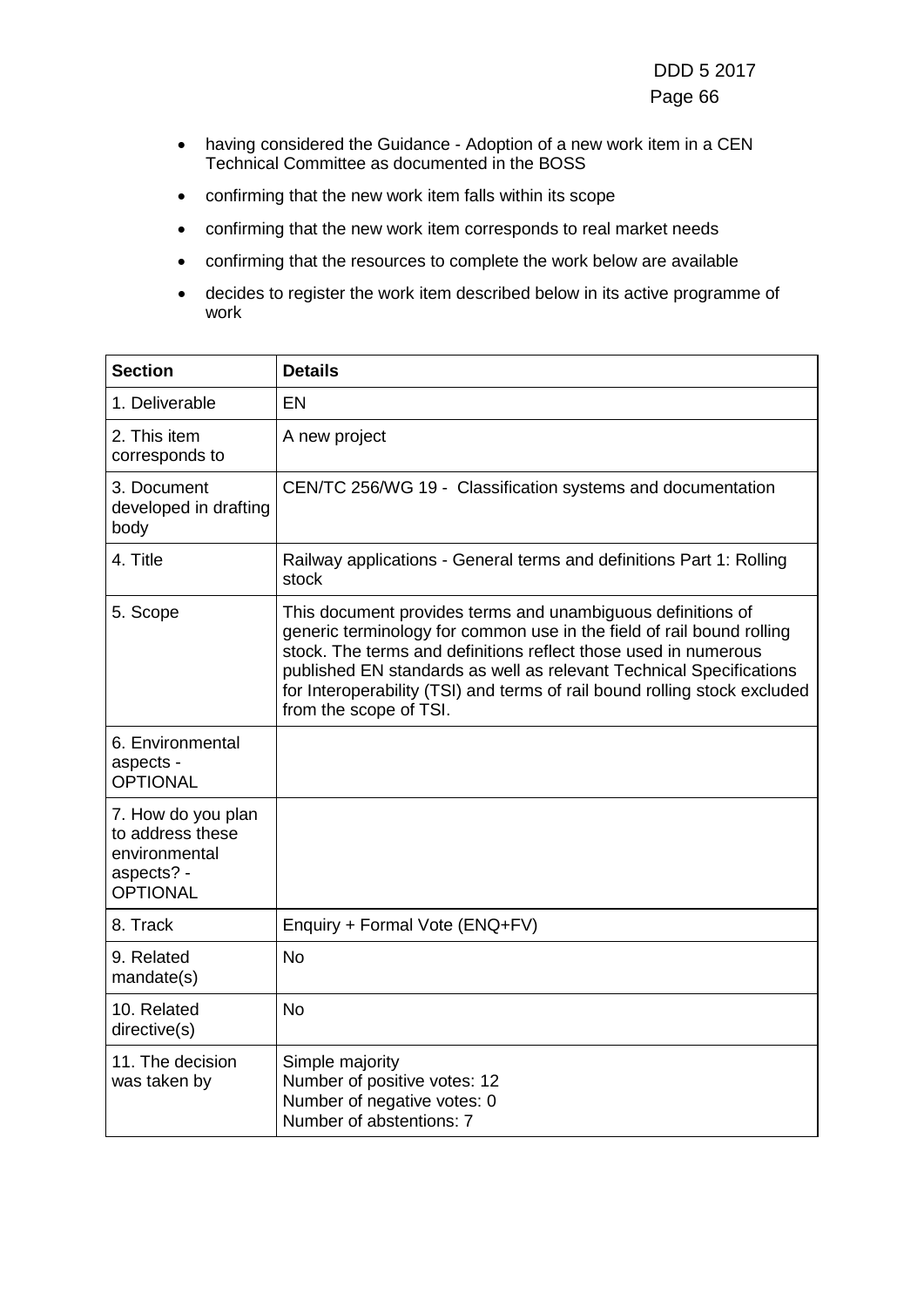## **Decision CEN/TC 267 C1/2017 taken on 2017-01-16**

#### **Subject: Adoption of a New Work Item**

- having considered the proposal for a new work item as documented in CEN/TC 267 N 1113
- having considered the Guidance Adoption of a new work item in a CEN Technical Committee as documented in the BOSS
- confirming that the new work item falls within its scope
- confirming that the new work item corresponds to real market needs
- confirming that the resources to complete the work below are available
- decides to register the work item described below in its active programme of work

| <b>Section</b>                                                      | <b>Details</b>                                                                                                                                                                                                                                                                                                         |
|---------------------------------------------------------------------|------------------------------------------------------------------------------------------------------------------------------------------------------------------------------------------------------------------------------------------------------------------------------------------------------------------------|
| 1. Deliverable                                                      | EN                                                                                                                                                                                                                                                                                                                     |
| 2. This item<br>corresponds to                                      | A new project                                                                                                                                                                                                                                                                                                          |
| 3. Document<br>developed in drafting<br>body                        | CEN/TC 267/WG 8 - Maintenance of EN 13480 series                                                                                                                                                                                                                                                                       |
| 4. Title                                                            | Metallic industrial piping - Part 1: General                                                                                                                                                                                                                                                                           |
| 5. Scope                                                            | This European Standard specifies the requirements for industrial<br>piping systems and supports, including safety systems, made of<br>metallic materials with a view to ensure safe operation. This European<br>Standard is applicable to metallic piping above ground, ducted or<br>buried, irrespective of pressure. |
| 6. Environmental<br>aspects                                         | Other: No environmental comment                                                                                                                                                                                                                                                                                        |
| 7. How do you plan<br>to address these<br>environmental<br>aspects? | Other: Not relevant                                                                                                                                                                                                                                                                                                    |
| 8. Vienna<br>Agreement                                              | No or expected CEN lead                                                                                                                                                                                                                                                                                                |
| 9. The project is<br>linked to                                      | No document from another organization                                                                                                                                                                                                                                                                                  |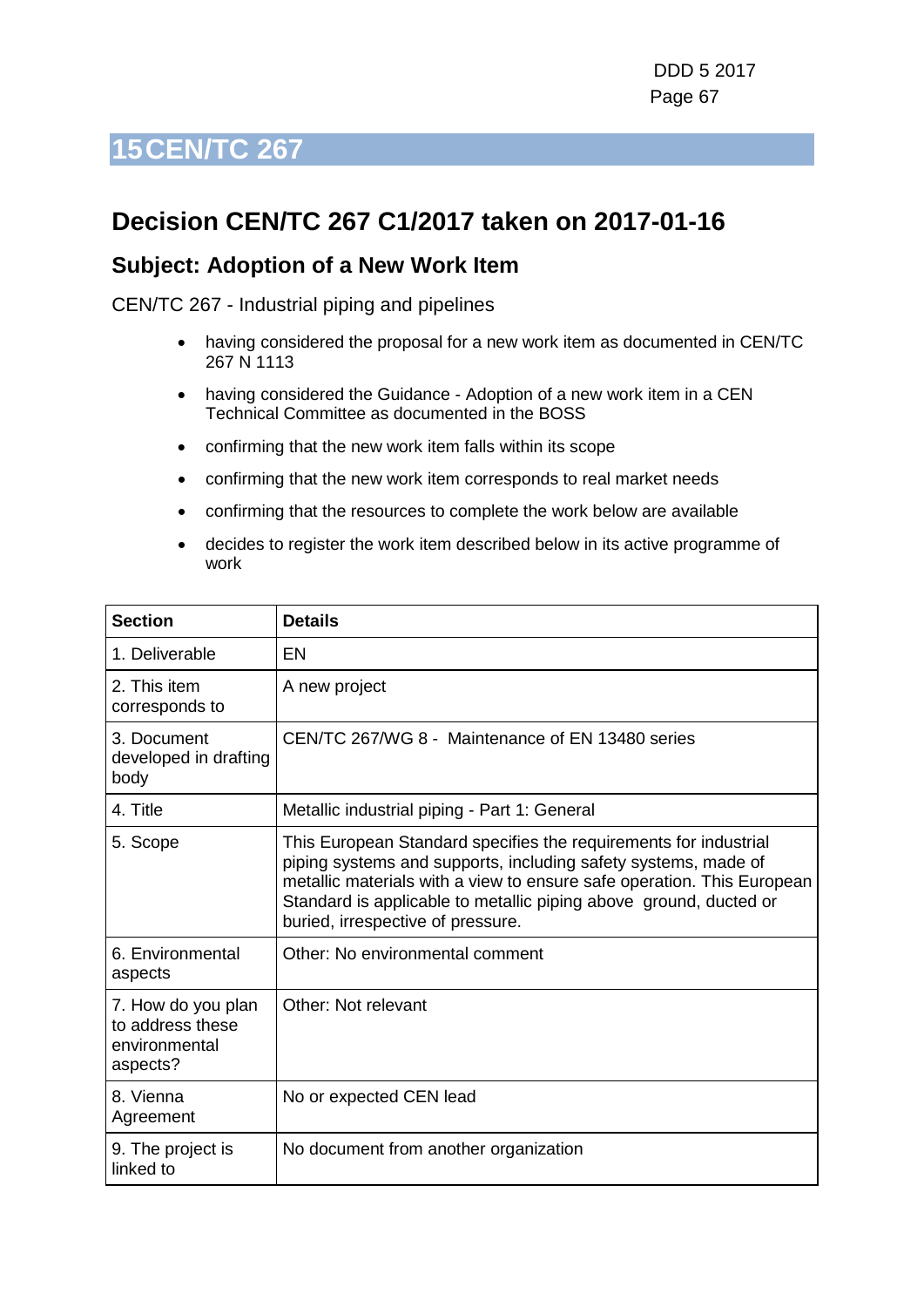| 10. Track                        | Enquiry + Formal Vote (ENQ+FV)                                                                                                                                                                                                      |
|----------------------------------|-------------------------------------------------------------------------------------------------------------------------------------------------------------------------------------------------------------------------------------|
| 11. Related<br>mandate(s)        | Yes<br>M/071                                                                                                                                                                                                                        |
| 12. Related<br>directive(s)      | Yes<br>Directive reference   For citation in Official journal<br>2014/68/EU   Yes                                                                                                                                                   |
| 13. Commitment                   | The following CEN members (at least five) are committed to<br>participate in the development of the project:<br><b>AFNOR</b><br><b>SFS</b><br><b>SIS</b><br><b>SN</b><br><b>DIN</b><br><b>DS</b>                                    |
| 14. The decision<br>was taken by | Weighted vote and simple majority<br>Percentage of positive weighted votes (min. 71% before 2017-01-01,<br>min. 65% from 2017-01-01):100<br>Number of positive votes: 12<br>Number of negative votes: 0<br>Number of abstentions: 8 |

## **Decision CEN/TC 267 C2/2017 taken on 2017-01-16**

#### **Subject: Adoption of a New Work Item**

- having considered the proposal for a new work item as documented in CEN/TC 267 N 1114
- having considered the Guidance Adoption of a new work item in a CEN Technical Committee as documented in the BOSS
- confirming that the new work item falls within its scope
- confirming that the new work item corresponds to real market needs
- confirming that the resources to complete the work below are available
- decides to register the work item described below in its active programme of work

| <b>Section</b>                 | <b>Details</b> |
|--------------------------------|----------------|
| 1. Deliverable                 | EN             |
| 2. This item<br>corresponds to | A new project  |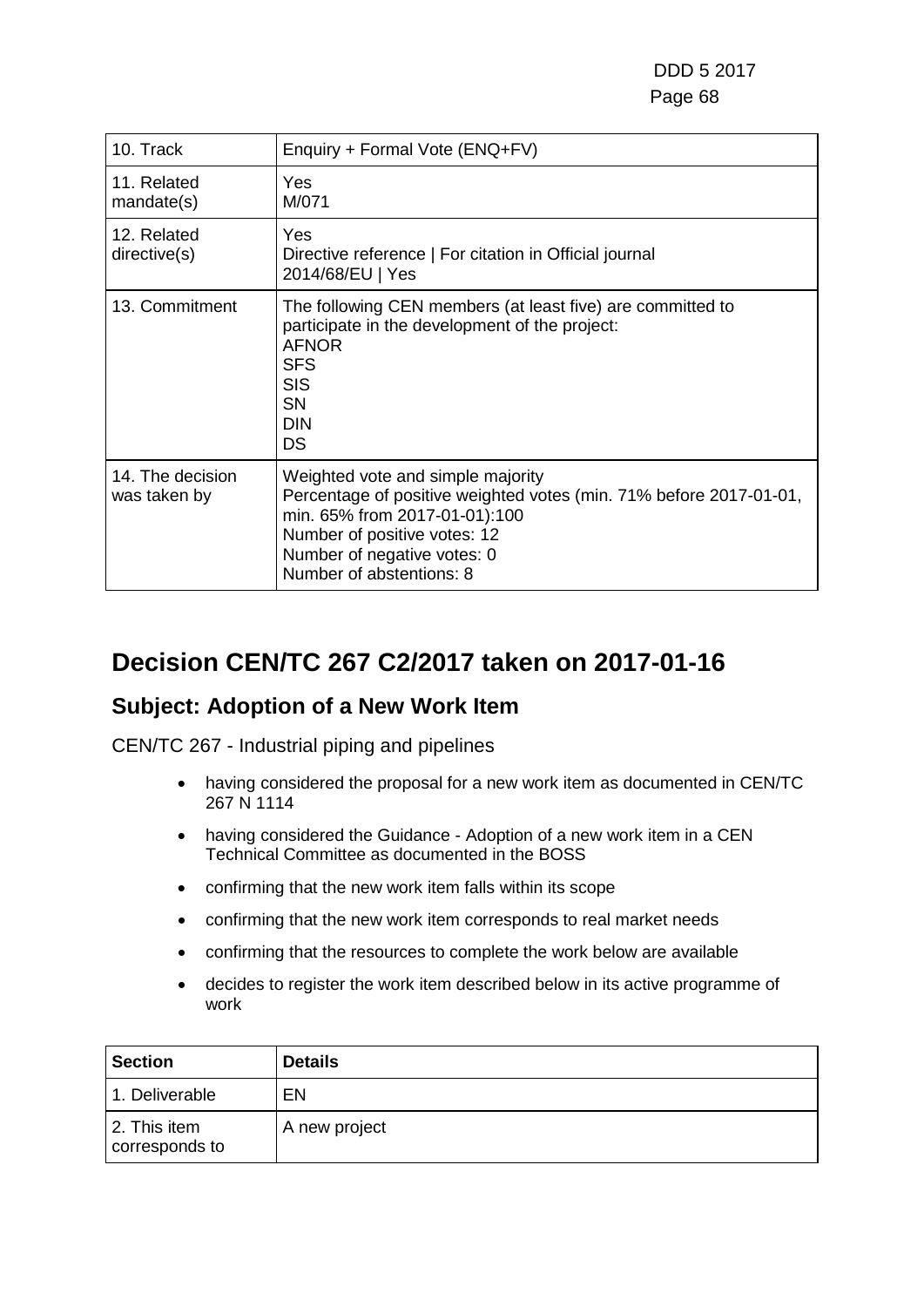| 3. Document<br>developed in drafting<br>body                        | CEN/TC 267/WG 8 - Maintenance of EN 13480 series                                                                                                                                                                                                                                                                                                                                                                                                                          |
|---------------------------------------------------------------------|---------------------------------------------------------------------------------------------------------------------------------------------------------------------------------------------------------------------------------------------------------------------------------------------------------------------------------------------------------------------------------------------------------------------------------------------------------------------------|
| 4. Title                                                            | Metallic industrial piping - Part 2: Materials                                                                                                                                                                                                                                                                                                                                                                                                                            |
| 5. Scope                                                            | This part of EN 13480 covers the requirements for materials<br>(including clad materials) for industrial piping and supports covered by<br>EN 13480-1 constructed of metallic materials and is currently limited<br>to steels with sufficient ductility below the creep range. It specifies the<br>assessment of compliance for these materials. It also provides rules<br>for the establishment of technical delivery conditions for materials for<br>industrial piping. |
| 6. Environmental<br>aspects                                         | Other: No environmental comment                                                                                                                                                                                                                                                                                                                                                                                                                                           |
| 7. How do you plan<br>to address these<br>environmental<br>aspects? | Other: Not relevant                                                                                                                                                                                                                                                                                                                                                                                                                                                       |
| 8. Vienna<br>Agreement                                              | No or expected CEN lead                                                                                                                                                                                                                                                                                                                                                                                                                                                   |
| 9. The project is<br>linked to                                      | No document from another organization                                                                                                                                                                                                                                                                                                                                                                                                                                     |
| 10. Track                                                           | Enquiry + Formal Vote (ENQ+FV)                                                                                                                                                                                                                                                                                                                                                                                                                                            |
| 11. Related<br>mandate(s)                                           | Yes<br>M/071                                                                                                                                                                                                                                                                                                                                                                                                                                                              |
| 12. Related<br>directive(s)                                         | Yes<br>Directive reference   For citation in Official journal<br>2014/68/EU   Yes                                                                                                                                                                                                                                                                                                                                                                                         |
| 13. Commitment                                                      | The following CEN members (at least five) are committed to<br>participate in the development of the project:<br><b>AFNOR</b><br><b>SFS</b><br><b>SIS</b><br>SN<br><b>DIN</b><br><b>DS</b>                                                                                                                                                                                                                                                                                 |
| 14. The decision<br>was taken by                                    | Weighted vote and simple majority<br>Percentage of positive weighted votes (min. 71% before 2017-01-01,<br>min. 65% from 2017-01-01):100<br>Number of positive votes: 12<br>Number of negative votes: 0<br>Number of abstentions: 8                                                                                                                                                                                                                                       |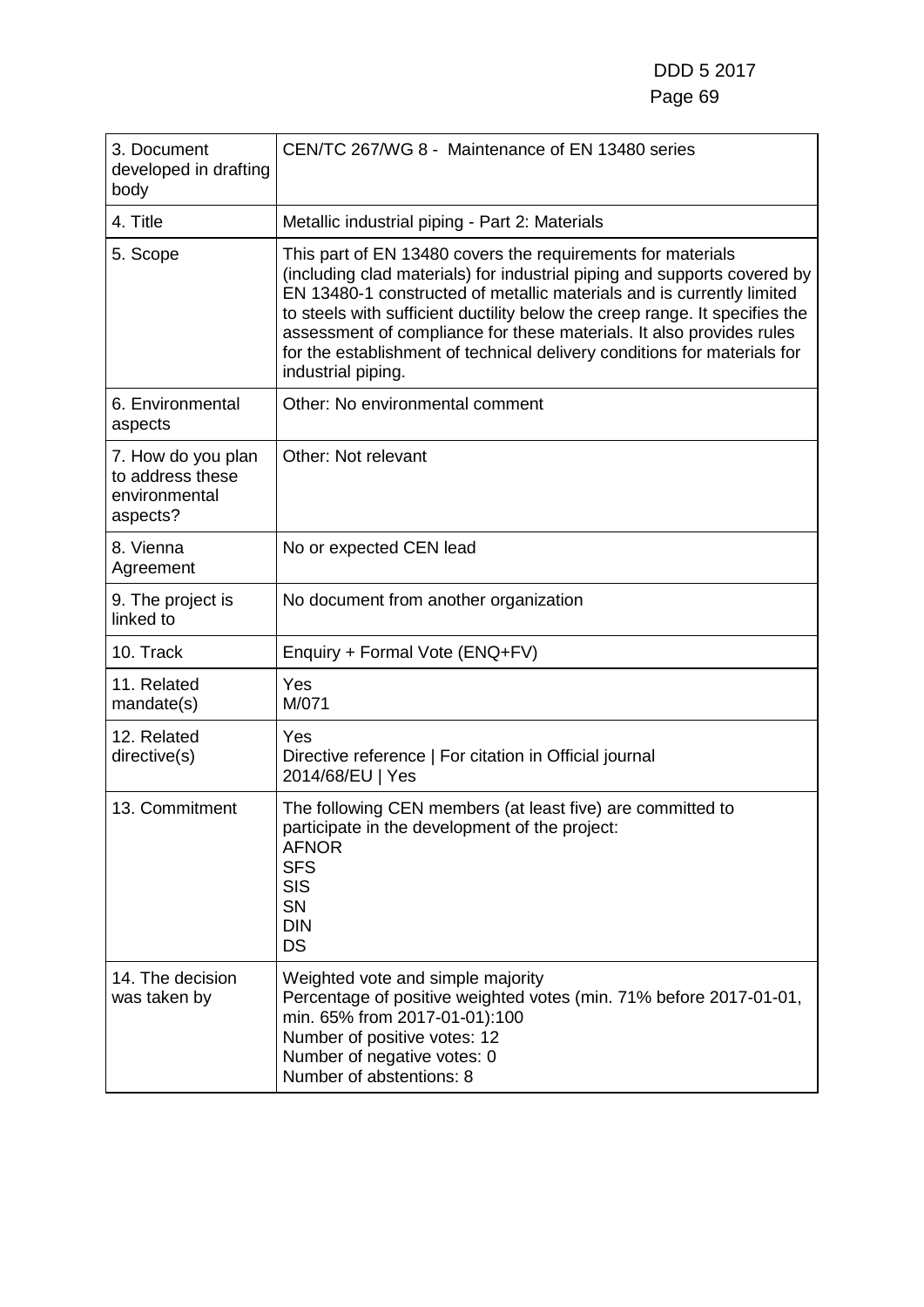## **Decision CEN/TC 267 C3/2017 taken on 2017-01-16**

#### **Subject: Adoption of a New Work Item**

- having considered the proposal for a new work item as documented in CEN/TC 267 N 1115
- having considered the Guidance Adoption of a new work item in a CEN Technical Committee as documented in the BOSS
- confirming that the new work item falls within its scope
- confirming that the new work item corresponds to real market needs
- confirming that the resources to complete the work below are available
- decides to register the work item described below in its active programme of work

| <b>Section</b>                                                      | <b>Details</b>                                                                                                                               |
|---------------------------------------------------------------------|----------------------------------------------------------------------------------------------------------------------------------------------|
| 1. Deliverable                                                      | EN                                                                                                                                           |
| 2. This item<br>corresponds to                                      | A new project                                                                                                                                |
| 3. Document<br>developed in drafting<br>body                        | CEN/TC 267/WG 8 - Maintenance of EN 13480 series                                                                                             |
| 4. Title                                                            | Metallic industrial piping - Part 3: Design and calculation                                                                                  |
| 5. Scope                                                            | This part of EN 13480 describes the requirements for the design and<br>calculation of industrial metallic piping systems, including supports |
| 6. Environmental<br>aspects                                         | Other: No environmental comment                                                                                                              |
| 7. How do you plan<br>to address these<br>environmental<br>aspects? | Other: Not relevant                                                                                                                          |
| 8. Vienna<br>Agreement                                              | No or expected CEN lead                                                                                                                      |
| 9. The project is<br>linked to                                      | No document from another organization                                                                                                        |
| 10. Track                                                           | Enquiry + Formal Vote (ENQ+FV)                                                                                                               |
| 11. Related<br>mandate(s)                                           | Yes<br>M/071                                                                                                                                 |
| 12. Related<br>directive(s)                                         | Yes<br>Directive reference   For citation in Official journal                                                                                |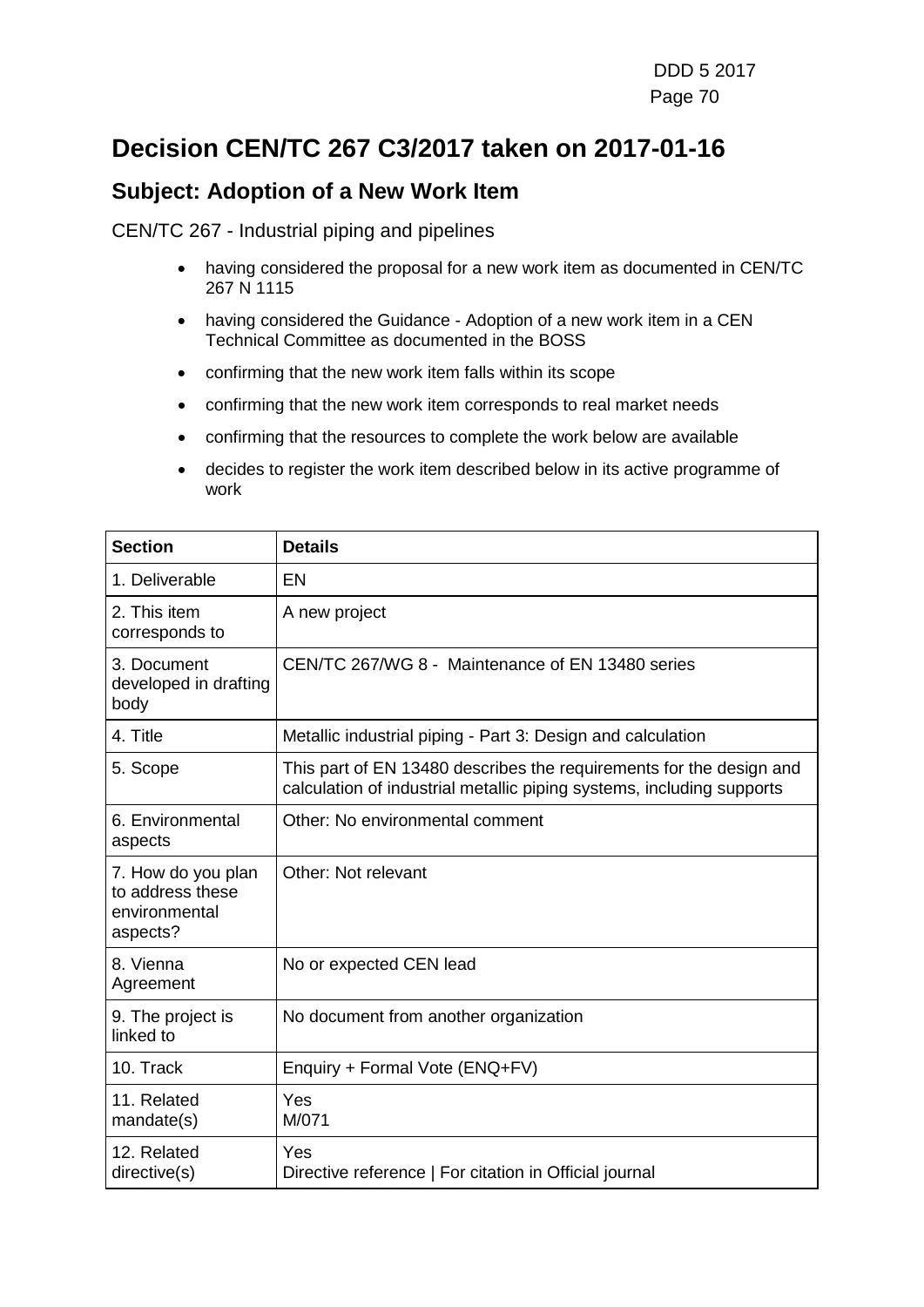|                                  | 2014/68/EU   Yes                                                                                                                                                                                                                    |
|----------------------------------|-------------------------------------------------------------------------------------------------------------------------------------------------------------------------------------------------------------------------------------|
| 13. Commitment                   | The following CEN members (at least five) are committed to<br>participate in the development of the project:<br><b>AFNOR</b><br><b>SFS</b><br><b>SIS</b><br>SN<br>BSI<br><b>DIN</b><br>DS                                           |
| 14. The decision<br>was taken by | Weighted vote and simple majority<br>Percentage of positive weighted votes (min. 71% before 2017-01-01,<br>min. 65% from 2017-01-01):100<br>Number of positive votes: 12<br>Number of negative votes: 0<br>Number of abstentions: 8 |

## **Decision CEN/TC 267 C4/2017 taken on 2017-01-16**

### **Subject: Adoption of a New Work Item**

- having considered the proposal for a new work item as documented in CEN/TC 267 N 1116
- having considered the Guidance Adoption of a new work item in a CEN Technical Committee as documented in the BOSS
- confirming that the new work item falls within its scope
- confirming that the new work item corresponds to real market needs
- confirming that the resources to complete the work below are available
- decides to register the work item described below in its active programme of work

| <b>Section</b>                               | Details                                                           |
|----------------------------------------------|-------------------------------------------------------------------|
| 1. Deliverable                               | EN                                                                |
| 2. This item<br>corresponds to               | A new project                                                     |
| 3. Document<br>developed in drafting<br>body | CEN/TC 267/WG 8 - Maintenance of EN 13480 series                  |
| 4. Title                                     | Metallic industrial piping - Part 4: Fabrication and installation |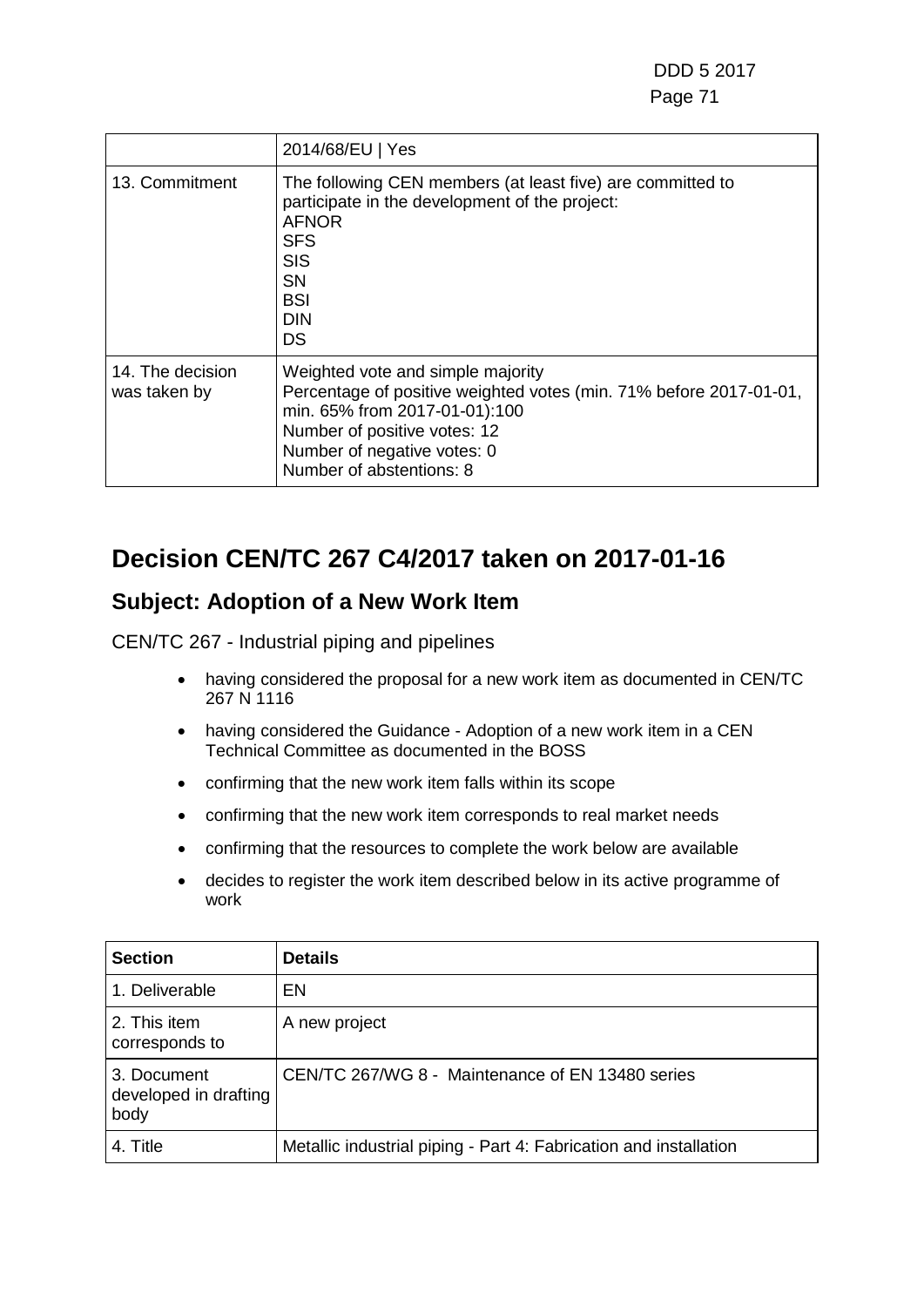| 5. Scope                                                            | This Part of this European standard EN 13480 describes the<br>requirements for fabrication and installation of piping systems,<br>including supports, designed in accordance with EN 13480-3                                        |
|---------------------------------------------------------------------|-------------------------------------------------------------------------------------------------------------------------------------------------------------------------------------------------------------------------------------|
| 6. Environmental<br>aspects                                         | Other: No environmental comment                                                                                                                                                                                                     |
| 7. How do you plan<br>to address these<br>environmental<br>aspects? | Other: Not relevant                                                                                                                                                                                                                 |
| 8. Vienna<br>Agreement                                              | No or expected CEN lead                                                                                                                                                                                                             |
| 9. The project is<br>linked to                                      | No document from another organization                                                                                                                                                                                               |
| 10. Track                                                           | Enquiry + Formal Vote (ENQ+FV)                                                                                                                                                                                                      |
| 11. Related<br>mandate(s)                                           | Yes<br>M/071                                                                                                                                                                                                                        |
| 12. Related<br>directive(s)                                         | Yes<br>Directive reference   For citation in Official journal<br>2014/68/EU   Yes                                                                                                                                                   |
| 13. Commitment                                                      | The following CEN members (at least five) are committed to<br>participate in the development of the project:<br><b>AFNOR</b><br><b>SFS</b><br><b>SIS</b><br><b>SN</b><br><b>BSI</b><br><b>DIN</b><br><b>DS</b>                      |
| 14. The decision<br>was taken by                                    | Weighted vote and simple majority<br>Percentage of positive weighted votes (min. 71% before 2017-01-01,<br>min. 65% from 2017-01-01):100<br>Number of positive votes: 12<br>Number of negative votes: 0<br>Number of abstentions: 8 |

## **Decision CEN/TC 267 C5/2017 taken on 2017-01-16**

## **Subject: Adoption of a New Work Item**

CEN/TC 267 - Industrial piping and pipelines

• having considered the proposal for a new work item as documented in CEN/TC 267 N 1117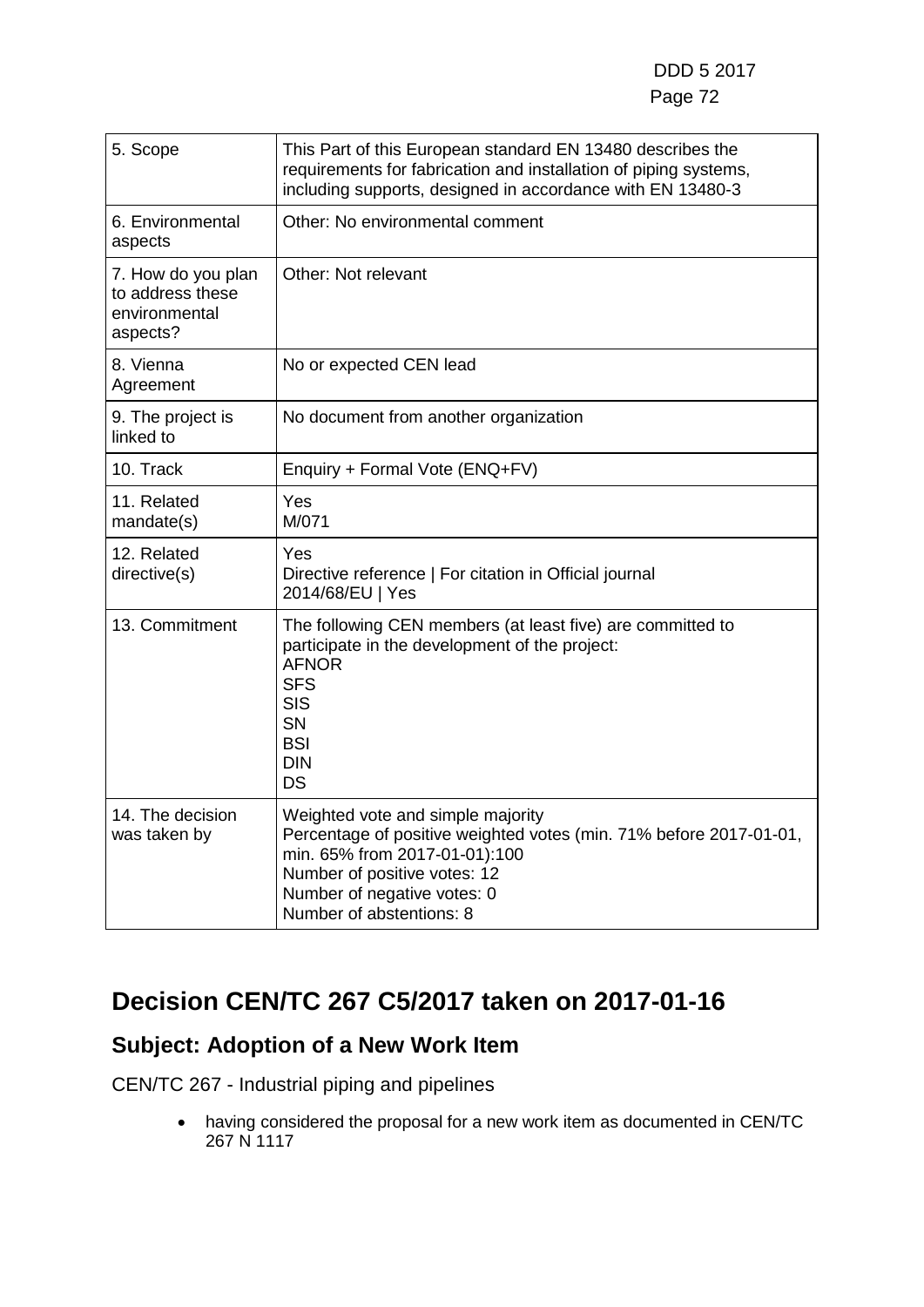- having considered the Guidance Adoption of a new work item in a CEN Technical Committee as documented in the BOSS
- confirming that the new work item falls within its scope
- confirming that the new work item corresponds to real market needs
- confirming that the resources to complete the work below are available
- decides to register the work item described below in its active programme of work

| <b>Section</b>                                                      | <b>Details</b>                                                                                                                                                                                                                                                                                                                          |
|---------------------------------------------------------------------|-----------------------------------------------------------------------------------------------------------------------------------------------------------------------------------------------------------------------------------------------------------------------------------------------------------------------------------------|
| 1. Deliverable                                                      | <b>EN</b>                                                                                                                                                                                                                                                                                                                               |
| 2. This item<br>corresponds to                                      | A new project                                                                                                                                                                                                                                                                                                                           |
| 3. Document<br>developed in drafting<br>body                        | CEN/TC 267/WG 8 - Maintenance of EN 13480 series                                                                                                                                                                                                                                                                                        |
| 4. Title                                                            | Metallic industrial piping - Part 5: Inspection and testing                                                                                                                                                                                                                                                                             |
| 5. Scope                                                            | This Part specifies the requirements for inspection and testing of<br>industrial piping as defined in EN 13480-1 to be performed on<br>individual spools or piping systems, including supports, designed in<br>accordance with EN 13480-3 and EN 13480-6 (if applicable), and<br>fabricated and installed in accordance with EN 13480-4 |
| 6. Environmental<br>aspects                                         | Other: No environmental comment                                                                                                                                                                                                                                                                                                         |
| 7. How do you plan<br>to address these<br>environmental<br>aspects? | Other: Not relevant                                                                                                                                                                                                                                                                                                                     |
| 8. Vienna<br>Agreement                                              | No or expected CEN lead                                                                                                                                                                                                                                                                                                                 |
| 9. The project is<br>linked to                                      | No document from another organization                                                                                                                                                                                                                                                                                                   |
| 10. Track                                                           | Enquiry + Formal Vote (ENQ+FV)                                                                                                                                                                                                                                                                                                          |
| 11. Related<br>mandate(s)                                           | Yes<br>M/071                                                                                                                                                                                                                                                                                                                            |
| 12. Related<br>directive(s)                                         | Yes<br>Directive reference   For citation in Official journal<br>2014/68/EU   Yes                                                                                                                                                                                                                                                       |
| 13. Commitment                                                      | The following CEN members (at least five) are committed to<br>participate in the development of the project:<br><b>AFNOR</b><br><b>SFS</b>                                                                                                                                                                                              |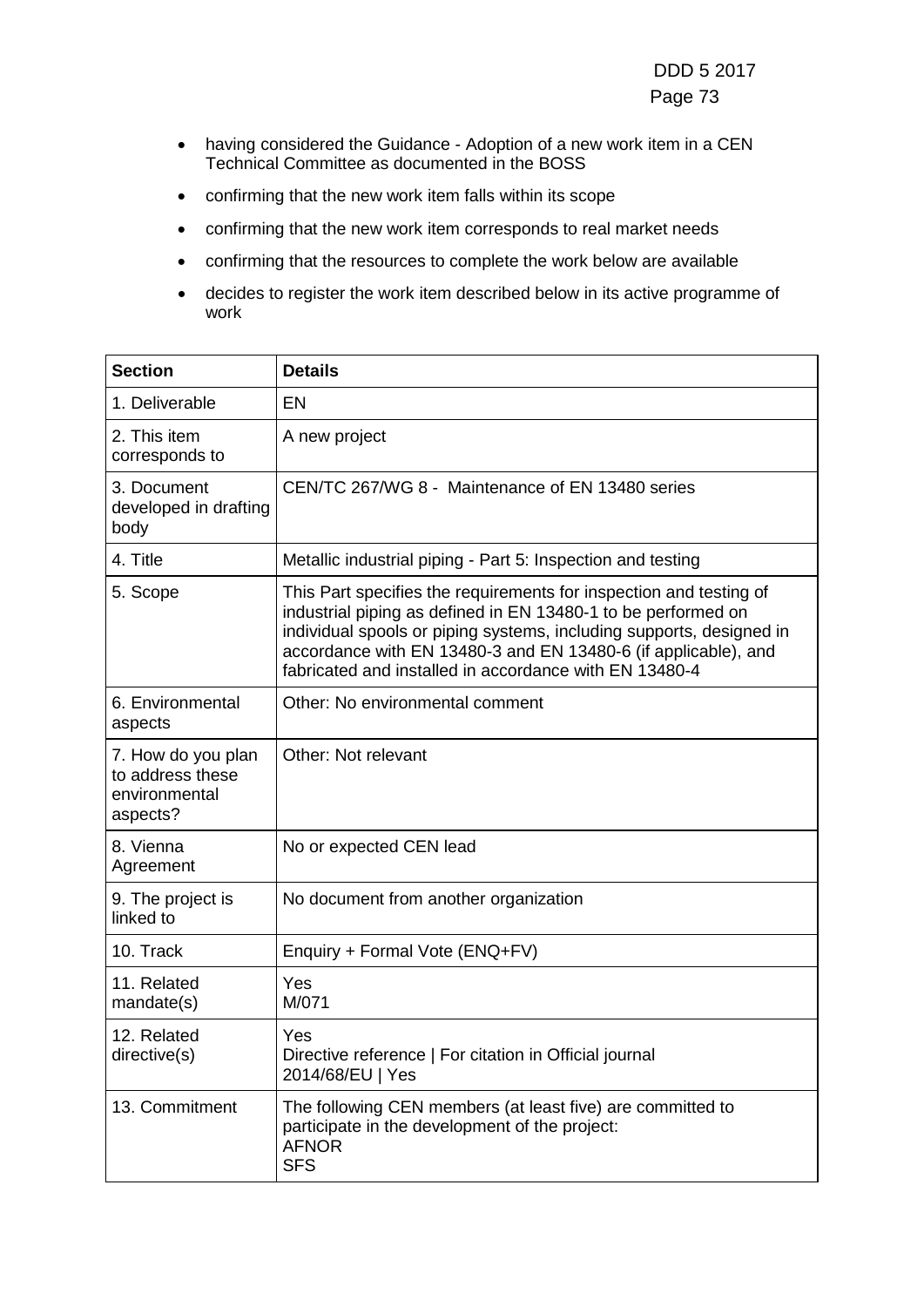|                                  | <b>SIS</b><br><b>SN</b><br><b>DIN</b><br><b>DS</b>                                                                                                                                                                                  |
|----------------------------------|-------------------------------------------------------------------------------------------------------------------------------------------------------------------------------------------------------------------------------------|
| 14. The decision<br>was taken by | Weighted vote and simple majority<br>Percentage of positive weighted votes (min. 71% before 2017-01-01,<br>min. 65% from 2017-01-01):100<br>Number of positive votes: 12<br>Number of negative votes: 0<br>Number of abstentions: 8 |

# **Decision CEN/TC 267 C6/2017 taken on 2017-01-16**

### **Subject: Adoption of a New Work Item**

- having considered the proposal for a new work item as documented in CEN/TC 267 N 1118
- having considered the Guidance Adoption of a new work item in a CEN Technical Committee as documented in the BOSS
- confirming that the new work item falls within its scope
- confirming that the new work item corresponds to real market needs
- confirming that the resources to complete the work below are available
- decides to register the work item described below in its active programme of work

| <b>Section</b>                               | <b>Details</b>                                                                                                                                                                                                                       |
|----------------------------------------------|--------------------------------------------------------------------------------------------------------------------------------------------------------------------------------------------------------------------------------------|
| 1. Deliverable                               | EN                                                                                                                                                                                                                                   |
| 2. This item<br>corresponds to               | A new project                                                                                                                                                                                                                        |
| 3. Document<br>developed in drafting<br>body | CEN/TC 267/WG 8 - Maintenance of EN 13480 series                                                                                                                                                                                     |
| 4. Title                                     | Metallic industrial piping - Part 6: Additional requirements for buried<br>piping                                                                                                                                                    |
| 5. Scope                                     | This European Standard specifies requirements for industrial piping<br>either totally buried or partly buried and partly run in sleeves or similar<br>protection. It is used in conjunction with the other six parts of EN<br>13480. |
| 6. Environmental                             | Other: No environmental comment                                                                                                                                                                                                      |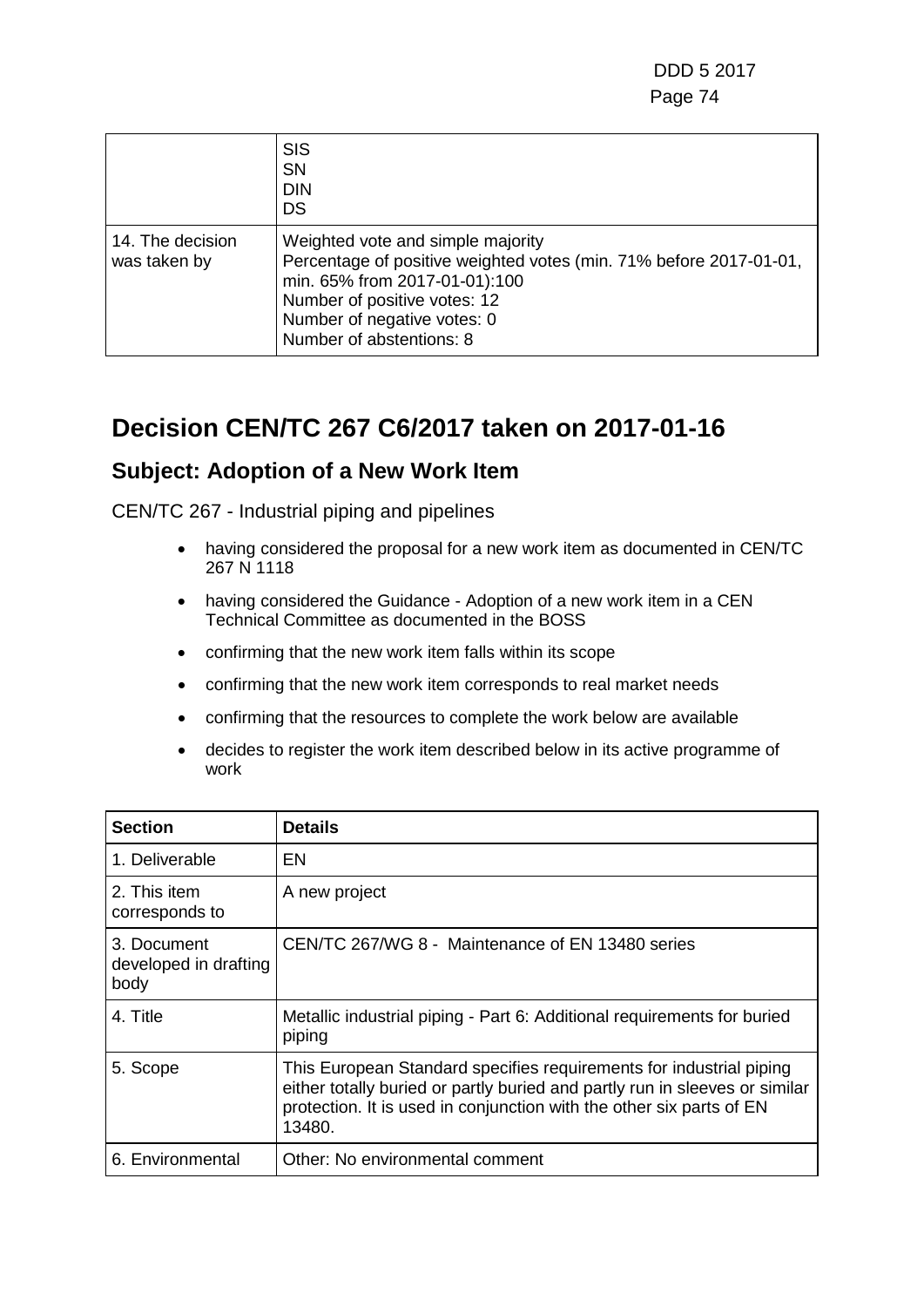| aspects                                                             |                                                                                                                                                                                                                                     |
|---------------------------------------------------------------------|-------------------------------------------------------------------------------------------------------------------------------------------------------------------------------------------------------------------------------------|
| 7. How do you plan<br>to address these<br>environmental<br>aspects? | Other: Not relevant                                                                                                                                                                                                                 |
| 8. Vienna<br>Agreement                                              | No or expected CEN lead                                                                                                                                                                                                             |
| 9. The project is<br>linked to                                      | No document from another organization                                                                                                                                                                                               |
| 10. Track                                                           | Enquiry + Formal Vote (ENQ+FV)                                                                                                                                                                                                      |
| 11. Related<br>mandate(s)                                           | Yes<br>M/071                                                                                                                                                                                                                        |
| 12. Related<br>directive(s)                                         | Yes<br>Directive reference   For citation in Official journal<br>2014/68/EU   Yes                                                                                                                                                   |
| 13. Commitment                                                      | The following CEN members (at least five) are committed to<br>participate in the development of the project:<br><b>AFNOR</b><br><b>SFS</b><br><b>SIS</b><br><b>SN</b><br><b>DIN</b><br>DS                                           |
| 14. The decision<br>was taken by                                    | Weighted vote and simple majority<br>Percentage of positive weighted votes (min. 71% before 2017-01-01,<br>min. 65% from 2017-01-01):100<br>Number of positive votes: 12<br>Number of negative votes: 0<br>Number of abstentions: 8 |

# **Decision CEN/TC 267 C7/2017 taken on 2017-01-16**

#### **Subject: Adoption of a New Work Item**

- having considered the proposal for a new work item as documented in CEN/TC 267 N 1119
- having considered the Guidance Adoption of a new work item in a CEN Technical Committee as documented in the BOSS
- confirming that the new work item falls within its scope
- confirming that the new work item corresponds to real market needs
- confirming that the resources to complete the work below are available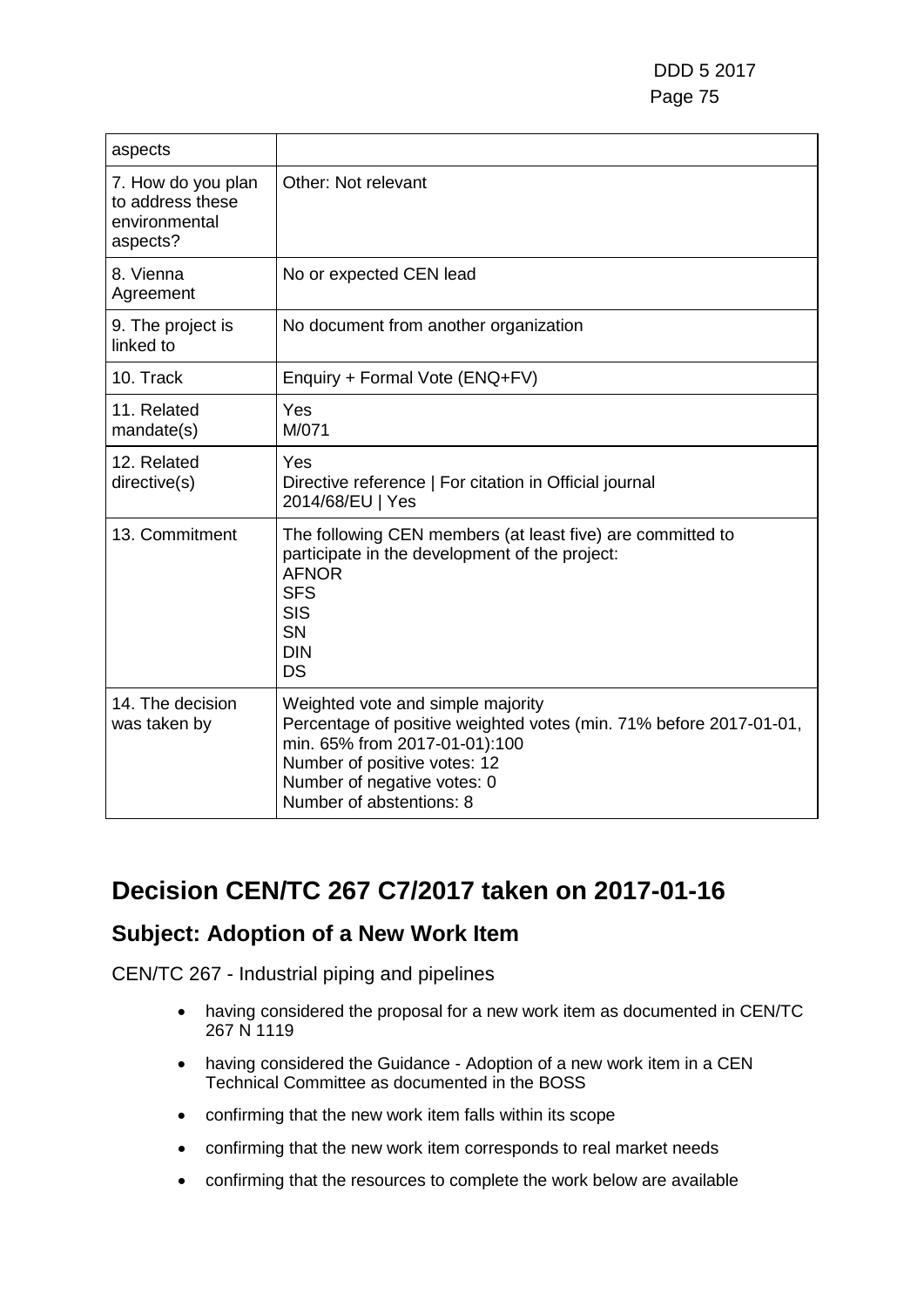• decides to register the work item described below in its active programme of work

| <b>Section</b>                                                      | <b>Details</b>                                                                                                                                                                                                                                                          |
|---------------------------------------------------------------------|-------------------------------------------------------------------------------------------------------------------------------------------------------------------------------------------------------------------------------------------------------------------------|
| 1. Deliverable                                                      | <b>EN</b>                                                                                                                                                                                                                                                               |
| 2. This item<br>corresponds to                                      | A new project                                                                                                                                                                                                                                                           |
| 3. Document<br>developed in drafting<br>body                        | CEN/TC 267/WG 8 - Maintenance of EN 13480 series                                                                                                                                                                                                                        |
| 4. Title                                                            | Metallic industrial piping - Part 8: Additional requirements for<br>aluminium and aluminium alloy piping                                                                                                                                                                |
| 5. Scope                                                            | This Part of this European Standard specifies requirements for<br>industrial piping systems made of aluminium and aluminium alloys in<br>addition to the general requirements for industrial piping according to<br>the series of standards EN 13480 and CEN/TR 13480-7 |
| 6. Environmental<br>aspects                                         | Other: No environmental comment                                                                                                                                                                                                                                         |
| 7. How do you plan<br>to address these<br>environmental<br>aspects? | Other: Not relevant                                                                                                                                                                                                                                                     |
| 8. Vienna<br>Agreement                                              | No or expected CEN lead                                                                                                                                                                                                                                                 |
| 9. The project is<br>linked to                                      | No document from another organization                                                                                                                                                                                                                                   |
| 10. Track                                                           | Enquiry + Formal Vote (ENQ+FV)                                                                                                                                                                                                                                          |
| 11. Related<br>mandate(s)                                           | Yes<br>M/071                                                                                                                                                                                                                                                            |
| 12. Related<br>directive(s)                                         | Yes<br>Directive reference   For citation in Official journal<br>2014/68/EU   Yes                                                                                                                                                                                       |
| 13. Commitment                                                      | The following CEN members (at least five) are committed to<br>participate in the development of the project:<br><b>AFNOR</b><br><b>SFS</b><br><b>SIS</b><br>SN<br><b>BSI</b><br><b>DIN</b><br><b>DS</b>                                                                 |
| 14. The decision<br>was taken by                                    | Weighted vote and simple majority<br>Percentage of positive weighted votes (min. 71% before 2017-01-01,                                                                                                                                                                 |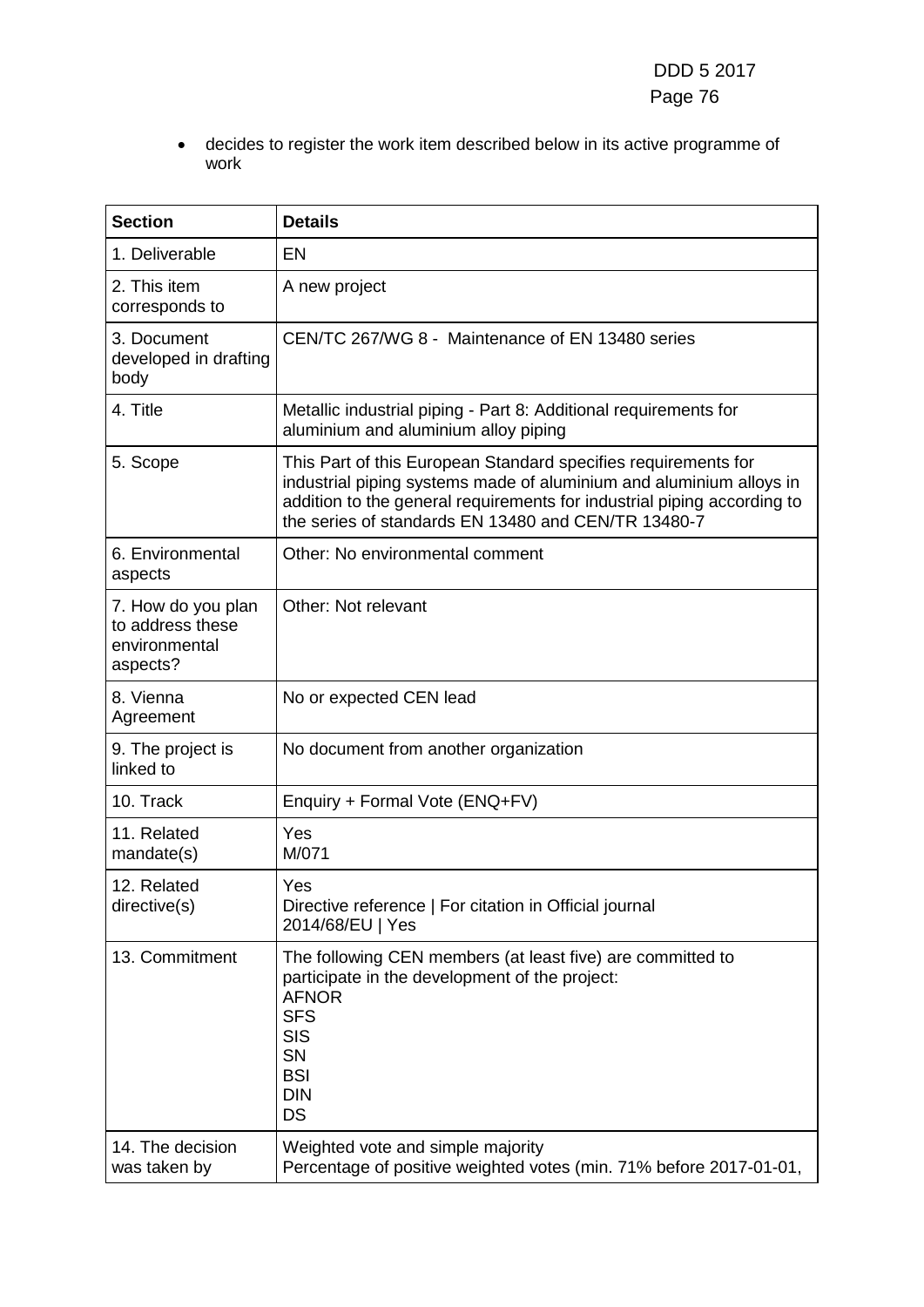|  | min. 65% from 2017-01-01):100<br>Number of positive votes: 12<br>Number of negative votes: 0 |
|--|----------------------------------------------------------------------------------------------|
|  | Number of abstentions: 8                                                                     |
|  |                                                                                              |

### **Decision CEN/TC 267 C8/2017 taken on 2017-01-16**

#### **Subject: CEN/TC 267 - Decision to skip the Formal Vote**

CEN/TC 267 - Industrial piping and pipelines

- considering the results of the Enquiry ballot;
- considering the table of decisions and the formal written proposals as distributed after the comments decision meeting;
- considering the CEN/CENELEC Internal Regulations Part 2, clause 11.2.3;
- considering Decisions BT 34/2002, BT 42/2003 and related document BT N 6962 concerning timeframes for the development of ENs;
- considering Decision BT 35/2014 to associate a vote to the CEN Enguiry and to allow Technical Bodies to decide to skip the Formal Vote;
- considering Decision 49/2014 to allow Technical Bodies to decide to skip the Formal Vote through a TC decision based on simple majority only;

decides to skip the Formal Vote and proceed with the publication of WI 00267043 - EN 13480-3:2012/prA1 - Metallic industrial piping - Part3: Design and calculation *(In this case the TC must not finalize the publication, this will be done by CCMC. Instead the TC must notify CCMC of its intention to skip Formal Vote by posting only an electronic transmission notice onto eTrans.)*

The decision was taken by simple majority with 10 positive vote(s), 0 negative vote(s) and 10 abstention(s).

### **Decision CEN/TC 267 C9/2017 taken on 2017-01-16**

#### **Subject: Adoption of a Preliminary Work Item**

- having considered the proposal for a new work item as documented in CEN/TC 267 N 1109
- having considered the Guidance Adoption of a new work item in a CEN Technical Committee as documented in the BOSS
- confirming that the new work item falls within its scope
- confirming that the new work item corresponds to real market needs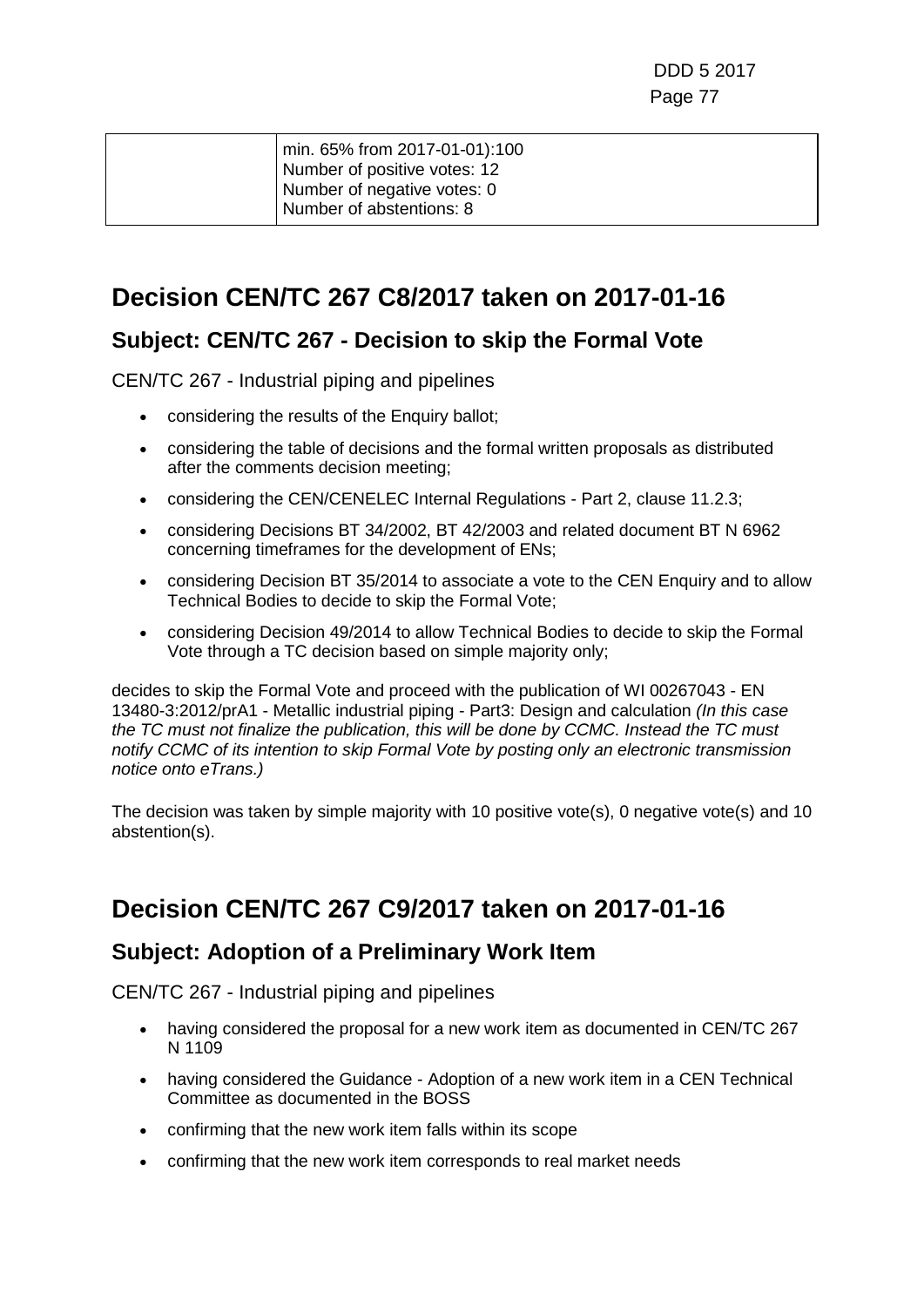- confirming that the resources to complete the work below are available
- decides to register the work item described below in its active programme of work

| <b>Section</b>                                                                           | <b>Details</b>                                                                                                                                                                                                                                                                                                                                                         |
|------------------------------------------------------------------------------------------|------------------------------------------------------------------------------------------------------------------------------------------------------------------------------------------------------------------------------------------------------------------------------------------------------------------------------------------------------------------------|
| 1. Deliverable                                                                           | FN                                                                                                                                                                                                                                                                                                                                                                     |
| 2. This item<br>corresponds to                                                           | Amendment to an EN<br>EN 13480-1:2012                                                                                                                                                                                                                                                                                                                                  |
| 3. Document<br>developed in drafting<br>body                                             | CEN/TC 267/WG 1 - General                                                                                                                                                                                                                                                                                                                                              |
| 4. Title                                                                                 | Metallic industrial piping - Part 1: General                                                                                                                                                                                                                                                                                                                           |
| 5. Scope                                                                                 | This European Standard specifies the requirements for industrial<br>piping systems and supports, including safety systems, made of<br>metallic materials with a view to ensure safe operation. This European<br>Standard is applicable to metallic piping above ground, ducted or<br>buried, irrespective of pressure.<br>Introduction of a new Clause 7 "Accessories" |
|                                                                                          |                                                                                                                                                                                                                                                                                                                                                                        |
| 6. Environmental<br>aspects -<br><b>OPTIONAL</b>                                         | Other: No environmental comment                                                                                                                                                                                                                                                                                                                                        |
| 7. How do you plan<br>to address these<br>environmental<br>aspects? -<br><b>OPTIONAL</b> | Other: Not relevant                                                                                                                                                                                                                                                                                                                                                    |
| 8. Track                                                                                 | Enquiry + Formal Vote (ENQ+FV)                                                                                                                                                                                                                                                                                                                                         |
| 9. Related<br>mandate(s)                                                                 | Yes<br>M/071                                                                                                                                                                                                                                                                                                                                                           |
| 10. Related<br>directive(s)                                                              | Yes<br>Directive reference   For citation in Official journal<br>2014/68/EU   Yes                                                                                                                                                                                                                                                                                      |
| 11. The decision<br>was taken by                                                         | Simple majority<br>Number of positive votes: 11<br>Number of negative votes: 0<br>Number of abstentions: 9                                                                                                                                                                                                                                                             |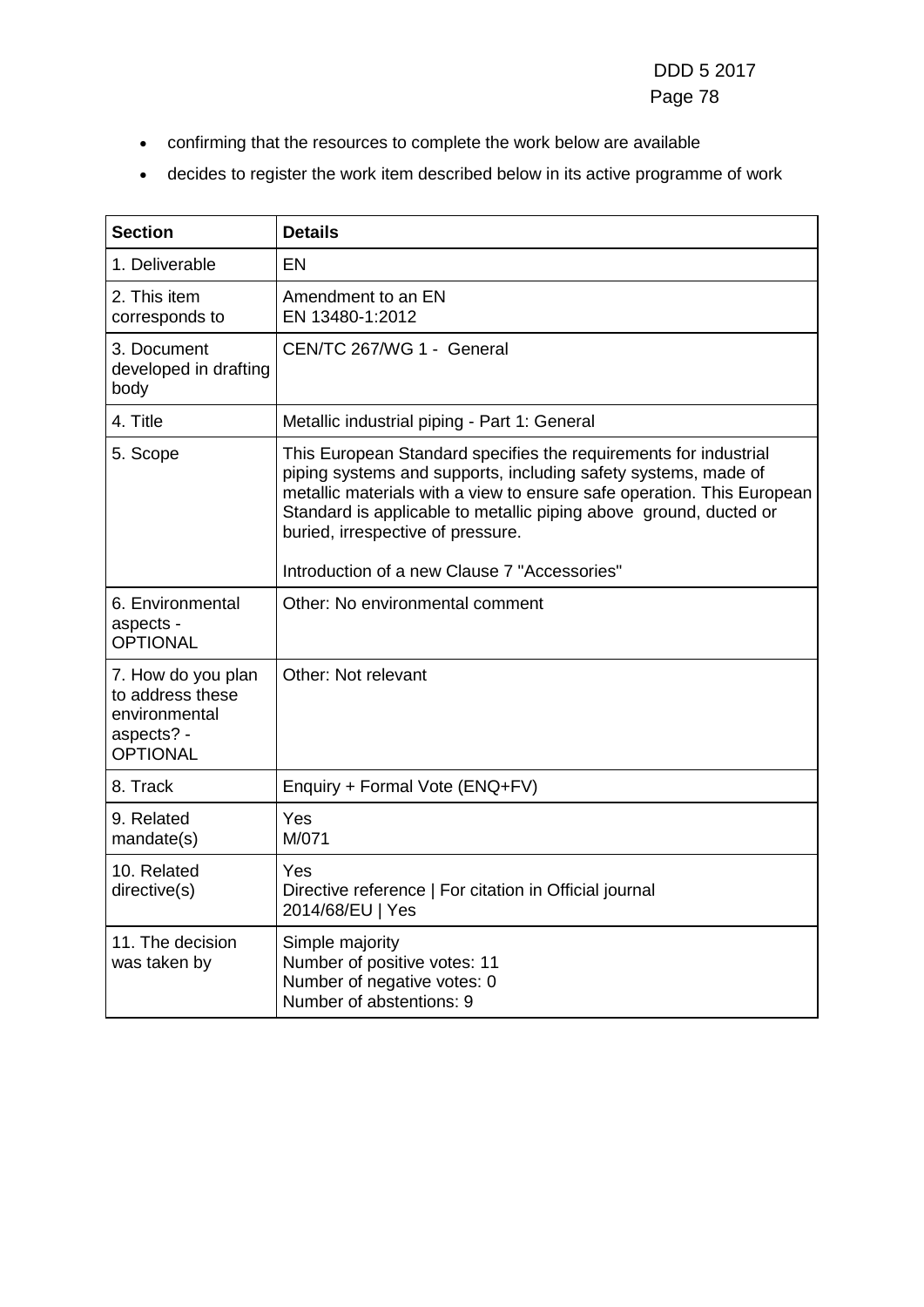# **Decision CEN/TC 267 C10/2017 taken on 2017-01-16**

#### **Subject: Adoption of a Preliminary Work Item**

- having considered the proposal for a new work item as documented in CEN/TC 267 N 1110
- having considered the Guidance Adoption of a new work item in a CEN Technical Committee as documented in the BOSS
- confirming that the new work item falls within its scope
- confirming that the new work item corresponds to real market needs
- confirming that the resources to complete the work below are available
- decides to register the work item described below in its active programme of work

| <b>Section</b>                                                                           | <b>Details</b>                                                                                                                                |
|------------------------------------------------------------------------------------------|-----------------------------------------------------------------------------------------------------------------------------------------------|
| 1. Deliverable                                                                           | EN                                                                                                                                            |
| 2. This item<br>corresponds to                                                           | The amendment to an EN<br>EN 13480-3:2012                                                                                                     |
| 3. Document<br>developed in drafting<br>body                                             | CEN/TC 267/WG 3 - Design and calculation                                                                                                      |
| 4. Title                                                                                 | Metallic industrial piping - Part 3: Design and calculation                                                                                   |
| 5. Scope                                                                                 | This part of EN 13480 describes the requirements for the design and<br>calculation of industrial metallic piping systems, including supports. |
|                                                                                          | Revision of clause 13 "Piping supports" covering aspects on<br>"alternative routes using EN 1993".                                            |
| 6. Environmental<br>aspects -<br><b>OPTIONAL</b>                                         | Other: No environmental comment                                                                                                               |
| 7. How do you plan<br>to address these<br>environmental<br>aspects? -<br><b>OPTIONAL</b> | Other: Not relevant                                                                                                                           |
| 8. Track                                                                                 | Enquiry + Formal Vote (ENQ+FV)                                                                                                                |
| 9. Related<br>mandate(s)                                                                 | Yes<br>M/071                                                                                                                                  |
| 10. Related<br>directive(s)                                                              | Yes<br>Directive reference   For citation in Official journal<br>2014/68/EU   Yes                                                             |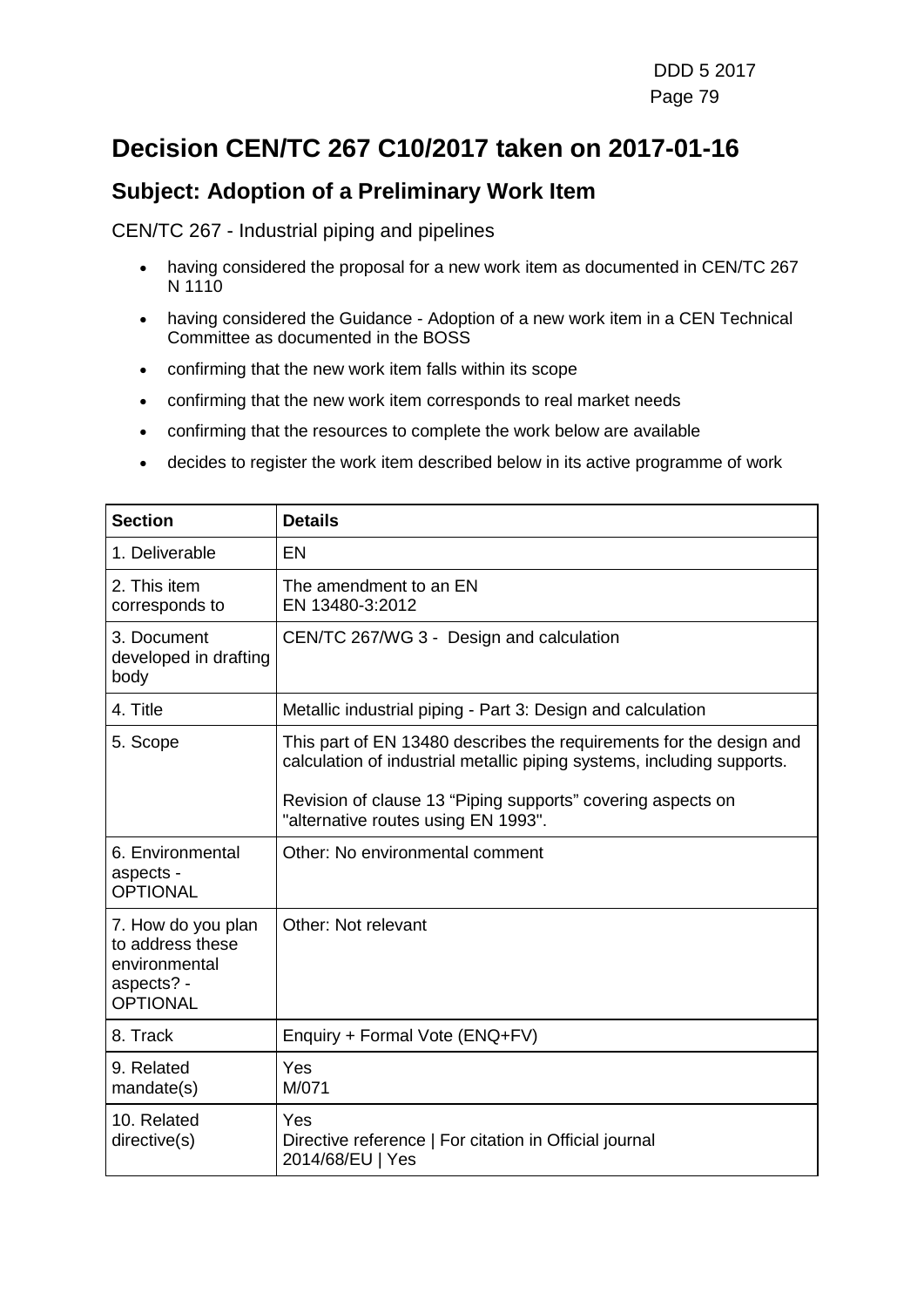| 11. The decision_<br>was taken by | Simple majority<br>Number of positive votes: 11<br>Number of negative votes: 0<br>Number of abstentions: 9 |
|-----------------------------------|------------------------------------------------------------------------------------------------------------|
|                                   |                                                                                                            |

### **Decision CEN/TC 267 C11/2017 taken on 2017-01-16**

#### **Subject: Adoption of a Preliminary Work Item**

- having considered the proposal for a new work item as documented in CEN/TC 267 N 1111
- having considered the Guidance Adoption of a new work item in a CEN Technical Committee as documented in the BOSS
- confirming that the new work item falls within its scope
- confirming that the new work item corresponds to real market needs
- confirming that the resources to complete the work below are available
- decides to register the work item described below in its active programme of work

| <b>Section</b>                                                        | <b>Details</b>                                                                                                                                                                                                                                                     |
|-----------------------------------------------------------------------|--------------------------------------------------------------------------------------------------------------------------------------------------------------------------------------------------------------------------------------------------------------------|
| 1. Deliverable                                                        | EN                                                                                                                                                                                                                                                                 |
| 2. This item<br>corresponds to                                        | A new project                                                                                                                                                                                                                                                      |
| 3. Document<br>developed in drafting<br>body                          | CEN/TC 267/WG 5 - Inspection and testing                                                                                                                                                                                                                           |
| 4. Title                                                              | Metallic industrial piping - Part 9: Additional requirements for piping of<br>nickel and nickel alloys                                                                                                                                                             |
| 5. Scope                                                              | This Part of this European Standard specifies requirements for<br>industrial piping systems made of nickel and nickel alloys in addition<br>to the general requirements for industrial piping according to the<br>series of standards EN 13480 and CEN/TR 13480-7. |
| 6. Environmental<br>aspects -<br><b>OPTIONAL</b>                      | Other: No environmental comment                                                                                                                                                                                                                                    |
| 7. How do you plan<br>to address these<br>environmental<br>aspects? - | Other: Not relevant                                                                                                                                                                                                                                                |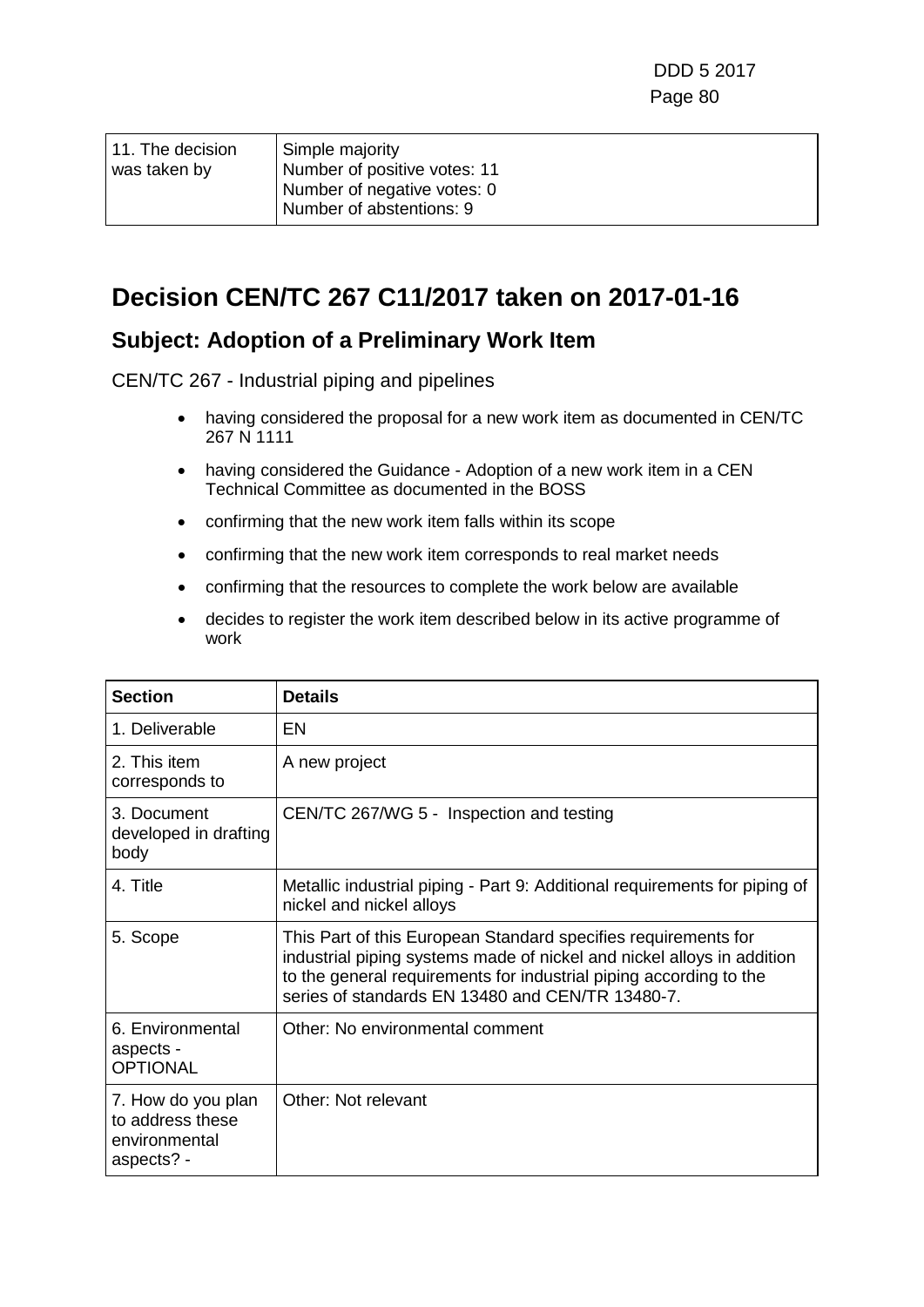| <b>OPTIONAL</b>                  |                                                                                                            |
|----------------------------------|------------------------------------------------------------------------------------------------------------|
| 8. Track                         | Enquiry + Formal Vote (ENQ+FV)                                                                             |
| 9. Related<br>mandate(s)         | Yes<br>M/071                                                                                               |
| 10. Related<br>directive(s)      | Yes<br>Directive reference   For citation in Official journal<br>2014/68/EU   Yes                          |
| 11. The decision<br>was taken by | Simple majority<br>Number of positive votes: 11<br>Number of negative votes: 0<br>Number of abstentions: 9 |

# **Decision CEN/TC 267 C12/2017 taken on 2017-01-16**

#### **Subject: Activation of preliminary Work Item 00267076 - EN 13480-5:2012/prA4**

- having considered the proposal for the activation of work item 00267076 currently registered at preliminary stage 00.60 as documented in CEN/TC 267 N 1112
- having considered the Guidance Adoption of a new work item in a CEN Technical Committee as documented in the BOSS
- confirming that the new work item falls within its scope
- confirming that the new work item corresponds to real market needs
- confirming that the resources to complete the work below are available
- decides to register the work item described below in its active programme of work

| <b>Section</b>                               | <b>Details</b>                                                                                                                                                                                           |
|----------------------------------------------|----------------------------------------------------------------------------------------------------------------------------------------------------------------------------------------------------------|
| 1. Deliverable                               | EN                                                                                                                                                                                                       |
| 2. This item<br>corresponds to               | The revision of an EN<br>EN 13480-5:2012                                                                                                                                                                 |
| 3. Document<br>developed in drafting<br>body | CEN/TC 267/WG 5 - Inspection and testing                                                                                                                                                                 |
| 4. Title                                     | Metallic industrial piping - Part 5: Inspection and testing                                                                                                                                              |
| 5. Scope                                     | This part of EN 13480 describes the requirements for inspection and<br>testing to be performed on individual spools or piping systems,<br>including supports, designed in accordance with EN 13480-3 and |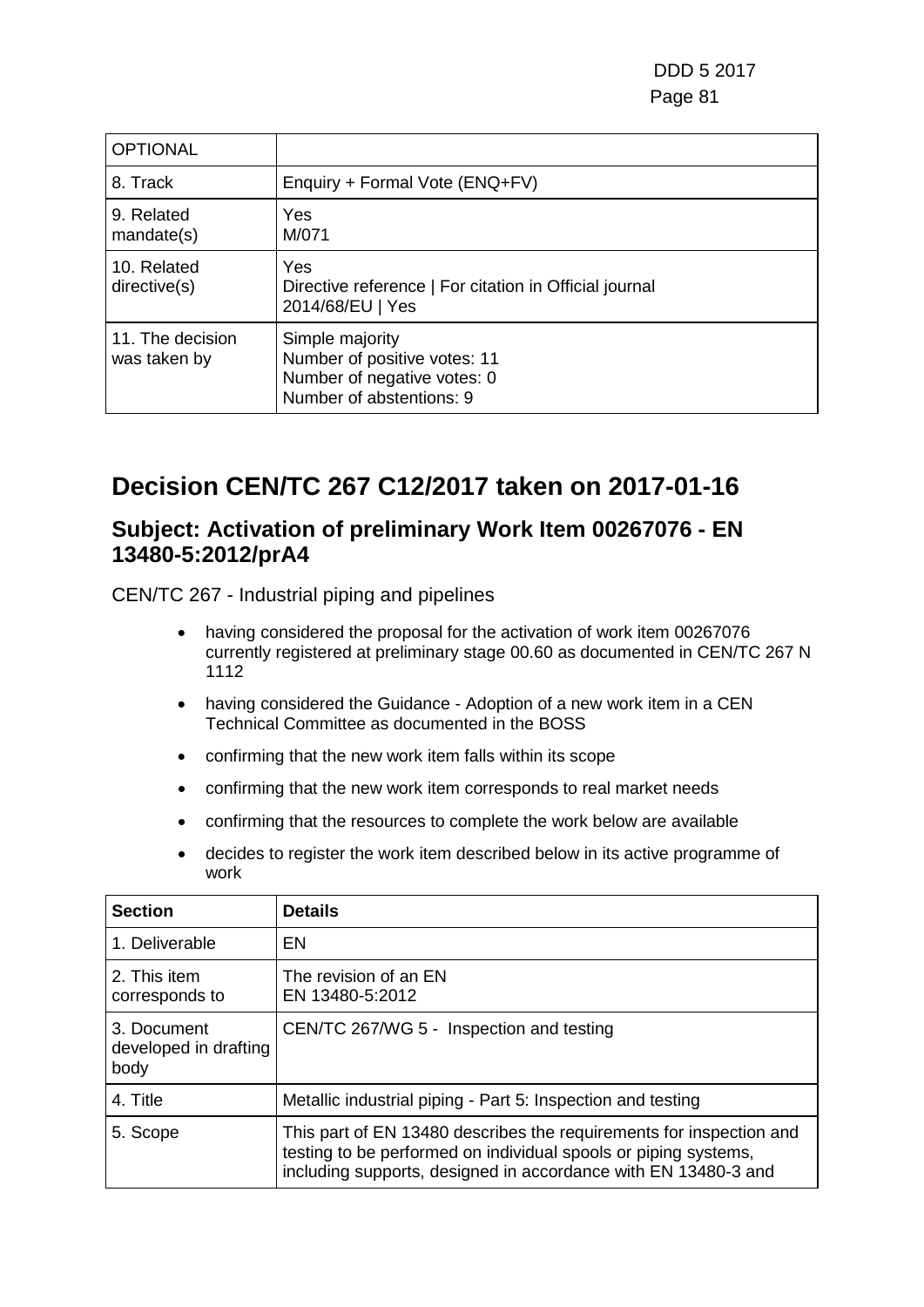|                                                                     | fabricated and installed in accordance with EN 13480-4.                                                                                                                                                                             |
|---------------------------------------------------------------------|-------------------------------------------------------------------------------------------------------------------------------------------------------------------------------------------------------------------------------------|
| 6. Environmental<br>aspects                                         | Other: No environmental comment                                                                                                                                                                                                     |
| 7. How do you plan<br>to address these<br>environmental<br>aspects? | Other: Not relevant                                                                                                                                                                                                                 |
| 8. Vienna<br>Agreement                                              | No or expected CEN lead                                                                                                                                                                                                             |
| 9. The project is<br>linked to                                      | No document from another organization                                                                                                                                                                                               |
| 10. Track                                                           | Enquiry + Formal Vote (ENQ+FV)                                                                                                                                                                                                      |
| 11. Related<br>mandate(s)                                           | Yes<br>M/071                                                                                                                                                                                                                        |
| 12. Related<br>directive(s)                                         | Yes<br>Directive reference   For citation in Official journal<br>2014/68/EU   Yes                                                                                                                                                   |
| 13. Commitment                                                      | The following CEN members (at least five) are committed to<br>participate in the development of the project:<br><b>AFNOR</b><br><b>SIS</b><br><b>SN</b><br><b>DIN</b><br><b>NQIS/ELOT</b>                                           |
| 14. The decision<br>was taken by                                    | Weighted vote and simple majority<br>Percentage of positive weighted votes (min. 71% before 2017-01-01,<br>min. 65% from 2017-01-01):100<br>Number of positive votes: 11<br>Number of negative votes: 0<br>Number of abstentions: 9 |

# **16CEN/TC 293**

### **Decision CEN/TC 293 573/2016 taken on 2016-10-06**

### **Subject: Adoption of a New Work Item**

CEN/TC 293 - Assistive products for persons with disability

• having considered the proposal for a new work item as documented in CEN/TC 293 N 721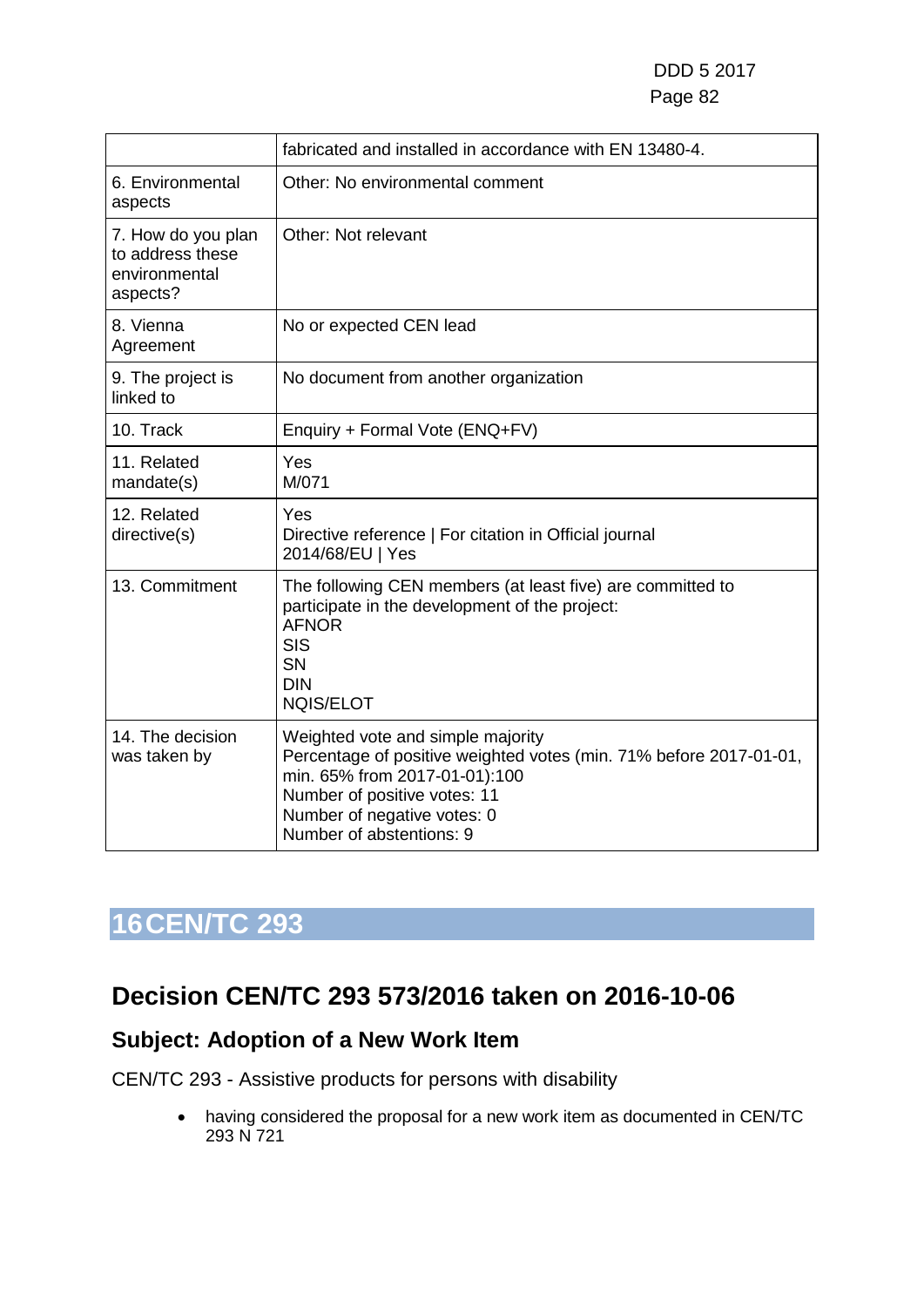- having considered the Guidance Adoption of a new work item in a CEN Technical Committee as documented in the BOSS
- confirming that the new work item falls within its scope
- confirming that the new work item corresponds to real market needs
- confirming that the resources to complete the work below are available
- decides to register the work item described below in its active programme of work

| <b>Section</b>                                                      | <b>Details</b>                                                                                                                                                                                                                                                                                                                                                                                                                                                                                                                                                                                                                                                                                                                                                                                                                                                                                                                                                                                                                               |
|---------------------------------------------------------------------|----------------------------------------------------------------------------------------------------------------------------------------------------------------------------------------------------------------------------------------------------------------------------------------------------------------------------------------------------------------------------------------------------------------------------------------------------------------------------------------------------------------------------------------------------------------------------------------------------------------------------------------------------------------------------------------------------------------------------------------------------------------------------------------------------------------------------------------------------------------------------------------------------------------------------------------------------------------------------------------------------------------------------------------------|
| 1. Deliverable                                                      | <b>EN</b>                                                                                                                                                                                                                                                                                                                                                                                                                                                                                                                                                                                                                                                                                                                                                                                                                                                                                                                                                                                                                                    |
| 2. This item<br>corresponds to                                      | A new project                                                                                                                                                                                                                                                                                                                                                                                                                                                                                                                                                                                                                                                                                                                                                                                                                                                                                                                                                                                                                                |
| 3. Document<br>developed in drafting<br>body                        | CEN/TC 293 - Assistive products for persons with disability                                                                                                                                                                                                                                                                                                                                                                                                                                                                                                                                                                                                                                                                                                                                                                                                                                                                                                                                                                                  |
| 4. Title                                                            | Hoists for the transfer of disabled persons - Requirements and test<br>methods                                                                                                                                                                                                                                                                                                                                                                                                                                                                                                                                                                                                                                                                                                                                                                                                                                                                                                                                                               |
| 5. Scope                                                            | This International Standard specifies requirements and test methods<br>only for hoists and body-support units<br>intended for the transfer of disabled persons as classified in ISO<br>9999:2002:<br>- 12 36 03 Mobile hoists with sling seats<br>- 12 36 04 Standing mobile hoists<br>- 12 36 06 Mobile hoists with solid seats<br>- 12 36 09 Hoist trolleys<br>- 12 36 12 Stationary hoists fixed to the wall/walls, floor and/or ceiling<br>- 12 36 15 Stationary hoists fixed to, mounted in or on another<br>product<br>- 12 36 18 Stationary free-standing hoists<br>- 12 36 21 Body-support units for hoists<br>This International Standard does not apply to devices that transport<br>persons between two levels (floors) of a<br>building.<br>It does not include methods for the determination of ageing or<br>corrosion of such hoists and units.<br>The requirements of this International Standard are formulated with<br>regard to the needs of both the disabled<br>persons being hoisted and the attendant using the hoist. |
| 6. Environmental<br>aspects                                         | Use of materials<br>Waste                                                                                                                                                                                                                                                                                                                                                                                                                                                                                                                                                                                                                                                                                                                                                                                                                                                                                                                                                                                                                    |
| 7. How do you plan<br>to address these<br>environmental<br>aspects? | Use of environmental checklist                                                                                                                                                                                                                                                                                                                                                                                                                                                                                                                                                                                                                                                                                                                                                                                                                                                                                                                                                                                                               |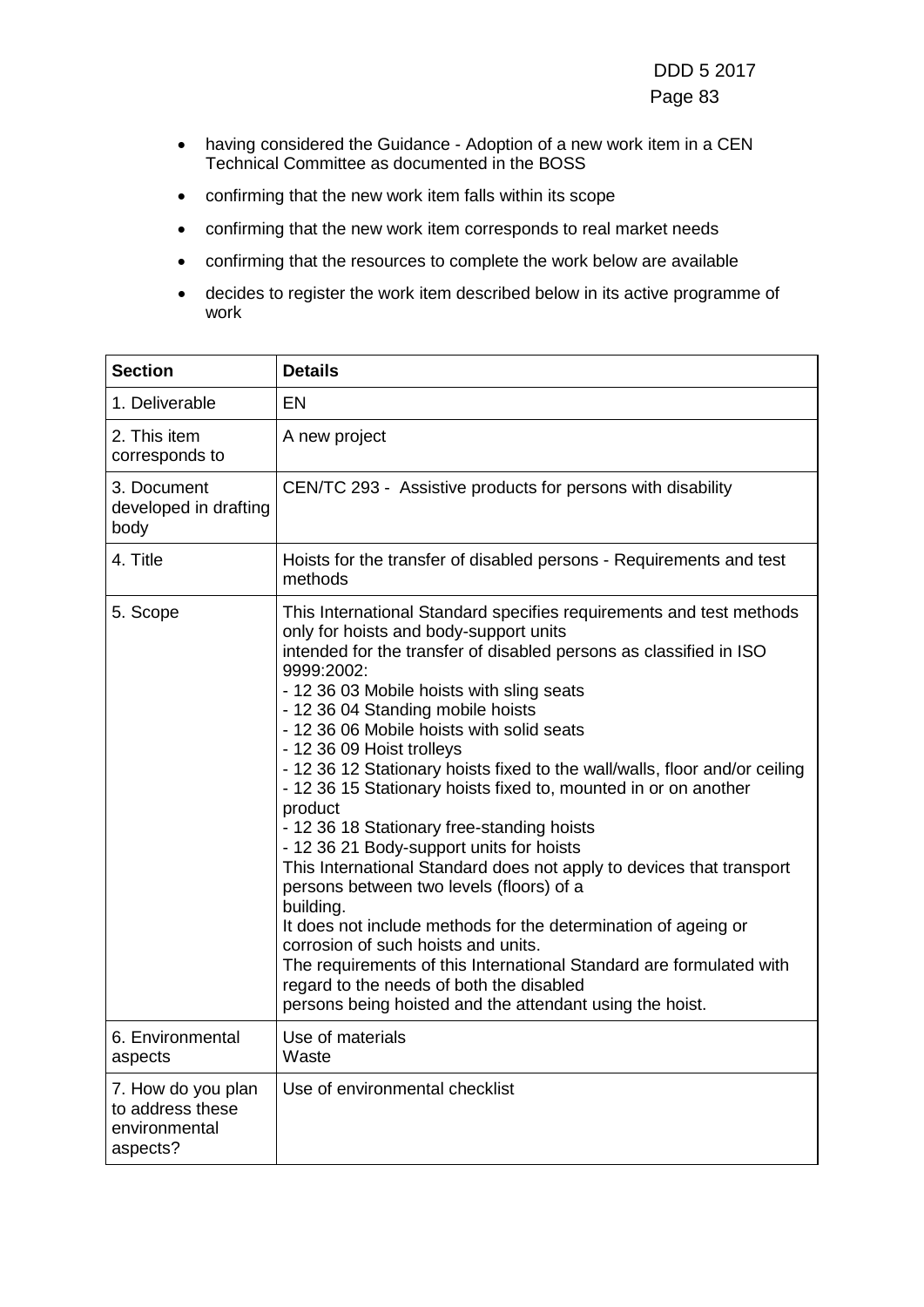| 8. Vienna<br>Agreement           | Yes - Parallel ISO lead<br>ISO project reference: ISO NP 10535<br>ISO project ID: 72711<br><b>ISO TC: ISO/TC 173</b>                                                                                                                |
|----------------------------------|-------------------------------------------------------------------------------------------------------------------------------------------------------------------------------------------------------------------------------------|
| 9. The project is<br>linked to   | No document from another organization                                                                                                                                                                                               |
| 10. Track                        | Enquiry + Formal Vote (ENQ+FV)                                                                                                                                                                                                      |
| 11. Related<br>mandate(s)        | Yes<br>M/023                                                                                                                                                                                                                        |
| 12. Related<br>directive(s)      | Yes<br>Directive reference   For citation in Official journal<br>92/42/EEC   Yes                                                                                                                                                    |
| 13. Commitment                   | The following CEN members (at least five) are committed to<br>participate in the development of the project:<br><b>AFNOR</b><br><b>SIS</b><br><b>DIN</b><br>DS<br><b>NBN</b><br><b>NEN</b>                                          |
| 14. The decision<br>was taken by | Weighted vote and simple majority<br>Percentage of positive weighted votes (min. 71% before 2017-01-01,<br>min. 65% from 2017-01-01):100<br>Number of positive votes: 12<br>Number of negative votes: 0<br>Number of abstentions: 9 |

# **Decision CEN/TC 293 1/2017 taken on 2017-01-23**

### **Subject: Adoption of a New Work Item**

CEN/TC 293 Assistive products for persons with disability

- having considered the proposal for a new work item as documented in CEN/TC 293 N 718
- having considered the Guidance Adoption of a new work item in a CEN Technical Committee as documented in the BOSS
- confirming that the new work item falls within its scope
- confirming that the new work item corresponds to real market needs
- confirming that the resources to complete the work below are available
- decides to register the work item described below in its active programme of work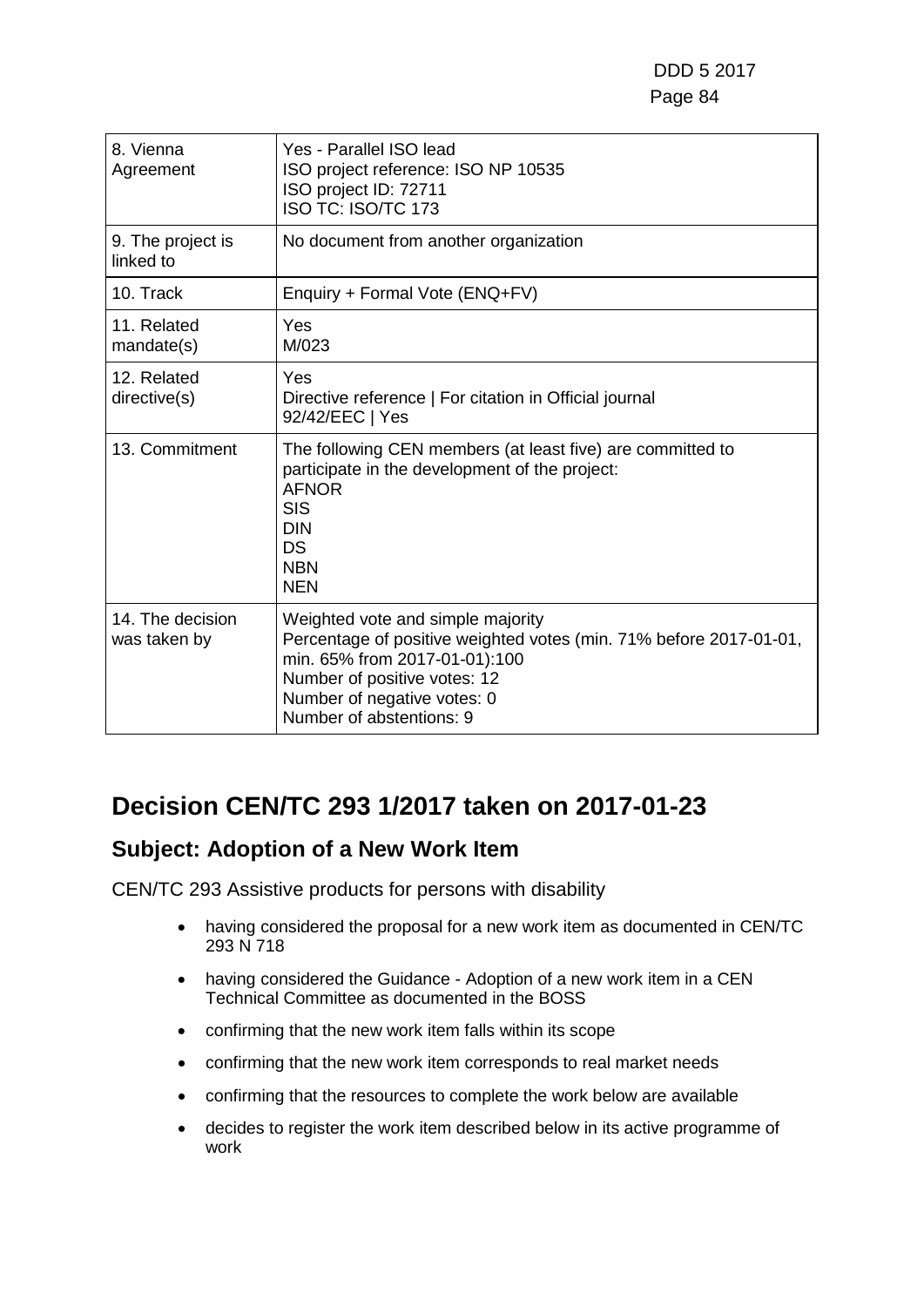| <b>Section</b>                               | <b>Details</b>                                                                                                                                                                                                                                                                                                                                                                                                                                                                                                                                                                                                                                                                                                                                                                                                                                                                                                                                                                                                                                                                                                                                                                                                                                                                                                                                                                                                                                                                                                                                                                                                                                                                                                                                                                                                                                                                                                                                                                                                                                                                                                                                                                                                                                                                                                                                                  |
|----------------------------------------------|-----------------------------------------------------------------------------------------------------------------------------------------------------------------------------------------------------------------------------------------------------------------------------------------------------------------------------------------------------------------------------------------------------------------------------------------------------------------------------------------------------------------------------------------------------------------------------------------------------------------------------------------------------------------------------------------------------------------------------------------------------------------------------------------------------------------------------------------------------------------------------------------------------------------------------------------------------------------------------------------------------------------------------------------------------------------------------------------------------------------------------------------------------------------------------------------------------------------------------------------------------------------------------------------------------------------------------------------------------------------------------------------------------------------------------------------------------------------------------------------------------------------------------------------------------------------------------------------------------------------------------------------------------------------------------------------------------------------------------------------------------------------------------------------------------------------------------------------------------------------------------------------------------------------------------------------------------------------------------------------------------------------------------------------------------------------------------------------------------------------------------------------------------------------------------------------------------------------------------------------------------------------------------------------------------------------------------------------------------------------|
| 1. Deliverable                               | EN                                                                                                                                                                                                                                                                                                                                                                                                                                                                                                                                                                                                                                                                                                                                                                                                                                                                                                                                                                                                                                                                                                                                                                                                                                                                                                                                                                                                                                                                                                                                                                                                                                                                                                                                                                                                                                                                                                                                                                                                                                                                                                                                                                                                                                                                                                                                                              |
| 2. This item<br>corresponds to               | A new project                                                                                                                                                                                                                                                                                                                                                                                                                                                                                                                                                                                                                                                                                                                                                                                                                                                                                                                                                                                                                                                                                                                                                                                                                                                                                                                                                                                                                                                                                                                                                                                                                                                                                                                                                                                                                                                                                                                                                                                                                                                                                                                                                                                                                                                                                                                                                   |
| 3. Document<br>developed in drafting<br>body | CEN/TC 293 - Assistive products for persons with disability                                                                                                                                                                                                                                                                                                                                                                                                                                                                                                                                                                                                                                                                                                                                                                                                                                                                                                                                                                                                                                                                                                                                                                                                                                                                                                                                                                                                                                                                                                                                                                                                                                                                                                                                                                                                                                                                                                                                                                                                                                                                                                                                                                                                                                                                                                     |
| 4. Title                                     | Assistive products for tissue integrity when lying down - Part 1:<br><b>General Requirements</b>                                                                                                                                                                                                                                                                                                                                                                                                                                                                                                                                                                                                                                                                                                                                                                                                                                                                                                                                                                                                                                                                                                                                                                                                                                                                                                                                                                                                                                                                                                                                                                                                                                                                                                                                                                                                                                                                                                                                                                                                                                                                                                                                                                                                                                                                |
| 5. Scope                                     | This international standard applies to safety and performance of<br>products intended to redistribute the load of the full body<br>during periods of lying and to prevent and or treat pressure sores and<br>injuries.<br>This international standard will cover a range of different lying support<br>surfaces intended to be used in combination<br>with e.g. a medical bed, stretcher, trolley, operating theatre table or as<br>a whole integrated system.<br>This international standard also covers assistive products primarily<br>intended for tissue integrity for changing a lying position<br>and assistive products for maintaining a lying position.<br>This international standard does not apply to lying support surfaces<br>used in combination with incubators.<br>This international standard will also consider the combination of a full<br>body support surface and an adjustable<br>mattress support platform. The following aspects will be covered: -<br>safety, - performance test methods and<br>recommendations for clinical relevance - protection against injuries to<br>the patients/disabled persons.<br>This international standard specifies requirements and test methods<br>for assistive products within the following<br>divisions of ISO 9999:2011:<br>04 33 06 Assistive products for tissue integrity when lying down,<br>included are:<br>- Mattresses and mattress overlays for pressure-sore prevention;<br>- Mattress coverings for pressure-sore prevention mattresses;<br>12 31 03 Sliding boards, sliding mats and turning sheets. Only<br>included are the following products<br>intended to be used in a lying position and to remain in situ as part of<br>the lying support surface:<br>- Sliding products that glide one way and lock the other way;<br>- Sheets and underlays in flexible materials with low friction;<br>- Fabric sold by the meter, cut as required for repositioning use;<br>- Powered turning products;<br>This excludes: Sliding boards;<br>Note: The title and explanation of 12 31 03 will be changed in the<br>2016 ed. of ISO 9999 to:<br>Assistive products for sliding and turning. (Devices for changing<br>position or direction of a person using sliding and<br>turning techniques. Included are, e.g. sliding boards, sliding mats,<br>turning sheets, turning cushions.) |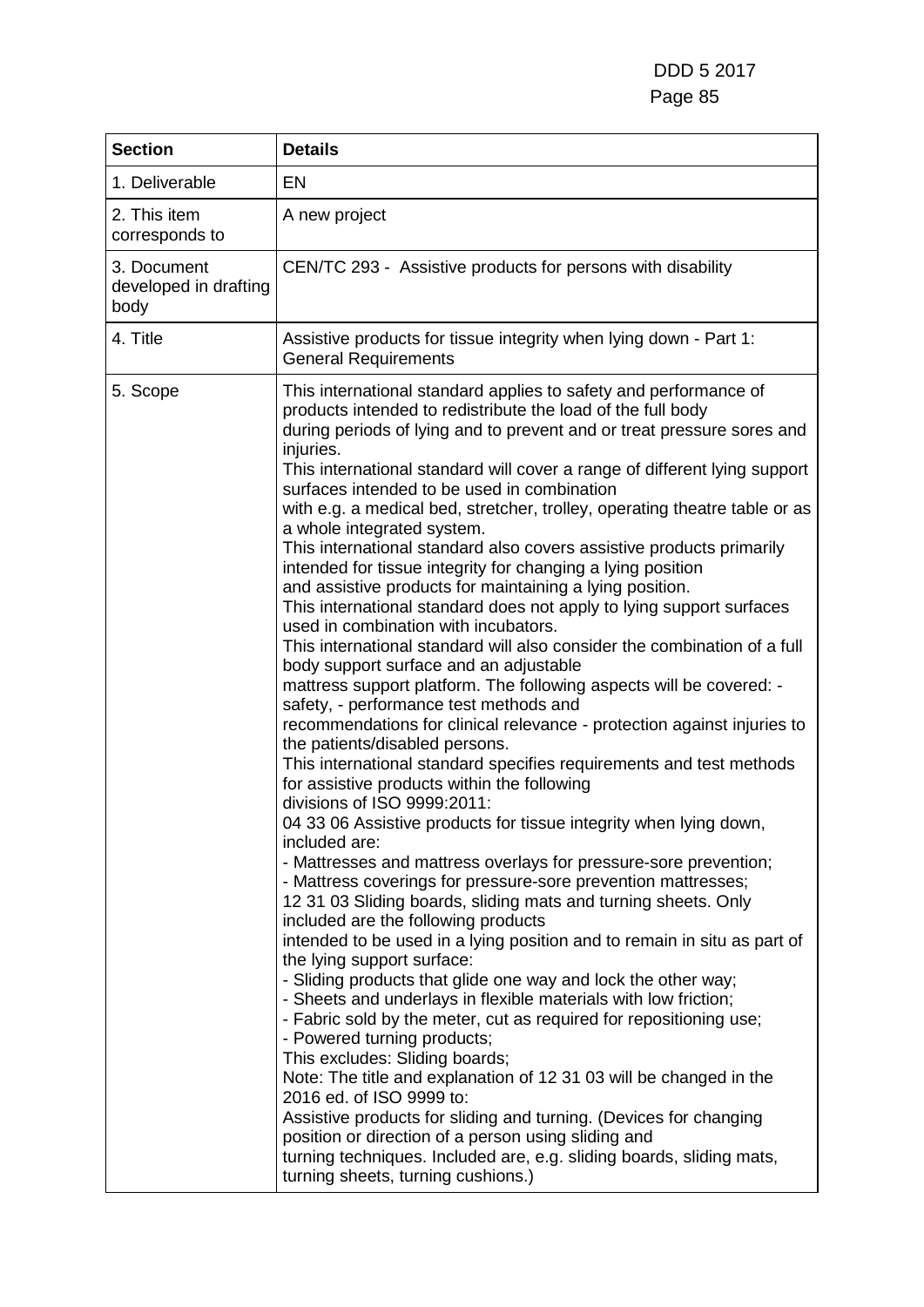|                                                                     | 18 12 15 Bedding, only included are:<br>- Leg positioners;<br>- Multi purpose body positioners;<br>- Arm positioners;<br>- Draw sheets;<br>Note: In the 2016 ed. of ISO 9999 these products will be classified in<br>09 07 06 Positioning pillows, positioning<br>cushions and positioning systems. Only draw sheets will remain in 18<br>12 15.<br>This international standard only covers Part 1: General requirements.<br>In order to ensure patient safety aspects.<br>The intention is to develop a series of standards to cover the broad<br>range of issues related to the mattresses,<br>please see below for a non-exhaustive list of areas to be covered.<br>However, this part 1 only covers General requirements.<br>ISO 20342-1 Assistive products for tissue integrity when lying down;<br>Part 1: General requirements ISO 20342-2 Assistive<br>products for tissue integrity when lying down; Part 2: Test methods for<br>full body support surfaces for characteristics<br>related to tissue integrity (immersion and heat and water vapor<br>transmission characteristics)<br>ISO 20342-3 Assistive products for tissue integrity when lying down;<br>Part 3: Property test methods |
|---------------------------------------------------------------------|-------------------------------------------------------------------------------------------------------------------------------------------------------------------------------------------------------------------------------------------------------------------------------------------------------------------------------------------------------------------------------------------------------------------------------------------------------------------------------------------------------------------------------------------------------------------------------------------------------------------------------------------------------------------------------------------------------------------------------------------------------------------------------------------------------------------------------------------------------------------------------------------------------------------------------------------------------------------------------------------------------------------------------------------------------------------------------------------------------------------------------------------------------------------------------------------------------|
| 6. Environmental<br>aspects                                         | Use of materials<br>Waste                                                                                                                                                                                                                                                                                                                                                                                                                                                                                                                                                                                                                                                                                                                                                                                                                                                                                                                                                                                                                                                                                                                                                                             |
| 7. How do you plan<br>to address these<br>environmental<br>aspects? | Use of environmental checklist                                                                                                                                                                                                                                                                                                                                                                                                                                                                                                                                                                                                                                                                                                                                                                                                                                                                                                                                                                                                                                                                                                                                                                        |
| 8. Vienna<br>Agreement                                              | Yes - Parallel ISO lead<br>ISO project reference: 20342-1<br>ISO project ID: 67750<br>ISO TC: ISO/TC 173                                                                                                                                                                                                                                                                                                                                                                                                                                                                                                                                                                                                                                                                                                                                                                                                                                                                                                                                                                                                                                                                                              |
| 9. The project is<br>linked to                                      | No document from another organization                                                                                                                                                                                                                                                                                                                                                                                                                                                                                                                                                                                                                                                                                                                                                                                                                                                                                                                                                                                                                                                                                                                                                                 |
| 10. Track                                                           | Enquiry + Formal Vote (ENQ+FV)                                                                                                                                                                                                                                                                                                                                                                                                                                                                                                                                                                                                                                                                                                                                                                                                                                                                                                                                                                                                                                                                                                                                                                        |
| 11. Related<br>mandate(s)                                           | <b>No</b>                                                                                                                                                                                                                                                                                                                                                                                                                                                                                                                                                                                                                                                                                                                                                                                                                                                                                                                                                                                                                                                                                                                                                                                             |
| 12. Related<br>directive(s)                                         | <b>No</b>                                                                                                                                                                                                                                                                                                                                                                                                                                                                                                                                                                                                                                                                                                                                                                                                                                                                                                                                                                                                                                                                                                                                                                                             |
| 13. Commitment                                                      | The following CEN members (at least five) are committed to<br>participate in the development of the project:<br><b>SIS</b><br><b>BSI</b><br><b>DIN</b><br><b>DS</b><br><b>NBN</b>                                                                                                                                                                                                                                                                                                                                                                                                                                                                                                                                                                                                                                                                                                                                                                                                                                                                                                                                                                                                                     |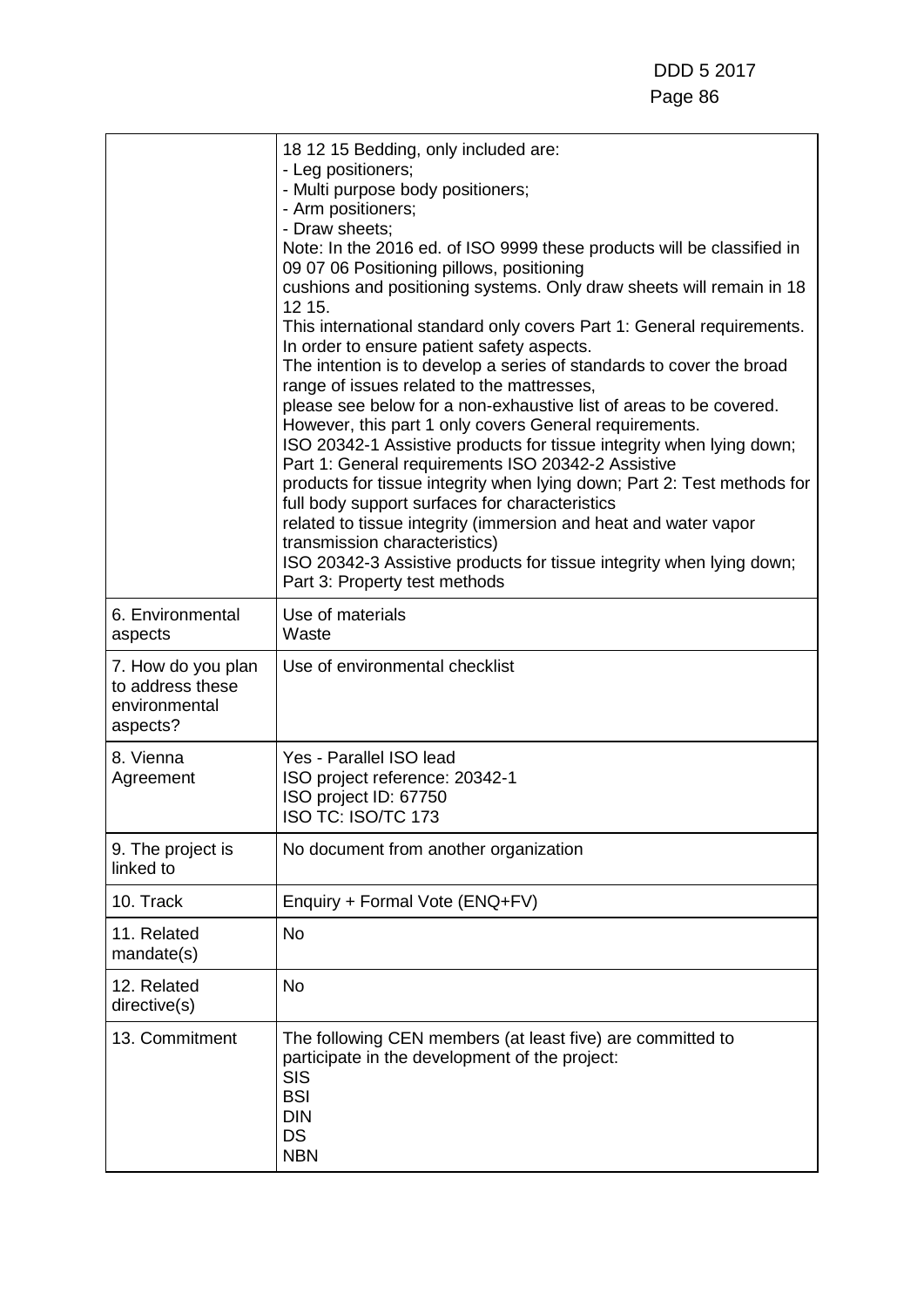| 14. The decision<br>was taken by | Weighted vote and simple majority<br>Percentage of positive weighted votes (min. 71% before 2017-01-01,<br>min. 65% from 2017-01-01):94.988<br>Number of positive votes: 12<br>Number of negative votes: 1 |
|----------------------------------|------------------------------------------------------------------------------------------------------------------------------------------------------------------------------------------------------------|
|                                  | Number of abstentions: 7                                                                                                                                                                                   |

# **17CEN/TC 309**

### **Decision CEN/TC 309 05/2016 taken on 2017-01-20**

### **Subject: Adoption of a New Work Item**

- having considered the proposal for a new work item as documented in CEN/TC 309 N 965
- having considered the Guidance Adoption of a new work item in a CEN Technical Committee as documented in the BOSS
- confirming that the new work item falls within its scope
- confirming that the new work item corresponds to real market needs
- confirming that the resources to complete the work below are available
- decides to register the work item described below in its active programme of work

| <b>Section</b>                               | <b>Details</b>                                                                                                                                                                                              |
|----------------------------------------------|-------------------------------------------------------------------------------------------------------------------------------------------------------------------------------------------------------------|
| 1. Deliverable                               | EN                                                                                                                                                                                                          |
| 2. This item<br>corresponds to               | A new project                                                                                                                                                                                               |
| 3. Document<br>developed in drafting<br>body | CEN/TC 309/WG 1 - Minimum performance requirements and test<br>methods for components for footwear                                                                                                          |
| 4. Title                                     | Footwear - Test methods for shanks - Fatigue resistance                                                                                                                                                     |
| 5. Scope                                     | This European Standard specifies a method for assessing the fatigue<br>resistance of steel shanks used for the reinforcement of the waist<br>region of women's shoes and of some men's and children's shoes |
| 6. Environmental<br>aspects                  | Use of energy<br>Use of materials<br>Waste                                                                                                                                                                  |
| 7. How do you plan                           | Bring in environmental expertise to the WG                                                                                                                                                                  |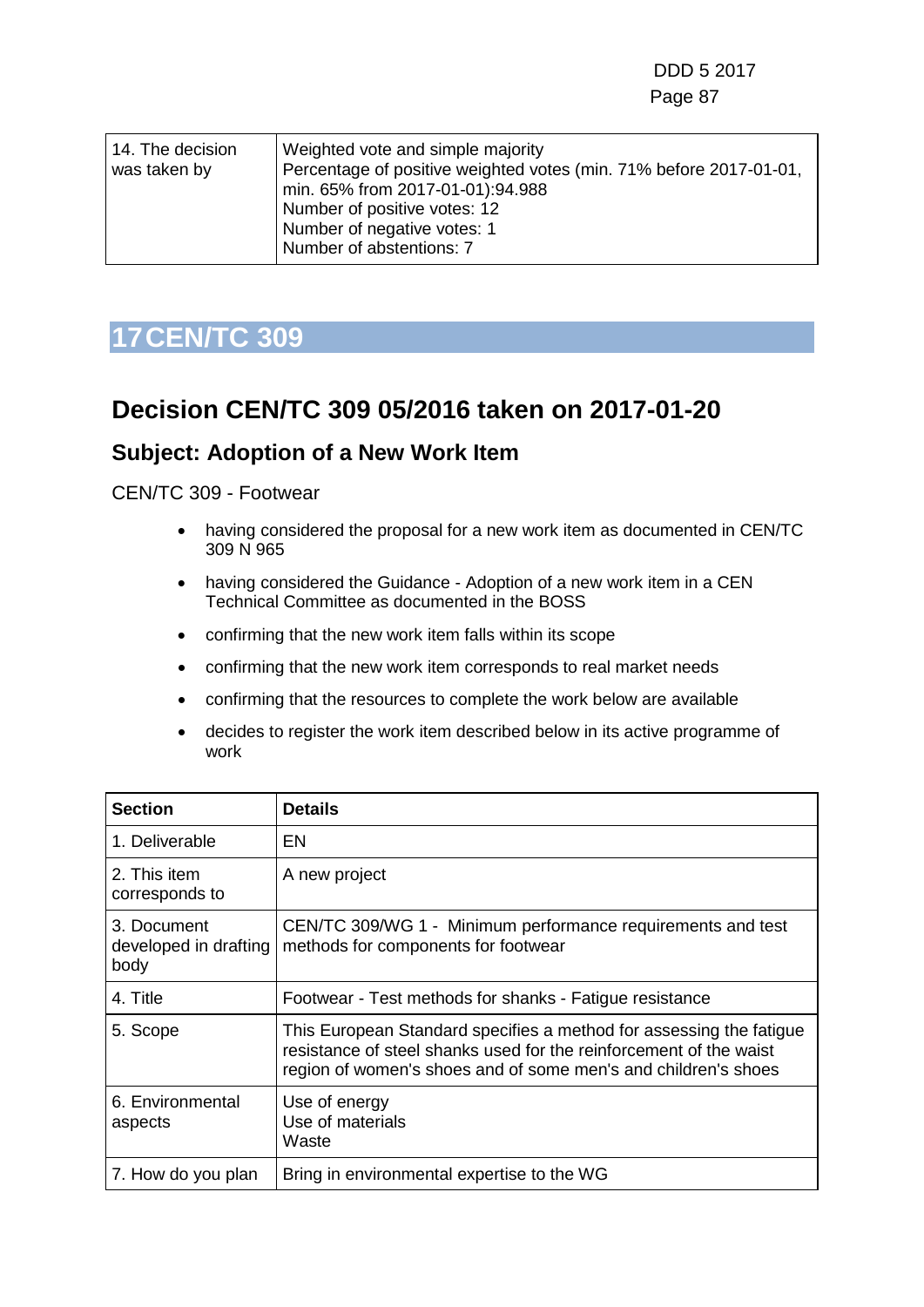| to address these<br>environmental<br>aspects? |                                                                                                                                                                                                                                     |
|-----------------------------------------------|-------------------------------------------------------------------------------------------------------------------------------------------------------------------------------------------------------------------------------------|
| 8. Vienna<br>Agreement                        | No or expected CEN lead                                                                                                                                                                                                             |
| 9. The project is<br>linked to                | An ISO document<br>Identical<br>ISO project reference: 18895<br>Issue year: 2006<br>ISO project ID: 38918                                                                                                                           |
| 10. Track                                     | Enquiry + Formal Vote (ENQ+FV)                                                                                                                                                                                                      |
| 11. Related<br>mandate(s)                     | No                                                                                                                                                                                                                                  |
| 12. Related<br>directive(s)                   | <b>No</b>                                                                                                                                                                                                                           |
| 13. Commitment                                | The following CEN members (at least five) are committed to<br>participate in the development of the project:                                                                                                                        |
| 14. The decision<br>was taken by              | Weighted vote and simple majority<br>Percentage of positive weighted votes (min. 71% before 2017-01-01,<br>min. 65% from 2017-01-01):100<br>Number of positive votes: 14<br>Number of negative votes: 0<br>Number of abstentions: 6 |

# **Decision CEN/TC 309 06/2016 taken on 2017-01-20**

### **Subject: Adoption of a New Work Item**

- having considered the proposal for a new work item as documented in CEN/TC 309 N 966
- having considered the Guidance Adoption of a new work item in a CEN Technical Committee as documented in the BOSS
- confirming that the new work item falls within its scope
- confirming that the new work item corresponds to real market needs
- confirming that the resources to complete the work below are available
- decides to register the work item described below in its active programme of work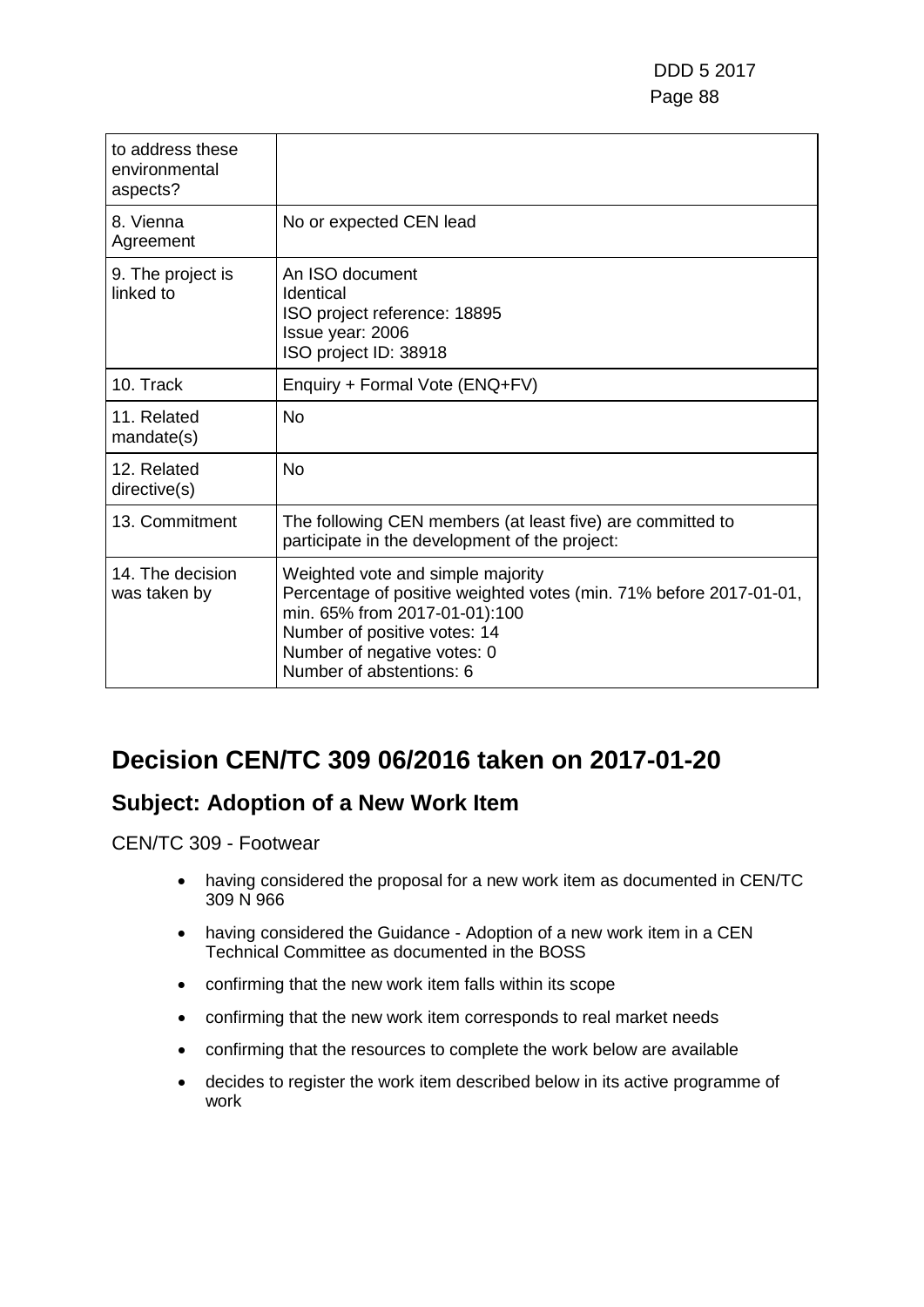DDD 5 2017 Page 89

| <b>Section</b>                                                      | <b>Details</b>                                                                                                                                                                                                                      |
|---------------------------------------------------------------------|-------------------------------------------------------------------------------------------------------------------------------------------------------------------------------------------------------------------------------------|
| 1. Deliverable                                                      | <b>EN</b>                                                                                                                                                                                                                           |
| 2. This item<br>corresponds to                                      | A new project                                                                                                                                                                                                                       |
| 3. Document<br>developed in drafting<br>body                        | CEN/TC 309/WG 1 - Minimum performance requirements and test<br>methods for components for footwear                                                                                                                                  |
| 4. Title                                                            | Footwear - Test methods for uppers - Tensile strength and elongation                                                                                                                                                                |
| 5. Scope                                                            | This standard specifies a test method for determining the force<br>required to break a test specimen from uppers irrespective of the<br>material, in order to asses the suitability for the end use.                                |
| 6. Environmental<br>aspects                                         | Use of energy<br>Use of materials<br>Waste                                                                                                                                                                                          |
| 7. How do you plan<br>to address these<br>environmental<br>aspects? | Bring in environmental expertise to the WG                                                                                                                                                                                          |
| 8. Vienna<br>Agreement                                              | No or expected CEN lead                                                                                                                                                                                                             |
| 9. The project is<br>linked to                                      | An ISO document<br>Identical<br>ISO project reference: 17706<br>Issue year: 2003<br>ISO project ID: 31477                                                                                                                           |
| 10. Track                                                           | Enquiry + Formal Vote (ENQ+FV)                                                                                                                                                                                                      |
| 11. Related<br>mandate(s)                                           | <b>No</b>                                                                                                                                                                                                                           |
| 12. Related<br>directive(s)                                         | <b>No</b>                                                                                                                                                                                                                           |
| 13. Commitment                                                      | The following CEN members (at least five) are committed to<br>participate in the development of the project:                                                                                                                        |
| 14. The decision<br>was taken by                                    | Weighted vote and simple majority<br>Percentage of positive weighted votes (min. 71% before 2017-01-01,<br>min. 65% from 2017-01-01):100<br>Number of positive votes: 14<br>Number of negative votes: 0<br>Number of abstentions: 6 |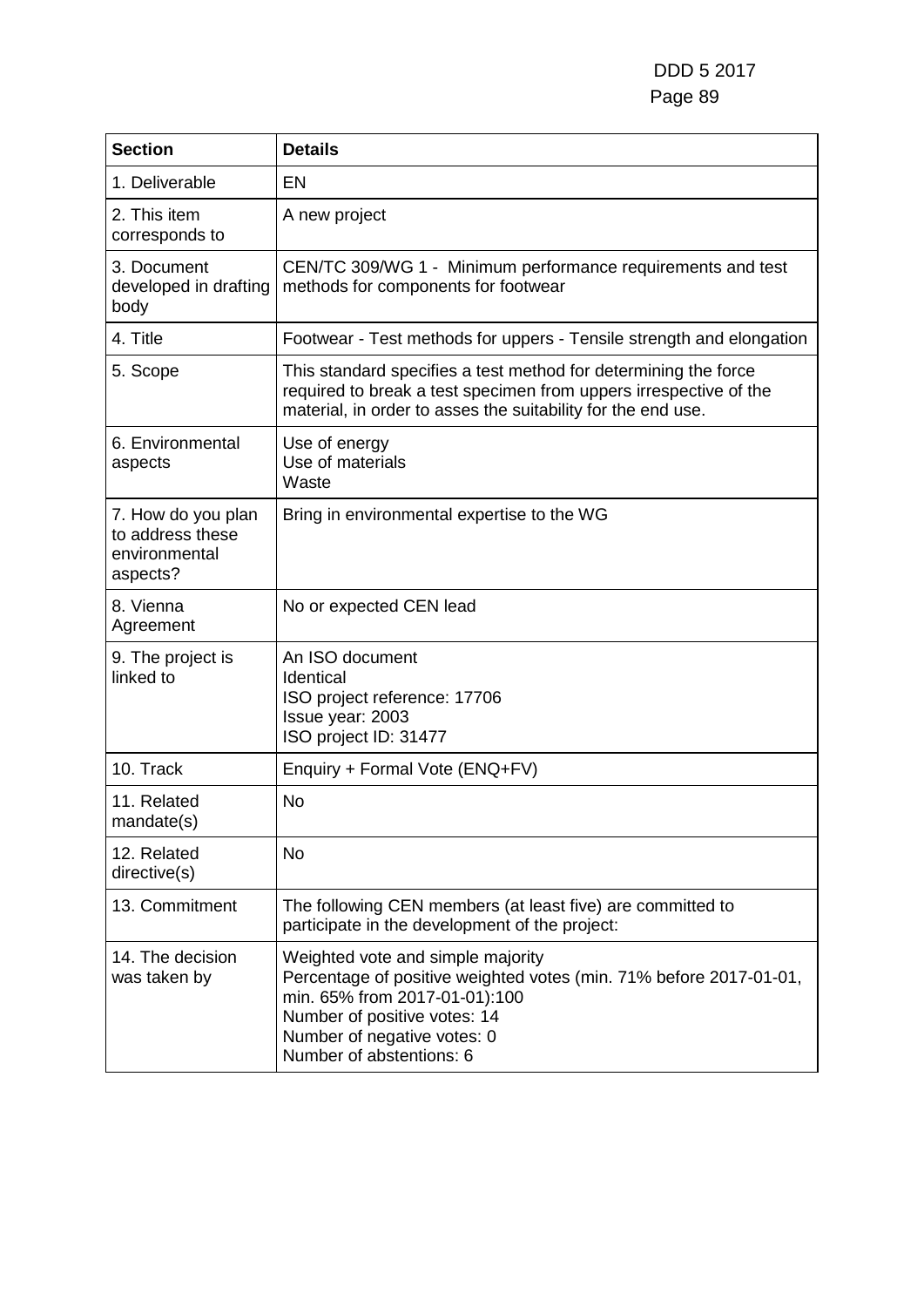# **Decision CEN/TC 309 07/2016 taken on 2017-01-20**

### **Subject: Adoption of a New Work Item**

- having considered the proposal for a new work item as documented in CEN/TC 309 N 967
- having considered the Guidance Adoption of a new work item in a CEN Technical Committee as documented in the BOSS
- confirming that the new work item falls within its scope
- confirming that the new work item corresponds to real market needs
- confirming that the resources to complete the work below are available
- decides to register the work item described below in its active programme of work

| <b>Section</b>                                                      | <b>Details</b>                                                                                                                                                                                                                                                                                                                                                         |
|---------------------------------------------------------------------|------------------------------------------------------------------------------------------------------------------------------------------------------------------------------------------------------------------------------------------------------------------------------------------------------------------------------------------------------------------------|
| 1. Deliverable                                                      | <b>EN</b>                                                                                                                                                                                                                                                                                                                                                              |
| 2. This item<br>corresponds to                                      | A new project                                                                                                                                                                                                                                                                                                                                                          |
| 3. Document<br>developed in drafting<br>body                        | CEN/TC 309/WG 1 - Minimum performance requirements and test<br>methods for components for footwear                                                                                                                                                                                                                                                                     |
| 4. Title                                                            | Footwear - Sampling location, preparation and duration of<br>conditioning of samples and test pieces                                                                                                                                                                                                                                                                   |
| 5. Scope                                                            | This European Standard specifies the sampling location, preparation<br>and duration of conditioning of samples and test pieces for footwear<br>components and footwear, to carry out the test methods needed to<br>determine the suitable properties for the end use.<br>These are the general conditions unless otherwise stated in the<br>corresponding test method. |
| 6. Environmental<br>aspects                                         | Use of energy<br>Use of materials<br>Waste                                                                                                                                                                                                                                                                                                                             |
| 7. How do you plan<br>to address these<br>environmental<br>aspects? | Bring in environmental expertise to the WG                                                                                                                                                                                                                                                                                                                             |
| 8. Vienna<br>Agreement                                              | No or expected CEN lead                                                                                                                                                                                                                                                                                                                                                |
| 9. The project is<br>linked to                                      | An ISO document<br>Identical<br>ISO project reference: 17709                                                                                                                                                                                                                                                                                                           |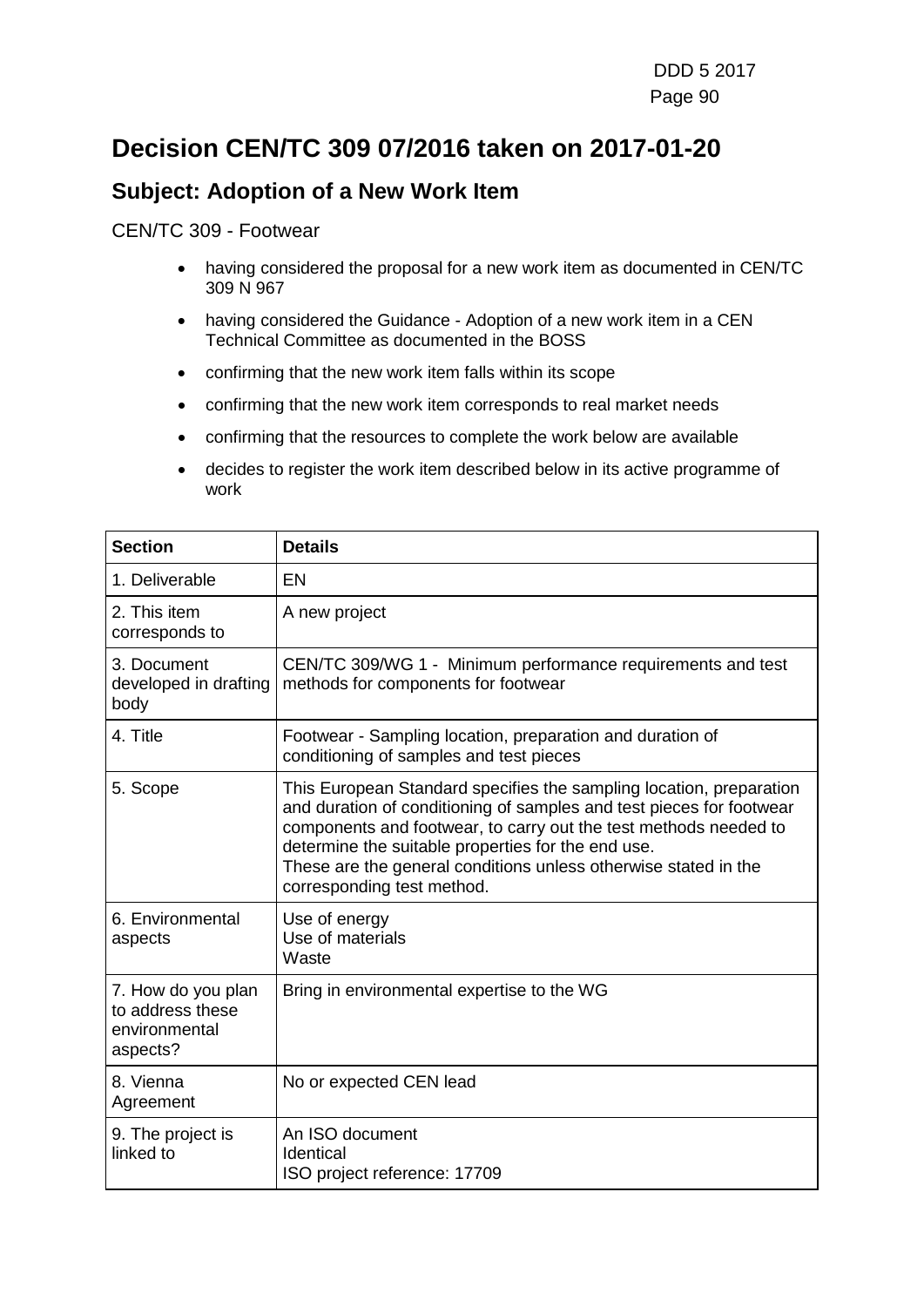|                                  | Issue year: 2004<br>ISO project ID: 31480                                                                                                                                                                                           |
|----------------------------------|-------------------------------------------------------------------------------------------------------------------------------------------------------------------------------------------------------------------------------------|
| 10. Track                        | Enquiry + Formal Vote (ENQ+FV)                                                                                                                                                                                                      |
| 11. Related<br>mandate(s)        | No.                                                                                                                                                                                                                                 |
| 12. Related<br>directive(s)      | No.                                                                                                                                                                                                                                 |
| 13. Commitment                   | The following CEN members (at least five) are committed to<br>participate in the development of the project:                                                                                                                        |
| 14. The decision<br>was taken by | Weighted vote and simple majority<br>Percentage of positive weighted votes (min. 71% before 2017-01-01,<br>min. 65% from 2017-01-01):100<br>Number of positive votes: 14<br>Number of negative votes: 0<br>Number of abstentions: 6 |

# **Decision CEN/TC 309 08/2016 taken on 2017-01-20**

#### **Subject: Adoption of a New Work Item**

- having considered the proposal for a new work item as documented in CEN/TC 309 N 968
- having considered the Guidance Adoption of a new work item in a CEN Technical Committee as documented in the BOSS
- confirming that the new work item falls within its scope
- confirming that the new work item corresponds to real market needs
- confirming that the resources to complete the work below are available
- decides to register the work item described below in its active programme of work

| <b>Section</b>                               | <b>Details</b>                                                                                     |
|----------------------------------------------|----------------------------------------------------------------------------------------------------|
| 1. Deliverable                               | EN                                                                                                 |
| 2. This item<br>corresponds to               | A new project                                                                                      |
| 3. Document<br>developed in drafting<br>body | CEN/TC 309/WG 1 - Minimum performance requirements and test<br>methods for components for footwear |
| 4. Title                                     | Footwear - Test methods for lining and insocks - Static friction                                   |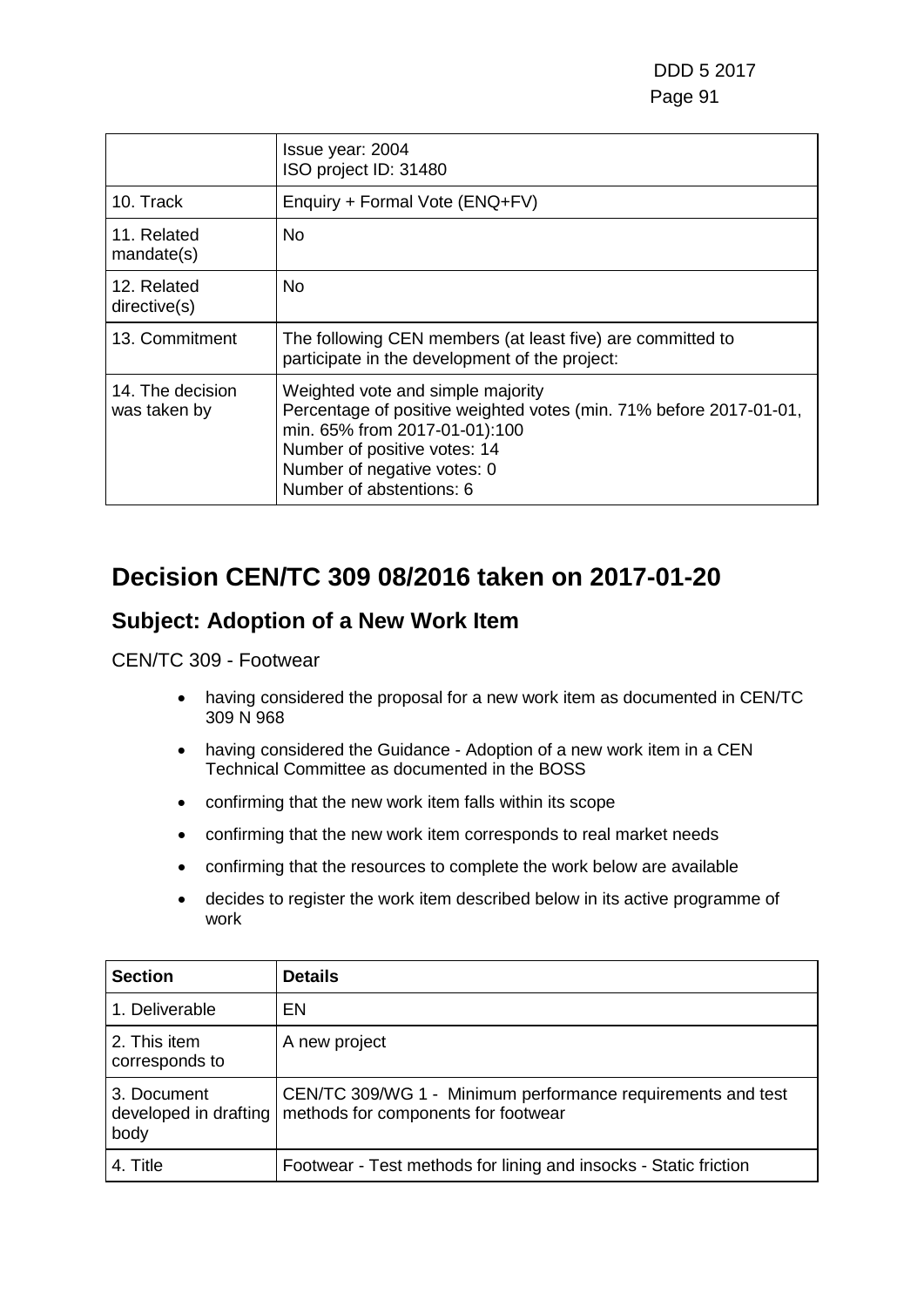| 5. Scope                                                            | This European Standard specifies two methods of assessing the<br>frictional properties of lining and insocks, irrespective of the material                                                                                          |
|---------------------------------------------------------------------|-------------------------------------------------------------------------------------------------------------------------------------------------------------------------------------------------------------------------------------|
| 6. Environmental<br>aspects                                         | Use of energy<br>Use of materials<br>Waste                                                                                                                                                                                          |
| 7. How do you plan<br>to address these<br>environmental<br>aspects? | Bring in environmental expertise to the WG                                                                                                                                                                                          |
| 8. Vienna<br>Agreement                                              | No or expected CEN lead                                                                                                                                                                                                             |
| 9. The project is<br>linked to                                      | An ISO document<br>Identical<br>ISO project reference: 22653<br>Issue year: 2003<br>ISO project ID: 35071                                                                                                                           |
| 10. Track                                                           | Enquiry + Formal Vote (ENQ+FV)                                                                                                                                                                                                      |
| 11. Related<br>mandate(s)                                           | <b>No</b>                                                                                                                                                                                                                           |
| 12. Related<br>directive(s)                                         | <b>No</b>                                                                                                                                                                                                                           |
| 13. Commitment                                                      | The following CEN members (at least five) are committed to<br>participate in the development of the project:                                                                                                                        |
| 14. The decision<br>was taken by                                    | Weighted vote and simple majority<br>Percentage of positive weighted votes (min. 71% before 2017-01-01,<br>min. 65% from 2017-01-01):100<br>Number of positive votes: 14<br>Number of negative votes: 0<br>Number of abstentions: 6 |

# **18CEN/TC 371**

### **DECISION 02/2016 taken by CEN/TC 371 on 2017-01-20**

#### **Subject: CEN/TC 371 – Participation of CITyFiED Project as Liaison Organization**

The CEN/TC 371 Energy Performance of Buildings project group,

• considering the CEN/CENELEC Internal Regulations - Part 2, subclause 4.3.2, which lays down the conditions for external liaisons;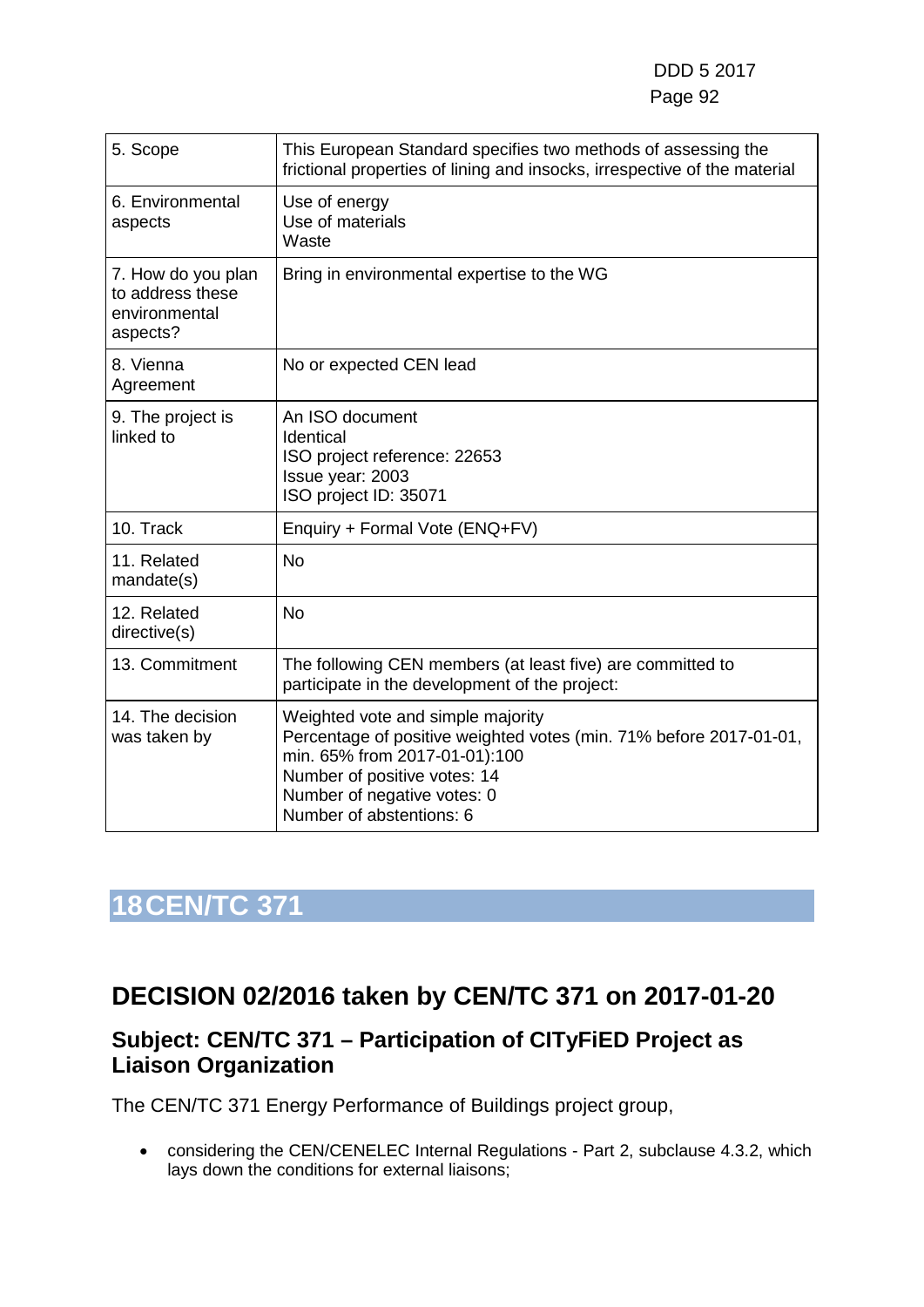- considering the CEN/CENELEC Guide 25 "The concept of partnership with European organizations and other stakeholders";
- agrees to the participation of the RepliCable and InnovaTive Future Efficient Districts and cities to CEN/TC 371 for a period running from 2014-04-01 to 2019-03-31 (end of the project);

The decision was taken by *simple majority with 9 positive votes and 7 abstentions*.

# **19CEN/TC 451**

# **DECISION 4 taken by CEN/TC 451 on 2017-01-25 and 26**

#### **Subject: CEN/TC 451 - Appointment of Chairperson**

The CEN/TC 451 "Water wells and borehole heat exchangers",

- considering the CEN/CENELEC Internal Regulations Part 2, subclause 3.2.2, which lays down the rules for nomination, appointment and responsibilities of Chairpersons;
- noting the nomination by the Technical Committee Secretariat;
- noting the commitment of the applicant to the responsibilities and duties of a Technical Committee Chairperson as given in the CEN BOSS;

*decides to appoint* Pascal MONNOT *as Chairperson of CEN/TC* 451 *for a period of* 6 *years starting on* 2017-01-25*.*

*The decision was taken by unanimity with 8 positive votes, 0 negative vote(s) and 0 abstention(s).*

### **Decision CEN/TC 451 7/2017 taken on 2017-01-26**

#### **Subject: Adoption of a Preliminary Work Item**

CEN/TC 451 - Geothermal and water boreholes

- having considered the proposal for a new work item as documented in CEN/TC 451 N 013
- having considered the Guidance Adoption of a new work item in a CEN Technical Committee as documented in the BOSS
- confirming that the new work item falls within its scope
- confirming that the new work item corresponds to real market needs
- confirming that the resources to complete the work below are available
- decides to register the work item described below in its active programme of work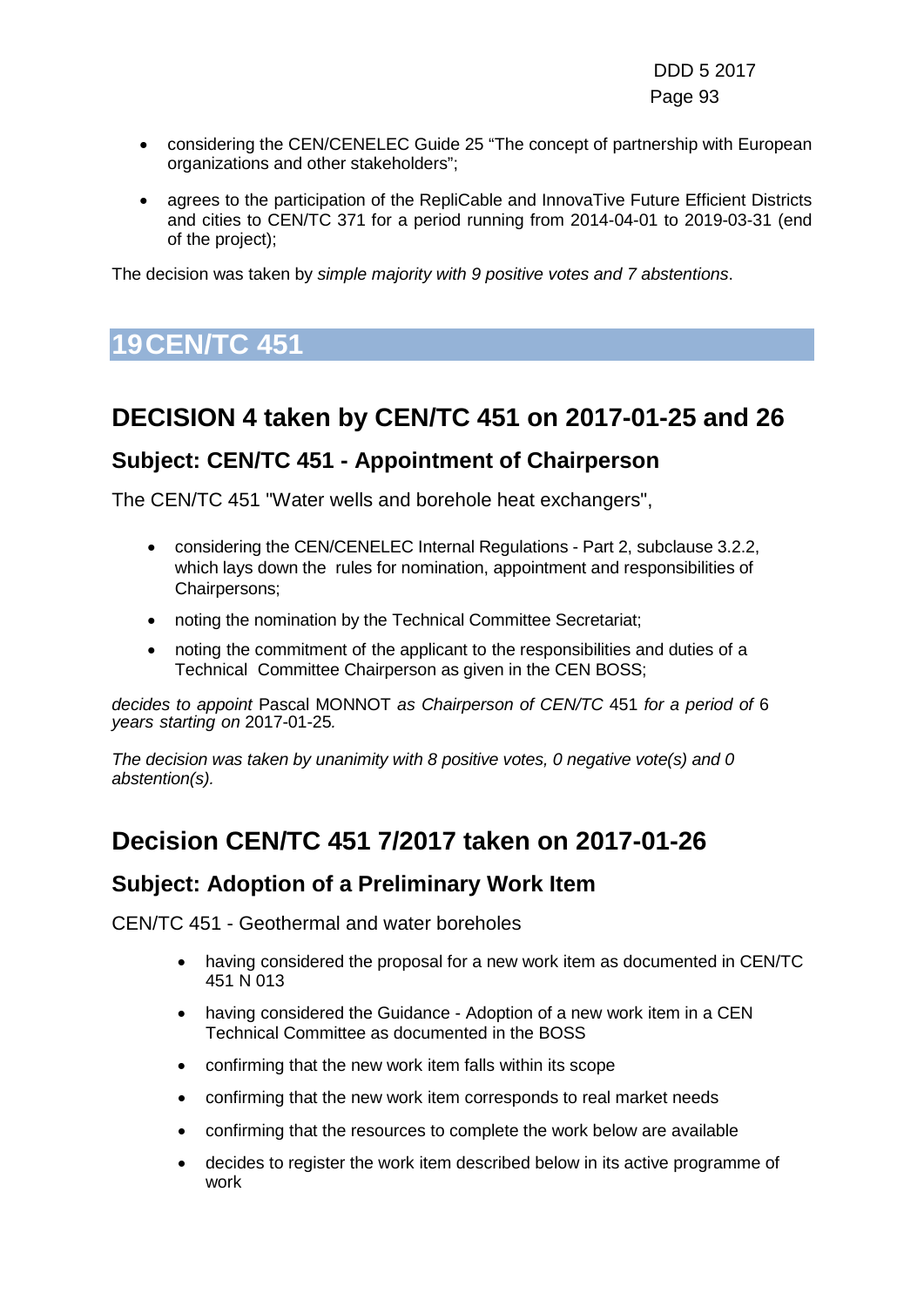DDD 5 2017 Page 94

| <b>Section</b>                                                                           | <b>Details</b>                                                                                                                                                                                        |
|------------------------------------------------------------------------------------------|-------------------------------------------------------------------------------------------------------------------------------------------------------------------------------------------------------|
| 1. Deliverable                                                                           | EN                                                                                                                                                                                                    |
| 2. This item<br>corresponds to                                                           | A new project                                                                                                                                                                                         |
| 3. Document<br>developed in drafting<br>body                                             | CEN/TC 451 - Geothermal and water boreholes                                                                                                                                                           |
| 4. Title                                                                                 | Borehole heat exchangers                                                                                                                                                                              |
| 5. Scope                                                                                 | Design, environmental aspects, drilling, construction, completion,<br>operation, monitoring, maintenance, rehabilitation and dismantling of<br>borehole heat exchangers for uses of geothermal energy |
| 6. Environmental<br>aspects -<br><b>OPTIONAL</b>                                         |                                                                                                                                                                                                       |
| 7. How do you plan<br>to address these<br>environmental<br>aspects? -<br><b>OPTIONAL</b> |                                                                                                                                                                                                       |
| 8. Track                                                                                 | Enquiry + Formal Vote (ENQ+FV)                                                                                                                                                                        |
| 9. Related<br>mandate(s)                                                                 | <b>No</b>                                                                                                                                                                                             |
| 10. Related<br>directive(s)                                                              | <b>No</b>                                                                                                                                                                                             |
| 11. The decision<br>was taken by                                                         | Simple majority<br>Number of positive votes: 8<br>Number of negative votes: 0<br>Number of abstentions: 0                                                                                             |

### **Decision CEN/TC 451 07/2017 taken on 2017-01-26**

#### **Subject: Adoption of a Preliminary Work Item**

CEN/TC 451 - Geothermal and water boreholes

- having considered the proposal for a new work item as documented in CEN/TC 451 N 013
- having considered the Guidance Adoption of a new work item in a CEN Technical Committee as documented in the BOSS
- confirming that the new work item falls within its scope